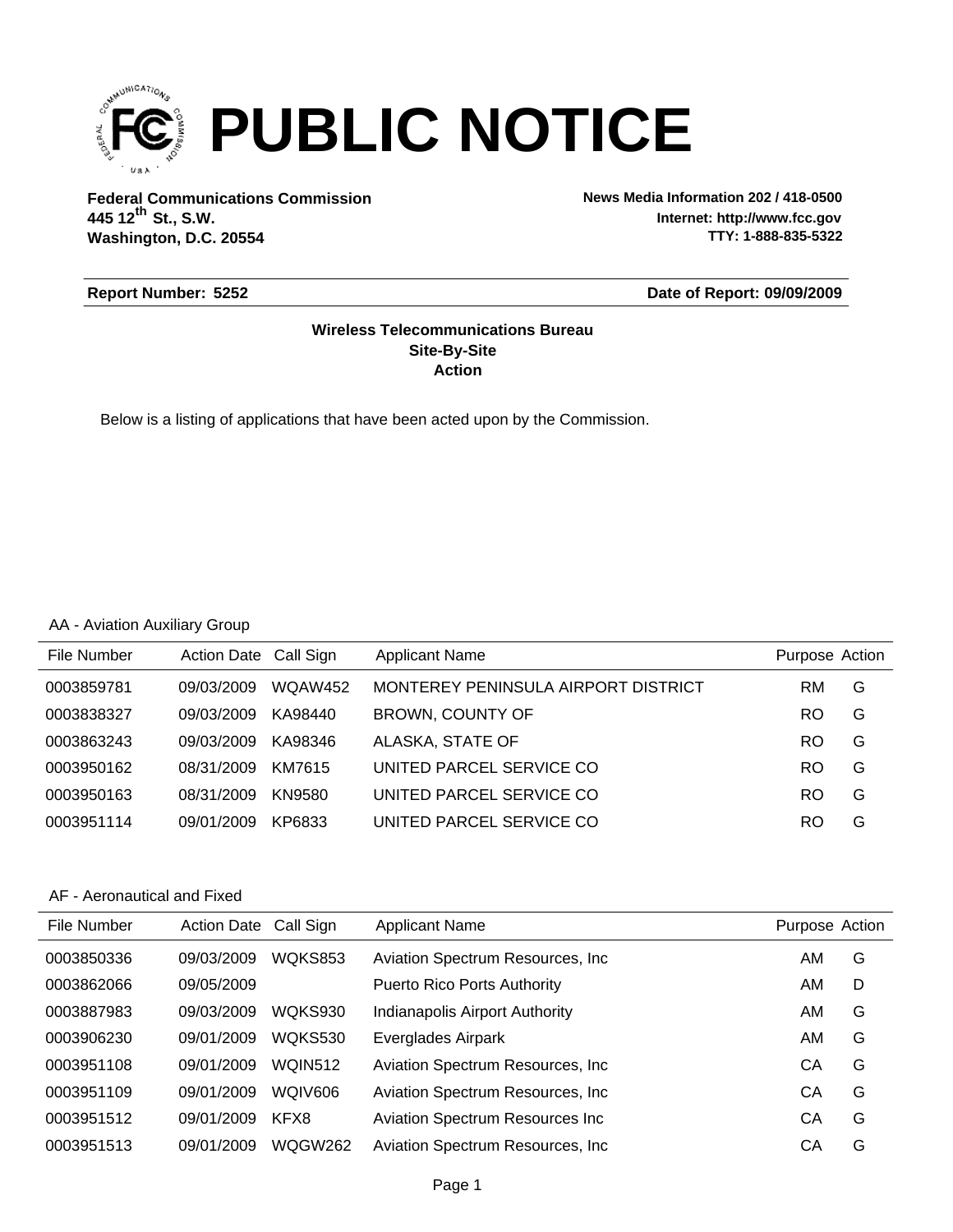## AF - Aeronautical and Fixed

| File Number | Action Date Call Sign |                  | <b>Applicant Name</b>                        | Purpose Action |   |
|-------------|-----------------------|------------------|----------------------------------------------|----------------|---|
|             |                       |                  |                                              |                |   |
| 0003952151  | 09/02/2009            | KYU3             | <b>Aviation Spectrum Resources Inc</b>       | CA             | G |
| 0003952152  | 09/02/2009            | WSS6             | Aviation Spectrum Resources Inc              | CA             | G |
| 0003952153  | 09/02/2009            | <b>WPST431</b>   | Aviation Spectrum Resources Inc              | CA             | G |
| 0003952154  | 09/02/2009            | WQIC514          | Aviation Spectrum Resources, Inc.            | CA             | G |
| 0003952155  | 09/02/2009            | WQIC537          | Aviation Spectrum Resources, Inc.            | CA             | G |
| 0003952156  | 09/02/2009            | WQIG741          | Aviation Spectrum Resources, Inc.            | CA             | G |
| 0003953753  | 09/03/2009            | KLS9             | Aviation Spectrum Resources Inc              | CA             | G |
| 0003954187  | 09/03/2009            | WSD6             | Aviation Spectrum Resources Inc              | CA             | G |
| 0003954188  | 09/03/2009            | WQAJ970          | Aviation Spectrum Resources Inc              | CA             | G |
| 0003905679  | 09/01/2009            | KZA2             | Aviation Spectrum Resources Inc              | <b>MD</b>      | G |
| 0003905687  | 09/01/2009            | KUA3             | Aviation Spectrum Resources Inc              | <b>MD</b>      | G |
| 0003908659  | 09/03/2009            | WQJI311          | Wyoming, State of                            | MD             | G |
| 0003873875  | 09/05/2009            |                  | City of Douglas                              | <b>NE</b>      | D |
| 0003889826  | 09/01/2009            |                  | <b>Chester County Aviation Holdings Inc</b>  | <b>NE</b>      | D |
| 0003903263  | 09/03/2009            | WQKS854          | Aviation Spectrum Resources, Inc.            | <b>NE</b>      | G |
| 0003908961  | 09/01/2009            | WQKS529          | <b>Chester County Area Airport Authority</b> | <b>NE</b>      | G |
| 0003916642  | 09/03/2009            | WQKS923          | St. Clair County Airport Authority           | <b>NE</b>      | G |
| 0003861706  | 09/03/2009            | WQAN445          | <b>Cherokee Municipal Airport</b>            | <b>RM</b>      | G |
| 0003823240  | 09/03/2009            | KZW8             | UTAH, STATE OF                               | <b>RO</b>      | G |
| 0003823241  | 09/03/2009            | WQAN450          | State of Utah, Aeronautics Division          | <b>RO</b>      | G |
| 0003829235  | 09/03/2009            | WBW22            | GILLESPIE, COUNTY OF                         | <b>RO</b>      | G |
| 0003829254  | 09/03/2009            | KSO <sub>6</sub> | JOHNSON COUNTY AIRPORT COMMISSION            | <b>RO</b>      | G |
| 0003848212  | 09/03/2009            | WOT <sub>5</sub> | <b>Laurel Airport Authority</b>              | <b>RO</b>      | G |
| 0003848970  | 09/03/2009            | KYP <sub>5</sub> | MICHIGAN, STATE OF                           | <b>RO</b>      | G |
| 0003854488  | 09/03/2009            | WQAH280          | <b>Warren County Memorial Airport</b>        | <b>RO</b>      | G |
| 0003861889  | 09/03/2009 WYU6       |                  | DHL INFORMATION SERVICES (AMERICAS), INC.    | <b>RO</b>      | G |
| 0003863466  | 09/03/2009 WFG4       |                  | DINWIDDIE AIRPORT & INDUSTRIAL AUTHORITY     | <b>RO</b>      | G |
| 0003867123  | 09/03/2009            | WQAW475          | Columbus, City of                            | <b>RO</b>      | G |
| 0003871484  | 09/03/2009 WQAZ574    |                  | <b>Tunica County Airport Commission</b>      | <b>RO</b>      | G |
| 0003876118  | 09/03/2009            | WQK8             | <b>TAYLOR, TOWN OF</b>                       | <b>RO</b>      | G |
| 0003886510  | 09/03/2009            | WDV7             | AIRPORT AUTHORITY OF WASHOE COUNTY           | <b>RO</b>      | G |
| 0003905510  | 09/01/2009 KKH8       |                  | ROY AERO ENTERPRISES INC                     | <b>RO</b>      | G |
| 0003906028  | 09/01/2009            | KTP9             | PECO ENERGY COMPANY                          | <b>RO</b>      | G |

AI - Aural Intercity Relay

| File Number | Action Date Call Sign | Applicant Name          | Purpose Action |  |
|-------------|-----------------------|-------------------------|----------------|--|
| 0003953935  | 09/03/2009 WPNI779    | MAX RADIO OF DENVER LLC | CА             |  |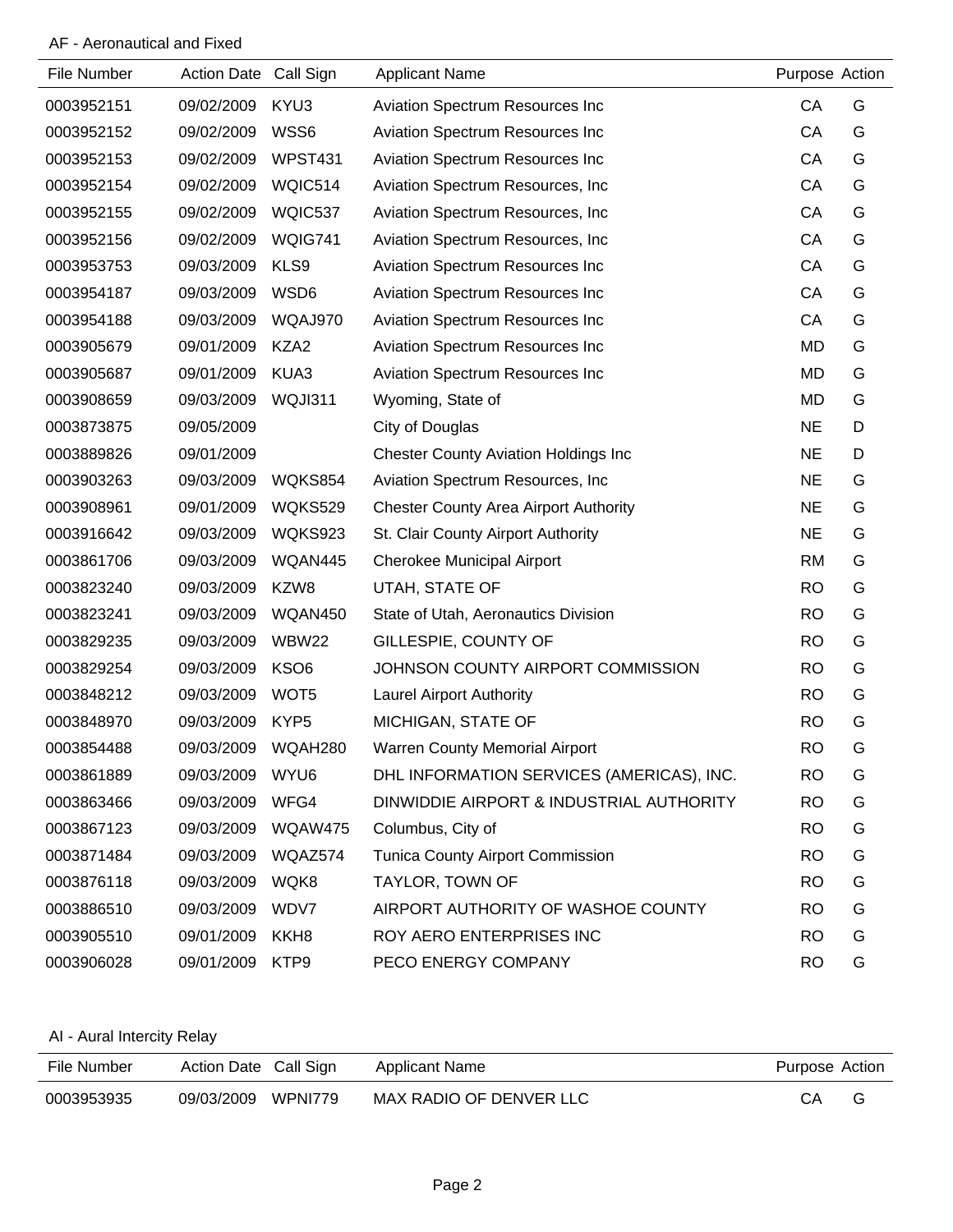#### AI - Aural Intercity Relay

| File Number | Action Date Call Sign | Applicant Name                    | Purpose Action |  |
|-------------|-----------------------|-----------------------------------|----------------|--|
| 0003925189  | 09/03/2009 WQKS912    | RED WOLF BROADCASTING CORPORATION | <b>NE</b>      |  |

## AR - Aviation Radionavigation

| File Number | Action Date Call Sign |                     | Applicant Name                          | Purpose Action |   |
|-------------|-----------------------|---------------------|-----------------------------------------|----------------|---|
| 0003871273  | 09/03/2009 WQAX377    |                     | Alyeska Pipeline Service Company, Agent | RO.            | G |
| 0003919756  |                       | 08/31/2009 WRLT2014 | Rockwell Collins, Inc.                  | RO.            | G |

#### AS - Aural Studio Transmitter Link

| File Number | Action Date Call Sign |               | <b>Applicant Name</b>                           | Purpose Action |   |
|-------------|-----------------------|---------------|-------------------------------------------------|----------------|---|
| 0003953933  | 09/03/2009            | <b>WMU737</b> | MAX RADIO OF DENVER LLC                         | CА             | G |
| 0003953934  | 09/03/2009            | WPNI771       | MAX RADIO OF DENVER LLC                         | CА             | G |
| 0003953936  | 09/03/2009            | WPNM791       | MAX RADIO OF DENVER LLC                         | CА             | G |
| 0003927242  | 09/03/2009            | <b>WLI662</b> | RURAL CALIFORNIA BROADCASTING CORP.             | MD             | G |
| 0003914884  | 08/31/2009            | WQKS376       | WHGT CHRISTIAN RADIO, LLC                       | NE             | G |
| 0003919678  | 08/31/2009            | WOKS405       | BACKYARD BROADCASTING WILLIAMSPORT LICENSEE. NE |                | G |

#### CB - BETRS

| File Number | Action Date Call Sign |         | Applicant Name                    | Purpose Action |   |
|-------------|-----------------------|---------|-----------------------------------|----------------|---|
| 0003956806  | 09/05/2009            | KNKM860 | Asotin Telephone Company          | СA             | G |
| 0003907591  | 09/01/2009            | KNLW656 | BELLSOUTH TELECOMMUNICATIONS, INC | RO.            | G |

| File Number | <b>Action Date</b> | Call Sign      | <b>Applicant Name</b>                              | Purpose Action |   |
|-------------|--------------------|----------------|----------------------------------------------------|----------------|---|
| 0003838345  | 09/02/2009         | WMS992         | WWC Holding Co., Inc.                              | AM             | G |
| 0003838346  | 09/02/2009         | WPJC227        | WWC Holding Co., Inc.                              | AM             | G |
| 0003875768  | 09/01/2009         | WQFW838        | LAST MILE INC. dba STING COMMUNICATIONS            | AM             | G |
| 0003879067  | 09/01/2009         | WQKS495        | Royal Street BTA 262, LLC                          | AM             | G |
| 0003905941  | 09/01/2009         | <b>WOKS501</b> | Royal Street BTA 262, LLC                          | AM             | G |
| 0003907639  | 09/01/2009         | WPRX298        | Edge Wireless, LLC                                 | AM             | G |
| 0003907971  | 09/01/2009         | WPRX299        | Edge Wireless, LLC                                 | AM             | G |
| 0003951508  | 09/01/2009         | WPNI904        | Gold Creek Cellular of Montana Limited Partnership | CA             | G |
| 0003951509  | 09/01/2009         | <b>WLL202</b>  | Gold Creek Cellular of Montana Limited Partnership | CA             | G |
| 0003951518  | 09/01/2009         | <b>WLK751</b>  | Pueblo Cellular, Inc.                              | СA             | G |
| 0003951555  | 09/01/2009         | <b>WLC479</b>  | Verizon Wireless (VAW) LLC                         | СA             | G |
| 0003951556  | 09/01/2009         | <b>WLC896</b>  | Verizon Wireless (VAW) LLC                         | CА             | G |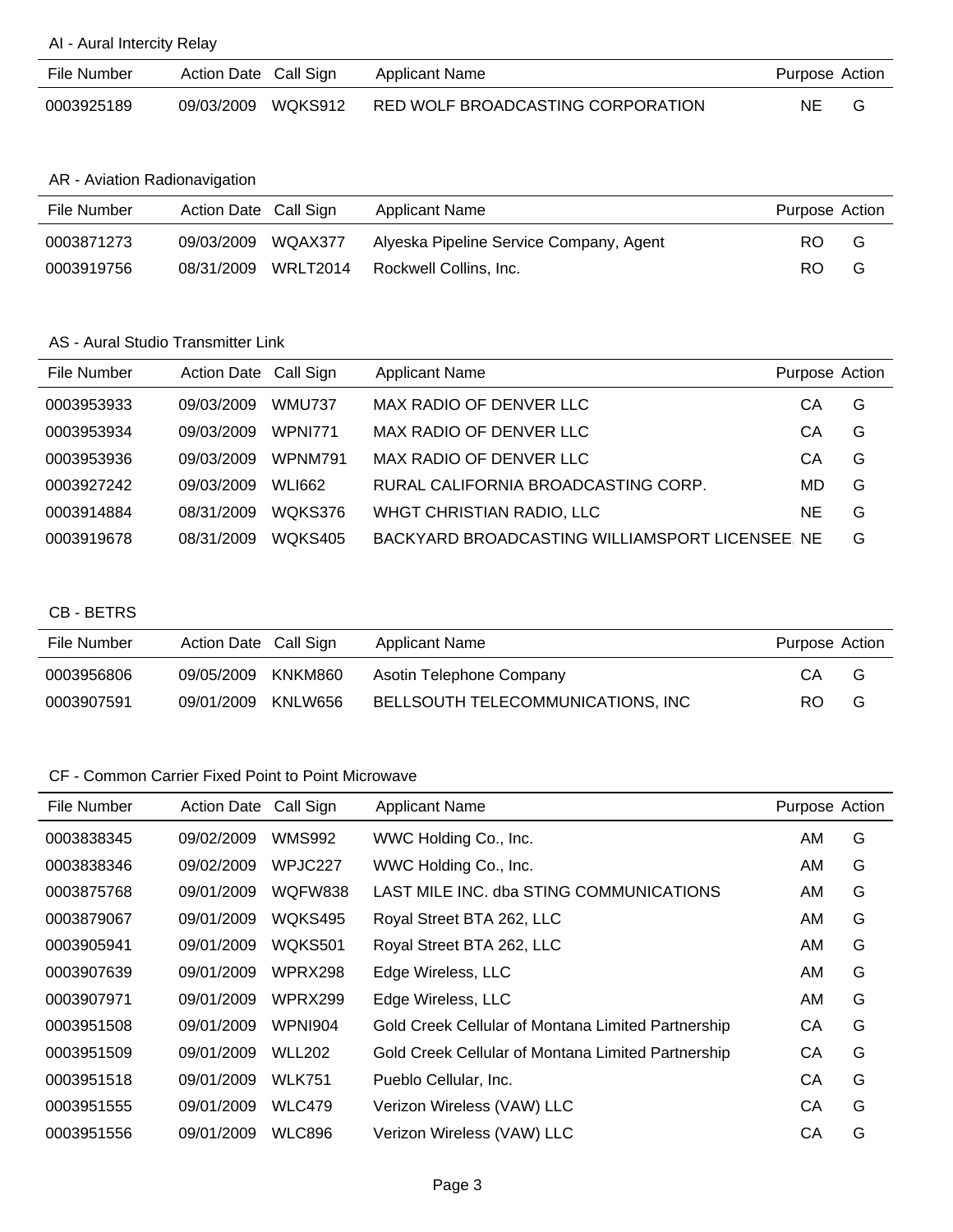| File Number | Action Date Call Sign |                | <b>Applicant Name</b>                | Purpose Action |   |
|-------------|-----------------------|----------------|--------------------------------------|----------------|---|
| 0003951564  | 09/01/2009            | <b>WLW667</b>  | New Par                              | CA             | G |
| 0003951565  | 09/01/2009            | <b>WMN818</b>  | New Par                              | CA             | G |
| 0003951572  | 09/01/2009            | <b>WMK975</b>  | New Par                              | CA             | G |
| 0003951573  | 09/01/2009            | <b>WMR365</b>  | Cellco Partnership                   | CA             | G |
| 0003951574  | 09/01/2009            | <b>WLM490</b>  | Cellco Partnership                   | CA             | G |
| 0003951641  | 09/01/2009            | <b>WHO341</b>  | <b>Upstate Cellular Network</b>      | CA             | G |
| 0003951646  | 09/01/2009            | <b>WPNI242</b> | New Par                              | CA             | G |
| 0003951647  | 09/01/2009            | <b>WLL876</b>  | Cellco Partnership                   | CA             | G |
| 0003951656  | 09/01/2009            | <b>WLV997</b>  | Verizon Wireless (VAW) LLC           | CA             | G |
| 0003951669  | 09/01/2009            | <b>WMJ279</b>  | New Par                              | CA             | G |
| 0003951678  | 09/01/2009            | <b>WLV479</b>  | NEW CINGULAR WIRELESS PCS, LLC       | CA             | G |
| 0003951681  | 09/01/2009            | <b>WLW237</b>  | Verizon Wireless (VAW) LLC           | CA             | G |
| 0003952213  | 09/02/2009            | WQEP677        | Union Telephone Company              | CA             | G |
| 0003952455  | 09/02/2009            | KIL28          | AT&T CORP.                           | CA             | G |
| 0003952456  | 09/02/2009            | <b>KJE58</b>   | AT&T CORP.                           | CA             | G |
| 0003952457  | 09/02/2009            | KJJ94          | AT&T CORP.                           | CA             | G |
| 0003954144  | 09/03/2009            | <b>WMR491</b>  | NEW CINGULAR WIRELESS PCS, LLC       | CA             | G |
| 0003954145  | 09/03/2009            | <b>WMR494</b>  | NEW CINGULAR WIRELESS PCS, LLC       | CA             | G |
| 0003954146  | 09/03/2009            | <b>WMW347</b>  | NEW CINGULAR WIRELESS PCS, LLC       | CA             | G |
| 0003954292  | 09/03/2009            | WPNA945        | Alltel Communications, LLC           | CA             | G |
| 0003956343  | 09/04/2009            | <b>WMG786</b>  | LOS ANGELES SMSA LIMITED PARTNERSHIP | CA             | G |
| 0003956344  | 09/04/2009            | <b>WMN379</b>  | LOS ANGELES SMSA LIMITED PARTNERSHIP | CA             | G |
| 0003956345  | 09/04/2009            | WPJE271        | LOS ANGELES SMSA LIMITED PARTNERSHIP | CA             | G |
| 0003956346  | 09/04/2009            | <b>WLR223</b>  | LOS ANGELES SMSA LIMITED PARTNERSHIP | CA             | G |
| 0003956434  | 09/04/2009            | WQIL577        | Sprint Telephony PCS L.P.            | CA             | G |
| 0003956435  | 09/04/2009            | WQIL578        | Sprint Telephony PCS L.P.            | CA             | G |
| 0003956436  | 09/04/2009            | WQIL579        | Sprint Telephony PCS L.P.            | CA             | G |
| 0003956437  | 09/04/2009            | WQIL580        | Sprint Telephony PCS L.P.            | CA             | G |
| 0003956438  | 09/04/2009            | WQIL581        | Sprint Telephony PCS L.P.            | CA             | G |
| 0003956775  | 09/05/2009            | <b>WQJY300</b> | AT&T CORP.                           | CA             | G |
| 0003956776  | 09/05/2009            | WQJY301        | AT&T CORP.                           | CA             | G |
| 0003956777  | 09/05/2009            | <b>WQJY302</b> | AT&T CORP.                           | CA             | G |
| 0003956778  | 09/05/2009            | WQJY303        | AT&T CORP.                           | CA             | G |
| 0003956779  | 09/05/2009            | WQJY304        | AT&T CORP.                           | CA             | G |
| 0003956780  | 09/05/2009            | WQJY305        | AT&T CORP.                           | CA             | G |
| 0003956781  | 09/05/2009            | WQJY306        | AT&T CORP.                           | CA             | G |
| 0003956782  | 09/05/2009            | WQJY307        | AT&T CORP.                           | CA             | G |
| 0003956784  | 09/05/2009            | WQJY308        | AT&T CORP.                           | CA             | G |
| 0003956785  | 09/05/2009            | WQJY309        | AT&T CORP.                           | CA             | G |
| 0003956786  | 09/05/2009            | WQJY310        | AT&T CORP.                           | CA             | G |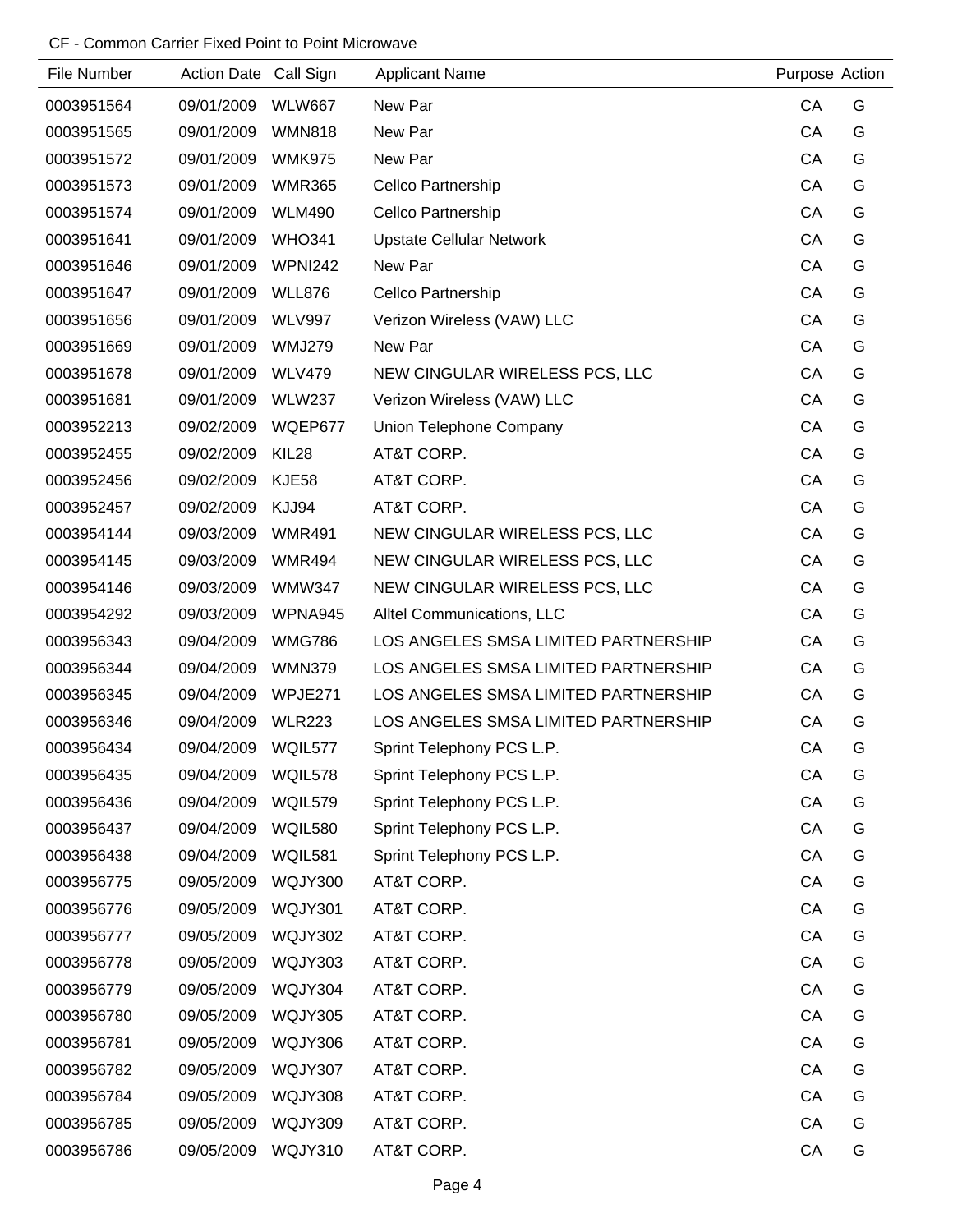| File Number | Action Date Call Sign |                | <b>Applicant Name</b>                | Purpose Action |   |
|-------------|-----------------------|----------------|--------------------------------------|----------------|---|
| 0003956787  | 09/05/2009            | WQJY313        | AT&T CORP.                           | CA             | G |
| 0003956788  | 09/05/2009            | WQJY315        | AT&T CORP.                           | CA             | G |
| 0003956789  | 09/05/2009            | WQJY316        | AT&T CORP.                           | CA             | G |
| 0003956790  | 09/05/2009            | WQJY317        | AT&T CORP.                           | CA             | G |
| 0003956815  | 09/05/2009            | <b>WLM277</b>  | U. S. Link, Inc.                     | CA             | G |
| 0003956819  | 09/05/2009            | <b>WLM278</b>  | U.S. LINK, INC.                      | CA             | G |
| 0003957151  | 09/05/2009            | <b>WLU764</b>  | New Par                              | CA             | G |
| 0003957234  | 09/05/2009            | <b>WMS474</b>  | New Par                              | CA             | G |
| 0003957342  | 09/05/2009            | <b>WLM771</b>  | Verizon Wireless (VAW) LLC           | CA             | G |
| 0003957472  | 09/05/2009            | <b>WLV998</b>  | Verizon Wireless (VAW) LLC           | CA             | G |
| 0003512240  | 09/02/2009            | <b>WHE478</b>  | TELCOM SYSTEMS, LTD                  | <b>MD</b>      | P |
| 0003905967  | 09/01/2009            | <b>WHA711</b>  | LOS ANGELES SMSA LIMITED PARTNERSHIP | <b>MD</b>      | G |
| 0003906014  | 09/01/2009            | WQGF852        | Telecom Transport Management, Inc.   | <b>MD</b>      | G |
| 0003906025  | 09/01/2009            | WQGG473        | Telecom Transport Management, Inc.   | <b>MD</b>      | G |
| 0003906170  | 09/01/2009            | WQJV367        | Telecom Transport Management, Inc.   | <b>MD</b>      | G |
| 0003906204  | 09/01/2009            | WQJV369        | Telecom Transport Management, Inc.   | <b>MD</b>      | G |
| 0003906219  | 09/01/2009            | WQJV639        | Telecom Transport Management, Inc.   | MD             | G |
| 0003906237  | 09/01/2009            | <b>WQJV597</b> | Telecom Transport Management, Inc.   | <b>MD</b>      | G |
| 0003906294  | 09/01/2009            | WQJC564        | Telecom Transport Management, Inc.   | <b>MD</b>      | G |
| 0003906315  | 09/01/2009            | <b>WHA708</b>  | LOS ANGELES SMSA LIMITED PARTNERSHIP | <b>MD</b>      | G |
| 0003906346  | 09/01/2009            | WQJS631        | Telecom Transport Management, Inc.   | <b>MD</b>      | G |
| 0003906422  | 09/01/2009            | WQJR823        | Telecom Transport Management, Inc.   | <b>MD</b>      | G |
| 0003906662  | 09/01/2009            | WPSG489        | Edge Wireless, LLC                   | <b>MD</b>      | G |
| 0003906675  | 09/01/2009            | WPJE799        | Questar Infocomm Incorporated        | <b>MD</b>      | G |
| 0003906691  | 09/01/2009            | WQJY675        | Telecom Transport Management, Inc.   | <b>MD</b>      | G |
| 0003907243  | 09/01/2009            | WPSG487        | Edge Wireless, LLC                   | MD             | G |
| 0003907350  | 09/01/2009            | WQFX218        | Edge Wireless, LLC                   | <b>MD</b>      | G |
| 0003907435  | 09/01/2009            | WPUW262        | Verizon Wireless (VAW) LLC           | <b>MD</b>      | G |
| 0003907585  | 09/01/2009            | WPWT868        | Los Angeles SMSA Limited Partnership | <b>MD</b>      | G |
| 0003907625  | 09/01/2009            | WPOR632        | LOS ANGELES SMSA LIMITED PARTNERSHIP | MD             | G |
| 0003908105  | 09/01/2009            | WPRX293        | Edge Wireless, LLC                   | <b>MD</b>      | G |
| 0003908197  | 09/01/2009            | <b>WQFY522</b> | Edge Wireless, LLC                   | MD             | G |
| 0003908253  | 09/01/2009            | WQFU318        | Edge Wireless, LLC                   | <b>MD</b>      | G |
| 0003908274  | 09/01/2009            | WQFU320        | Edge Wireless, LLC                   | <b>MD</b>      | G |
| 0003908593  | 09/01/2009            | WPYQ602        | Los Angeles SMSA Limited Partnership | <b>MD</b>      | G |
| 0003908679  | 09/01/2009            | WPRX297        | Edge Wireless, LLC                   | <b>MD</b>      | G |
| 0003908713  | 09/01/2009            | WPXS204        | CNG COMMUNICATIONS, INC.             | MD             | G |
| 0003908716  | 09/01/2009            | WQIH548        | SPARKPLUG CHICAGO, INC.              | <b>MD</b>      | G |
| 0003908719  | 09/01/2009            | WPY77          | CNG Communications, Inc.             | <b>MD</b>      | G |
| 0003908726  | 09/01/2009            | WPRW216        | Edge Wireless, LLC                   | <b>MD</b>      | G |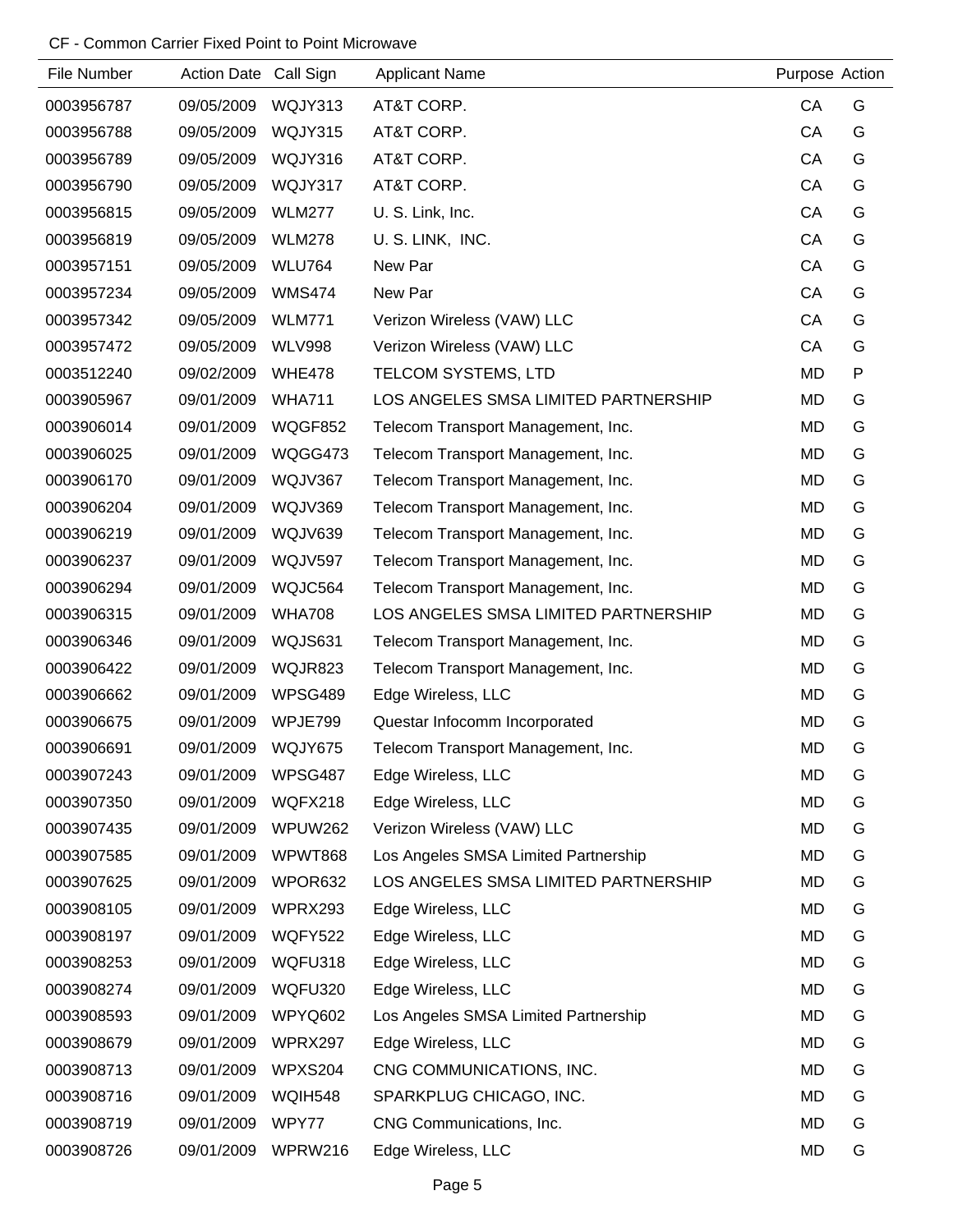| File Number | Action Date Call Sign |                | <b>Applicant Name</b>                 | Purpose Action |   |
|-------------|-----------------------|----------------|---------------------------------------|----------------|---|
| 0003908730  | 09/01/2009            | <b>WLV885</b>  | Los Angeles SMSA LIMITED PARTNERSHIP  | <b>MD</b>      | G |
| 0003908745  | 09/01/2009            | WPRW215        | Edge Wireless, LLC                    | MD             | G |
| 0003908835  | 09/01/2009            | WQJX572        | NEXTLINK WIRELESS INC.                | MD             | G |
| 0003908892  | 09/01/2009            | WQCC526        | Business Only Broadband, LLC          | <b>MD</b>      | G |
| 0003908894  | 09/01/2009            | WQHK986        | BUSINESS ONLY BROADBAND LLC           | <b>MD</b>      | G |
| 0003908918  | 09/01/2009            | <b>WLT809</b>  | SACRAMENTO VALLEY LIMITED PARTNERSHIP | <b>MD</b>      | G |
| 0003908945  | 09/01/2009            | <b>WLT808</b>  | SACRAMENTO VALLEY LIMITED PARTNERSHIP | <b>MD</b>      | G |
| 0003908946  | 09/01/2009            | <b>WPTS305</b> | Edge Wireless, LLC                    | <b>MD</b>      | G |
| 0003909019  | 09/01/2009            | <b>WPTS309</b> | Edge Wireless, LLC                    | <b>MD</b>      | G |
| 0003909052  | 09/01/2009            | WQJU291        | airBand Communications, Inc.          | MD             | G |
| 0003909054  | 09/01/2009            | WQJT382        | airBand Communications, Inc.          | <b>MD</b>      | G |
| 0003909057  | 09/01/2009            | WQGL282        | airBand Communications, Inc.          | <b>MD</b>      | G |
| 0003909061  | 09/01/2009            | WQKD829        | airBand Communications, Inc.          | <b>MD</b>      | G |
| 0003909063  | 09/01/2009            | WQKC648        | airBand Communications, Inc.          | <b>MD</b>      | G |
| 0003909071  | 09/01/2009            | WPTS304        | Edge Wireless, LLC                    | MD             | G |
| 0003909124  | 09/01/2009            | WPTS296        | Edge Wireless, LLC                    | <b>MD</b>      | G |
| 0003909142  | 09/01/2009            | WQGC796        | Edge Wireless, LLC                    | <b>MD</b>      | G |
| 0003909203  | 09/01/2009            | WPRX628        | Edge Wireless, LLC                    | <b>MD</b>      | G |
| 0003909233  | 09/01/2009            | WPRX630        | Edge Wireless, LLC                    | MD             | G |
| 0003909498  | 09/01/2009            | WPRX631        | Edge Wireless, LLC                    | <b>MD</b>      | G |
| 0003909522  | 09/01/2009            | WPRX632        | Edge Wireless, LLC                    | <b>MD</b>      | G |
| 0003909593  | 09/01/2009            | <b>WMR315</b>  | LOS ANGELES SMSA LIMITED PARTNERSHIP  | <b>MD</b>      | G |
| 0003909675  | 09/01/2009            | <b>WQIY550</b> | Sacred Wind Communications, Inc.      | <b>MD</b>      | G |
| 0003909677  | 09/01/2009            | WPNH805        | LOS ANGELES SMSA LIMITED PARTNERSHIP  | <b>MD</b>      | G |
| 0003910085  | 09/01/2009            | WQFU252        | Edge Wireless, LLC                    | MD             | G |
| 0003910108  | 09/01/2009            | WPTS279        | Edge Wireless, LLC                    | <b>MD</b>      | G |
| 0003910135  | 09/01/2009            | WQFU236        | Edge Wireless, LLC                    | <b>MD</b>      | G |
| 0003910191  | 09/01/2009            | <b>WPTS300</b> | Edge Wireless, LLC                    | <b>MD</b>      | G |
| 0003910286  | 09/01/2009            | WQGC922        | Edge Wireless, LLC                    | <b>MD</b>      | G |
| 0003910328  | 09/01/2009            | WPRV483        | Edge Wireless, LLC                    | MD             | G |
| 0003910615  | 09/01/2009            | <b>WMT890</b>  | <b>CELLCO PARTNERSHIP</b>             | <b>MD</b>      | G |
| 0003910686  | 09/01/2009            | WPOU357        | LOS ANGELES SMSA LIMITED PARTNERSHIP  | MD             | G |
| 0003910695  | 09/01/2009            | <b>WLT475</b>  | LOS ANGELES SMSA LIMITED PARTNERSHIP  | <b>MD</b>      | G |
| 0003912144  | 09/01/2009            | WQIB706        | Edge Wireless, LLC                    | MD             | G |
| 0003905692  | 09/01/2009            | WQKS455        | Royal Street 262 BTA, LLC             | <b>NE</b>      | G |
| 0003905730  | 09/01/2009            | WQKS468        | Royal Street BTA 262, LLC             | <b>NE</b>      | G |
| 0003905740  | 09/01/2009            | WQKS469        | Royal Street BTA 262, LLC             | <b>NE</b>      | G |
| 0003905748  | 09/01/2009            | WQKS470        | Royal Street BTA 262, LLC             | <b>NE</b>      | G |
| 0003905752  | 09/01/2009            | WQKS471        | Royal Street BTA 262, LLC             | <b>NE</b>      | G |
| 0003905758  | 09/01/2009            | WQKS472        | Royal Street BTA 262, LLC             | <b>NE</b>      | G |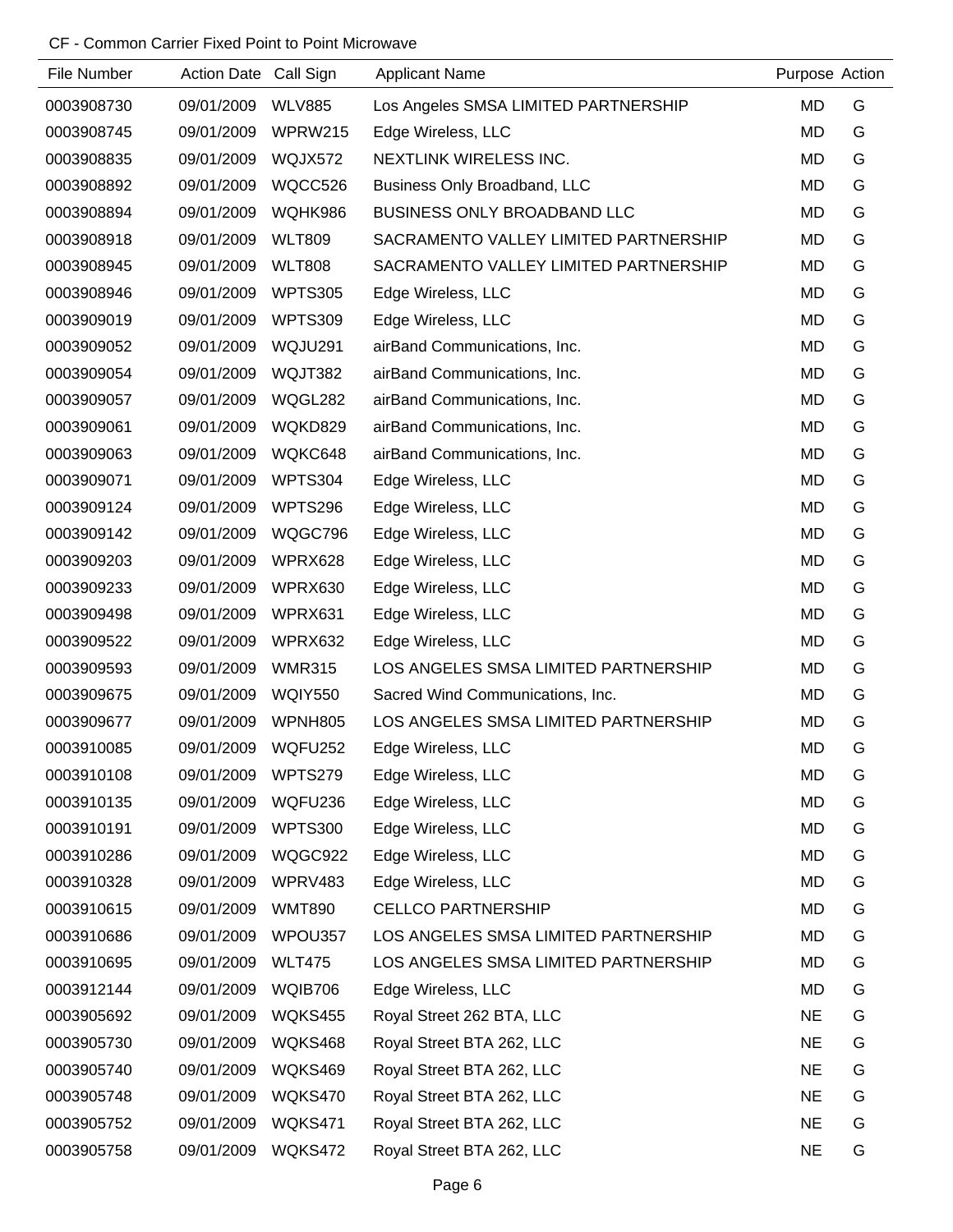| File Number | Action Date Call Sign |                | <b>Applicant Name</b>                | Purpose Action |   |
|-------------|-----------------------|----------------|--------------------------------------|----------------|---|
| 0003905763  | 09/01/2009            | WQKS473        | Royal Street BTA 262, LLC            | <b>NE</b>      | G |
| 0003905768  | 09/01/2009            | WQKS474        | Royal Street BTA 262, LLC            | <b>NE</b>      | G |
| 0003905795  | 09/01/2009            | WQKS475        | Royal Street BTA 262, LLC            | <b>NE</b>      | G |
| 0003905803  | 09/01/2009            | WQKS496        | Royal Street BTA 262, LLC            | <b>NE</b>      | G |
| 0003905821  | 09/01/2009            | WQKS476        | Royal Street BTA 262, LLC            | <b>NE</b>      | G |
| 0003905825  | 09/01/2009            | WQKS477        | Royal Street BTA 262, LLC            | <b>NE</b>      | G |
| 0003905841  | 09/01/2009            | WQKS494        | Royal Street BTA 262, LLC            | <b>NE</b>      | G |
| 0003905945  | 09/01/2009            | WQKS497        | Royal Street BTA 262, LLC            | <b>NE</b>      | G |
| 0003905989  | 09/01/2009            | WQKS486        | CCPR SERVICES, INC.                  | <b>NE</b>      | G |
| 0003906362  | 09/01/2009            | WQKS485        | CCPR SERVICES, INC.                  | <b>NE</b>      | G |
| 0003906366  | 09/01/2009            | WQKS459        | Telecom Transport Management, Inc.   | <b>NE</b>      | G |
| 0003906428  | 09/01/2009            | WQKS481        | Questar InfoComm Incorporated        | <b>NE</b>      | G |
| 0003906479  | 09/01/2009            | WQKS460        | Telecom Transport Management, Inc.   | <b>NE</b>      | G |
| 0003906490  | 09/01/2009            | WQKS480        | Questar InfoComm Incorporated        | <b>NE</b>      | G |
| 0003906696  | 09/01/2009            | WQKS463        | Telecom Transport Management, Inc.   | <b>NE</b>      | G |
| 0003907429  | 09/01/2009            | WQKS482        | Verizon Wireless (VAW) LLC           | <b>NE</b>      | G |
| 0003908652  | 09/01/2009            | WQKS456        | NEW CINGULAR WIRELESS PCS, LLC       | <b>NE</b>      | G |
| 0003908673  | 09/01/2009            | WQKS457        | NEW CINGULAR WIRELESS PCS, LLC       | <b>NE</b>      | G |
| 0003908718  | 09/01/2009            | WQKS449        | SPARKPLUG SOUTHWEST, LLC             | <b>NE</b>      | G |
| 0003908802  | 09/01/2009            | WQKS464        | SPARKPLUG CENTRAL, INC.              | <b>NE</b>      | G |
| 0003908805  | 09/01/2009            | WQKS465        | SPARKPLUG CENTRAL, INC.              | <b>NE</b>      | G |
| 0003908807  | 09/01/2009            | WQKS466        | SPARKPLUG CENTRAL, INC.              | <b>NE</b>      | G |
| 0003908811  | 09/01/2009            | WQKS467        | SPARKPLUG CENTRAL, INC.              | <b>NE</b>      | G |
| 0003908839  | 09/01/2009            | WQKS487        | NEXTLINK WIRELESS INC.               | <b>NE</b>      | G |
| 0003908893  | 09/01/2009            | WQKS461        | BUSINESS ONLY BROADBAND, LLC         | <b>NE</b>      | G |
| 0003908895  | 09/01/2009            | WQKS462        | <b>BUSINESS ONLY BROADBAND, LLC</b>  | <b>NE</b>      | G |
| 0003909049  | 09/01/2009            | WQKS488        | airBand Communications, Inc.         | <b>NE</b>      | G |
| 0003909050  | 09/01/2009            | WQKS489        | airBand Communications, Inc.         | <b>NE</b>      | G |
| 0003909056  | 09/01/2009            | WQKS490        | airBand Communications, Inc.         | <b>NE</b>      | G |
| 0003909058  | 09/01/2009            | WQKS491        | airBand Communications, Inc.         | <b>NE</b>      | G |
| 0003909059  | 09/01/2009            | WQKS492        | airBand Communications, Inc.         | <b>NE</b>      | G |
| 0003909062  | 09/01/2009            | WQKS493        | airBand Communications, Inc.         | <b>NE</b>      | G |
| 0003909754  | 09/01/2009            | WQKS478        | <b>Sacred Wind Communications</b>    | <b>NE</b>      | G |
| 0003911808  | 09/01/2009            | WQKS483        | Cellco Partnership                   | <b>NE</b>      | G |
| 0003906410  | 09/01/2009            | WPOV407        | Idaho Power Company                  | <b>RO</b>      | G |
| 0003906411  | 09/01/2009            | WPOV408        | Idaho Power Company                  | <b>RO</b>      | G |
| 0003907230  | 09/01/2009            | WPOT756        | RCC Minnesota, Inc.                  | <b>RO</b>      | G |
| 0003907231  | 09/01/2009            | WPOT757        | RCC Minnesota, Inc.                  | <b>RO</b>      | G |
| 0003908638  | 09/01/2009            | <b>WPOS980</b> | LOS ANGELES SMSA LIMITED PARTNERSHIP | <b>RO</b>      | G |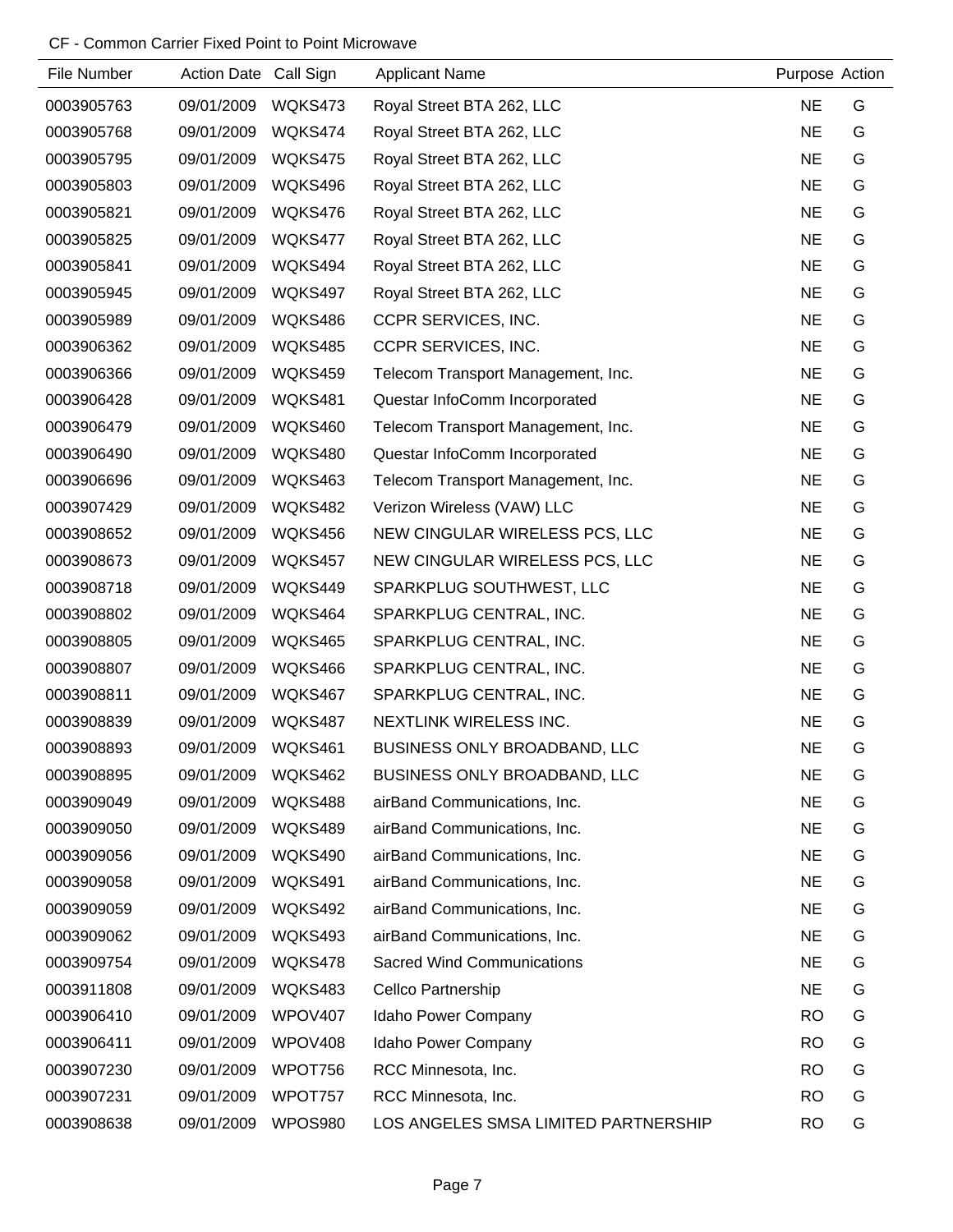| CF - Common Carrier Fixed Point to Point Microwave |  |  |
|----------------------------------------------------|--|--|
|----------------------------------------------------|--|--|

| File Number | Action Date Call Sign |         | <b>Applicant Name</b>                | Purpose Action |   |
|-------------|-----------------------|---------|--------------------------------------|----------------|---|
| 0003908639  | 09/01/2009            | WPOV284 | LOS ANGELES SMSA LIMITED PARTNERSHIP | RO.            | G |

CL - Cellular

| File Number | <b>Action Date</b> | Call Sign      | <b>Applicant Name</b>                                        | Purpose Action |   |
|-------------|--------------------|----------------|--------------------------------------------------------------|----------------|---|
| 0003650863  | 09/01/2009         | KNKN381        | WWC HOLDING CO., INC.                                        | AM             | G |
| 0003650866  | 08/31/2009         | <b>KNKN209</b> | WWC License L.L.C.                                           | AM             | G |
| 0003654409  | 09/04/2009         | KNKN485        | WISCONSIN RSA #2 PARTNERSHIP d/b/a ALLTEL                    | AM             | G |
| 0003654475  | 09/01/2009         | <b>KNKA350</b> | RCTC WHOLESALE CORPORATION d/b/a ALLTEL                      | AM             | G |
| 0003654575  | 08/31/2009         | KNKA340        | ALLTEL Communications of the Southwest Limited Partnersh AM  |                | G |
| 0003849950  | 09/03/2009         | <b>KNKA380</b> | ALLTEL Communications of North Louisiana Cellular Limited AM |                | G |
| 0003844771  | 08/31/2009         | KNKN708        | RCC Minnesota, Inc.                                          | MD             | G |
| 0003892158  | 08/31/2009         | KNKN244        | Wyoming 1 - Park Limited Partnership                         | MD             | G |
| 0003893975  | 09/01/2009         | KNKN701        | RCC MINNESOTA, INC.                                          | MD             | G |
| 0003894210  | 08/31/2009         | KNKN431        | WWC HOLDING CO., INC.                                        | MD             | G |
| 0003894362  | 08/31/2009         | KNKA301        | FRESNO MSA LIMITED PARTNERSHIP                               | MD             | G |
| 0003894455  | 08/31/2009         | KNKN481        | BADLANDS CELLULAR OF NORTH DAKOTA LIMITED PAF MD             |                | G |
| 0003906485  | 09/01/2009         | <b>KNKN598</b> | NEW MEXICO RSA 4 EAST LIMITED PARTNERSHIP                    | RO             | G |
| 0003906497  | 09/01/2009         | <b>KNKN652</b> | TEXAS RSA 3 LIMITED PARTNERSHIP                              | <b>RO</b>      | G |
| 0003907592  | 09/01/2009         | KNKN236        | UINTAH BASIN ELECTRONIC TELECOMMUNICATIONS d/                | <b>RO</b>      | G |
| 0003909097  | 09/01/2009         | KNKN821        | OKLAHOMA RSA 3 LIMITED PARTNERSHIP                           | <b>RO</b>      | G |
| 0003910138  | 09/01/2009         | KNKN465        | RCC Minnesota, Inc.                                          | <b>RO</b>      | G |
| 0001339219  | 09/04/2009         | KNKA382        | Southwestern Bell Mobile Systems, LLC                        | <b>WD</b>      | W |
| 0001339235  | 09/04/2009         | KNKN720        | Southwestern Bell Mobile Systems, LLC                        | <b>WD</b>      | W |

## CR - Rural Radiotelephone

| File Number | Action Date Call Sign |               | <b>Applicant Name</b>      | Purpose Action |   |
|-------------|-----------------------|---------------|----------------------------|----------------|---|
| 0003956802  | 09/05/2009            | KNKM242       | ASOTIN TELEPHONE COMPANY   | CА             | G |
| 0003956805  | 09/05/2009            | KNKM243       | ASOTIN TELEPHONE COMPANY   | CА             | G |
| 0003956808  | 09/05/2009            | <b>WDW532</b> | HOME TELEPHONE COMPANY     | CА             | G |
| 0003956810  | 09/05/2009            | <b>WOZ591</b> | HOME TELEPHONE COMPANY     | CА             | G |
| 0003956811  | 09/05/2009            | KNKO792       | Potlatch Telephone Company | CА             | G |

## CT - Local Television Transmission

| File Number | Action Date Call Sign | Applicant Name               | Purpose Action |   |
|-------------|-----------------------|------------------------------|----------------|---|
| 0003910745  | 09/01/2009 KC26389    | UniSat. Inc.                 | MD.            | G |
| 0003911124  | 09/01/2009<br>KA86260 | RANDY HERMES PRODUCTIONS INC | MD.            | G |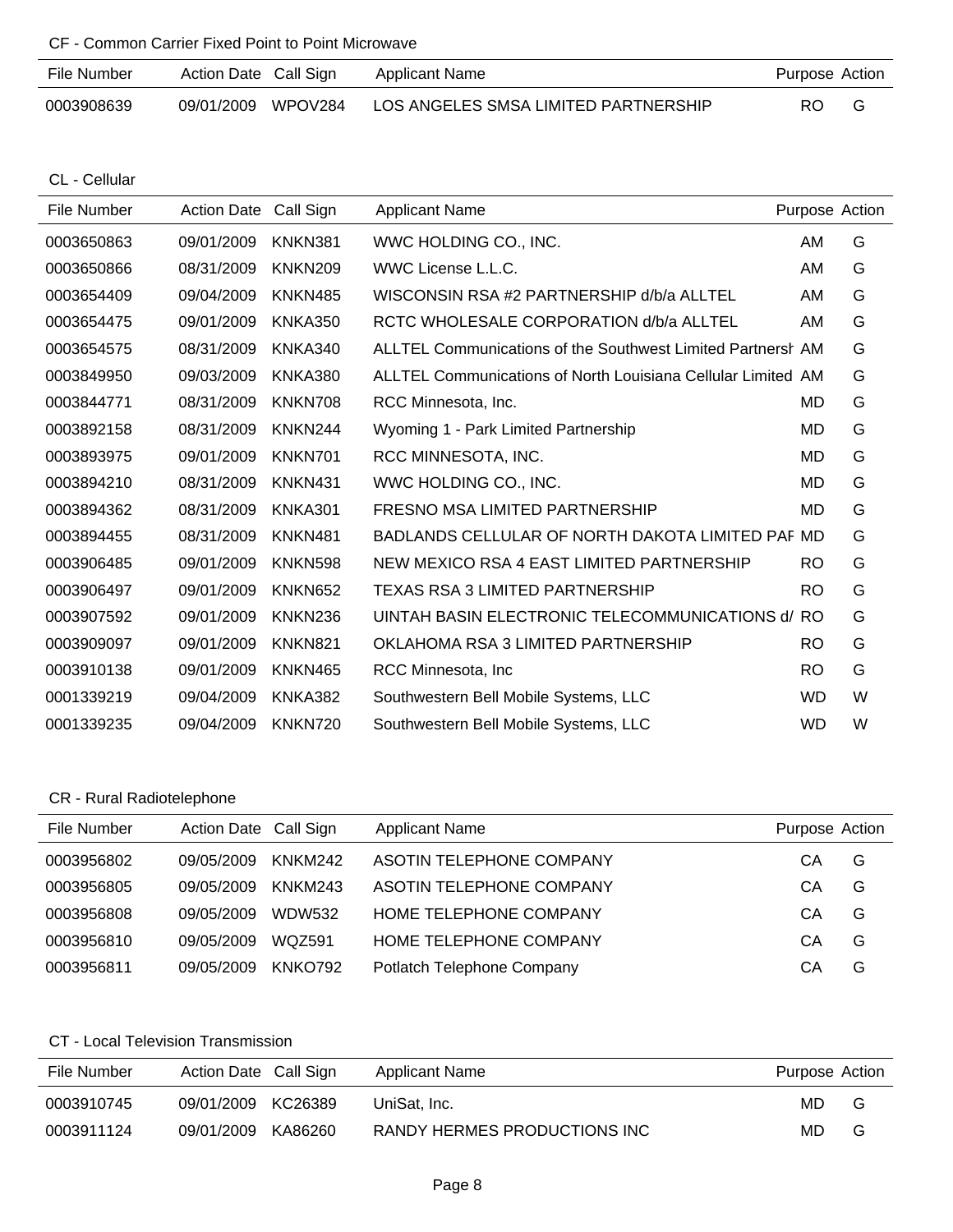#### CT - Local Television Transmission

| File Number | Action Date Call Sign | Applicant Name                                  | Purpose Action |  |
|-------------|-----------------------|-------------------------------------------------|----------------|--|
| 0003911547  | 09/01/2009 WMI780     | RANDY HERMES PRODUCTION DBA AERIAL VIDEO SYS MD |                |  |

GM - 800 MHz Conventional SMR (SMR, Site-specific)

| File Number | <b>Action Date</b> | Call Sign      | <b>Applicant Name</b>                             | Purpose Action |   |
|-------------|--------------------|----------------|---------------------------------------------------|----------------|---|
| 0003951648  | 09/01/2009         | WQGP914        | Nextel License Holdings 4, Inc.                   | CA             | G |
| 0003905233  | 09/01/2009         | WPFP914        | <b>TYPECRAFT INC</b>                              | <b>RO</b>      | G |
| 0003909645  | 09/01/2009         | WNRC434        | G&G Communications, Inc.                          | <b>RO</b>      | G |
| 0003911005  | 09/01/2009         | WQGU547        | NEXTEL COMMUNICATIONS OF THE MID-ATLANTIC, INC RO |                | G |
| 0003911432  | 09/01/2009         | WQHR940        | Nextel License Holdings 1 Inc                     | <b>RO</b>      | G |
| 0003911522  | 09/01/2009         | WQHR939        | Nextel License Holdings 1 Inc                     | <b>RO</b>      | G |
| 0003911694  | 09/01/2009         | WQJN464        | Nextel License Holdings 4, Inc.                   | <b>RO</b>      | G |
| 0003911695  | 09/01/2009         | WQJN465        | Nextel License Holdings 4, Inc.                   | <b>RO</b>      | G |
| 0003911706  | 09/01/2009         | WQJN466        | Nextel License Holdings 4, Inc.                   | <b>RO</b>      | G |
| 0003911789  | 09/01/2009         | WQFQ708        | Nextel License Holdings 4, Inc.                   | <b>RO</b>      | G |
| 0003911810  | 09/01/2009         | WQIP797        | NEXTEL LICENSE HOLDINGS 5, INC.                   | <b>RO</b>      | G |
| 0003911811  | 09/01/2009         | WQIP798        | NEXTEL LICENSE HOLDINGS 5, INC.                   | <b>RO</b>      | G |
| 0003911812  | 09/01/2009         | WQIP799        | NEXTEL LICENSE HOLDINGS 5, INC.                   | <b>RO</b>      | G |
| 0003912518  | 09/01/2009         | WQFK673        | NEXTEL WIP LICENSE CORP.                          | <b>RO</b>      | G |
| 0003912546  | 09/01/2009         | WQFK482        | NEXTEL WIP LICENSE CORP.                          | <b>RO</b>      | G |
| 0003912547  | 09/01/2009         | WQFK483        | NEXTEL WIP LICENSE CORP.                          | <b>RO</b>      | G |
| 0003912548  | 09/01/2009         | WQFK672        | NEXTEL WIP LICENSE CORP.                          | <b>RO</b>      | G |
| 0003912549  | 09/01/2009         | WQFK674        | NEXTEL WIP LICENSE CORP.                          | <b>RO</b>      | G |
| 0003912550  | 09/01/2009         | WQFN404        | NEXTEL WIP LICENSE CORP.                          | <b>RO</b>      | G |
| 0003912551  | 09/01/2009         | <b>WQFY888</b> | NEXTEL WIP LICENSE CORP.                          | <b>RO</b>      | G |

## GR - SMR, 896-901/935-940 MHz, Conventional

| File Number | Action Date Call Sign | Applicant Name | Purpose Action |  |
|-------------|-----------------------|----------------|----------------|--|
| 0003941750  | 09/01/2009            | Howard, John L | ΝE             |  |

## GS - Private Carrier Paging, 929-930 MHz

| File Number | Action Date Call Sign |                | Applicant Name                      | Purpose Action |   |
|-------------|-----------------------|----------------|-------------------------------------|----------------|---|
| 0003905274  | 09/01/2009            | WPNZ656        | SHEETS COMMUNICATIONS               | RO.            | G |
| 0003907184  | 09/01/2009            | WPFK984        | <b>ComSoft Corporation</b>          | RO.            | G |
| 0003909282  | 09/01/2009            | <b>WNII543</b> | <b>FAST PAGE INC</b>                | RO.            | G |
| 0003910022  | 09/01/2009            | WPFM876        | NATIONAL NETWORK COMMUNICATIONS INC | RO.            | G |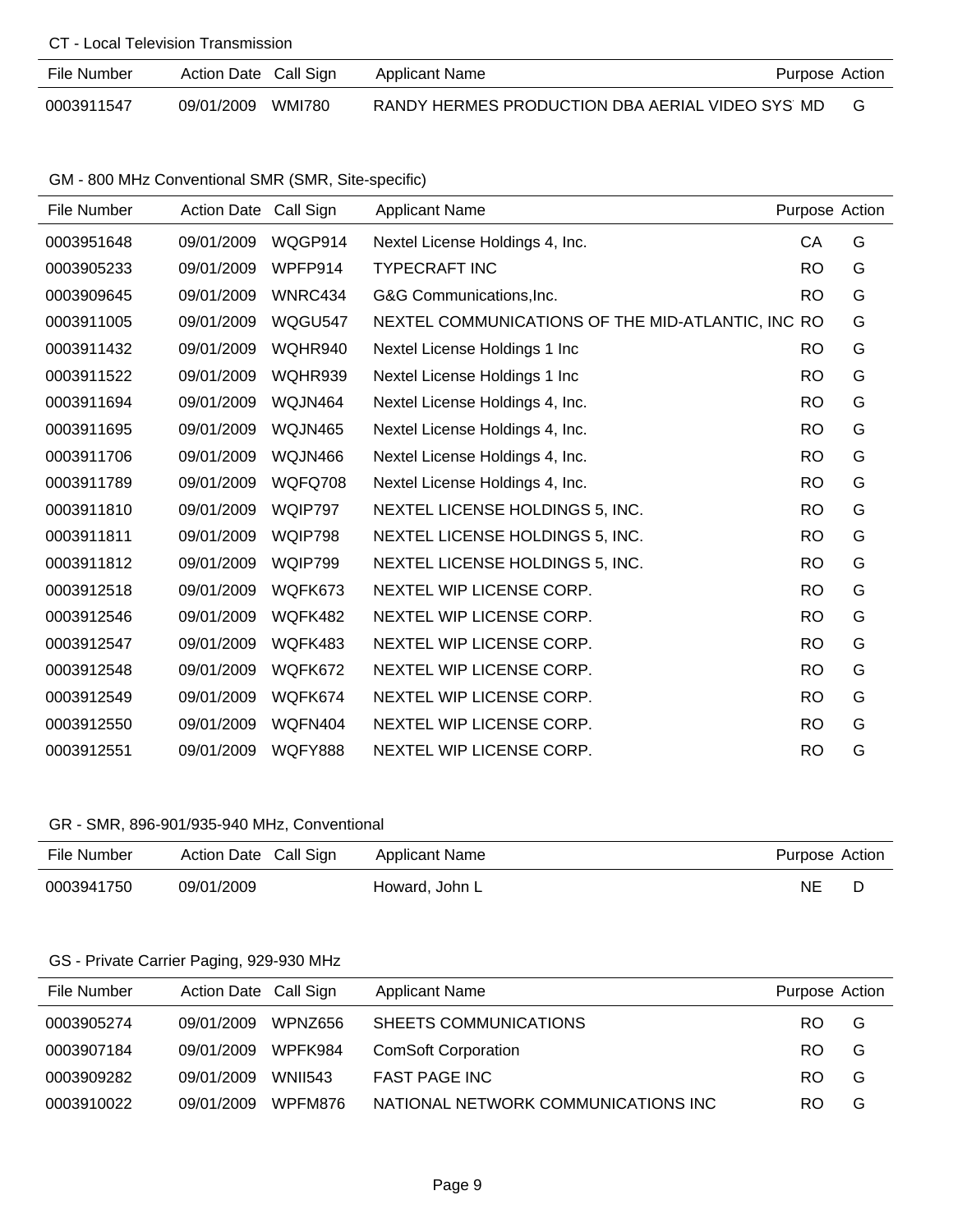# GS - Private Carrier Paging, 929-930 MHz

| File Number | Action Date Call Sign | Applicant Name                      | Purpose Action |  |
|-------------|-----------------------|-------------------------------------|----------------|--|
| 0003910023  | 09/01/2009 WPFN961    | NATIONAL NETWORK COMMUNICATIONS INC | RO.            |  |

GX - SMR, 806-821/851-866 MHz, Conventional

| File Number | <b>Action Date</b> | Call Sign      | <b>Applicant Name</b>                             |           | Purpose Action |
|-------------|--------------------|----------------|---------------------------------------------------|-----------|----------------|
| 0003834425  | 09/01/2009         | WQID875        | Nextel Communications of the Mid-Atlantic Inc     | AM        | G              |
| 0003834451  | 09/01/2009         | <b>WQIN958</b> | Nextel License Holdings 1 Inc.                    | AM        | G              |
| 0003834457  | 09/01/2009         | <b>WQIT869</b> | Nextel Communications of the Mid-Atlantic, Inc.   | AM        | G              |
| 0003957348  | 09/05/2009         | WNWB475        | NEXTEL COMMUNICATIONS OF THE MID ATLANTIC INC     | CA        | G              |
| 0003906721  | 09/01/2009         | WNPW348        | G&G Communications, Inc.                          | <b>RO</b> | G              |
| 0003910971  | 09/01/2009         | <b>WNVS798</b> | NEXTEL COMMUNICATIONS OF THE MID ATLANTIC INC     | <b>RO</b> | G              |
| 0003910972  | 09/01/2009         | WNVT984        | NEXTEL COMMUNICATIONS OF THE MID ATLANTIC INC RO  |           | G              |
| 0003910973  | 09/01/2009         | WNVT992        | NEXTEL COMMUNICATIONS OF THE MID ATLANTIC INC RO  |           | G              |
| 0003910974  | 09/01/2009         | WPBP322        | NEXTEL COMMUNICATIONS OF THE MID ATLANTIC INC     | <b>RO</b> | G              |
| 0003910975  | 09/01/2009         | WPFV649        | Nextel Communications of the Mid-Atlantic, Inc.   | <b>RO</b> | G              |
| 0003910976  | 09/01/2009         | WPFV704        | Nextel Communications of the Mid-Atlantic, Inc.   | <b>RO</b> | G              |
| 0003911014  | 09/01/2009         | WPFU521        | NEXTEL COMMUNICATIONS OF THE MID ATLANTIC INC     | <b>RO</b> | G              |
| 0003911026  | 09/01/2009         | WPFF788        | NEXTEL COMMUNICATIONS OF THE MID ATLANTIC INC     | <b>RO</b> | G              |
| 0003911042  | 09/01/2009         | <b>KNHH551</b> | NEXTEL COMMUNICATIONS OF THE MID ATLANTIC INC RO  |           | G              |
| 0003911043  | 09/01/2009         | WNPD559        | NEXTEL COMMUNICATIONS OF THE MID ATLANTIC INC     | - RO      | G              |
| 0003911137  | 09/01/2009         | WPCT443        | NEXTEL LICENSE HOLDINGS 1 INC                     | <b>RO</b> | G              |
| 0003911138  | 09/01/2009         | WPFF766        | Nextel License Holdings 1, Inc.                   | <b>RO</b> | G              |
| 0003911139  | 09/01/2009         | WPFN761        | NEXTEL LICENSE HOLDINGS 1 INC                     | <b>RO</b> | G              |
| 0003911140  | 09/01/2009         | WPFN762        | NEXTEL LICENSE HOLDINGS 1 INC                     | <b>RO</b> | G              |
| 0003911141  | 09/01/2009         | WPFP255        | NEXTEL LICENSE HOLDINGS 1 INC                     | <b>RO</b> | G              |
| 0003911142  | 09/01/2009         | <b>WPFS925</b> | NEXTEL LICENSE HOLDINGS 1 INC                     | <b>RO</b> | G              |
| 0003911143  | 09/01/2009         | WPFS928        | NEXTEL LICENSE HOLDINGS 1 INC                     | <b>RO</b> | G              |
| 0003911144  | 09/01/2009         | <b>WPFS929</b> | NEXTEL LICENSE HOLDINGS 1 INC                     | <b>RO</b> | G              |
| 0003911145  | 09/01/2009         | WPFS931        | NEXTEL LICENSE HOLDINGS 1 INC                     | <b>RO</b> | G              |
| 0003911146  | 09/01/2009         | WPFT602        | NEXTEL LICENSE HOLDINGS 1 INC                     | <b>RO</b> | G              |
| 0003911147  | 09/01/2009         | WPFT368        | NEXTEL LICENSE HOLDINGS 1 INC                     | <b>RO</b> | G              |
| 0003911148  | 09/01/2009         | WPFU483        | NEXTEL LICENSE HOLDINGS 1 INC DBA NEXTEL COMMI RO |           | G              |
| 0003911149  | 09/01/2009         | WPFV465        | Nextel License Holdings 1, Inc.                   | <b>RO</b> | G              |
| 0003911150  | 09/01/2009         | WPFV468        | Nextel License Holdings 1, Inc.                   | <b>RO</b> | G              |
| 0003911151  | 09/01/2009         | WPFV699        | NEXTEL LICENSE HOLDINGS 1 INC                     | <b>RO</b> | G              |
| 0003911152  | 09/01/2009         | WPFV700        | NEXTEL LICENSE HOLDINGS 1 INC                     | <b>RO</b> | G              |
| 0003911153  | 09/01/2009         | WPFV837        | NEXTEL LICENSE HOLDINGS 1 INC                     | <b>RO</b> | G              |
| 0003911154  | 09/01/2009         | WPFV929        | Nextel License Holdings 1, Inc.                   | <b>RO</b> | G              |
| 0003911155  | 09/01/2009         | WPFV962        | Nextel License Holdings 1, Inc.                   | <b>RO</b> | G              |
| 0003911156  | 09/01/2009         | WPFW234        | NEXTEL LICENSE HOLDINGS 1 INC                     | <b>RO</b> | G              |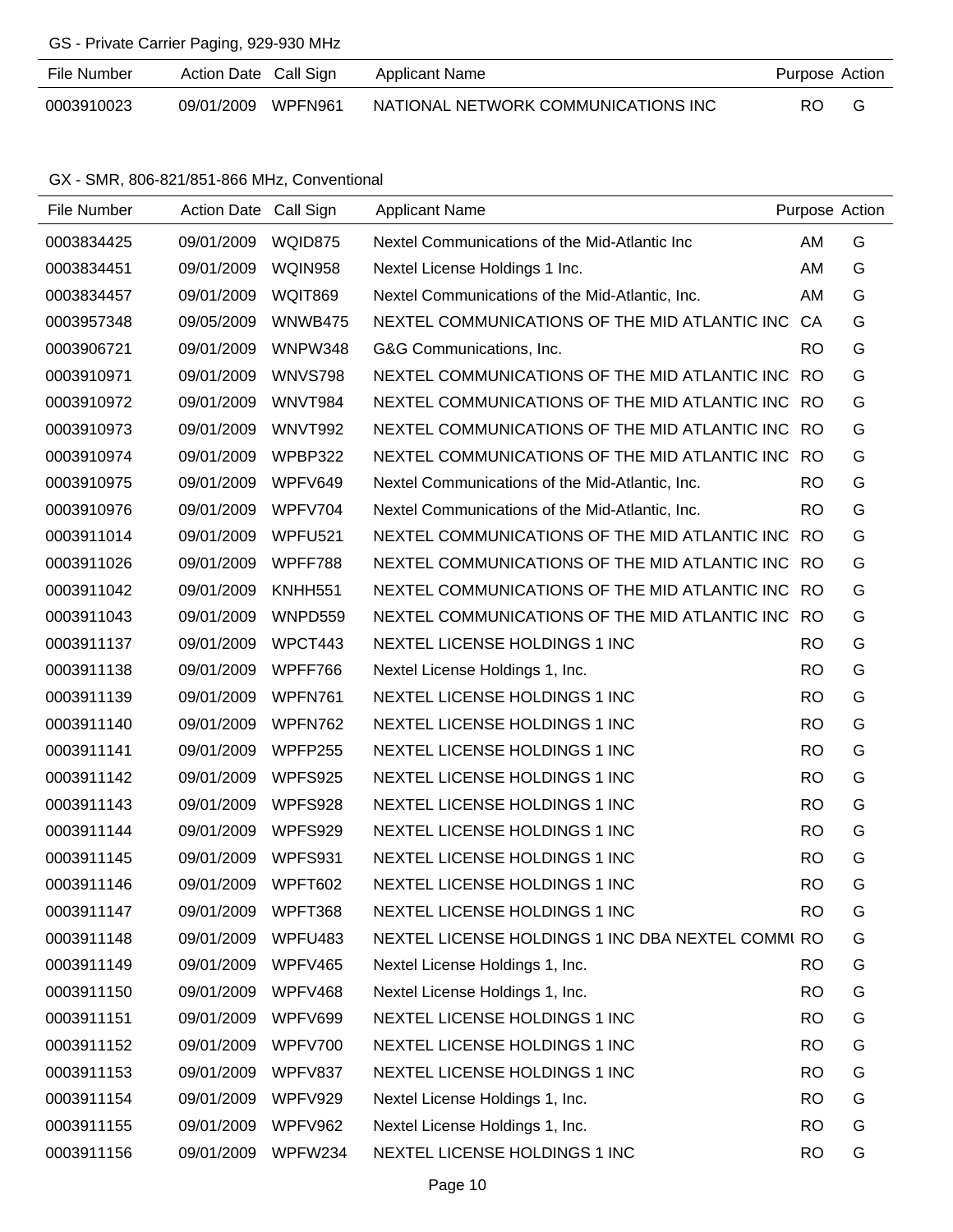## GX - SMR, 806-821/851-866 MHz, Conventional

| File Number | Action Date Call Sign |                | <b>Applicant Name</b>                             | Purpose Action |   |
|-------------|-----------------------|----------------|---------------------------------------------------|----------------|---|
| 0003911157  | 09/01/2009            | WPFW238        | NEXTEL LICENSE HOLDINGS 1 INC                     | <b>RO</b>      | G |
| 0003911158  | 09/01/2009            | WPFW242        | NEXTEL LICENSE HOLDINGS 1 INC                     | <b>RO</b>      | G |
| 0003911159  | 09/01/2009            | WPFW285        | NEXTEL LICENSE HOLDINGS 1 INC                     | <b>RO</b>      | G |
| 0003911160  | 09/01/2009            | WPFW732        | NEXTEL LICENSE HOLDINGS 1 INC                     | <b>RO</b>      | G |
| 0003911205  | 09/01/2009            | WPFV698        | NEXTEL LICENSE HOLDINGS 1 INC                     | <b>RO</b>      | G |
| 0003911210  | 09/01/2009            | WPFW265        | NEXTEL LICENSE HOLDINGS 1 INC                     | <b>RO</b>      | G |
| 0003911216  | 09/01/2009            | <b>WPFV707</b> | Nextel License Holdings 1 Inc.                    | <b>RO</b>      | G |
| 0003911219  | 09/01/2009            | WPFU488        | NEXTEL LICENSE HOLDINGS 1 INC DBA NEXTEL COMMI RO |                | G |
| 0003911236  | 09/01/2009            | <b>WPFS828</b> | NEXTEL LICENSE HOLDINGS 1 INC                     | <b>RO</b>      | G |
| 0003911430  | 09/01/2009            | WPPB247        | Nextel License Holdings 1 Inc.                    | <b>RO</b>      | G |
| 0003911444  | 09/01/2009            | WPFS930        | NEXTEL LICENSE HOLDINGS 1 INC                     | <b>RO</b>      | G |
| 0003911445  | 09/01/2009            | WPFV932        | NEXTEL LICENSE HOLDINGS 1 INC                     | <b>RO</b>      | G |
| 0003911477  | 09/01/2009            | WQDN894        | Nextel License Holdings 1, Inc.                   | <b>RO</b>      | G |
| 0003911480  | 09/01/2009            | WPFW277        | NEXTEL LICENSE HOLDINGS 1 INC                     | <b>RO</b>      | G |
| 0003911482  | 09/01/2009            | WPFT545        | NEXTEL LICENSE HOLDINGS 1 INC                     | <b>RO</b>      | G |
| 0003911497  | 09/01/2009            | WPFV467        | Nextel License Holdings 1 Inc.                    | <b>RO</b>      | G |
| 0003911500  | 09/01/2009            | WPFT541        | NEXTEL LICENSE HOLDINGS 1 INC                     | <b>RO</b>      | G |
| 0003911504  | 09/01/2009            | WPFS926        | NEXTEL LICENSE HOLDINGS 1 INC                     | <b>RO</b>      | G |
| 0003911505  | 09/01/2009            | WPFV709        | Nextel License Holdings 1, Inc.                   | <b>RO</b>      | G |
| 0003911524  | 09/01/2009            | WPFF768        | Nextel License Holdings 1, Inc.                   | <b>RO</b>      | G |
| 0003911532  | 09/01/2009            | WPFV924        | Nextel License Holdings 1, Inc.                   | <b>RO</b>      | G |
| 0003911536  | 09/01/2009            | WPFN760        | NEXTEL LICENSE HOLDINGS 1 INC                     | <b>RO</b>      | G |
| 0003911537  | 09/01/2009            | WPFT557        | Nextel License Holdings 1, Inc.                   | <b>RO</b>      | G |
| 0003911538  | 09/01/2009            | WPFV961        | Nextel License Holdings 1, Inc.                   | <b>RO</b>      | G |
| 0003911559  | 09/01/2009            | WPFT216        | NEXTEL LICENSE HOLDINGS 3 INC                     | <b>RO</b>      | G |
| 0003911573  | 09/01/2009            | WNQC782        | Nextel License Holdings 4, Inc.                   | <b>RO</b>      | G |
| 0003911576  | 09/01/2009            | WPDA568        | Nextel License Holdings 4, Inc.                   | <b>RO</b>      | G |
| 0003911577  | 09/01/2009            | WPDH261        | Nextel License Holdings 4, Inc.                   | <b>RO</b>      | G |
| 0003911578  | 09/01/2009            | WPDJ296        | Nextel License Holdings 4, Inc.                   | <b>RO</b>      | G |
| 0003911579  | 09/01/2009            | WPEA299        | Nextel License Holdings 4, Inc.                   | <b>RO</b>      | G |
| 0003911580  | 09/01/2009            | WPFF666        | Nextel License Holdings 4, Inc.                   | <b>RO</b>      | G |
| 0003911603  | 09/01/2009            | WPFF674        | Nextel License Holdings 4, Inc.                   | <b>RO</b>      | G |
| 0003911604  | 09/01/2009            | WPFN742        | Nextel License Holdings 4, Inc.                   | <b>RO</b>      | G |
| 0003911605  | 09/01/2009            | WPFP901        | Nextel License Holdings 4, Inc.                   | <b>RO</b>      | G |
| 0003911606  | 09/01/2009            | WPFP905        | Nextel License Holdings 4, Inc.                   | <b>RO</b>      | G |
| 0003911607  | 09/01/2009            | WPFS914        | NEXTEL LICENSE HOLDINGS 4, INC.                   | <b>RO</b>      | G |
| 0003911608  | 09/01/2009            | WPFT249        | Nextel License Holdings 4, Inc.                   | <b>RO</b>      | G |
| 0003911609  | 09/01/2009            | WPFT931        | Nextel License Holdings 4, Inc.                   | <b>RO</b>      | G |
| 0003911610  | 09/01/2009            | WPFU515        | Nextel License Holdings 4, Inc.                   | <b>RO</b>      | G |
| 0003911611  | 09/01/2009            | WPFV666        | Nextel License Holdings 4, Inc.                   | <b>RO</b>      | G |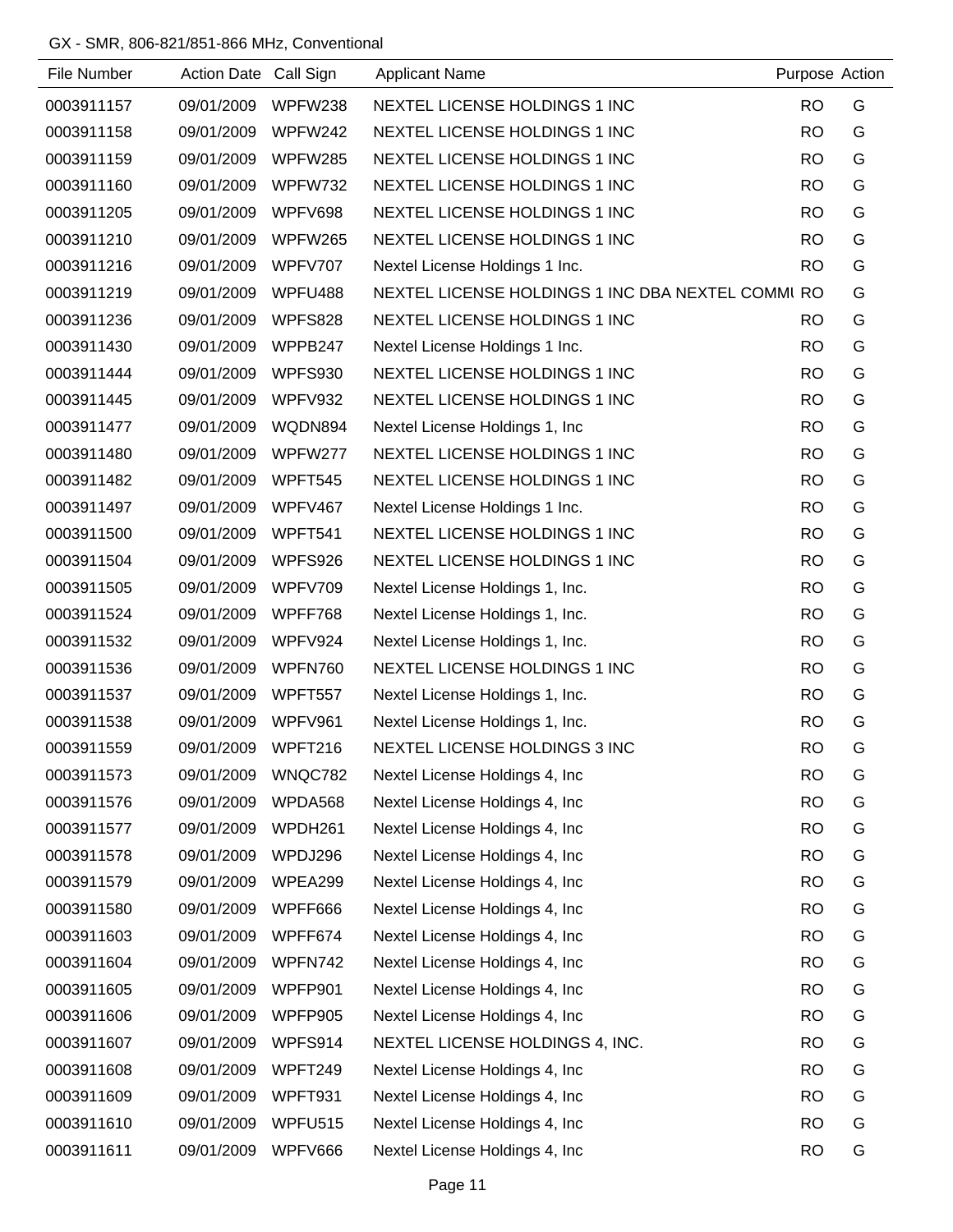## GX - SMR, 806-821/851-866 MHz, Conventional

| File Number | <b>Action Date</b> | Call Sign      | <b>Applicant Name</b>                            | Purpose Action |   |
|-------------|--------------------|----------------|--------------------------------------------------|----------------|---|
| 0003911612  | 09/01/2009         | WPFV876        | Nextel License Holdings 4, Inc.                  | <b>RO</b>      | G |
| 0003911619  | 09/01/2009         | WPFW282        | Nextel License Holdings 4, Inc                   | <b>RO</b>      | G |
| 0003911690  | 09/01/2009         | WPPC279        | Nextel License Holdings 4, Inc.                  | <b>RO</b>      | G |
| 0003911691  | 09/01/2009         | WPPC583        | Nextel License Holdings 4, Inc.                  | <b>RO</b>      | G |
| 0003911707  | 09/01/2009         | WPFS936        | Nextel License Holdings 4, Inc                   | <b>RO</b>      | G |
| 0003911708  | 09/01/2009         | WPFV875        | Nextel License Holdings 4, Inc                   | <b>RO</b>      | G |
| 0003911729  | 09/01/2009         | WPFV948        | Nextel License Holdings 4, Inc.                  | <b>RO</b>      | G |
| 0003911730  | 09/01/2009         | WNPE207        | Nextel License Holdings 4, Inc                   | <b>RO</b>      | G |
| 0003911731  | 09/01/2009         | WPEA265        | Nextel License Holdings 4, Inc                   | <b>RO</b>      | G |
| 0003911732  | 09/01/2009         | WPFT918        | Nextel License Holdings 4, Inc                   | <b>RO</b>      | G |
| 0003911746  | 09/01/2009         | <b>WNNJ664</b> | Nextel License Holdings 4, Inc.                  | <b>RO</b>      | G |
| 0003911750  | 09/01/2009         | WPFP898        | Nextel License Holdings 4, Inc                   | <b>RO</b>      | G |
| 0003911766  | 09/01/2009         | WNBK629        | Nextel License Holdings 4, Inc.                  | <b>RO</b>      | G |
| 0003911767  | 09/01/2009         | WPDG976        | Nextel License Holdings 4, Inc.                  | <b>RO</b>      | G |
| 0003911768  | 09/01/2009         | WPFT248        | Nextel License Holdings 4, Inc.                  | <b>RO</b>      | G |
| 0003911779  | 09/01/2009         | WNPE209        | Nextel License Holdings 4, Inc                   | <b>RO</b>      | G |
| 0003911791  | 09/01/2009         | WPFT454        | NEXTEL LICENSE HOLDINGS 4, INC.                  | <b>RO</b>      | G |
| 0003911800  | 09/01/2009         | WPDJ298        | Nextel License Holdings 4, Inc.                  | <b>RO</b>      | G |
| 0003911803  | 09/01/2009         | WPFP899        | Nextel License Holdings 4, Inc                   | <b>RO</b>      | G |
| 0003911855  | 09/01/2009         | WPFR266        | NEXTEL OF CALIFORNIA, INC.                       | <b>RO</b>      | G |
| 0003911856  | 09/01/2009         | WPFV524        | NEXTEL OF CALIFORNIA INC                         | <b>RO</b>      | G |
| 0003911857  | 09/01/2009         | <b>WQP293</b>  | Nextel of California, Inc.                       | <b>RO</b>      | G |
| 0003911858  | 09/01/2009         | <b>WRE425</b>  | NEXTEL OF CALIFORNIA INC                         | <b>RO</b>      | G |
| 0003911922  | 09/01/2009         | WPFV645        | NEXTEL OF CALIFORNIA INC DBA NEXTEL COMMUNICA RO |                | G |
| 0003912084  | 09/01/2009         | WNQK715        | Nextel of California, Inc.                       | <b>RO</b>      | G |
| 0003912131  | 09/01/2009         | WPPC281        | Nextel of New York, Inc.                         | <b>RO</b>      | G |
| 0003912327  | 09/01/2009         | WPCM555        | NEXTEL OF TEXAS INC DBA NEXTEL COMMUNICATIONS RO |                | G |
| 0003912330  | 09/01/2009         | WPFQ599        | NEXTEL OF TEXAS INC DBA NEXTEL COMMUNICATIONS RO |                | G |
| 0003912331  | 09/01/2009         | WPCM559        | NEXTEL OF TEXAS INC DBA NEXTEL COMMUNICATIONS RO |                | G |
| 0003912332  | 09/01/2009         | WPCM562        | NEXTEL OF TEXAS INC DBA NEXTEL COMMUNICATIONS RO |                | G |
| 0003912333  | 09/01/2009         | WPCM574        | NEXTEL OF TEXAS INC DBA NEXTEL COMMUNICATIONS RO |                | G |
| 0003912334  | 09/01/2009         | WPCM578        | NEXTEL OF TEXAS INC                              | RO.            | G |
| 0003912335  | 09/01/2009         | WPCM582        | NEXTEL OF TEXAS INC DBA NEXTEL COMMUNICATIONS RO |                | G |
| 0003912336  | 09/01/2009         | WPDA763        | NEXTEL OF TEXAS INC                              | RO.            | G |
| 0003912337  | 09/01/2009         | WPDC964        | NEXTEL OF TEXAS INC                              | <b>RO</b>      | G |
| 0003912338  | 09/01/2009         | WPDC968        | NEXTEL OF TEXAS INC DBA NEXTEL COMMUNICATIONS RO |                | G |
| 0003912339  | 09/01/2009         | WPDD477        | NEXTEL OF TEXAS INC                              | RO.            | G |
| 0003912340  | 09/01/2009         | WPFF765        | NEXTEL OF TEXAS INC DBA NEXTEL COMMUNICATIONS RO |                | G |
| 0003912341  | 09/01/2009         | WPFT222        | NEXTEL OF TEXAS INC DBA NEXTEL COMMUNICATIONS RO |                | G |
| 0003912374  | 09/01/2009 WPCM566 |                | NEXTEL OF TEXAS INC                              | RO.            | G |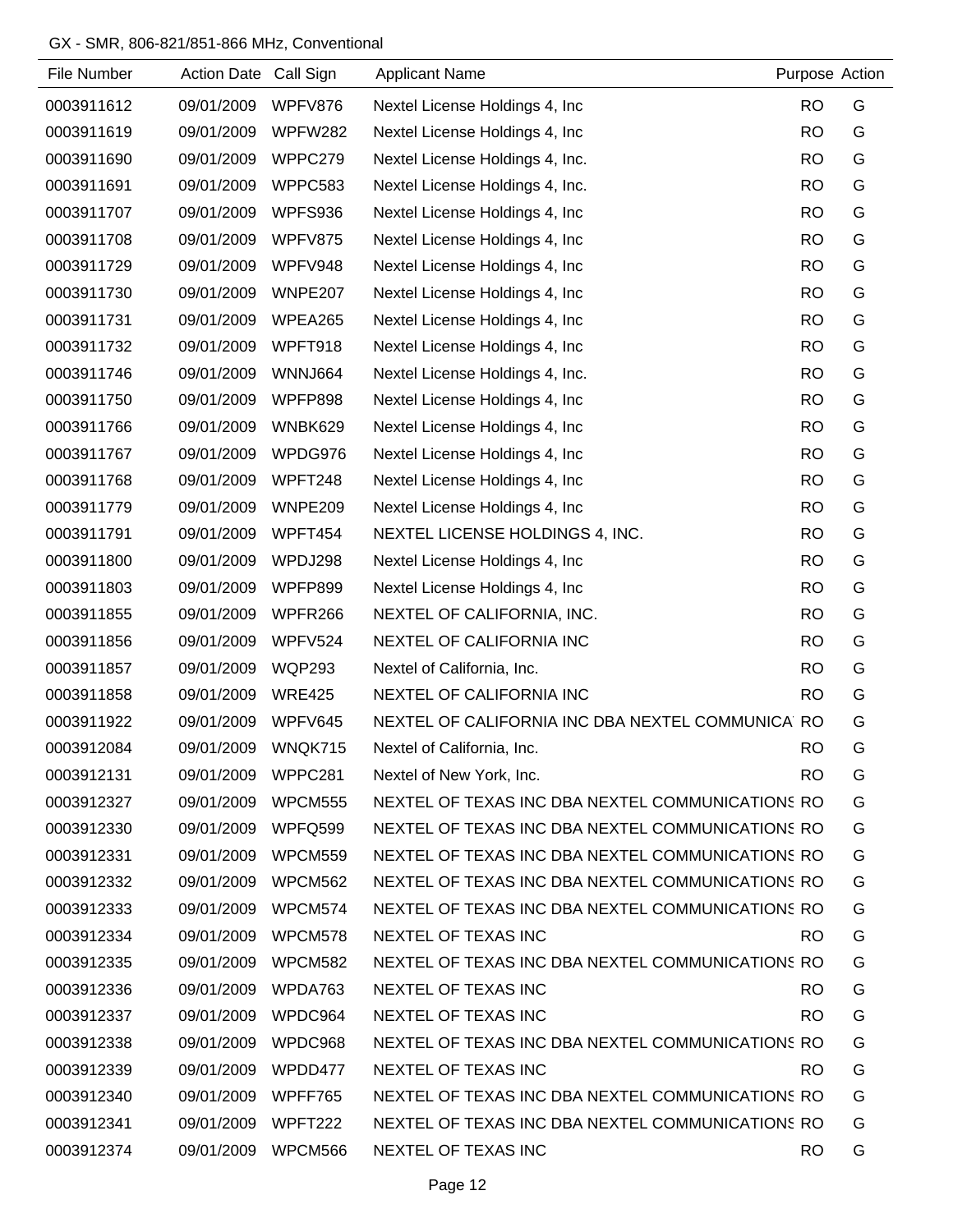#### GX - SMR, 806-821/851-866 MHz, Conventional

|            | Call Sign | <b>Applicant Name</b>    | Purpose Action |                                                                                                      |
|------------|-----------|--------------------------|----------------|------------------------------------------------------------------------------------------------------|
| 09/01/2009 | WPDD476   |                          |                | G                                                                                                    |
| 09/01/2009 | WPDC972   |                          |                | G                                                                                                    |
| 09/01/2009 | WPDA759   | NEXTEL OF TEXAS INC      | RO.            | G                                                                                                    |
| 09/01/2009 | WPCM570   | NEXTEL OF TEXAS INC      | <b>RO</b>      | G                                                                                                    |
| 09/01/2009 | WPDA755   | NEXTEL OF TEXAS INC      | <b>RO</b>      | G                                                                                                    |
| 09/01/2009 | WPCE370   | NEXTEL WIP LICENSE CORP. | <b>RO</b>      | G                                                                                                    |
| 09/01/2009 | WPCE801   | NEXTEL WIP LICENSE CORP. | <b>RO</b>      | G                                                                                                    |
| 09/01/2009 | WPCM499   | NEXTEL WIP LICENSE CORP. | <b>RO</b>      | G                                                                                                    |
| 09/01/2009 | WPCM731   | NEXTEL WIP LICENSE CORP. | <b>RO</b>      | G                                                                                                    |
| 09/01/2009 | WPDF425   | NEXTEL WIP LICENSE CORP. | <b>RO</b>      | G                                                                                                    |
| 09/01/2009 | WPDH204   | NEXTEL WIP LICENSE CORP. | <b>RO</b>      | G                                                                                                    |
| 09/01/2009 | WPCE805   | NEXTEL WIP LICENSE CORP. | RO.            | G                                                                                                    |
| 09/01/2009 | WPCE367   | NEXTEL WIP LICENSE CORP. | <b>RO</b>      | G                                                                                                    |
| 09/01/2009 | WPCN284   | NEXTEL WIP LICENSE CORP. | <b>RO</b>      | G                                                                                                    |
| 09/01/2009 | WPCN283   | NEXTEL WIP LICENSE CORP. | <b>RO</b>      | G                                                                                                    |
| 09/01/2009 | WPCM501   | NEXTEL WIP LICENSE CORP. | RO.            | G                                                                                                    |
| 09/01/2009 | WPCG753   | NEXTEL WIP LICENSE CORP. | RO             | G                                                                                                    |
|            |           | <b>Action Date</b>       |                | NEXTEL OF TEXAS INC DBA NEXTEL COMMUNICATIONS RO<br>NEXTEL OF TEXAS INC DBA NEXTEL COMMUNICATIONS RO |

#### IK - Industrial/Business Pool - Commercial, Conventional

| File Number | Action Date Call Sign |                     | <b>Applicant Name</b>      | Purpose Action |   |
|-------------|-----------------------|---------------------|----------------------------|----------------|---|
| 0003909306  | 09/01/2009            | WNNC320             | <b>FUTRONICS INC</b>       | MD.            | G |
| 0003905661  | 09/01/2009            | WPFO <sub>657</sub> | WESTERN COMMUNICATIONS INC | RO             | G |
| 0003907185  | 09/01/2009            | <b>WPFJ858</b>      | <b>ComSoft Corporation</b> | RO             | G |
| 0003908742  | 09/01/2009            | WPFQ895             | KRAWETZ, HOWARD M          | RO             | G |
| 0003908911  | 09/01/2009            | WPFF792             | CHANUTE COMMUNICATIONS     | RO             | G |

## LN - 902-928 MHz Location Narrowband (Non-multilateration)

| File Number | <b>Action Date</b> | Call Sign      | <b>Applicant Name</b>                          | Purpose Action |   |
|-------------|--------------------|----------------|------------------------------------------------|----------------|---|
| 0003775139  | 09/01/2009         | WQKS643        | Delaware Department of Transportation          | NE.            | G |
| 0003860465  | 09/01/2009         | WQKS591        | Metro Transit Div., Dept. of Transportation    | <b>NE</b>      | G |
| 0003860893  | 09/01/2009         | WQKS594        | Metro Transit Div., Dept of Transportation     | NE             | G |
| 0003860921  | 09/01/2009         | <b>WOKS592</b> | Metro Transit Div., Dept. of Transportation    | NE             | G |
| 0003860927  | 09/01/2009         | <b>WOKS593</b> | Metro Transit Div., Dept. of Transportation    | NE.            | G |
| 0003880668  | 09/01/2009         | WOKS600        | Tampa International Airport                    | <b>NE</b>      | G |
| 0003880715  | 09/01/2009         | WQKS599        | Tampa International Airport Aviation Authority | NE.            | G |
| 0003880759  | 09/01/2009         | <b>WOKS595</b> | Tampa International Airport Aviation Authority | <b>NE</b>      | G |
| 0003881083  | 09/01/2009         | WQKS597        | Tampa International Airport Aviation Authority | <b>NE</b>      | G |
| 0003881367  | 09/01/2009         | WQKS596        | Tampa International Airport Aviation Authority | NE             | G |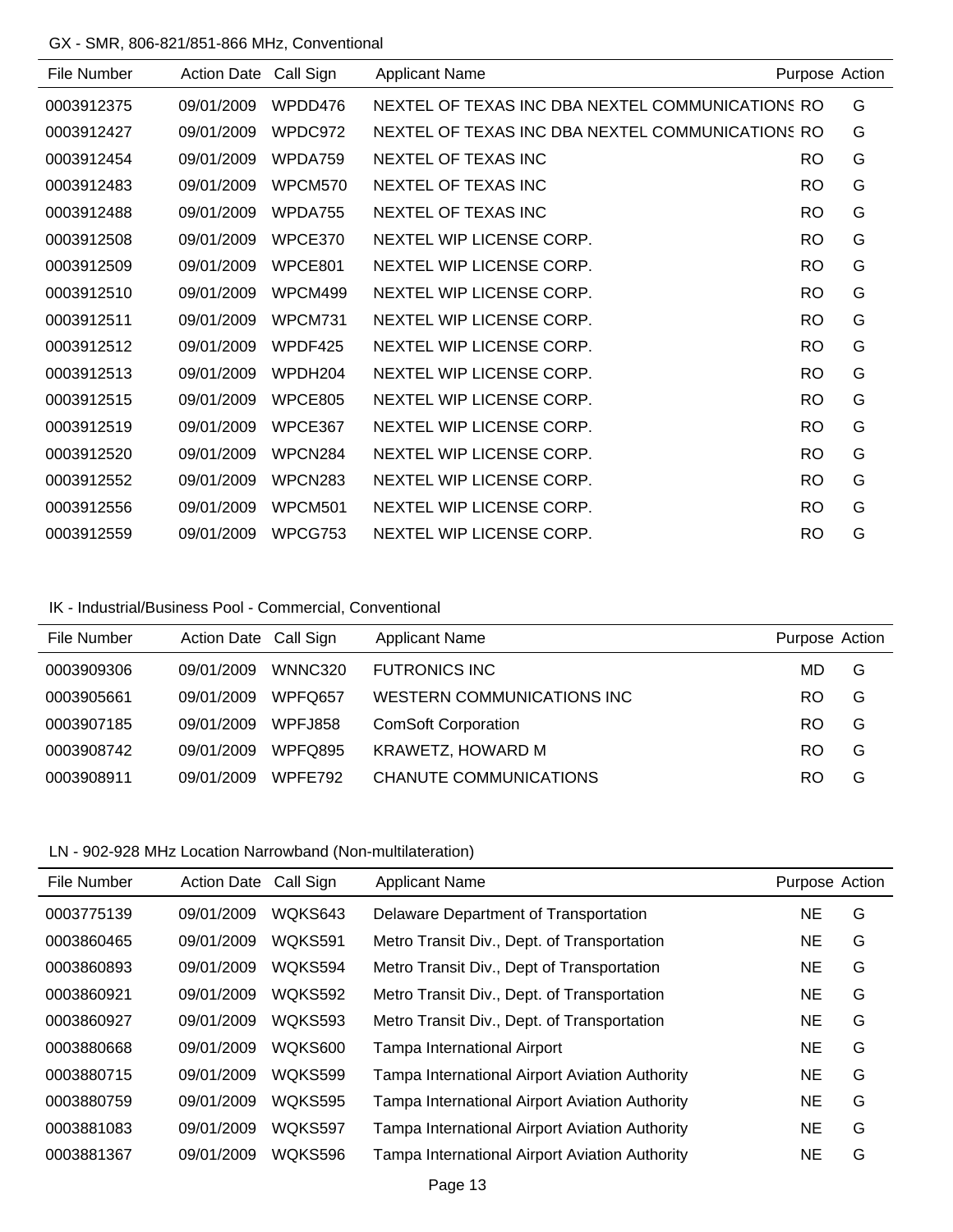## LN - 902-928 MHz Location Narrowband (Non-multilateration)

| File Number | Action Date Call Sign | Applicant Name                     | Purpose Action |  |
|-------------|-----------------------|------------------------------------|----------------|--|
| 0003884536  | 09/01/2009 WQKS601    | Whitebox Commodities Holding Corp. | NE.            |  |

#### LP - Broadcast Auxiliary Low Power

| File Number | Action Date Call Sign |         | Applicant Name                | Purpose Action |   |
|-------------|-----------------------|---------|-------------------------------|----------------|---|
| 0003920682  | 08/31/2009            | WOKS380 | JOURNAL BROADCAST CORPORATION | NE.            | G |
| 0003920914  | 08/31/2009            | WOKS381 | JOURNAL BROADCAST CORPORATION | NF.            | G |

## MC - Coastal Group

| File Number | Action Date Call Sign |         | Applicant Name                | Purpose Action |  |
|-------------|-----------------------|---------|-------------------------------|----------------|--|
| 0003954095  | 09/03/2009            | WQKS855 | Golden Pass LNG Terminal, LLC | <b>NE</b>      |  |

| File Number | <b>Action Date</b> | Call Sign      | <b>Applicant Name</b>                       | Purpose Action |   |
|-------------|--------------------|----------------|---------------------------------------------|----------------|---|
| 0003513606  | 08/31/2009         | WNEV369        | Puget Sound Energy, Inc.                    | AM             | D |
| 0003530927  | 09/01/2009         | <b>WCE961</b>  | Duke Energy Carolinas, LLC                  | AM             | D |
| 0003854509  | 09/02/2009         | WQKS787        | <b>CBS Communications Services Inc.</b>     | AM             | G |
| 0003873732  | 09/02/2009         | WQKS778        | CLEARWIRE SPECTRUM HOLDINGS III, LLC        | AM             | G |
| 0003877583  | 09/01/2009         | KYR41          | <b>UNION PACIFIC RAILROAD</b>               | AM             | G |
| 0003877605  | 09/01/2009         | <b>WGY839</b>  | <b>UNION PACIFIC RAILROAD</b>               | <b>AM</b>      | G |
| 0003896297  | 09/03/2009         | WQKS867        | American Electric Power Service Corporation | <b>AM</b>      | G |
| 0003900435  | 09/04/2009         | KBY45          | <b>BNSF Railway Company</b>                 | AM             | G |
| 0003900922  | 09/04/2009         | KPK92          | <b>BNSF Railway Co.</b>                     | <b>AM</b>      | G |
| 0003901244  | 09/04/2009         | WQKT325        | <b>BNSF Railway Co.</b>                     | <b>AM</b>      | G |
| 0003901397  | 09/04/2009         | WPO35          | <b>BNSF Railway Co.</b>                     | AM             | G |
| 0003903268  | 09/04/2009         | WPO34          | <b>BNSF Railway Co.</b>                     | <b>AM</b>      | G |
| 0003915345  | 09/03/2009         | WQJD933        | <b>One Ring Networks</b>                    | AM             | G |
| 0003951383  | 09/01/2009         | <b>WNTL210</b> | Florida Power & Light Company               | CA             | G |
| 0003951415  | 09/01/2009         | <b>WGY281</b>  | <b>Kenergy Corporation</b>                  | CA             | G |
| 0003951440  | 09/01/2009         | <b>WGY292</b>  | <b>Kenergy Corporation</b>                  | CA             | G |
| 0003951464  | 09/01/2009         | WNEF431        | Kenergy Corporation                         | CA             | G |
| 0003951493  | 09/01/2009         | WNEF439        | <b>Kenergy Corporation</b>                  | CA             | G |
| 0003953006  | 09/02/2009         | <b>KIM85</b>   | ARCO COMMUNICATIONS INC.                    | CA             | G |
| 0003953010  | 09/02/2009         | <b>KIO52</b>   | ARCO COMMUNICATIONS INC.                    | CA             | G |
| 0003953011  | 09/02/2009         | <b>KIO86</b>   | ARCO COMMUNICATIONS INC.                    | CA             | G |
| 0003953012  | 09/02/2009         | WAP22          | ARCO COMMUNICATIONS INC.                    | CA             | G |
| 0003953013  | 09/02/2009         | <b>WEV50</b>   | ARCO COMMUNICATIONS INC.                    | CA             | G |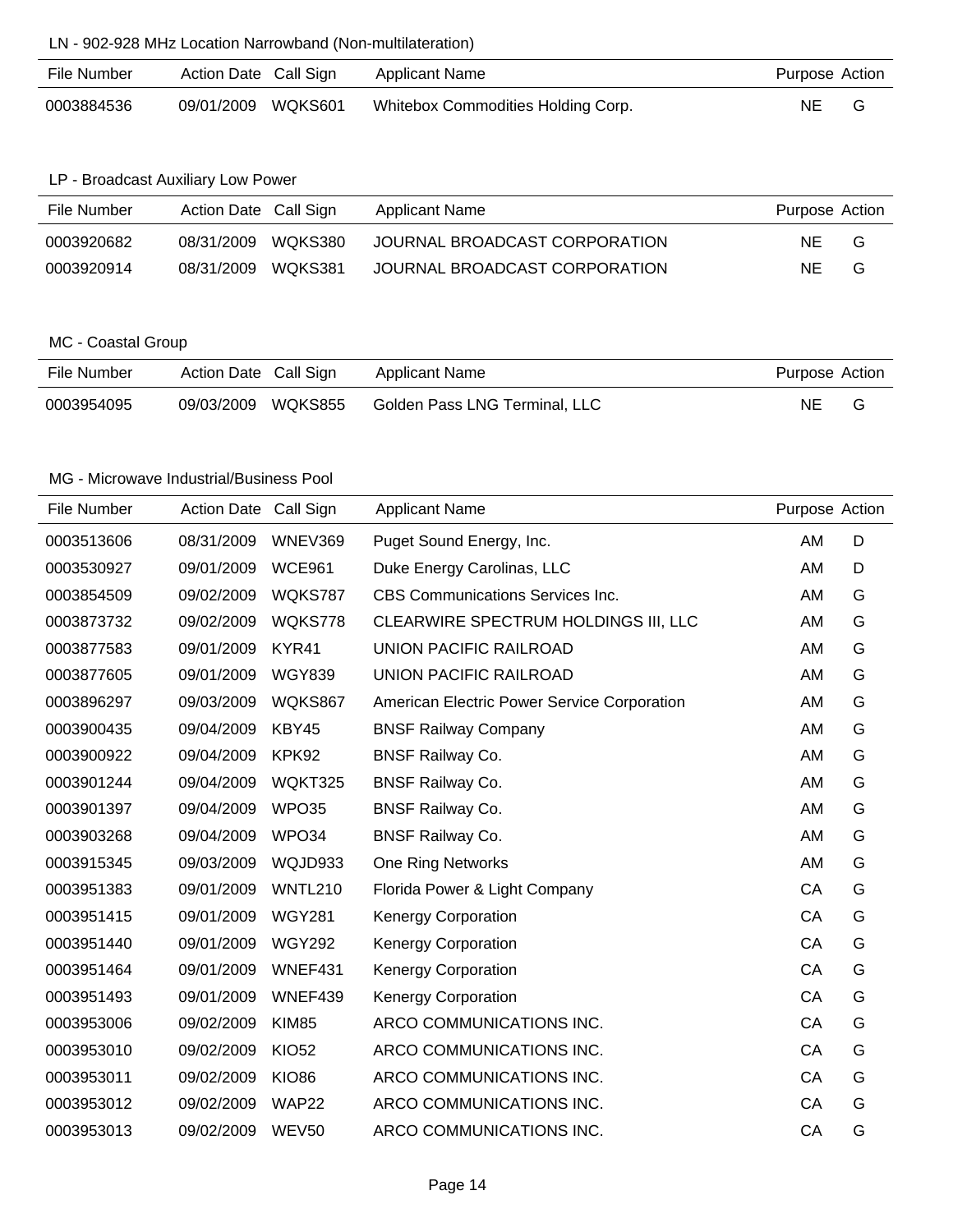| File Number | Action Date Call Sign |                | <b>Applicant Name</b>                 | Purpose Action |   |
|-------------|-----------------------|----------------|---------------------------------------|----------------|---|
| 0003953014  | 09/02/2009            | KIM69          | ARCO COMMUNICATIONS INC.              | CA             | G |
| 0003953082  | 09/02/2009            | <b>WGV88</b>   | MOBIL OIL TELCOM LTD                  | CA             | G |
| 0003953292  | 09/03/2009            | <b>WHJ299</b>  | PEOPLES NATURAL GAS COMPANY           | CA             | G |
| 0003953368  | 09/03/2009            | <b>WNTV954</b> | <b>Great River Energy</b>             | CA             | G |
| 0003955855  | 09/04/2009            | <b>WNTW410</b> | Ameren Services Company               | CA             | G |
| 0003955856  | 09/04/2009            | WNTW411        | Ameren Services Company               | CA             | G |
| 0003955857  | 09/04/2009            | <b>WNTW412</b> | Ameren Services Company               | CA             | G |
| 0003955858  | 09/04/2009            | <b>WNTW413</b> | Ameren Services Company               | CA             | G |
| 0003955859  | 09/04/2009            | WNTW418        | Ameren Services Company               | CA             | G |
| 0003955860  | 09/04/2009            | <b>WNTW419</b> | Ameren Services Company               | CA             | G |
| 0003955861  | 09/04/2009            | <b>WNTW421</b> | Ameren Services Company               | CA             | G |
| 0003956292  | 09/04/2009            | KQM50          | Columbia Gas Transmission Corporation | CA             | G |
| 0003957709  | 09/05/2009            | KTS77          | Pacific Gas and Electric Company      | CA             | G |
| 0003919497  | 09/01/2009            | <b>WIA318</b>  | <b>OCCIDENTAL PERMIAN LTD</b>         | <b>MD</b>      | G |
| 0003919635  | 09/01/2009            | WQEJ243        | Nextweb Inc                           | <b>MD</b>      | G |
| 0003919670  | 09/01/2009            | WQBN334        | Nextweb Inc                           | <b>MD</b>      | G |
| 0003919699  | 09/01/2009            | WQKL319        | ONE WAVE NETWORKS                     | <b>MD</b>      | G |
| 0003921795  | 09/02/2009            | <b>WNEI462</b> | Duke Energy Carolinas, LLC            | <b>MD</b>      | G |
| 0003922290  | 09/02/2009            | KHM46          | <b>UNION PACIFIC RAILROAD</b>         | <b>MD</b>      | G |
| 0003922448  | 09/02/2009            | KDP72          | UNION PACIFIC RAILROAD                | <b>MD</b>      | G |
| 0003922506  | 09/02/2009            | KDP71          | UNION PACIFIC RAILROAD                | <b>MD</b>      | G |
| 0003950356  | 09/02/2009            | WPOS758        | ConocoPhillips Communications Inc.    | MD             | G |
| 0003917337  | 09/03/2009            | <b>WQKS866</b> | MINNKOTA POWER COOPERATIVE, INC       | <b>NE</b>      | G |
| 0003919501  | 09/01/2009            | WQKS604        | Centurion Pipeline L.P.               | <b>NE</b>      | G |
| 0003919639  | 09/01/2009            | WQKS650        | CLEARWIRE SPECTRUM HOLDINGS III, LLC  | $\sf NE$       | G |
| 0003919711  | 09/01/2009            | WQKS622        | One Wave Networks                     | <b>NE</b>      | G |
| 0003919795  | 09/01/2009            | WQKS635        | Nextweb Inc                           | <b>NE</b>      | G |
| 0003919799  | 09/01/2009            | WQKS637        | Nextweb Inc                           | <b>NE</b>      | G |
| 0003919906  | 09/01/2009            | WQKS651        | CLEARWIRE SPECTRUM HOLDINGS III, LLC  | <b>NE</b>      | G |
| 0003920308  | 09/01/2009            | WQKS639        | AIRCELL LLC                           | <b>NE</b>      | G |
| 0003920309  | 09/01/2009            | WQKS638        | <b>AIRCELL LLC</b>                    | <b>NE</b>      | G |
| 0003920994  | 09/01/2009            | WQKS544        | CLEARWIRE SPECTRUM HOLDINGS III, LLC  | <b>NE</b>      | G |
| 0003920995  | 09/01/2009            | WQKS556        | CLEARWIRE SPECTRUM HOLDINGS III, LLC  | <b>NE</b>      | G |
| 0003920996  | 09/01/2009            | WQKS557        | CLEARWIRE SPECTRUM HOLDINGS III, LLC  | <b>NE</b>      | G |
| 0003920997  | 09/01/2009            | WQKS571        | CLEARWIRE SPECTRUM HOLDINGS III, LLC  | <b>NE</b>      | G |
| 0003920999  | 09/01/2009            | WQKS628        | CLEARWIRE SPECTRUM HOLDINGS III, LLC  | <b>NE</b>      | G |
| 0003921000  | 09/01/2009            | WQKS629        | CLEARWIRE SPECTRUM HOLDINGS III, LLC  | <b>NE</b>      | G |
| 0003921001  | 09/01/2009            | WQKS632        | CLEARWIRE SPECTRUM HOLDINGS III, LLC  | <b>NE</b>      | G |
| 0003921002  | 09/01/2009            | WQKS634        | CLEARWIRE SPECTRUM HOLDINGS III, LLC  | <b>NE</b>      | G |
| 0003921003  | 09/02/2009            | WQKS712        | CLEARWIRE SPECTRUM HOLDINGS III, LLC  | <b>NE</b>      | G |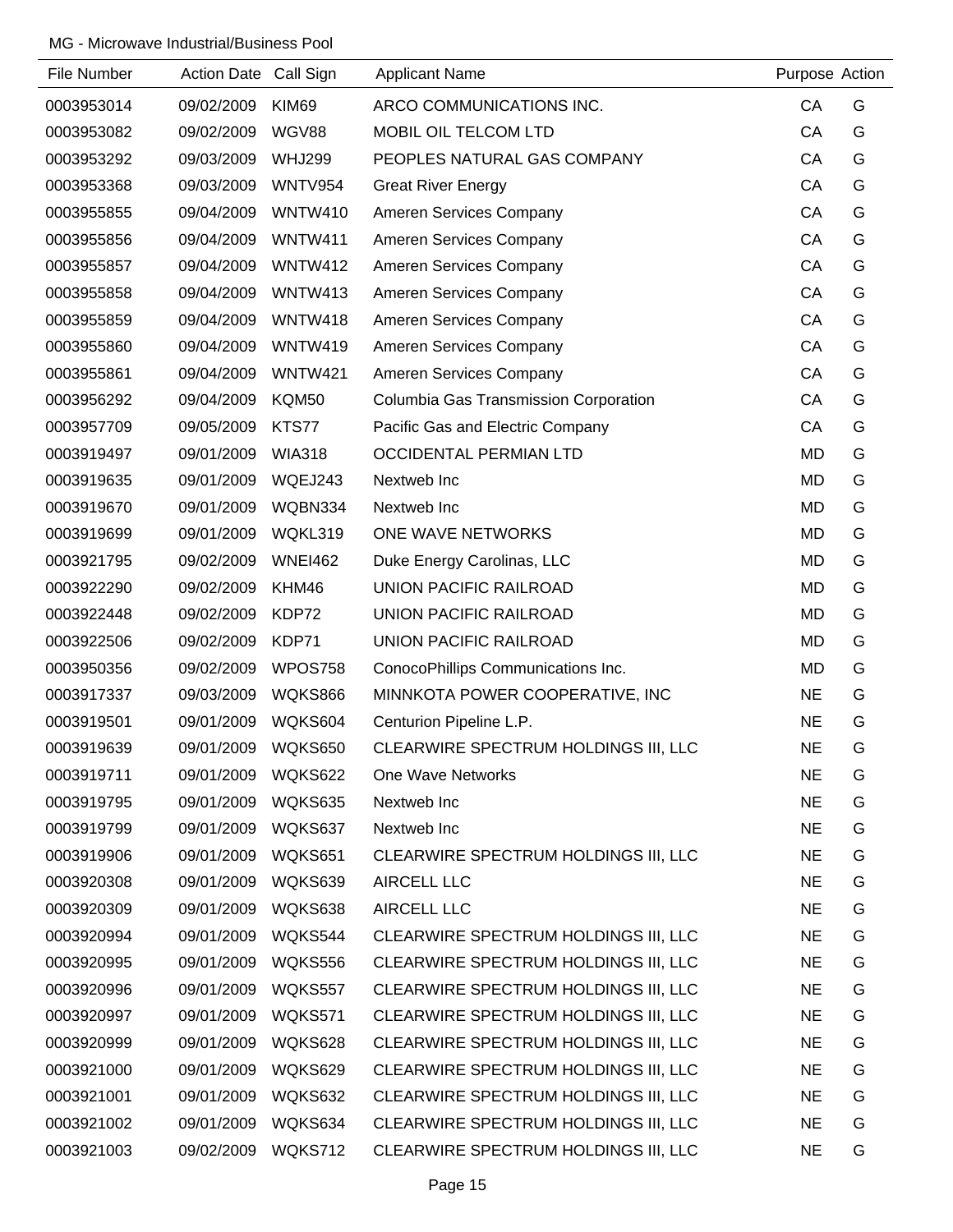| File Number | Action Date Call Sign |         | <b>Applicant Name</b>                | Purpose Action |   |
|-------------|-----------------------|---------|--------------------------------------|----------------|---|
| 0003921004  | 09/02/2009            | WQKS713 | CLEARWIRE SPECTRUM HOLDINGS III, LLC | <b>NE</b>      | G |
| 0003921005  | 09/02/2009            | WQKS723 | CLEARWIRE SPECTRUM HOLDINGS III, LLC | <b>NE</b>      | G |
| 0003921006  | 09/02/2009            | WQKS747 | CLEARWIRE SPECTRUM HOLDINGS III, LLC | <b>NE</b>      | G |
| 0003921007  | 09/02/2009            | WQKS749 | CLEARWIRE SPECTRUM HOLDINGS III, LLC | <b>NE</b>      | G |
| 0003921008  | 09/02/2009            | WQKS752 | CLEARWIRE SPECTRUM HOLDINGS III, LLC | <b>NE</b>      | G |
| 0003921011  | 09/02/2009            | WQKS757 | CLEARWIRE SPECTRUM HOLDINGS III, LLC | <b>NE</b>      | G |
| 0003921016  | 09/02/2009            | WQKS775 | CLEARWIRE SPECTRUM HOLDINGS III, LLC | <b>NE</b>      | G |
| 0003921019  | 09/02/2009            | WQKS786 | CLEARWIRE SPECTRUM HOLDINGS III, LLC | <b>NE</b>      | G |
| 0003921298  | 08/31/2009            | WQKS349 | CLEARWIRE SPECTRUM HOLDINGS III, LLC | <b>NE</b>      | G |
| 0003921301  | 08/31/2009            | WQKS357 | CLEARWIRE SPECTRUM HOLDINGS III, LLC | <b>NE</b>      | G |
| 0003921347  | 08/31/2009            | WQKS331 | Ilinois Rural Electric Cooperative   | <b>NE</b>      | G |
| 0003921348  | 08/31/2009            | WQKS332 | Ilinois Rural Electric Cooperative   | <b>NE</b>      | G |
| 0003921349  | 08/31/2009            | WQKS334 | Ilinois Rural Electric Cooperative   | <b>NE</b>      | G |
| 0003921350  | 08/31/2009            | WQKS335 | Ilinois Rural Electric Cooperative   | <b>NE</b>      | G |
| 0003921402  | 08/31/2009            | WQKS358 | CLEARWIRE SPECTRUM HOLDINGS III, LLC | <b>NE</b>      | G |
| 0003921443  | 08/31/2009            | WQKS345 | CLEARWIRE SPECTRUM HOLDINGS III, LLC | <b>NE</b>      | G |
| 0003921444  | 09/01/2009            | WQKS535 | CLEARWIRE SPECTRUM HOLDINGS III, LLC | <b>NE</b>      | G |
| 0003921445  | 09/01/2009            | WQKS539 | CLEARWIRE SPECTRUM HOLDINGS III, LLC | <b>NE</b>      | G |
| 0003921446  | 08/31/2009            | WQKS346 | CLEARWIRE SPECTRUM HOLDINGS III, LLC | <b>NE</b>      | G |
| 0003921447  | 08/31/2009            | WQKS383 | CLEARWIRE SPECTRUM HOLDINGS III, LLC | <b>NE</b>      | G |
| 0003921448  | 08/31/2009            | WQKS337 | CLEARWIRE SPECTRUM HOLDINGS III, LLC | <b>NE</b>      | G |
| 0003921449  | 08/31/2009            | WQKS397 | CLEARWIRE SPECTRUM HOLDINGS III, LLC | <b>NE</b>      | G |
| 0003921450  | 09/04/2009            | WQKT322 | CLEARWIRE SPECTRUM HOLDINGS III, LLC | <b>NE</b>      | G |
| 0003921451  | 09/04/2009            | WQKT321 | CLEARWIRE SPECTRUM HOLDINGS III, LLC | <b>NE</b>      | G |
| 0003921452  | 08/31/2009            | WQKS396 | CLEARWIRE SPECTRUM HOLDINGS III, LLC | <b>NE</b>      | G |
| 0003921453  | 08/31/2009            | WQKS394 | CLEARWIRE SPECTRUM HOLDINGS III, LLC | <b>NE</b>      | G |
| 0003921454  | 08/31/2009            | WQKS395 | CLEARWIRE SPECTRUM HOLDINGS III, LLC | <b>NE</b>      | G |
| 0003921455  | 08/31/2009            | WQKS401 | CLEARWIRE SPECTRUM HOLDINGS III, LLC | <b>NE</b>      | G |
| 0003921456  | 08/31/2009            | WQKS391 | CLEARWIRE SPECTRUM HOLDINGS III, LLC | <b>NE</b>      | G |
| 0003921457  | 08/31/2009            | WQKS399 | CLEARWIRE SPECTRUM HOLDINGS III, LLC | <b>NE</b>      | G |
| 0003921458  | 09/04/2009            | WQKT323 | CLEARWIRE SPECTRUM HOLDINGS III, LLC | <b>NE</b>      | G |
| 0003921459  | 08/31/2009            | WQKS389 | CLEARWIRE SPECTRUM HOLDINGS III, LLC | <b>NE</b>      | G |
| 0003921460  | 08/31/2009            | WQKS387 | CLEARWIRE SPECTRUM HOLDINGS III, LLC | <b>NE</b>      | G |
| 0003921461  | 09/01/2009            | WQKS536 | CLEARWIRE SPECTRUM HOLDINGS III, LLC | <b>NE</b>      | G |
| 0003921462  | 09/04/2009            | WQKT320 | CLEARWIRE SPECTRUM HOLDINGS III, LLC | <b>NE</b>      | G |
| 0003921463  | 09/01/2009            | WQKS534 | CLEARWIRE SPECTRUM HOLDINGS III, LLC | <b>NE</b>      | G |
| 0003921464  | 08/31/2009            | WQKS367 | CLEARWIRE SPECTRUM HOLDINGS III, LLC | <b>NE</b>      | G |
| 0003921466  | 08/31/2009            | WQKS361 | CLEARWIRE SPECTRUM HOLDINGS III, LLC | <b>NE</b>      | G |
| 0003921467  | 08/31/2009            | WQKS368 | CLEARWIRE SPECTRUM HOLDINGS III, LLC | <b>NE</b>      | G |
| 0003921468  | 08/31/2009            | WQKS369 | CLEARWIRE SPECTRUM HOLDINGS III, LLC | <b>NE</b>      | G |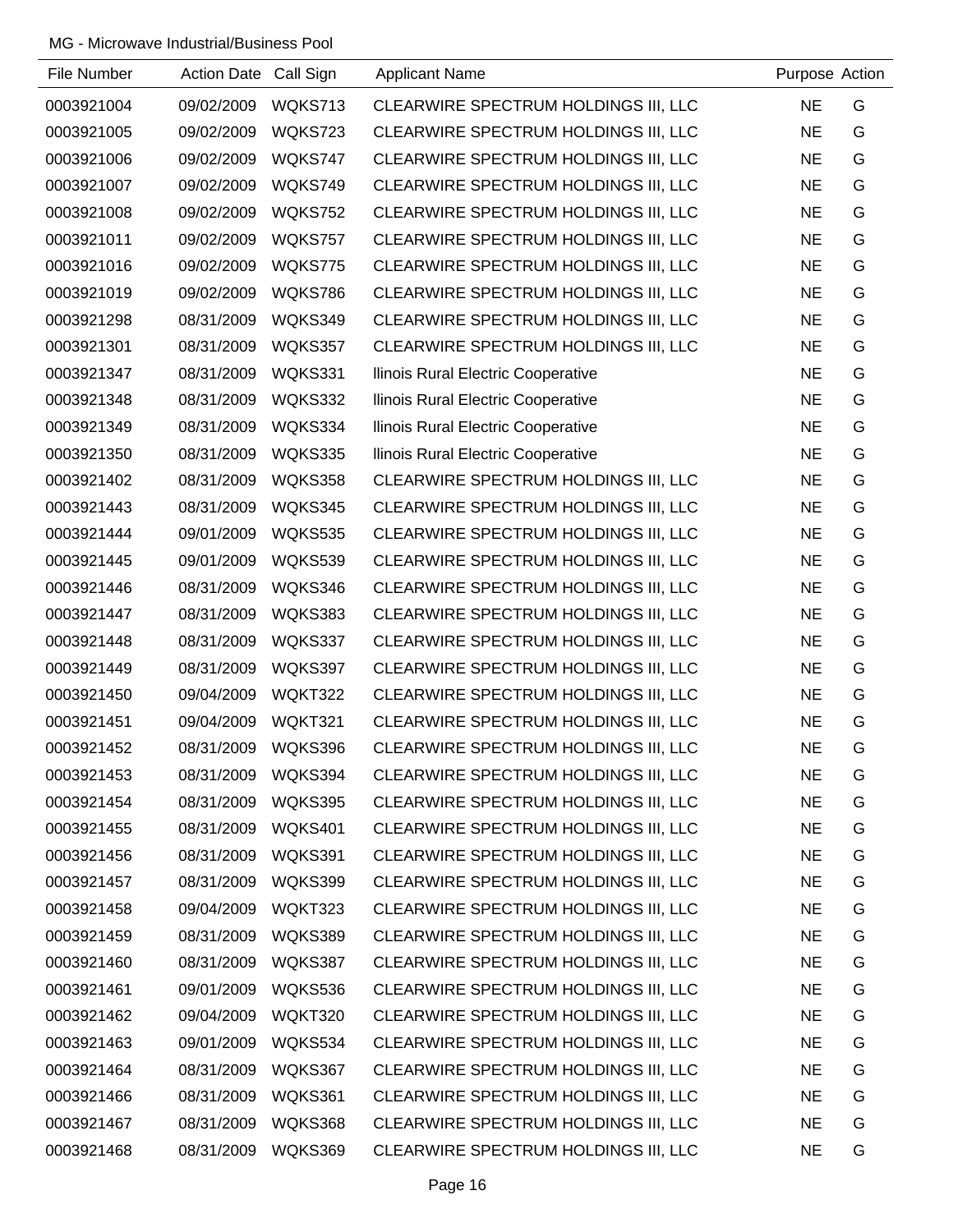| File Number | Action Date Call Sign |                | <b>Applicant Name</b>                | Purpose Action |   |
|-------------|-----------------------|----------------|--------------------------------------|----------------|---|
| 0003921469  | 08/31/2009            | WQKS390        | CLEARWIRE SPECTRUM HOLDINGS III, LLC | <b>NE</b>      | G |
| 0003921470  | 08/31/2009            | WQKS373        | CLEARWIRE SPECTRUM HOLDINGS III, LLC | <b>NE</b>      | G |
| 0003921471  | 08/31/2009            | WQKS379        | CLEARWIRE SPECTRUM HOLDINGS III, LLC | <b>NE</b>      | G |
| 0003921472  | 08/31/2009            | WQKS392        | CLEARWIRE SPECTRUM HOLDINGS III, LLC | <b>NE</b>      | G |
| 0003921473  | 08/31/2009            | WQKS398        | CLEARWIRE SPECTRUM HOLDINGS III, LLC | <b>NE</b>      | G |
| 0003921474  | 08/31/2009            | WQKS406        | CLEARWIRE SPECTRUM HOLDINGS III, LLC | <b>NE</b>      | G |
| 0003921475  | 08/31/2009            | WQKS336        | CLEARWIRE SPECTRUM HOLDINGS III, LLC | <b>NE</b>      | G |
| 0003921477  | 09/01/2009            | WQKS531        | CLEARWIRE SPECTRUM HOLDINGS III, LLC | <b>NE</b>      | G |
| 0003921478  | 09/01/2009            | WQKS532        | CLEARWIRE SPECTRUM HOLDINGS III, LLC | <b>NE</b>      | G |
| 0003921479  | 09/01/2009            | WQKS533        | CLEARWIRE SPECTRUM HOLDINGS III, LLC | <b>NE</b>      | G |
| 0003921480  | 09/01/2009            | WQKS538        | CLEARWIRE SPECTRUM HOLDINGS III, LLC | <b>NE</b>      | G |
| 0003921522  | 09/01/2009            | WQKS540        | CLEARWIRE SPECTRUM HOLDINGS III, LLC | <b>NE</b>      | G |
| 0003921523  | 09/01/2009            | WQKS542        | CLEARWIRE SPECTRUM HOLDINGS III, LLC | <b>NE</b>      | G |
| 0003921524  | 09/01/2009            | WQKS548        | CLEARWIRE SPECTRUM HOLDINGS III, LLC | <b>NE</b>      | G |
| 0003921525  | 09/01/2009            | <b>WQKS550</b> | CLEARWIRE SPECTRUM HOLDINGS III, LLC | <b>NE</b>      | G |
| 0003921526  | 09/01/2009            | <b>WQKS552</b> | CLEARWIRE SPECTRUM HOLDINGS III, LLC | <b>NE</b>      | G |
| 0003921527  | 09/01/2009            | WQKS559        | CLEARWIRE SPECTRUM HOLDINGS III, LLC | <b>NE</b>      | G |
| 0003921528  | 09/01/2009            | WQKS560        | CLEARWIRE SPECTRUM HOLDINGS III, LLC | <b>NE</b>      | G |
| 0003921529  | 09/01/2009            | WQKS562        | CLEARWIRE SPECTRUM HOLDINGS III, LLC | <b>NE</b>      | G |
| 0003921531  | 09/01/2009            | WQKS572        | CLEARWIRE SPECTRUM HOLDINGS III, LLC | <b>NE</b>      | G |
| 0003921532  | 09/01/2009            | WQKS576        | CLEARWIRE SPECTRUM HOLDINGS III, LLC | <b>NE</b>      | G |
| 0003921533  | 09/01/2009            | WQKS579        | CLEARWIRE SPECTRUM HOLDINGS III, LLC | <b>NE</b>      | G |
| 0003921534  | 09/01/2009            | <b>WQKS585</b> | CLEARWIRE SPECTRUM HOLDINGS III, LLC | <b>NE</b>      | G |
| 0003921535  | 09/01/2009            | WQKS603        | CLEARWIRE SPECTRUM HOLDINGS III, LLC | <b>NE</b>      | G |
| 0003921536  | 09/01/2009            | WQKS607        | CLEARWIRE SPECTRUM HOLDINGS III, LLC | <b>NE</b>      | G |
| 0003921537  | 09/01/2009            | WQKS608        | CLEARWIRE SPECTRUM HOLDINGS III, LLC | <b>NE</b>      | G |
| 0003921538  | 09/01/2009            | WQKS611        | CLEARWIRE SPECTRUM HOLDINGS III, LLC | <b>NE</b>      | G |
| 0003921539  | 09/01/2009            | WQKS616        | CLEARWIRE SPECTRUM HOLDINGS III, LLC | <b>NE</b>      | G |
| 0003921540  | 09/01/2009            | WQKS618        | CLEARWIRE SPECTRUM HOLDINGS III, LLC | <b>NE</b>      | G |
| 0003921541  | 09/01/2009            | WQKS620        | CLEARWIRE SPECTRUM HOLDINGS III, LLC | <b>NE</b>      | G |
| 0003921542  | 09/01/2009            | WQKS621        | CLEARWIRE SPECTRUM HOLDINGS III, LLC | <b>NE</b>      | G |
| 0003921543  | 09/01/2009            | WQKS627        | CLEARWIRE SPECTRUM HOLDINGS III, LLC | <b>NE</b>      | G |
| 0003921544  | 09/02/2009            | WQKS725        | CLEARWIRE SPECTRUM HOLDINGS III, LLC | <b>NE</b>      | G |
| 0003921545  | 09/01/2009            | WQKS631        | CLEARWIRE SPECTRUM HOLDINGS III, LLC | <b>NE</b>      | G |
| 0003921546  | 09/01/2009            | WQKS598        | CLEARWIRE SPECTRUM HOLDINGS III, LLC | <b>NE</b>      | G |
| 0003921547  | 09/01/2009            | WQKS617        | CLEARWIRE SPECTRUM HOLDINGS III, LLC | <b>NE</b>      | G |
| 0003921548  | 09/01/2009            | WQKS619        | CLEARWIRE SPECTRUM HOLDINGS III, LLC | <b>NE</b>      | G |
| 0003921549  | 09/01/2009            | WQKS610        | CLEARWIRE SPECTRUM HOLDINGS III, LLC | <b>NE</b>      | G |
| 0003921550  | 09/02/2009            | WQKS721        | CLEARWIRE SPECTRUM HOLDINGS III, LLC | <b>NE</b>      | G |
| 0003921551  | 09/01/2009            | WQKS640        | CLEARWIRE SPECTRUM HOLDINGS III, LLC | <b>NE</b>      | G |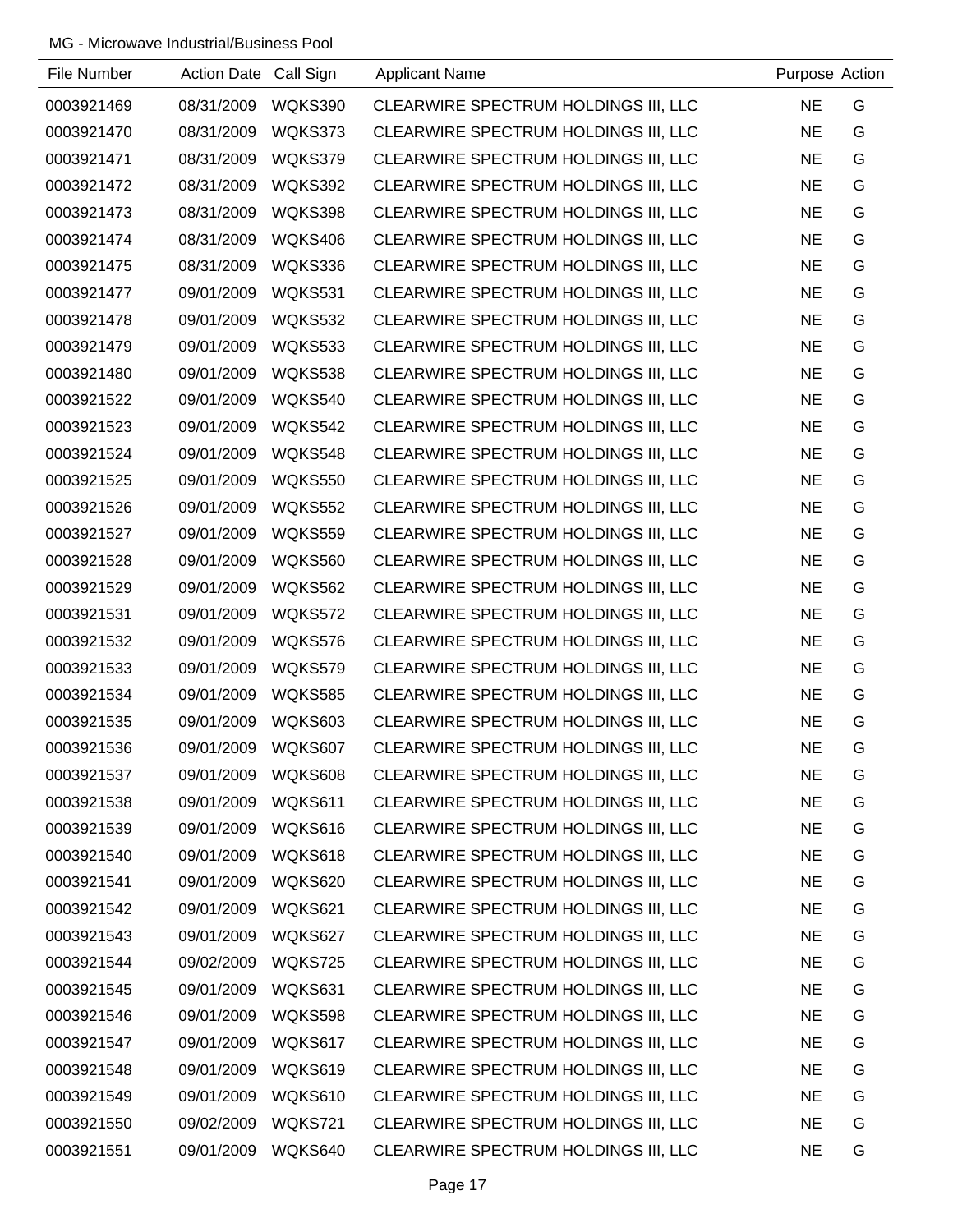| File Number | Action Date Call Sign |                | <b>Applicant Name</b>                | Purpose Action |   |
|-------------|-----------------------|----------------|--------------------------------------|----------------|---|
| 0003921552  | 09/01/2009            | WQKS641        | CLEARWIRE SPECTRUM HOLDINGS III, LLC | <b>NE</b>      | G |
| 0003921553  | 09/01/2009            | WQKS645        | CLEARWIRE SPECTRUM HOLDINGS III, LLC | <b>NE</b>      | G |
| 0003921554  | 09/02/2009            | WQKS726        | CLEARWIRE SPECTRUM HOLDINGS III, LLC | <b>NE</b>      | G |
| 0003921555  | 09/02/2009            | WQKS718        | CLEARWIRE SPECTRUM HOLDINGS III, LLC | <b>NE</b>      | G |
| 0003921556  | 09/04/2009            | WQKT324        | CLEARWIRE SPECTRUM HOLDINGS III, LLC | <b>NE</b>      | G |
| 0003921557  | 09/04/2009            | WQKT326        | CLEARWIRE SPECTRUM HOLDINGS III, LLC | <b>NE</b>      | G |
| 0003921558  | 09/01/2009            | WQKS647        | CLEARWIRE SPECTRUM HOLDINGS III, LLC | <b>NE</b>      | G |
| 0003921559  | 09/02/2009            | WQKS724        | CLEARWIRE SPECTRUM HOLDINGS III, LLC | <b>NE</b>      | G |
| 0003921560  | 09/02/2009            | WQKS719        | CLEARWIRE SPECTRUM HOLDINGS III, LLC | <b>NE</b>      | G |
| 0003921561  | 09/02/2009            | WQKS722        | CLEARWIRE SPECTRUM HOLDINGS III, LLC | <b>NE</b>      | G |
| 0003921562  | 09/01/2009            | WQKS590        | CLEARWIRE SPECTRUM HOLDINGS III, LLC | <b>NE</b>      | G |
| 0003921563  | 09/01/2009            | WQKS589        | CLEARWIRE SPECTRUM HOLDINGS III, LLC | <b>NE</b>      | G |
| 0003921564  | 09/01/2009            | WQKS623        | CLEARWIRE SPECTRUM HOLDINGS III, LLC | <b>NE</b>      | G |
| 0003921565  | 09/01/2009            | WQKS612        | CLEARWIRE SPECTRUM HOLDINGS III, LLC | <b>NE</b>      | G |
| 0003921566  | 09/01/2009            | WQKS626        | CLEARWIRE SPECTRUM HOLDINGS III, LLC | <b>NE</b>      | G |
| 0003921567  | 09/02/2009            | WQKS717        | CLEARWIRE SPECTRUM HOLDINGS III, LLC | <b>NE</b>      | G |
| 0003921568  | 09/01/2009            | WQKS630        | CLEARWIRE SPECTRUM HOLDINGS III, LLC | <b>NE</b>      | G |
| 0003921569  | 09/01/2009            | WQKS636        | CLEARWIRE SPECTRUM HOLDINGS III, LLC | <b>NE</b>      | G |
| 0003921570  | 09/01/2009            | WQKS587        | CLEARWIRE SPECTRUM HOLDINGS III, LLC | <b>NE</b>      | G |
| 0003921571  | 09/01/2009            | WQKS625        | CLEARWIRE SPECTRUM HOLDINGS III, LLC | <b>NE</b>      | G |
| 0003921572  | 09/01/2009            | WQKS646        | CLEARWIRE SPECTRUM HOLDINGS III, LLC | <b>NE</b>      | G |
| 0003921573  | 09/01/2009            | <b>WQKS588</b> | CLEARWIRE SPECTRUM HOLDINGS III, LLC | <b>NE</b>      | G |
| 0003921574  | 09/01/2009            | WQKS648        | CLEARWIRE SPECTRUM HOLDINGS III, LLC | <b>NE</b>      | G |
| 0003921575  | 09/01/2009            | WQKS614        | CLEARWIRE SPECTRUM HOLDINGS III, LLC | <b>NE</b>      | G |
| 0003921576  | 09/01/2009            | WQKS649        | CLEARWIRE SPECTRUM HOLDINGS III, LLC | <b>NE</b>      | G |
| 0003921577  | 09/02/2009            | WQKS736        | CLEARWIRE SPECTRUM HOLDINGS III, LLC | <b>NE</b>      | G |
| 0003921578  | 09/01/2009            | WQKS613        | CLEARWIRE SPECTRUM HOLDINGS III, LLC | <b>NE</b>      | G |
| 0003921579  | 09/02/2009            | WQKS739        | CLEARWIRE SPECTRUM HOLDINGS III, LLC | <b>NE</b>      | G |
| 0003921580  | 09/02/2009            | WQKS748        | CLEARWIRE SPECTRUM HOLDINGS III, LLC | <b>NE</b>      | G |
| 0003921581  | 09/02/2009            | WQKS763        | CLEARWIRE SPECTRUM HOLDINGS III, LLC | <b>NE</b>      | G |
| 0003921582  | 09/02/2009            | WQKS769        | CLEARWIRE SPECTRUM HOLDINGS III, LLC | <b>NE</b>      | G |
| 0003921583  | 09/02/2009            | WQKS776        | CLEARWIRE SPECTRUM HOLDINGS III, LLC | <b>NE</b>      | G |
| 0003921584  | 09/02/2009            | <b>WQKS802</b> | CLEARWIRE SPECTRUM HOLDINGS III, LLC | <b>NE</b>      | G |
| 0003921585  | 09/02/2009            | WQKS809        | CLEARWIRE SPECTRUM HOLDINGS III, LLC | <b>NE</b>      | G |
| 0003921586  | 09/02/2009            | WQKS811        | CLEARWIRE SPECTRUM HOLDINGS III, LLC | <b>NE</b>      | G |
| 0003921587  | 09/02/2009            | WQKS813        | CLEARWIRE SPECTRUM HOLDINGS III, LLC | <b>NE</b>      | G |
| 0003921588  | 09/02/2009            | WQKS817        | CLEARWIRE SPECTRUM HOLDINGS III, LLC | <b>NE</b>      | G |
| 0003921589  | 09/02/2009            | WQKS819        | CLEARWIRE SPECTRUM HOLDINGS III, LLC | <b>NE</b>      | G |
| 0003921590  | 09/03/2009            | WQKS868        | CLEARWIRE SPECTRUM HOLDINGS III, LLC | <b>NE</b>      | G |
| 0003921591  | 09/03/2009            | WQKS871        | CLEARWIRE SPECTRUM HOLDINGS III, LLC | <b>NE</b>      | G |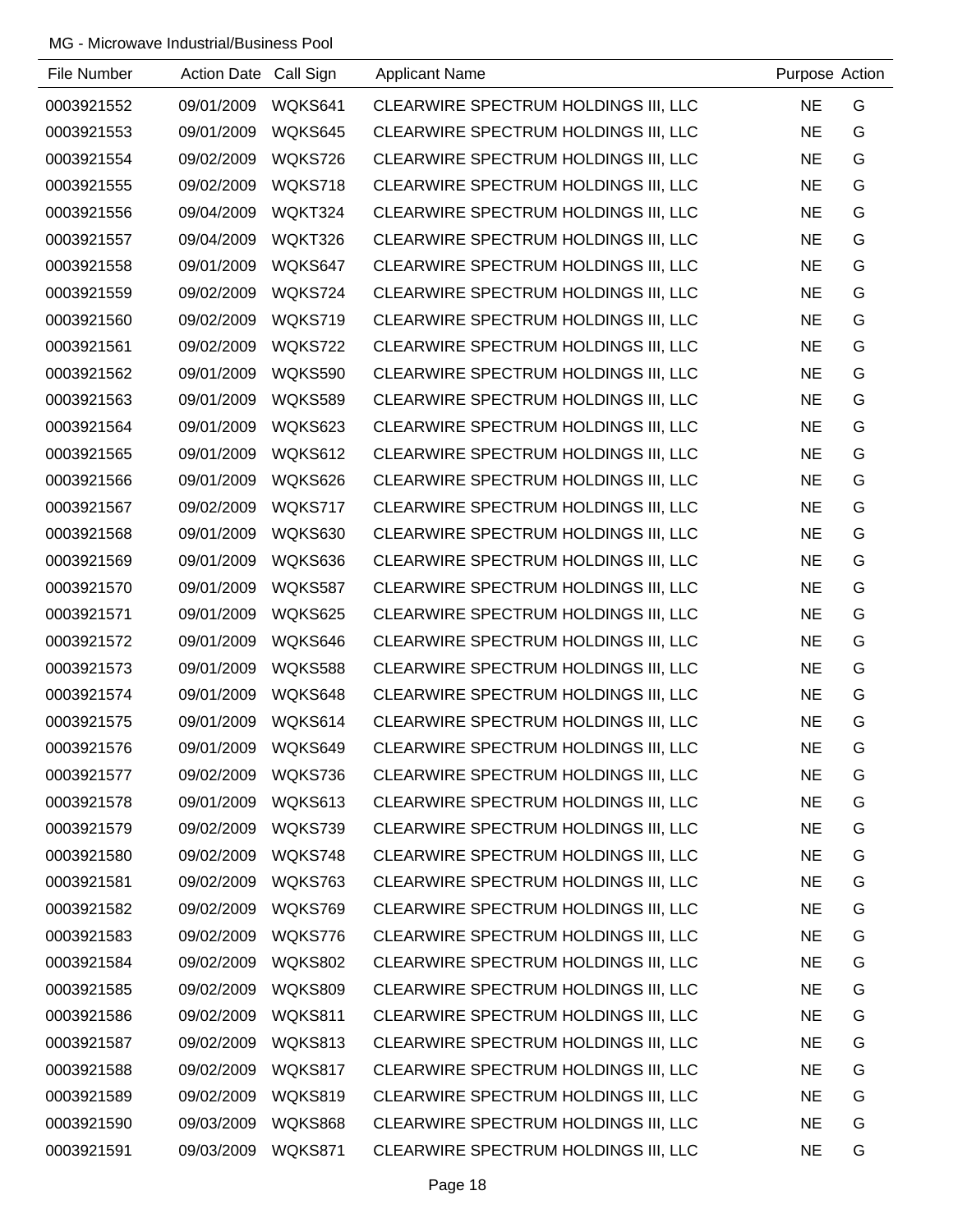| File Number | Action Date Call Sign |                | <b>Applicant Name</b>                | Purpose Action |   |
|-------------|-----------------------|----------------|--------------------------------------|----------------|---|
| 0003921592  | 09/03/2009            | WQKS873        | CLEARWIRE SPECTRUM HOLDINGS III, LLC | <b>NE</b>      | G |
| 0003921593  | 09/03/2009            | WQKS876        | CLEARWIRE SPECTRUM HOLDINGS III, LLC | <b>NE</b>      | G |
| 0003921594  | 09/03/2009            | WQKS878        | CLEARWIRE SPECTRUM HOLDINGS III, LLC | <b>NE</b>      | G |
| 0003921595  | 09/03/2009            | WQKS881        | CLEARWIRE SPECTRUM HOLDINGS III, LLC | <b>NE</b>      | G |
| 0003921596  | 09/03/2009            | WQKS886        | CLEARWIRE SPECTRUM HOLDINGS III, LLC | <b>NE</b>      | G |
| 0003921626  | 09/03/2009            | WQKS890        | CLEARWIRE SPECTRUM HOLDINGS III, LLC | <b>NE</b>      | G |
| 0003921627  | 09/03/2009            | WQKS893        | CLEARWIRE SPECTRUM HOLDINGS III, LLC | <b>NE</b>      | G |
| 0003921628  | 09/03/2009            | WQKS894        | CLEARWIRE SPECTRUM HOLDINGS III, LLC | <b>NE</b>      | G |
| 0003921629  | 09/02/2009            | WQKS755        | CLEARWIRE SPECTRUM HOLDINGS III, LLC | <b>NE</b>      | G |
| 0003921630  | 09/03/2009            | WQKS896        | CLEARWIRE SPECTRUM HOLDINGS III, LLC | <b>NE</b>      | G |
| 0003921631  | 09/03/2009            | WQKS898        | CLEARWIRE SPECTRUM HOLDINGS III, LLC | <b>NE</b>      | G |
| 0003921632  | 09/02/2009            | WQKS758        | CLEARWIRE SPECTRUM HOLDINGS III, LLC | <b>NE</b>      | G |
| 0003921633  | 09/02/2009            | WQKS759        | CLEARWIRE SPECTRUM HOLDINGS III, LLC | <b>NE</b>      | G |
| 0003921634  | 09/02/2009            | WQKS765        | CLEARWIRE SPECTRUM HOLDINGS III, LLC | <b>NE</b>      | G |
| 0003921635  | 09/02/2009            | WQKS766        | CLEARWIRE SPECTRUM HOLDINGS III, LLC | <b>NE</b>      | G |
| 0003921636  | 09/02/2009            | WQKS767        | CLEARWIRE SPECTRUM HOLDINGS III, LLC | <b>NE</b>      | G |
| 0003921637  | 09/02/2009            | WQKS768        | CLEARWIRE SPECTRUM HOLDINGS III, LLC | <b>NE</b>      | G |
| 0003921638  | 09/02/2009            | WQKS770        | CLEARWIRE SPECTRUM HOLDINGS III, LLC | <b>NE</b>      | G |
| 0003921639  | 09/02/2009            | WQKS771        | CLEARWIRE SPECTRUM HOLDINGS III, LLC | <b>NE</b>      | G |
| 0003921640  | 09/02/2009            | WQKS772        | CLEARWIRE SPECTRUM HOLDINGS III, LLC | <b>NE</b>      | G |
| 0003921641  | 09/02/2009            | WQKS773        | CLEARWIRE SPECTRUM HOLDINGS III, LLC | <b>NE</b>      | G |
| 0003921642  | 09/02/2009            | WQKS789        | CLEARWIRE SPECTRUM HOLDINGS III, LLC | <b>NE</b>      | G |
| 0003921643  | 09/02/2009            | WQKS790        | CLEARWIRE SPECTRUM HOLDINGS III, LLC | <b>NE</b>      | G |
| 0003921644  | 09/02/2009            | WQKS791        | CLEARWIRE SPECTRUM HOLDINGS III, LLC | <b>NE</b>      | G |
| 0003921645  | 09/02/2009            | WQKS792        | CLEARWIRE SPECTRUM HOLDINGS III, LLC | <b>NE</b>      | G |
| 0003921646  | 09/02/2009            | WQKS793        | CLEARWIRE SPECTRUM HOLDINGS III, LLC | <b>NE</b>      | G |
| 0003921647  | 09/02/2009            | WQKS794        | CLEARWIRE SPECTRUM HOLDINGS III, LLC | <b>NE</b>      | G |
| 0003921648  | 09/02/2009            | WQKS795        | CLEARWIRE SPECTRUM HOLDINGS III, LLC | <b>NE</b>      | G |
| 0003921649  | 09/02/2009            | WQKS796        | CLEARWIRE SPECTRUM HOLDINGS III, LLC | <b>NE</b>      | G |
| 0003921650  | 09/03/2009            | WQKS899        | CLEARWIRE SPECTRUM HOLDINGS III, LLC | <b>NE</b>      | G |
| 0003921651  | 09/02/2009            | WQKS797        | CLEARWIRE SPECTRUM HOLDINGS III, LLC | <b>NE</b>      | G |
| 0003921652  | 09/02/2009            | WQKS798        | CLEARWIRE SPECTRUM HOLDINGS III, LLC | <b>NE</b>      | G |
| 0003921653  | 09/03/2009            | WQKS903        | CLEARWIRE SPECTRUM HOLDINGS III, LLC | <b>NE</b>      | G |
| 0003921654  | 09/02/2009            | WQKS799        | CLEARWIRE SPECTRUM HOLDINGS III, LLC | <b>NE</b>      | G |
| 0003921655  | 09/02/2009            | WQKS801        | CLEARWIRE SPECTRUM HOLDINGS III, LLC | <b>NE</b>      | G |
| 0003921656  | 09/02/2009            | WQKS808        | CLEARWIRE SPECTRUM HOLDINGS III, LLC | <b>NE</b>      | G |
| 0003921657  | 09/03/2009            | WQKS892        | CLEARWIRE SPECTRUM HOLDINGS III, LLC | <b>NE</b>      | G |
| 0003921658  | 09/03/2009            | <b>WQKS895</b> | CLEARWIRE SPECTRUM HOLDINGS III, LLC | <b>NE</b>      | G |
| 0003921659  | 09/03/2009            | WQKS909        | CLEARWIRE SPECTRUM HOLDINGS III, LLC | <b>NE</b>      | G |
| 0003921660  | 09/03/2009            | WQKS910        | CLEARWIRE SPECTRUM HOLDINGS III, LLC | <b>NE</b>      | G |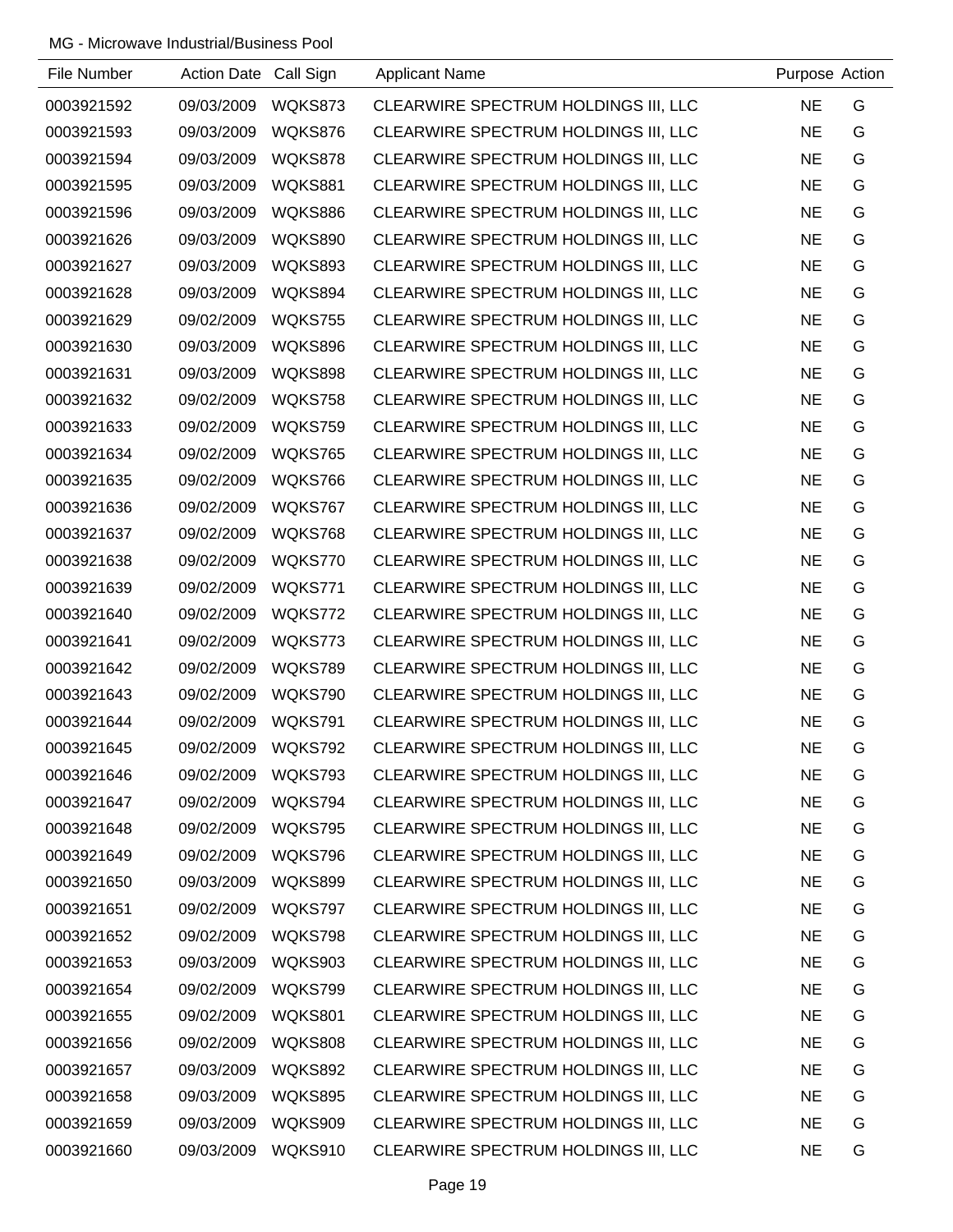| File Number | Action Date Call Sign |                | <b>Applicant Name</b>                | Purpose Action |   |
|-------------|-----------------------|----------------|--------------------------------------|----------------|---|
| 0003921662  | 09/03/2009            | WQKS911        | CLEARWIRE SPECTRUM HOLDINGS III, LLC | <b>NE</b>      | G |
| 0003921664  | 09/03/2009            | WQKS913        | CLEARWIRE SPECTRUM HOLDINGS III, LLC | <b>NE</b>      | G |
| 0003921677  | 09/03/2009            | WQKS897        | CLEARWIRE SPECTRUM HOLDINGS III, LLC | <b>NE</b>      | G |
| 0003921680  | 09/03/2009            | WQKS935        | CLEARWIRE SPECTRUM HOLDINGS III, LLC | <b>NE</b>      | G |
| 0003921681  | 09/03/2009            | WQKS939        | CLEARWIRE SPECTRUM HOLDINGS III, LLC | <b>NE</b>      | G |
| 0003921682  | 09/03/2009            | WQKS877        | CLEARWIRE SPECTRUM HOLDINGS III, LLC | <b>NE</b>      | G |
| 0003921683  | 09/03/2009            | WQKS933        | CLEARWIRE SPECTRUM HOLDINGS III, LLC | <b>NE</b>      | G |
| 0003921684  | 09/03/2009            | WQKS889        | CLEARWIRE SPECTRUM HOLDINGS III, LLC | <b>NE</b>      | G |
| 0003921685  | 09/03/2009            | WQKS879        | CLEARWIRE SPECTRUM HOLDINGS III, LLC | <b>NE</b>      | G |
| 0003921686  | 09/03/2009            | WQKS904        | CLEARWIRE SPECTRUM HOLDINGS III, LLC | <b>NE</b>      | G |
| 0003921687  | 09/03/2009            | WQKS900        | CLEARWIRE SPECTRUM HOLDINGS III, LLC | <b>NE</b>      | G |
| 0003921688  | 09/03/2009            | WQKS874        | CLEARWIRE SPECTRUM HOLDINGS III, LLC | <b>NE</b>      | G |
| 0003921689  | 09/03/2009            | WQKS906        | CLEARWIRE SPECTRUM HOLDINGS III, LLC | <b>NE</b>      | G |
| 0003921690  | 09/03/2009            | WQKS872        | CLEARWIRE SPECTRUM HOLDINGS III, LLC | <b>NE</b>      | G |
| 0003921692  | 09/03/2009            | WQKS932        | CLEARWIRE SPECTRUM HOLDINGS III, LLC | <b>NE</b>      | G |
| 0003921694  | 09/03/2009            | WQKS944        | CLEARWIRE SPECTRUM HOLDINGS III, LLC | <b>NE</b>      | G |
| 0003921695  | 09/03/2009            | WQKS925        | CLEARWIRE SPECTRUM HOLDINGS III, LLC | <b>NE</b>      | G |
| 0003921696  | 09/03/2009            | <b>WQKS880</b> | CLEARWIRE SPECTRUM HOLDINGS III, LLC | <b>NE</b>      | G |
| 0003921698  | 09/03/2009            | WQKS875        | CLEARWIRE SPECTRUM HOLDINGS III, LLC | <b>NE</b>      | G |
| 0003921699  | 09/03/2009            | WQKS920        | CLEARWIRE SPECTRUM HOLDINGS III, LLC | <b>NE</b>      | G |
| 0003921701  | 09/03/2009            | WQKS908        | CLEARWIRE SPECTRUM HOLDINGS III, LLC | <b>NE</b>      | G |
| 0003921702  | 09/03/2009            | WQKS905        | CLEARWIRE SPECTRUM HOLDINGS III, LLC | <b>NE</b>      | G |
| 0003921703  | 09/03/2009            | WQKS915        | CLEARWIRE SPECTRUM HOLDINGS III, LLC | <b>NE</b>      | G |
| 0003921704  | 09/03/2009            | <b>WQKS887</b> | CLEARWIRE SPECTRUM HOLDINGS III, LLC | <b>NE</b>      | G |
| 0003921705  | 09/03/2009            | WQKS901        | CLEARWIRE SPECTRUM HOLDINGS III, LLC | <b>NE</b>      | G |
| 0003921706  | 09/03/2009            | WQKS942        | CLEARWIRE SPECTRUM HOLDINGS III, LLC | <b>NE</b>      | G |
| 0003921707  | 09/03/2009            | WQKS921        | CLEARWIRE SPECTRUM HOLDINGS III, LLC | <b>NE</b>      | G |
| 0003921708  | 09/03/2009            | WQKS919        | CLEARWIRE SPECTRUM HOLDINGS III, LLC | <b>NE</b>      | G |
| 0003921709  | 09/03/2009            | WQKS922        | CLEARWIRE SPECTRUM HOLDINGS III, LLC | <b>NE</b>      | G |
| 0003921710  | 09/03/2009            | WQKS924        | CLEARWIRE SPECTRUM HOLDINGS III, LLC | <b>NE</b>      | G |
| 0003921711  | 09/04/2009            | WQKT319        | CLEARWIRE SPECTRUM HOLDINGS III, LLC | <b>NE</b>      | G |
| 0003921712  | 09/04/2009            | WQKT327        | CLEARWIRE SPECTRUM HOLDINGS III, LLC | <b>NE</b>      | G |
| 0003921713  | 09/04/2009            | WQKT331        | CLEARWIRE SPECTRUM HOLDINGS III, LLC | <b>NE</b>      | G |
| 0003921714  | 09/04/2009            | WQKT332        | CLEARWIRE SPECTRUM HOLDINGS III, LLC | <b>NE</b>      | G |
| 0003921715  | 09/04/2009            | WQKT333        | CLEARWIRE SPECTRUM HOLDINGS III, LLC | <b>NE</b>      | G |
| 0003921716  | 09/04/2009            | WQKT334        | CLEARWIRE SPECTRUM HOLDINGS III, LLC | <b>NE</b>      | G |
| 0003921717  | 09/04/2009            | WQKT335        | CLEARWIRE SPECTRUM HOLDINGS III, LLC | <b>NE</b>      | G |
| 0003921718  | 09/04/2009            | WQKT337        | CLEARWIRE SPECTRUM HOLDINGS III, LLC | <b>NE</b>      | G |
| 0003921719  | 09/04/2009            | WQKT338        | CLEARWIRE SPECTRUM HOLDINGS III, LLC | <b>NE</b>      | G |
| 0003921720  | 09/04/2009            | WQKT339        | CLEARWIRE SPECTRUM HOLDINGS III, LLC | <b>NE</b>      | G |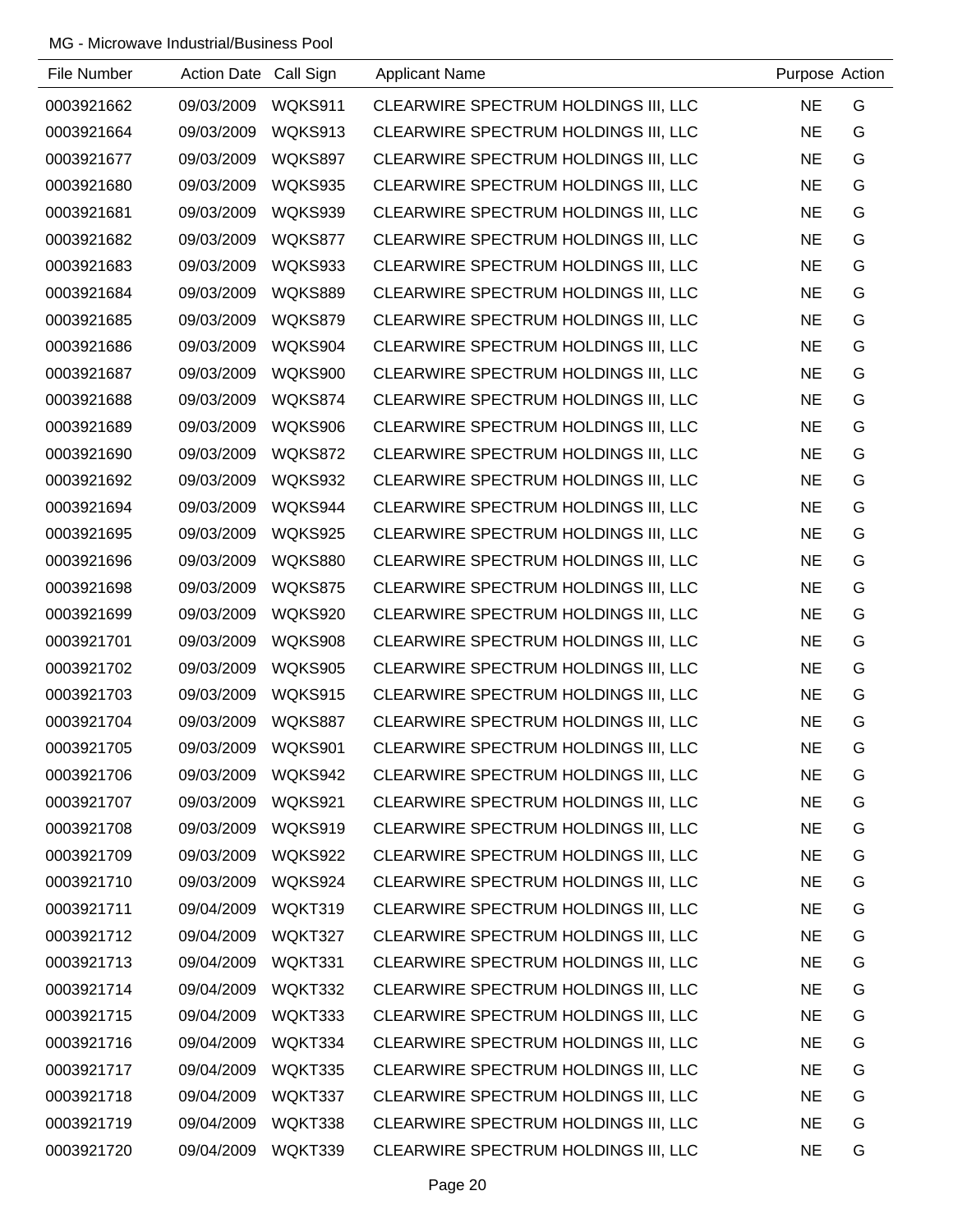| File Number | Action Date Call Sign |                | <b>Applicant Name</b>                       | Purpose Action |              |
|-------------|-----------------------|----------------|---------------------------------------------|----------------|--------------|
| 0003921721  | 09/04/2009            | WQKT340        | CLEARWIRE SPECTRUM HOLDINGS III, LLC        | <b>NE</b>      | G            |
| 0003921723  | 09/04/2009            | WQKT342        | CLEARWIRE SPECTRUM HOLDINGS III, LLC        | <b>NE</b>      | G            |
| 0003921724  | 09/04/2009            | WQKT343        | CLEARWIRE SPECTRUM HOLDINGS III, LLC        | <b>NE</b>      | G            |
| 0003921725  | 09/04/2009            | WQKT344        | CLEARWIRE SPECTRUM HOLDINGS III, LLC        | <b>NE</b>      | G            |
| 0003921726  | 09/04/2009            | WQKT345        | CLEARWIRE SPECTRUM HOLDINGS III, LLC        | <b>NE</b>      | G            |
| 0003921727  | 09/04/2009            | WQKT350        | CLEARWIRE SPECTRUM HOLDINGS III, LLC        | <b>NE</b>      | G            |
| 0003921728  | 09/04/2009            | WQKT352        | CLEARWIRE SPECTRUM HOLDINGS III, LLC        | <b>NE</b>      | G            |
| 0003921729  | 09/04/2009            | WQKT354        | CLEARWIRE SPECTRUM HOLDINGS III, LLC        | <b>NE</b>      | G            |
| 0003921730  | 09/04/2009            | WQKT370        | CLEARWIRE SPECTRUM HOLDINGS III, LLC        | <b>NE</b>      | G            |
| 0003921731  | 09/04/2009            | WQKT371        | CLEARWIRE SPECTRUM HOLDINGS III, LLC        | <b>NE</b>      | G            |
| 0003921732  | 09/03/2009            | WQKS891        | CLEARWIRE SPECTRUM HOLDINGS III, LLC        | <b>NE</b>      | G            |
| 0003921733  | 09/04/2009            | WQKT372        | CLEARWIRE SPECTRUM HOLDINGS III, LLC        | <b>NE</b>      | G            |
| 0003921734  | 09/04/2009            | WQKT373        | CLEARWIRE SPECTRUM HOLDINGS III, LLC        | <b>NE</b>      | G            |
| 0003921738  | 09/04/2009            | WQKT374        | CLEARWIRE SPECTRUM HOLDINGS III, LLC        | <b>NE</b>      | G            |
| 0003922362  | 09/04/2009            | WQKT361        | CLEARWIRE SPECTRUM HOLDINGS III, LLC        | <b>NE</b>      | G            |
| 0003922365  | 09/04/2009            | WQKT362        | CLEARWIRE SPECTRUM HOLDINGS III, LLC        | <b>NE</b>      | G            |
| 0003922369  | 09/04/2009            | WQKT365        | CLEARWIRE SPECTRUM HOLDINGS III, LLC        | <b>NE</b>      | G            |
| 0003922485  | 09/04/2009            | WQKT368        | CLEARWIRE SPECTRUM HOLDINGS III, LLC        | <b>NE</b>      | G            |
| 0003922487  | 09/04/2009            | WQKT375        | CLEARWIRE SPECTRUM HOLDINGS III, LLC        | <b>NE</b>      | G            |
| 0003922488  | 09/04/2009            | WQKT380        | CLEARWIRE SPECTRUM HOLDINGS III, LLC        | <b>NE</b>      | G            |
| 0003922516  | 09/03/2009            | <b>WQKS865</b> | American Electric Power Service Corporation | <b>NE</b>      | G            |
| 0003922566  | 09/02/2009            | WQKS744        | EASTERN LANCASTER COUNTY SCHOOL DISTRICT    | <b>NE</b>      | G            |
| 0003925935  | 09/04/2009            | WQKT359        | <b>BANNER HEALTH</b>                        | <b>NE</b>      | G            |
| 0003926045  | 09/04/2009            | WQKT360        | <b>BANNER HEALTH</b>                        | <b>NE</b>      | G            |
| 0003451462  | 09/02/2009            | WNEF526        | ST ANTHONY HOSPITAL SYSTEMS                 | <b>RO</b>      | P            |
| 0003451463  | 09/02/2009            | WNEF528        | ST ANTHONY HOSPITAL SYSTEMS                 | <b>RO</b>      | $\mathsf{P}$ |
| 0003451464  | 09/02/2009            | WNEP734        | ST ANTHONY HOSPITAL SYSTEMS                 | <b>RO</b>      | P            |
| 0003666637  | 09/04/2009            | WPOP413        | SLC TV Licensee Corp.                       | <b>RO</b>      | D            |
| 0003666638  | 09/04/2009            | WPOP414        | SLC TV Licensee Corp.                       | <b>RO</b>      | D            |
| 0003666639  | 09/04/2009            | WPOP415        | SLC TV Licensee Corp.                       | <b>RO</b>      | D            |
| 0003951231  | 09/01/2009            | WNEY849        | SUFFOLK COUNTY WATER AUTHORITY              | <b>RO</b>      | G            |
| 0003951240  | 09/01/2009            | <b>WNEY850</b> | SUFFOLK COUNTY WATER AUTHORITY              | <b>RO</b>      | G            |
| 0003951243  | 09/01/2009            | WNEZ459        | SUFFOLK COUNTY WATER AUTHORITY              | <b>RO</b>      | G            |
| 0003951248  | 09/01/2009            | WNEZ460        | SUFFOLK COUNTY WATER AUTHORITY              | <b>RO</b>      | G            |
| 0003951252  | 09/01/2009            | WNEZ461        | SUFFOLK COUNTY WATER AUTHORITY              | <b>RO</b>      | G            |
| 0003951257  | 09/01/2009            | WNEZ462        | SUFFOLK COUNTY WATER AUTHORITY              | <b>RO</b>      | G            |
| 0003951317  | 09/05/2009            | WNTE265        | <b>ENTERGY SERVICES, INC.</b>               | <b>RO</b>      | G            |
| 0003951318  | 09/05/2009            | <b>WNTF960</b> | <b>ENTERGY SERVICES, INC.</b>               | <b>RO</b>      | G            |
| 0003952209  | 09/02/2009            | KSH41          | NORTHERN INDIANA PUBLIC SERVICE COMPANY     | <b>RO</b>      | G            |
| 0003952237  | 09/02/2009            | WNEE374        | NORTHERN INDIANA PUBLIC SERVICE COMPANY     | <b>RO</b>      | G            |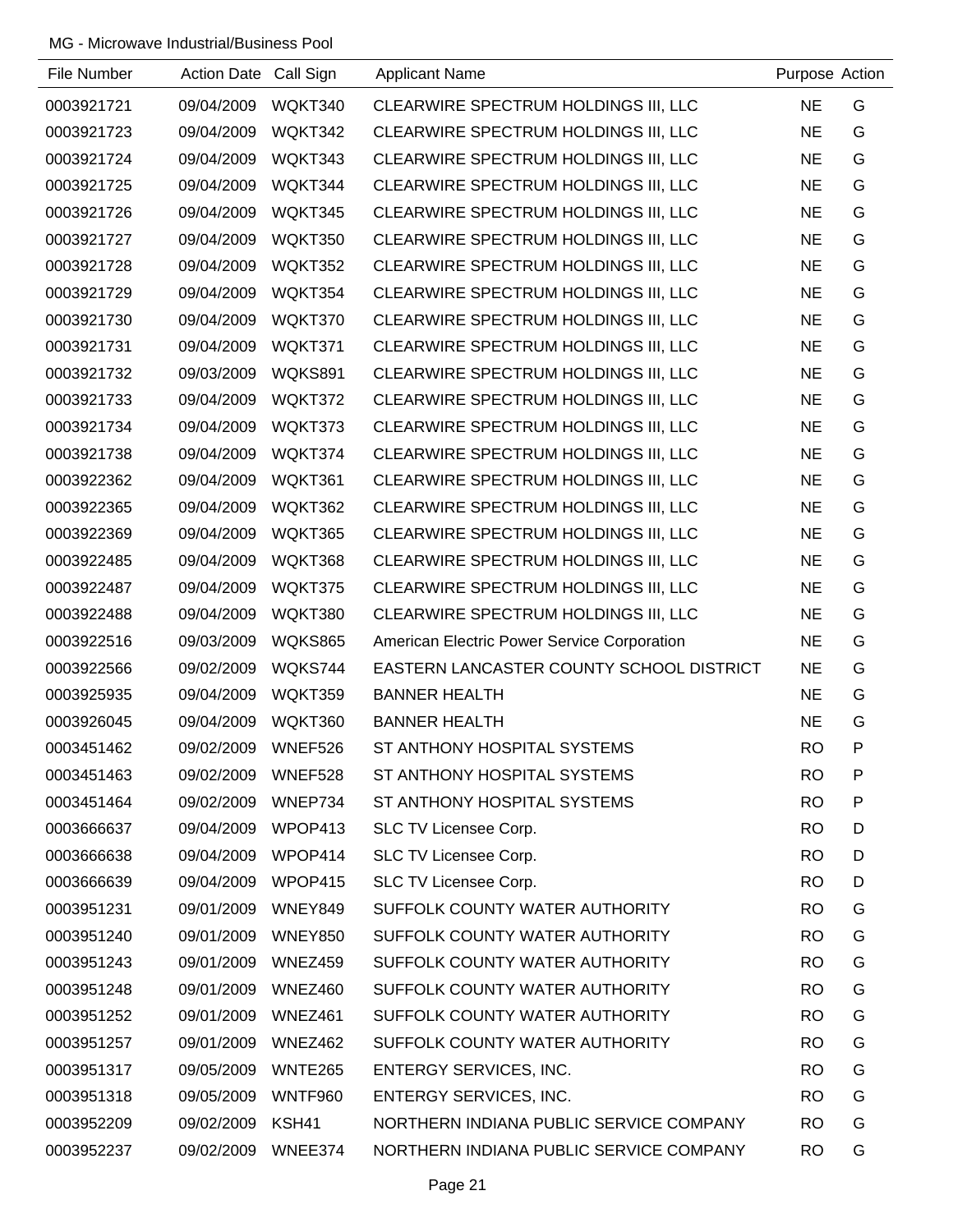| File Number | <b>Action Date</b> | Call Sign      | <b>Applicant Name</b>                       | Purpose Action |   |
|-------------|--------------------|----------------|---------------------------------------------|----------------|---|
| 0003953001  | 09/02/2009         | WNTR981        | <b>OXY USA INC</b>                          | <b>RO</b>      | G |
| 0003953136  | 09/02/2009         | KTS77          | Pacific Gas and Electric Company            | <b>RO</b>      | G |
| 0003953137  | 09/02/2009         | <b>WBH554</b>  | Pacific Gas and Electric Company            | <b>RO</b>      | G |
| 0003953378  | 09/03/2009         | WNTN347        | <b>Great River Energy</b>                   | <b>RO</b>      | G |
| 0003953381  | 09/03/2009         | <b>WNTN348</b> | <b>Great River Energy</b>                   | <b>RO</b>      | G |
| 0003953388  | 09/03/2009         | <b>WNTN361</b> | <b>Great River Energy</b>                   | <b>RO</b>      | G |
| 0003953396  | 09/03/2009         | <b>WNTN363</b> | <b>Great River Energy</b>                   | <b>RO</b>      | G |
| 0003953407  | 09/03/2009         | WNTQ736        | <b>Great River Energy</b>                   | <b>RO</b>      | G |
| 0003953918  | 09/03/2009         | WNEY768        | LOVELAND, CITY OF - Dept of Water and Power | <b>RO</b>      | G |
| 0003954013  | 09/03/2009         | WNEO236        | NEW MEXICO, STATE OF                        | <b>RO</b>      | G |
| 0003954018  | 09/03/2009         | WPZ67          | NEW MEXICO, STATE OF                        | <b>RO</b>      | G |
| 0003954035  | 09/03/2009         | WJY54          | NEW MEXICO, STATE OF                        | <b>RO</b>      | G |
| 0003954043  | 09/03/2009         | KSD47          | NEW MEXICO, STATE OF                        | <b>RO</b>      | G |
| 0003954178  | 09/03/2009         | <b>WNTA250</b> | MISSISSIPPI POWER COMPANY                   | <b>RO</b>      | G |
| 0003954641  | 09/04/2009         | WNTA388        | Duke Energy Carolinas, LLC                  | <b>RO</b>      | G |
| 0003955983  | 09/04/2009         | <b>KNV52</b>   | NORFOLK SOUTHERN RAILWAY COMPANY            | <b>RO</b>      | G |
| 0003957683  | 09/05/2009         | KCY81          | Pacific Gas and Electric Company            | <b>RO</b>      | G |
| 0003957688  | 09/05/2009         | KMD61          | Pacific Gas and Electric Company            | <b>RO</b>      | G |
| 0003957703  | 09/05/2009         | KMT44          | Pacific Gas and Electric Company            | <b>RO</b>      | G |
| 0003957705  | 09/05/2009         | WNEK461        | Pacific Gas and Electric Company            | <b>RO</b>      | G |
| 0003856592  | 09/03/2009         | WNEK713        | Pacific Gas and Electric Company            | <b>WD</b>      | W |
| 0003938578  | 09/03/2009         |                | American Electric Power Service Corporation | <b>WD</b>      | W |

#### NN - 3650-3700 MHz

| File Number | <b>Action Date</b> | Call Sign | <b>Applicant Name</b>                               | Purpose Action |   |
|-------------|--------------------|-----------|-----------------------------------------------------|----------------|---|
| 0003905265  | 09/01/2009         | WQKS500   | Kirac Consulting LLC                                | <b>NE</b>      | G |
| 0003905660  | 09/01/2009         | WQKS454   | Helmsco, Inc                                        | <b>NE</b>      | G |
| 0003906284  | 09/01/2009         | WQKS498   | Arivaca.com                                         | <b>NE</b>      | G |
| 0003906314  | 09/01/2009         | WQKS447   | Leaf River Telephone Company                        | <b>NE</b>      | G |
| 0003908681  | 09/01/2009         | WQKS451   | ACD Telecom, Inc.                                   | <b>NE</b>      | G |
| 0003909162  | 09/01/2009         | WQKS499   | Chaparral CableVision Inc.                          | <b>NE</b>      | G |
| 0003909896  | 09/01/2009         | WQKS484   | <b>PROXCOMM</b>                                     | <b>NE</b>      | G |
| 0003910499  | 09/01/2009         | WQKS479   | LL License Holdings, LLC                            | <b>NE</b>      | G |
| 0003912630  | 09/01/2009         | WQKS453   | Peetz Communications L.L.C.                         | <b>NE</b>      | G |
| 0003929846  | 09/01/2009         |           | United Urban Unlimited Marketing Group Incorporated | <b>NE</b>      | D |
| 0003930019  | 09/01/2009         |           | Data Technology Solutions, LLC                      | <b>NE</b>      | D |
| 0003931183  | 09/01/2009         |           | IGN-LPG Enterprises L LC                            | <b>NE</b>      | D |
| 0003935980  | 09/02/2009         |           | <b>Cuthrell Consulting, LLC</b>                     | <b>NE</b>      | D |
| 0003950857  | 09/01/2009         | WQKS425   | PdC Telecom                                         | <b>NE</b>      | G |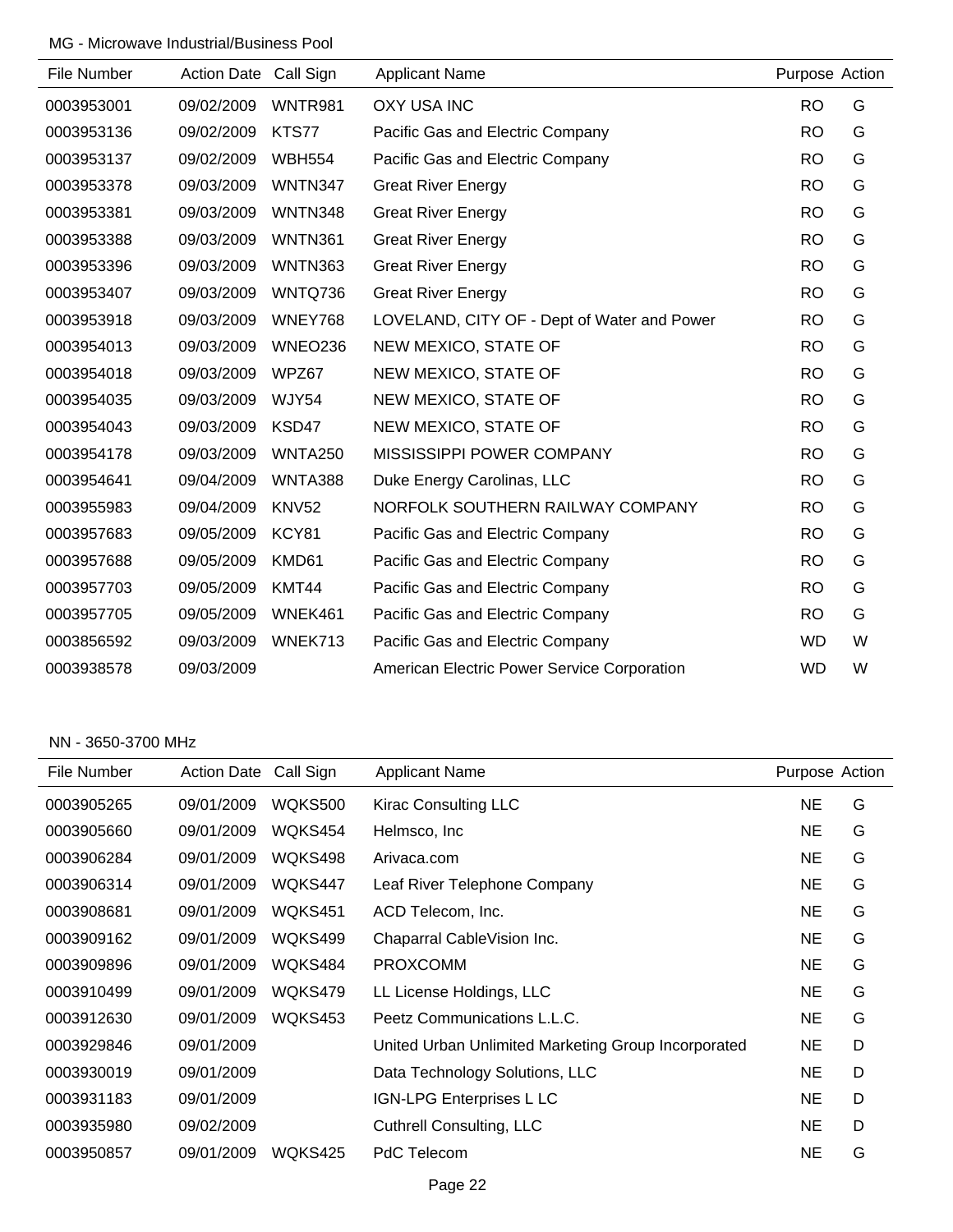#### NN - 3650-3700 MHz

| File Number | Action Date Call Sign |         | <b>Applicant Name</b>        | Purpose Action |   |
|-------------|-----------------------|---------|------------------------------|----------------|---|
| 0003953103  | 09/02/2009            | WQKS654 | MTC Communications, Inc.     | NE.            | G |
| 0003953111  | 09/02/2009            | WQKS677 | Stagecoach Wireless, LLC     | NE.            | G |
| 0003953632  | 09/03/2009            | WQKS822 | Royell Communications, Inc.  | NE.            | G |
| 0003954546  | 09/04/2009            | WQKT299 | Nichewares & Consulting, LLC | NE.            | G |

## QO - Non-Nationwide Other, 220 MHz

| File Number | Action Date Call Sign | Applicant Name   | Purpose Action |   |
|-------------|-----------------------|------------------|----------------|---|
| 0003953237  | 09/03/2009            | Whedbee, James E | WD             | W |

## TI - TV Intercity Relay

| File Number | Action Date Call Sign |        | <b>Applicant Name</b> | Purpose Action |   |
|-------------|-----------------------|--------|-----------------------|----------------|---|
| 0003890391  | 09/04/2009 WQHL524    |        | SAINTE 51. L.P.       | AM             | G |
| 0003903797  | 09/02/2009            | WGX231 | WTOV. INC.            | AM             | G |
| 0003927115  | 09/03/2009            | WMU833 | WPSD-TV, LLC          | MD.            | G |

## TP - TV Pickup

| File Number | Action Date Call Sign |         | <b>Applicant Name</b>                      | Purpose Action |   |
|-------------|-----------------------|---------|--------------------------------------------|----------------|---|
| 0003907550  | 09/01/2009            | KB97941 | PERKIN MEDIA, LLC                          | AM             | G |
| 0003953925  | 09/03/2009            | KS2955  | WPSD-TV, LLC                               | СA             | G |
| 0003953926  | 09/03/2009            | KS2956  | WPSD-TV, LLC                               | CА             | G |
| 0003953927  | 09/03/2009            | KA44224 | WPSD-TV, LLC                               | СA             | G |
| 0003953928  | 09/03/2009            | KR7614  | WPSD-TV, LLC                               | СA             | G |
| 0003953929  | 09/03/2009            | KS2481  | WPSD-TV, LLC                               | СA             | G |
| 0003913108  | 09/02/2009            | KC26383 | MEDIA GENERAL COMMUNICATIONS HOLDINGS, LLC | MD             | G |

## TS - TV Studio Transmitter Link

| File Number | Action Date Call Sign |               | <b>Applicant Name</b>                           | Purpose Action |   |
|-------------|-----------------------|---------------|-------------------------------------------------|----------------|---|
| 0003953827  | 09/03/2009            | WQJZ741       | KATV, LLC                                       | CА             | G |
| 0003953939  | 09/03/2009            | WDT963        | SUNFLOWER BROADCASTING, INC.                    | CА             | G |
| 0003956222  | 09/04/2009            | <b>WGR730</b> | WEST VIRGINIA EDUCATIONAL BROADCASTING AUTHO CA |                | G |
| 0003956868  | 09/05/2009            | KAL92         | KWGN INC., DEBTOR-IN-POSSESSION                 | CА             | G |
| 0003921901  | 09/03/2009            | KMN79         | WHDH-TV                                         | MD             | G |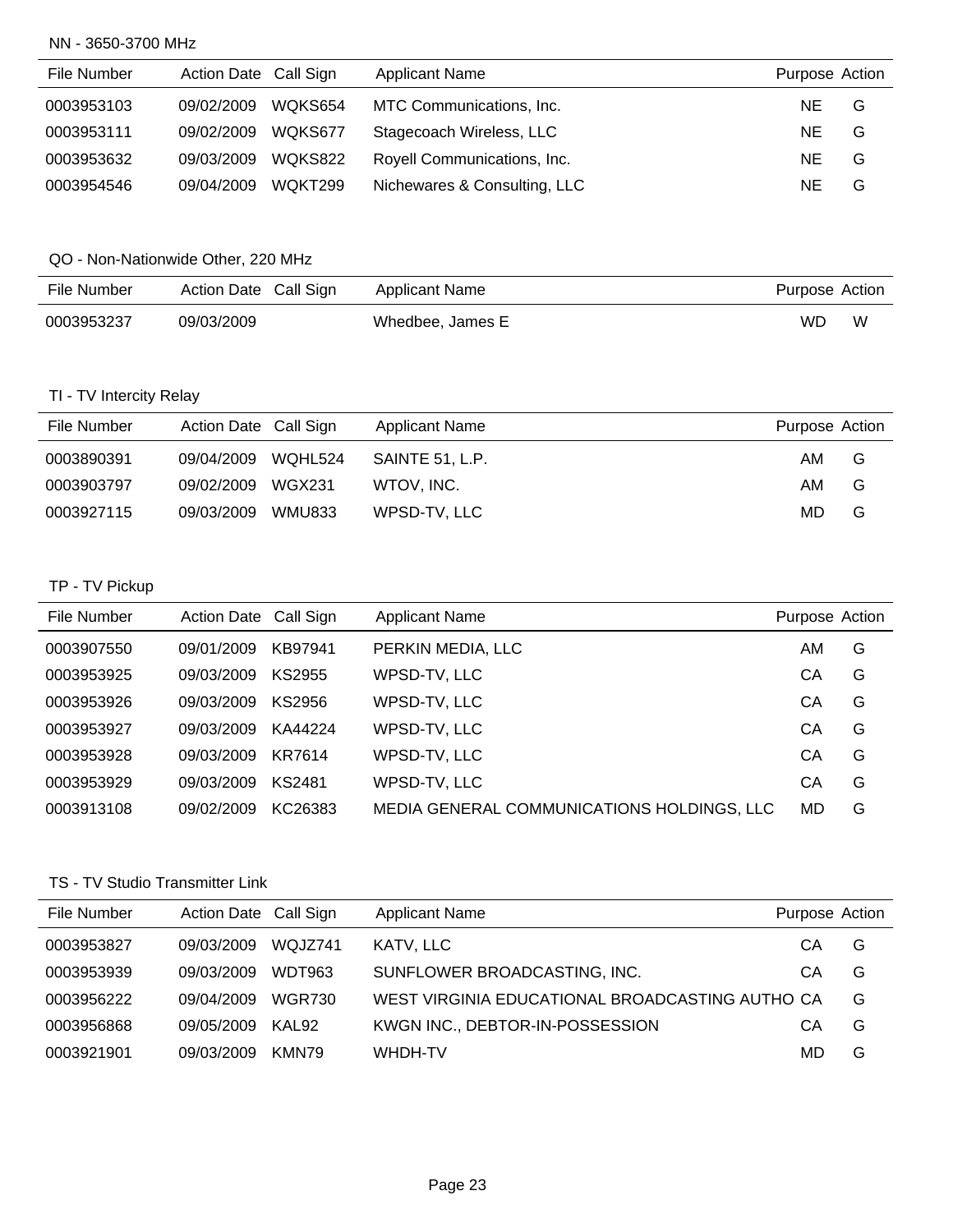## YK - Industrial/Business Pool - Commercial, Trunked

| File Number | Action Date Call Sign |         | <b>Applicant Name</b>        | Purpose Action |   |
|-------------|-----------------------|---------|------------------------------|----------------|---|
| 0003875827  | 09/01/2009            | WOKS450 | Futronics Inc.               | AM.            | G |
| 0003957052  | 09/05/2009            | KNNG295 | FISHER WIRELESS SERVICES INC | CA             | G |
| 0003905986  | 09/01/2009            | WPMC235 | FISHER WIRELESS SERVICES INC | MD.            | G |
| 0003905422  | 09/01/2009            | WPPB328 | BATTERIES INCORPORATED       | RO.            | G |

## YM - 800 MHz Trunked SMR (SMR, Site-specific)

| File Number | Action Date Call Sign |         | <b>Applicant Name</b>           | Purpose Action |   |
|-------------|-----------------------|---------|---------------------------------|----------------|---|
| 0003850279  | 09/01/2009            | WNMD406 | Triangle Communications, Inc.   | AM.            | G |
| 0003911693  | 09/01/2009            | WQFQ710 | Nextel License Holdings 4, Inc. | RO.            | G |

| File Number | Action Date Call Sign |                | <b>Applicant Name</b>                             | Purpose Action |   |
|-------------|-----------------------|----------------|---------------------------------------------------|----------------|---|
| 0003834441  | 09/01/2009            | WQIJ831        | Nextel License Holdings 1, Inc.                   | AM             | G |
| 0003834442  | 09/01/2009            | WQIJ832        | Nextel License Holdings 1, Inc.                   | AM             | G |
| 0003834444  | 09/01/2009            | WQIJ836        | Nextel License Holdings 1, Inc.                   | AM             | G |
| 0003834446  | 09/01/2009            | WQIJ839        | Nextel License Holdings 1, Inc.                   | AM             | G |
| 0003834501  | 09/01/2009            | WQKA948        | Nextel of California, Inc.                        | AM             | G |
| 0003837956  | 09/01/2009            | <b>WQIJ820</b> | NEXTEL WIP LICENSE CORP.                          | AM             | G |
| 0003951524  | 09/01/2009            | WNPH720        | DECK, AL                                          | CA             | G |
| 0003910965  | 09/01/2009            | KNHD312        | NEXTEL COMMUNICATIONS OF THE MID ATLANTIC INC RO  |                | G |
| 0003910966  | 09/01/2009            | WNFW640        | NEXTEL COMMUNICATIONS OF THE MID ATLANTIC INC RO  |                | G |
| 0003910967  | 09/01/2009            | WNGU844        | NEXTEL COMMUNICATIONS OF THE MID ATLANTIC INC RO  |                | G |
| 0003910968  | 09/01/2009            | WNHR670        | NEXTEL COMMUNICATIONS OF THE MID ATLANTIC INC RO  |                | G |
| 0003910969  | 09/01/2009            | WNMD391        | NEXTEL COMMUNICATIONS OF THE MID ATLANTIC INC RO  |                | G |
| 0003910970  | 09/01/2009            | WNPB449        | NEXTEL COMMUNICATIONS OF THE MID ATLANTIC INC RO  |                | G |
| 0003910977  | 09/01/2009            | WNUD726        | NEXTEL COMMUNICATIONS OF THE MID-ATLANTIC, INC RO |                | G |
| 0003910978  | 09/01/2009            | WNVL275        | NEXTEL COMMUNICATIONS OF THE MID ATLANTIC INC RO  |                | G |
| 0003910979  | 09/01/2009            | WNVL308        | NEXTEL COMMUNICATIONS OF THE MID ATLANTIC INC RO  |                | G |
| 0003910980  | 09/01/2009            | WNVP321        | NEXTEL COMMUNICATIONS OF THE MID ATLANTIC INC RO  |                | G |
| 0003910981  | 09/01/2009            | WPOF339        | NEXTEL COMMUNICATIONS OF THE MID-ATLANTIC, INC RO |                | G |
| 0003910982  | 09/01/2009            | WPOF340        | NEXTEL COMMUNICATIONS OF THE MID-ATLANTIC, INC RO |                | G |
| 0003910983  | 09/01/2009            | WPOF341        | NEXTEL COMMUNICATIONS OF THE MID-ATLANTIC, INC RO |                | G |
| 0003910984  | 09/01/2009            | WPOF345        | NEXTEL COMMUNICATIONS OF THE MID-ATLANTIC, INC RO |                | G |
| 0003910985  | 09/01/2009            | WPOF347        | NEXTEL COMMUNICATIONS OF THE MID-ATLANTIC, INC RO |                | G |
| 0003910986  | 09/01/2009            | WPOF348        | NEXTEL COMMUNICATIONS OF THE MID-ATLANTIC, INC RO |                | G |
| 0003910987  | 09/01/2009            | WPOF350        | NEXTEL COMMUNICATIONS OF THE MID-ATLANTIC, INC RO |                | G |
| 0003910988  | 09/01/2009            | WPOF351        | NEXTEL COMMUNICATIONS OF THE MID-ATLANTIC, INC RO |                | G |
| 0003910989  | 09/01/2009            | WPOF353        | NEXTEL COMMUNICATIONS OF THE MID ATLANTIC INC RO  |                | G |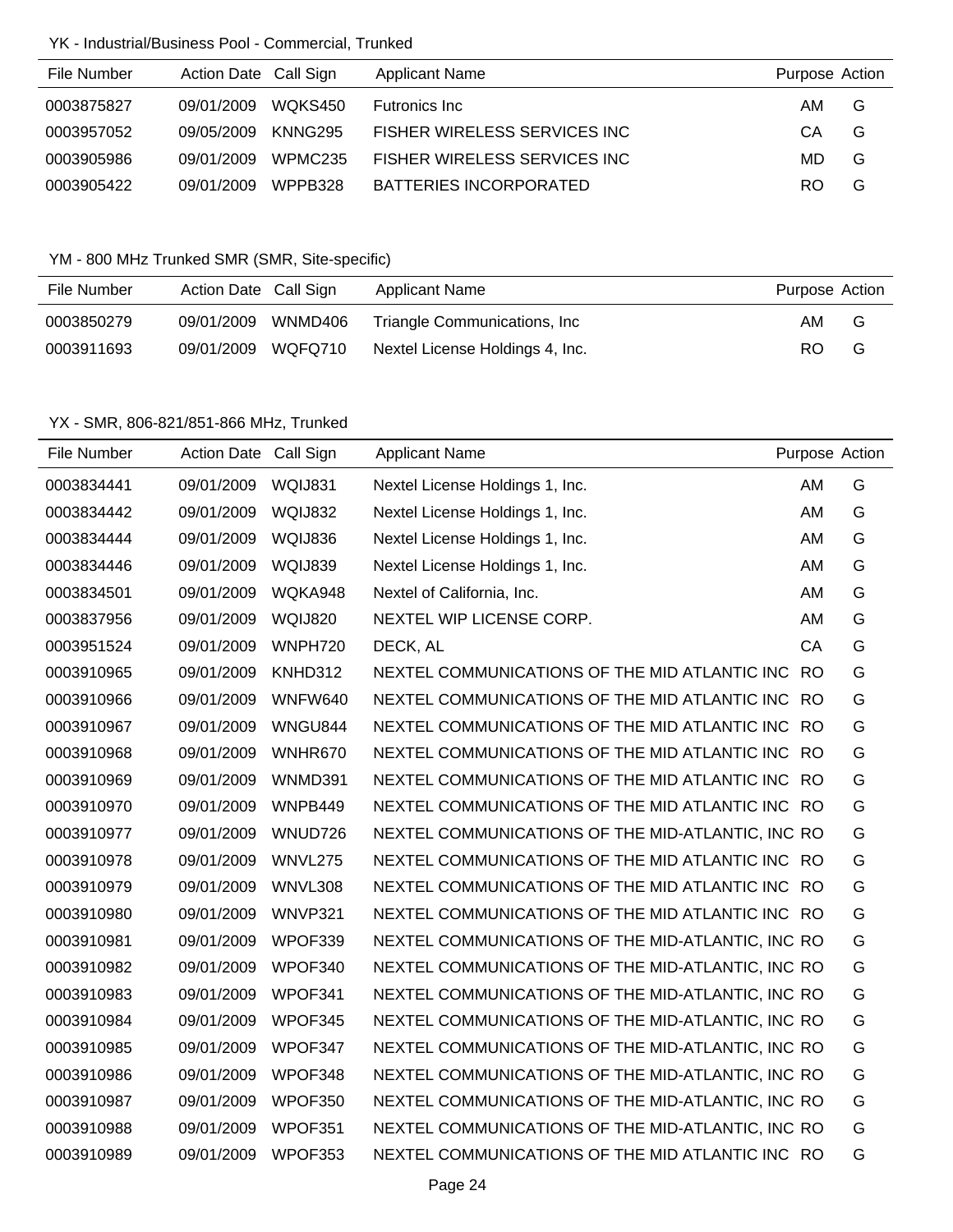| File Number | Action Date Call Sign |                | <b>Applicant Name</b>                             | Purpose Action |
|-------------|-----------------------|----------------|---------------------------------------------------|----------------|
| 0003910990  | 09/01/2009            | WPOF355        | NEXTEL COMMUNICATIONS OF THE MID ATLANTIC INC RO  | G              |
| 0003910991  | 09/01/2009            | WPOF356        | NEXTEL COMMUNICATIONS OF THE MID ATLANTIC INC RO  | G              |
| 0003910992  | 09/01/2009            | WPOF380        | NEXTEL COMMUNICATIONS OF THE MID-ATLANTIC, INC RO | G              |
| 0003910993  | 09/01/2009            | WPOF381        | NEXTEL COMMUNICATIONS OF THE MID-ATLANTIC, INC RO | G              |
| 0003910994  | 09/01/2009            | WPOF382        | NEXTEL COMMUNICATIONS OF THE MID-ATLANTIC, INC RO | G              |
| 0003910995  | 09/01/2009            | WPOF413        | NEXTEL COMMUNICATIONS OF THE MID-ATLANTIC, INC RO | G              |
| 0003910996  | 09/01/2009            | WPOF415        | NEXTEL COMMUNICATIONS OF THE MID-ATLANTIC, INC RO | G              |
| 0003910997  | 09/01/2009            | WPOF416        | NEXTEL COMMUNICATIONS OF THE MID-ATLANTIC, INC RO | G              |
| 0003910998  | 09/01/2009            | WPOF488        | NEXTEL COMMUNICATIONS OF THE MID-ATLANTIC, INC RO | G              |
| 0003910999  | 09/01/2009            | WPOF794        | NEXTEL COMMUNICATIONS OF THE MID-ATLANTIC, INC RO | G              |
| 0003911000  | 09/01/2009            | WPOF346        | NEXTEL COMMUNICATIONS OF THE MID-ATLANTIC, INC RO | G              |
| 0003911001  | 09/01/2009            | WPOF363        | NEXTEL COMMUNICATIONS OF THE MID-ATLANTIC, INC RO | G              |
| 0003911002  | 09/01/2009            | WPOF374        | NEXTEL COMMUNICATIONS OF THE MID-ATLANTIC, INC RO | G              |
| 0003911003  | 09/01/2009            | WPOF414        | NEXTEL COMMUNICATIONS OF THE MID-ATLANTIC, INC RO | G              |
| 0003911004  | 09/01/2009            | WPOF486        | NEXTEL COMMUNICATIONS OF THE MID-ATLANTIC, INC RO | G              |
| 0003911006  | 09/01/2009            | WNFW647        | NEXTEL COMMUNICATIONS OF THE MID-ATLANTIC INC RO  | G              |
| 0003911007  | 09/01/2009            | WPOF378        | NEXTEL COMMUNICATIONS OF THE MID-ATLANTIC, INC RO | G              |
| 0003911008  | 09/01/2009            | WNVL257        | NEXTEL COMMUNICATIONS OF THE MID ATLANTIC INC RO  | G              |
| 0003911009  | 09/01/2009            | WPOF342        | NEXTEL COMMUNICATIONS OF THE MID-ATLANTIC, INC RO | G              |
| 0003911010  | 09/01/2009            | WPOF362        | NEXTEL COMMUNICATIONS OF THE MID-ATLANTIC, INC RO | G              |
| 0003911011  | 09/01/2009            | WPOF373        | NEXTEL COMMUNICATIONS OF THE MID ATLANTIC INC RO  | G              |
| 0003911012  | 09/01/2009            | WPOF410        | NEXTEL COMMUNICATIONS OF THE MID-ATLANTIC, INC RO | G              |
| 0003911015  | 09/01/2009            | WPOF344        | NEXTEL COMMUNICATIONS OF THE MID-ATLANTIC, INC RO | G              |
| 0003911016  | 09/01/2009            | WPOF354        | NEXTEL COMMUNICATIONS OF THE MID ATLANTIC INC RO  | G              |
| 0003911017  | 09/01/2009            | WPOF412        | NEXTEL COMMUNICATIONS OF THE MID-ATLANTIC, INC RO | G              |
| 0003911018  | 09/01/2009            | <b>WNNW271</b> | NEXTEL COMMUNICATIONS OF THE MID ATLANTIC INC RO  | G              |
| 0003911019  | 09/01/2009            | <b>WNXI243</b> | NEXTEL COMMUNICATIONS OF THE MID ATLANTIC INC RO  | G              |
| 0003911020  | 09/01/2009            | WPOF360        | NEXTEL COMMUNICATIONS OF THE MID-ATLANTIC, INC RO | G              |
| 0003911021  | 09/01/2009            | WNIK356        | NEXTEL COMMUNICATIONS OF THE MID ATLANTIC INC RO  | G              |
| 0003911022  | 09/01/2009            | WPOF343        | NEXTEL COMMUNICATIONS OF THE MID-ATLANTIC, INC RO | G              |
| 0003911023  | 09/01/2009            | WPOF357        | NEXTEL COMMUNICATIONS OF THE MID ATLANTIC INC RO  | G              |
| 0003911024  | 09/01/2009            | WPOF411        | NEXTEL COMMUNICATIONS OF THE MID-ATLANTIC, INC RO | G              |
| 0003911025  | 09/01/2009            | WNMD386        | NEXTEL COMMUNICATIONS OF THE MID ATLANTIC INC RO  | G              |
| 0003911027  | 09/01/2009            | WPOF338        | NEXTEL COMMUNICATIONS OF THE MID-ATLANTIC, INC RO | G              |
| 0003911028  | 09/01/2009            | WPOF349        | NEXTEL COMMUNICATIONS OF THE MID-ATLANTIC, INC RO | G              |
| 0003911029  | 09/01/2009            | WPOF358        | NEXTEL COMMUNICATIONS OF THE MID-ATLANTIC, INC RO | G              |
| 0003911030  | 09/01/2009            | WPOF368        | NEXTEL COMMUNICATIONS OF THE MID-ATLANTIC, INC RO | G              |
| 0003911031  | 09/01/2009            | WPOF379        | NEXTEL COMMUNICATIONS OF THE MID-ATLANTIC, INC RO | G              |
| 0003911032  | 09/01/2009            | WPOF417        | NEXTEL COMMUNICATIONS OF THE MID-ATLANTIC, INC RO | G              |
| 0003911033  | 09/01/2009            | WPOF484        | NEXTEL COMMUNICATIONS OF THE MID ATLANTIC INC RO  | G              |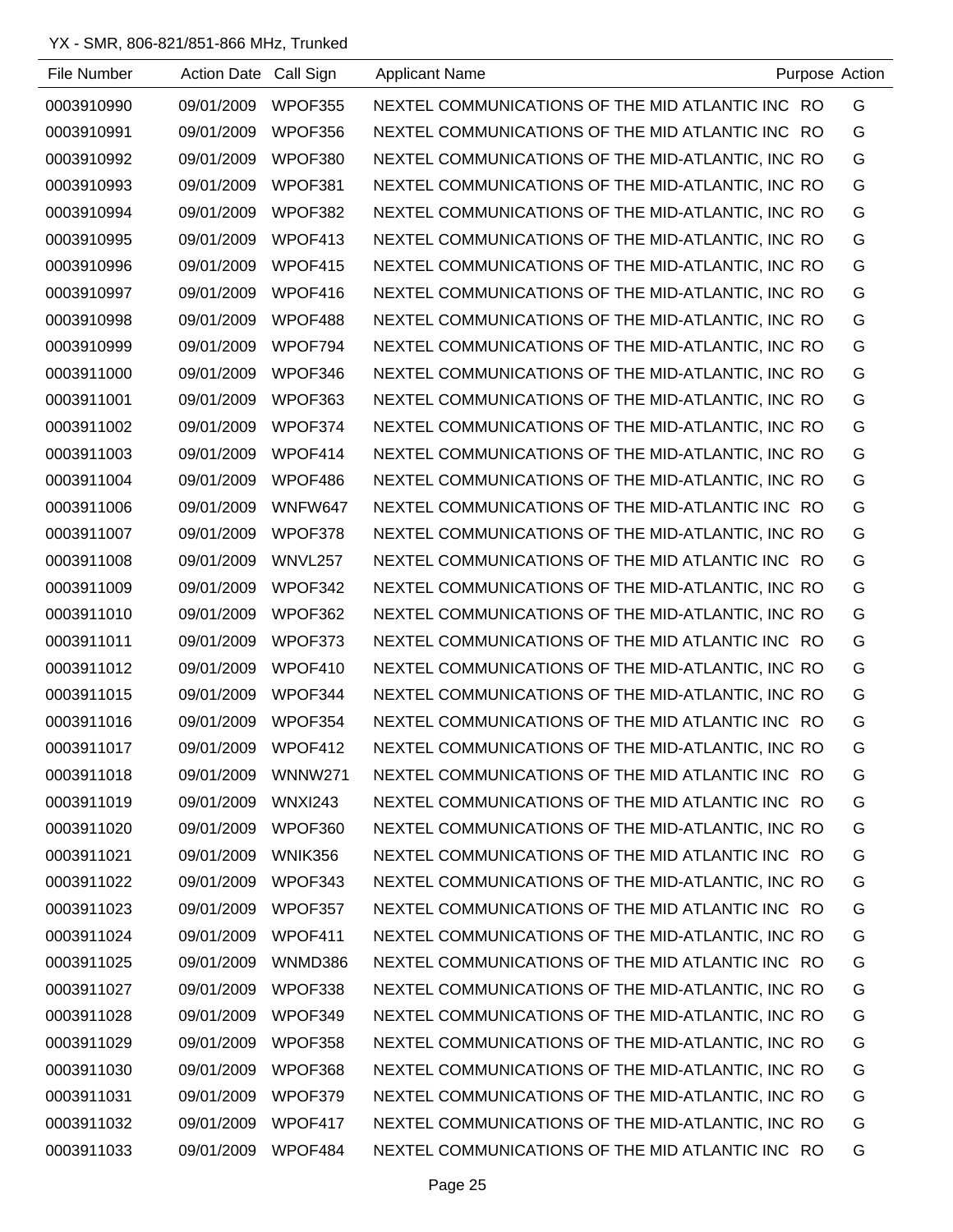| File Number | Action Date Call Sign |                | <b>Applicant Name</b>                             | Purpose Action |   |
|-------------|-----------------------|----------------|---------------------------------------------------|----------------|---|
| 0003911034  | 09/01/2009            | WPOF797        | NEXTEL COMMUNICATIONS OF THE MID-ATLANTIC, INC RO |                | G |
| 0003911035  | 09/01/2009            | WPOF352        | NEXTEL COMMUNICATIONS OF THE MID ATLANTIC INC RO  |                | G |
| 0003911036  | 09/01/2009            | WPOF369        | NEXTEL COMMUNICATIONS OF THE MID-ATLANTIC, INC RO |                | G |
| 0003911038  | 09/01/2009            | WPOF795        | NEXTEL COMMUNICATIONS OF THE MID-ATLANTIC, INC RO |                | G |
| 0003911039  | 09/01/2009            | WPOF796        | NEXTEL COMMUNICATIONS OF THE MID-ATLANTIC, INC RO |                | G |
| 0003911040  | 09/01/2009            | WPOF798        | NEXTEL COMMUNICATIONS OF THE MID-ATLANTIC, INC RO |                | G |
| 0003911041  | 09/01/2009            | <b>WZU987</b>  | NEXTEL COMMUNICATIONS OF THE MID ATLANTIC INC RO  |                | G |
| 0003911044  | 09/01/2009            | WNVL255        | NEXTEL COMMUNICATIONS OF THE MID ATLANTIC INC RO  |                | G |
| 0003911045  | 09/01/2009            | WPOF485        | NEXTEL COMMUNICATIONS OF THE MID ATLANTIC INC RO  |                | G |
| 0003911046  | 09/01/2009            | WPOF487        | NEXTEL COMMUNICATIONS OF THE MID-ATLANTIC, INC RO |                | G |
| 0003911047  | 09/01/2009            | WPOF483        | NEXTEL COMMUNICATIONS OF THE MID ATLANTIC INC RO  |                | G |
| 0003911048  | 09/01/2009            | WPOF359        | NEXTEL COMMUNICATIONS OF THE MID ATLANTIC INC RO  |                | G |
| 0003911049  | 09/01/2009            | WPOF361        | NEXTEL COMMUNICATIONS OF THE MID-ATLANTIC, INC RO |                | G |
| 0003911050  | 09/01/2009            | WPOF364        | NEXTEL COMMUNICATIONS OF THE MID ATLANTIC INC RO  |                | G |
| 0003911051  | 09/01/2009            | WPOF365        | NEXTEL COMMUNICATIONS OF THE MID ATLANTIC INC RO  |                | G |
| 0003911052  | 09/01/2009            | WPOF366        | NEXTEL COMMUNICATIONS OF THE MID-ATLANTIC, INC RO |                | G |
| 0003911053  | 09/01/2009            | WPOF367        | NEXTEL COMMUNICATIONS OF THE MID-ATLANTIC, INC RO |                | G |
| 0003911054  | 09/01/2009            | WPOF370        | NEXTEL COMMUNICATIONS OF THE MID-ATLANTIC, INC RO |                | G |
| 0003911055  | 09/01/2009            | WPOF371        | NEXTEL COMMUNICATIONS OF THE MID-ATLANTIC, INC RO |                | G |
| 0003911056  | 09/01/2009            | WPOF372        | NEXTEL COMMUNICATIONS OF THE MID ATLANTIC INC RO  |                | G |
| 0003911057  | 09/01/2009            | WPOF375        | NEXTEL COMMUNICATIONS OF THE MID-ATLANTIC, INC RO |                | G |
| 0003911058  | 09/01/2009            | WPOF376        | NEXTEL COMMUNICATIONS OF THE MID-ATLANTIC, INC RO |                | G |
| 0003911059  | 09/01/2009            | WPOF377        | NEXTEL COMMUNICATIONS OF THE MID-ATLANTIC, INC RO |                | G |
| 0003911126  | 09/01/2009            | KED872         | NEXTEL LICENSE HOLDINGS 1 INC                     | <b>RO</b>      | G |
| 0003911127  | 09/01/2009            | KNGR411        | NEXTEL LICENSE HOLDINGS 1 INC                     | <b>RO</b>      | G |
| 0003911128  | 09/01/2009            | KNHK249        | NEXTEL LICENSE HOLDINGS 1 INC                     | <b>RO</b>      | G |
| 0003911129  | 09/01/2009 KNJY854    |                | NEXTEL LICENSE HOLDINGS 1 INC DBA NEXTEL COMMI RO |                | G |
| 0003911130  | 09/01/2009            | WNBN452        | NEXTEL LICENSE HOLDINGS 1 INC                     | RO.            | G |
| 0003911131  | 09/01/2009            | WNHA523        | NEXTEL LICENSE HOLDINGS 1 INC                     | <b>RO</b>      | G |
| 0003911132  | 09/01/2009            | WNKM837        | NEXTEL LICENSE HOLDINGS 1 INC                     | <b>RO</b>      | G |
| 0003911133  | 09/01/2009            | WNNP475        | NEXTEL LICENSE HOLDINGS 1 INC                     | <b>RO</b>      | G |
| 0003911134  | 09/01/2009            | WNNP514        | NEXTEL LICENSE HOLDINGS 1 INC                     | <b>RO</b>      | G |
| 0003911135  | 09/01/2009            | WNNU574        | NEXTEL LICENSE HOLDINGS 1 INC                     | <b>RO</b>      | G |
| 0003911136  | 09/01/2009            | WNPQ770        | NEXTEL LICENSE HOLDINGS 1 INC                     | <b>RO</b>      | G |
| 0003911161  | 09/01/2009            | <b>WNSS427</b> | NEXTEL LICENSE HOLDINGS 1 INC                     | RO.            | G |
| 0003911162  | 09/01/2009            | WPFR675        | Nextel License Holdings 1, Inc.                   | <b>RO</b>      | G |
| 0003911163  | 09/01/2009            | WPFS893        | NEXTEL LICENSE HOLDINGS 1 INC                     | <b>RO</b>      | G |
| 0003911164  | 09/01/2009            | WPFS897        | NEXTEL LICENSE HOLDINGS 1 INC                     | <b>RO</b>      | G |
| 0003911165  | 09/01/2009            | WPOE729        | NEXTEL LICENSE HOLDINGS 1, INC.                   | <b>RO</b>      | G |
| 0003911166  | 09/01/2009            | WPOE730        | NEXTEL LICENSE HOLDINGS 1, INC.                   | <b>RO</b>      | G |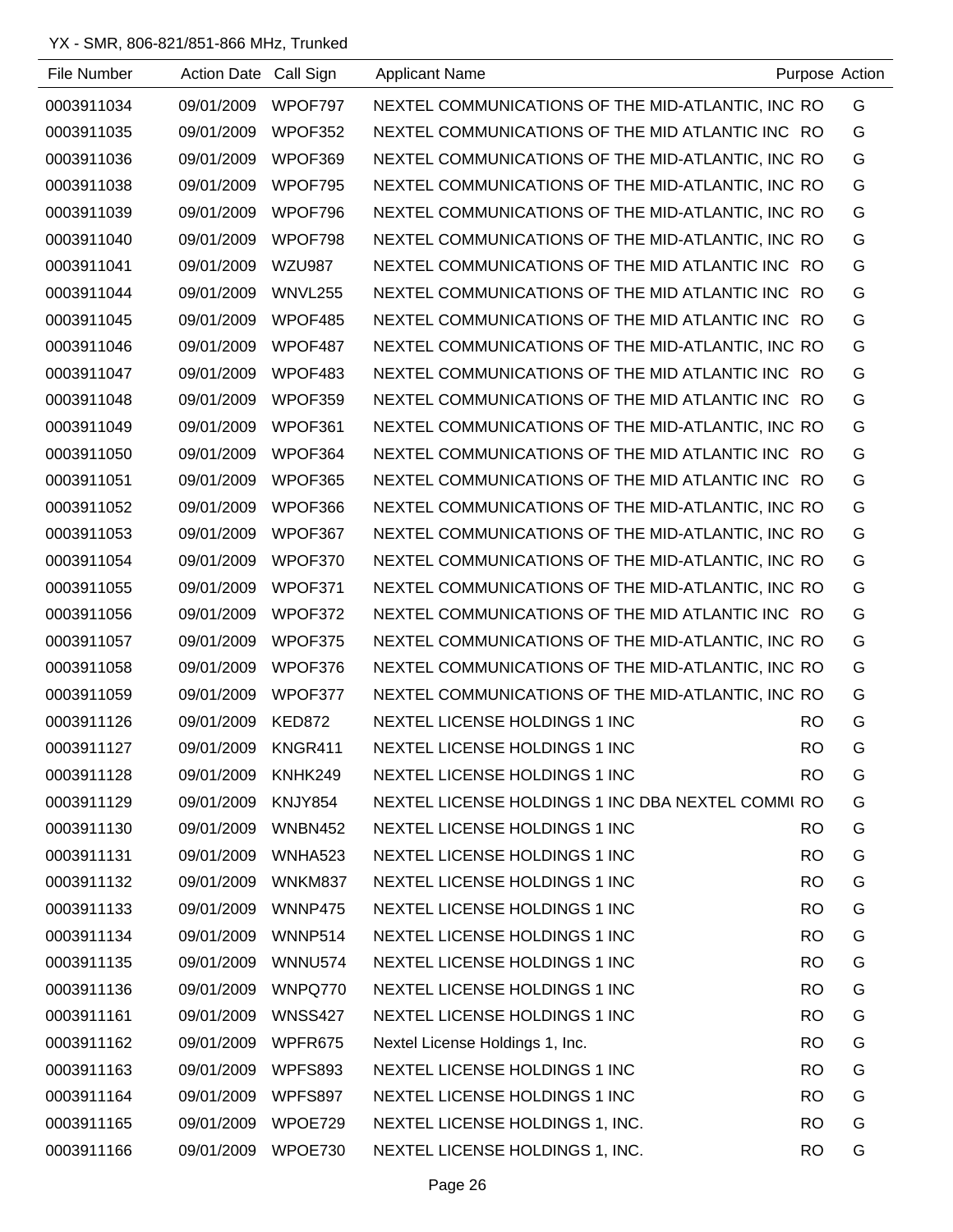| File Number | Action Date Call Sign |         | <b>Applicant Name</b>                             | Purpose Action |   |
|-------------|-----------------------|---------|---------------------------------------------------|----------------|---|
| 0003911167  | 09/01/2009            | WPOE731 | NEXTEL LICENSE HOLDINGS 1, INC.                   | <b>RO</b>      | G |
| 0003911168  | 09/01/2009            | WPOE735 | NEXTEL LICENSE HOLDINGS 1, INC.                   | <b>RO</b>      | G |
| 0003911169  | 09/01/2009 WPOE737    |         | NEXTEL LICENSE HOLDINGS 1, INC.                   | <b>RO</b>      | G |
| 0003911170  | 09/01/2009            | WPOE738 | NEXTEL LICENSE HOLDINGS 1, INC.                   | <b>RO</b>      | G |
| 0003911171  | 09/01/2009            | WPOE740 | NEXTEL LICENSE HOLDINGS 1, INC.                   | <b>RO</b>      | G |
| 0003911172  | 09/01/2009 WPOE741    |         | NEXTEL LICENSE HOLDINGS 1, INC.                   | <b>RO</b>      | G |
| 0003911173  | 09/01/2009            | WPOE743 | NEXTEL LICENSE HOLDINGS 1, INC.                   | <b>RO</b>      | G |
| 0003911174  | 09/01/2009            | WPOE745 | NEXTEL LICENSE HOLDINGS 1, INC.                   | <b>RO</b>      | G |
| 0003911175  | 09/01/2009            | WPOE746 | NEXTEL LICENSE HOLDINGS 1, INC.                   | <b>RO</b>      | G |
| 0003911176  | 09/01/2009 WPOE749    |         | NEXTEL LICENSE HOLDINGS 1, INC.                   | <b>RO</b>      | G |
| 0003911177  | 09/01/2009 WPOE751    |         | NEXTEL LICENSE HOLDINGS 1, INC.                   | <b>RO</b>      | G |
| 0003911178  | 09/01/2009            | WPOE696 | NEXTEL LICENSE HOLDINGS 1, INC.                   | <b>RO</b>      | G |
| 0003911179  | 09/01/2009 WPOE697    |         | NEXTEL LICENSE HOLDINGS 1, INC.                   | <b>RO</b>      | G |
| 0003911180  | 09/01/2009            | WPOE698 | NEXTEL LICENSE HOLDINGS 1, INC.                   | <b>RO</b>      | G |
| 0003911181  | 09/01/2009            | WPOE699 | NEXTEL LICENSE HOLDINGS 1, INC.                   | <b>RO</b>      | G |
| 0003911182  | 09/01/2009            | WPOE702 | NEXTEL LICENSE HOLDINGS 1, INC.                   | <b>RO</b>      | G |
| 0003911183  | 09/01/2009 WPOE703    |         | NEXTEL LICENSE HOLDINGS 1, INC.                   | <b>RO</b>      | G |
| 0003911184  | 09/01/2009            | WPOE806 | NEXTEL LICENSE HOLDINGS 1, INC.                   | <b>RO</b>      | G |
| 0003911185  | 09/01/2009 WPOE859    |         | NEXTEL LICENSE HOLDINGS 1, INC.                   | <b>RO</b>      | G |
| 0003911186  | 09/01/2009            | WPOE876 | NEXTEL LICENSE HOLDINGS 1, INC.                   | <b>RO</b>      | G |
| 0003911187  | 09/01/2009            | WPOE887 | NEXTEL LICENSE HOLDINGS 1, INC.                   | <b>RO</b>      | G |
| 0003911188  | 09/01/2009            | WPOE900 | NEXTEL LICENSE HOLDINGS 1, INC.                   | <b>RO</b>      | G |
| 0003911189  | 09/01/2009            | WPOE917 | NEXTEL LICENSE HOLDINGS 1, INC.                   | <b>RO</b>      | G |
| 0003911190  | 09/01/2009            | WPOE968 | NEXTEL LICENSE HOLDINGS 1 INC                     | <b>RO</b>      | G |
| 0003911191  | 09/01/2009            | WPOE929 | NEXTEL LICENSE HOLDINGS 1, INC.                   | <b>RO</b>      | G |
| 0003911192  | 09/01/2009            | WPOE946 | NEXTEL LICENSE HOLDINGS 1 INC DBA NEXTEL COMMI RO |                | G |
| 0003911193  | 09/01/2009            | WPOE959 | NEXTEL LICENSE HOLDINGS 1 INC                     | <b>RO</b>      | G |
| 0003911194  | 09/01/2009            | WPOE984 | NEXTEL LICENSE HOLDINGS 1, INC.                   | <b>RO</b>      | G |
| 0003911195  | 09/01/2009            | WPOF384 | NEXTEL LICENSE HOLDINGS 1, INC.                   | <b>RO</b>      | G |
| 0003911196  | 09/01/2009            | WPOF395 | NEXTEL LICENSE HOLDINGS 1, INC.                   | <b>RO</b>      | G |
| 0003911197  | 09/01/2009            | WPOF493 | NEXTEL LICENSE HOLDINGS 1, INC.                   | <b>RO</b>      | G |
| 0003911198  | 09/01/2009            | WPOF516 | NEXTEL LICENSE HOLDINGS 1, INC.                   | <b>RO</b>      | G |
| 0003911199  | 09/01/2009            | WPOF405 | NEXTEL LICENSE HOLDINGS 1, INC.                   | <b>RO</b>      | G |
| 0003911200  | 09/01/2009            | WQJM739 | Nextel License Holdings 1, Inc.                   | <b>RO</b>      | G |
| 0003911201  | 09/01/2009            | WPOE732 | NEXTEL LICENSE HOLDINGS 1, INC.                   | <b>RO</b>      | G |
| 0003911202  | 09/01/2009            | WPOE842 | NEXTEL LICENSE HOLDINGS 1, INC.                   | <b>RO</b>      | G |
| 0003911203  | 09/01/2009 WPOE977    |         | NEXTEL LICENSE HOLDINGS 1 INC                     | <b>RO</b>      | G |
| 0003911204  | 09/01/2009            | WPOF201 | NEXTEL LICENSE HOLDINGS 1, INC.                   | <b>RO</b>      | G |
| 0003911206  | 09/01/2009            | WPOE801 | NEXTEL LICENSE HOLDINGS 1, INC.                   | <b>RO</b>      | G |
| 0003911207  | 09/01/2009            | WPOE992 | NEXTEL LICENSE HOLDINGS 1 INC                     | <b>RO</b>      | G |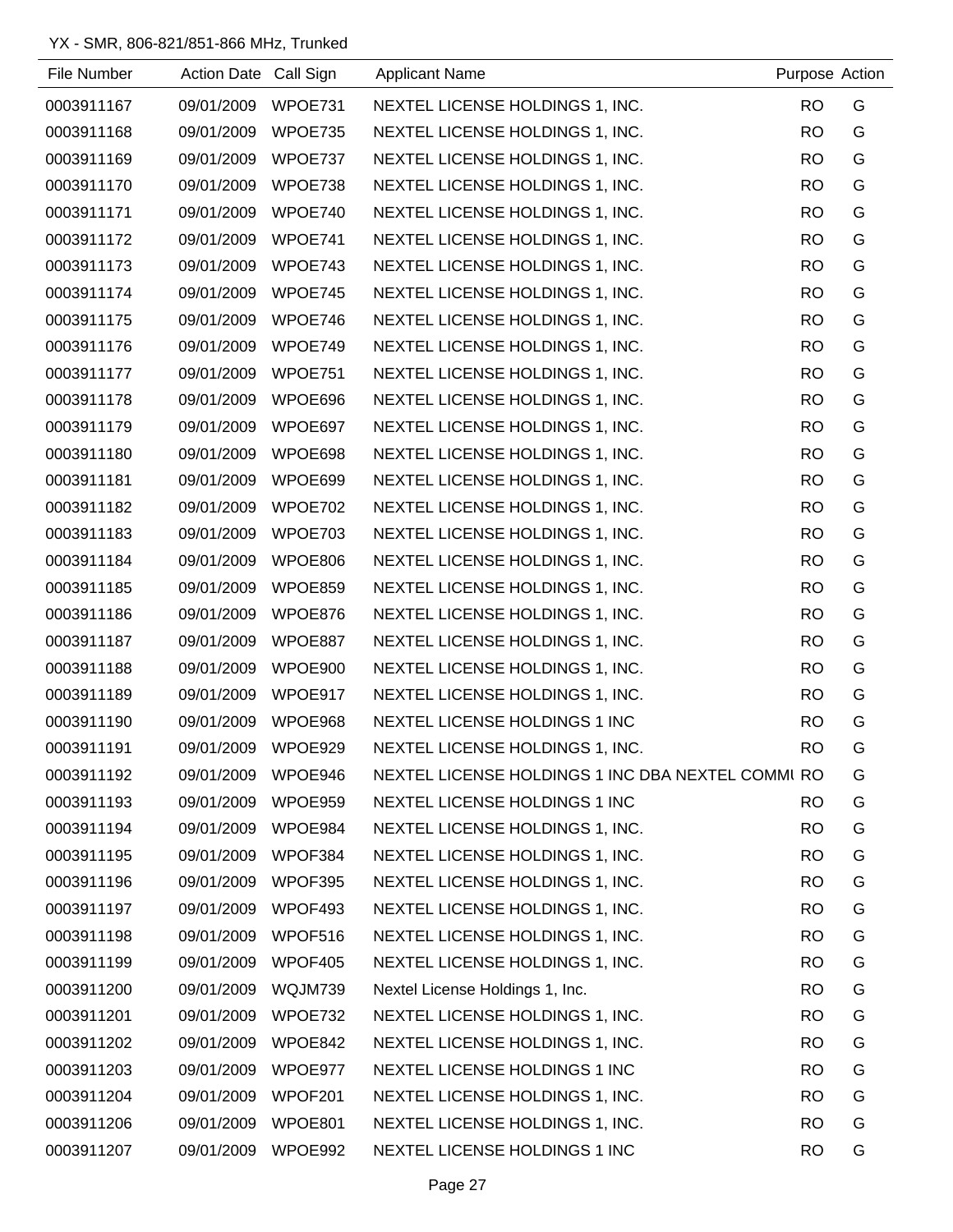| File Number | Action Date Call Sign |         | <b>Applicant Name</b>                             | Purpose Action |   |
|-------------|-----------------------|---------|---------------------------------------------------|----------------|---|
| 0003911208  | 09/01/2009            | WQJM736 | Nextel License Holdings 1, Inc.                   | <b>RO</b>      | G |
| 0003911209  | 09/01/2009            | WPOE710 | NEXTEL LICENSE HOLDINGS 1, INC.                   | <b>RO</b>      | G |
| 0003911211  | 09/01/2009            | WPOE807 | NEXTEL LICENSE HOLDINGS 1, INC.                   | <b>RO</b>      | G |
| 0003911212  | 09/01/2009            | WPOE892 | NEXTEL LICENSE HOLDINGS 1, INC.                   | <b>RO</b>      | G |
| 0003911213  | 09/01/2009            | WPOE964 | NEXTEL LICENSE HOLDINGS 1 INC                     | <b>RO</b>      | G |
| 0003911214  | 09/01/2009            | WPOE943 | NEXTEL LICENSE HOLDINGS 1, INC.                   | <b>RO</b>      | G |
| 0003911215  | 09/01/2009            | WPOE923 | NEXTEL LICENSE HOLDINGS 1, INC.                   | <b>RO</b>      | G |
| 0003911217  | 09/01/2009            | WPOE897 | NEXTEL LICENSE HOLDINGS 1, INC.                   | <b>RO</b>      | G |
| 0003911218  | 09/01/2009            | WQJM735 | Nextel License Holdings 1, Inc.                   | <b>RO</b>      | G |
| 0003911220  | 09/01/2009            | WPOE823 | NEXTEL LICENSE HOLDINGS 1, INC.                   | <b>RO</b>      | G |
| 0003911221  | 09/01/2009            | WPOE857 | NEXTEL LICENSE HOLDINGS 1, INC.                   | <b>RO</b>      | G |
| 0003911222  | 09/01/2009            | WPOE867 | NEXTEL LICENSE HOLDINGS 1, INC.                   | <b>RO</b>      | G |
| 0003911223  | 09/01/2009            | WPOE882 | NEXTEL LICENSE HOLDINGS 1, INC.                   | <b>RO</b>      | G |
| 0003911224  | 09/01/2009            | WPOE908 | NEXTEL LICENSE HOLDINGS 1, INC.                   | <b>RO</b>      | G |
| 0003911225  | 09/01/2009            | WPOE927 | NEXTEL LICENSE HOLDINGS 1, INC.                   | <b>RO</b>      | G |
| 0003911226  | 09/01/2009            | WPOE937 | NEXTEL LICENSE HOLDINGS 1, INC.                   | <b>RO</b>      | G |
| 0003911227  | 09/01/2009            | WPOE954 | NEXTEL LICENSE HOLDINGS 1 INC                     | <b>RO</b>      | G |
| 0003911229  | 09/01/2009            | WPOE982 | NEXTEL LICENSE HOLDINGS 1 INC                     | <b>RO</b>      | G |
| 0003911230  | 09/01/2009            | WPOF491 | NEXTEL LICENSE HOLDINGS 1, INC.                   | <b>RO</b>      | G |
| 0003911231  | 09/01/2009            | WPOF816 | NEXTEL LICENSE HOLDINGS 1, INC.                   | <b>RO</b>      | G |
| 0003911232  | 09/01/2009            | KNAN824 | NEXTEL LICENSE HOLDINGS 1, INC.                   | <b>RO</b>      | G |
| 0003911233  | 09/01/2009            | WPOE793 | NEXTEL LICENSE HOLDINGS 1, INC.                   | <b>RO</b>      | G |
| 0003911234  | 09/01/2009            | WPOE935 | NEXTEL LICENSE HOLDINGS 1, INC.                   | <b>RO</b>      | G |
| 0003911235  | 09/01/2009            | WNGW478 | NEXTEL LICENSE HOLDINGS 1 INC DBA NEXTEL COMMI RO |                | G |
| 0003911237  | 09/01/2009            | WPOE693 | NEXTEL LICENSE HOLDINGS 1, INC.                   | <b>RO</b>      | G |
| 0003911238  | 09/01/2009            | WPOE750 | NEXTEL LICENSE HOLDINGS 1, INC.                   | <b>RO</b>      | G |
| 0003911239  | 09/01/2009            | WPOE780 | NEXTEL LICENSE HOLDINGS 1, INC.                   | <b>RO</b>      | G |
| 0003911240  | 09/01/2009            | WPOE798 | NEXTEL LICENSE HOLDINGS 1, INC.                   | <b>RO</b>      | G |
| 0003911241  | 09/01/2009            | WPOE840 | NEXTEL LICENSE HOLDINGS 1, INC.                   | <b>RO</b>      | G |
| 0003911242  | 09/01/2009            | WPOE850 | NEXTEL LICENSE HOLDINGS 1, INC.                   | <b>RO</b>      | G |
| 0003911243  | 09/01/2009            | WPOE891 | NEXTEL LICENSE HOLDINGS 1, INC.                   | <b>RO</b>      | G |
| 0003911244  | 09/01/2009            | WPOE914 | NEXTEL LICENSE HOLDINGS 1, INC.                   | <b>RO</b>      | G |
| 0003911245  | 09/01/2009            | WPOE972 | NEXTEL LICENSE HOLDINGS 1 INC                     | <b>RO</b>      | G |
| 0003911246  | 09/01/2009            | WPOE709 | NEXTEL LICENSE HOLDINGS 1, INC.                   | <b>RO</b>      | G |
| 0003911247  | 09/01/2009            | WPOE712 | NEXTEL LICENSE HOLDINGS 1 INC                     | <b>RO</b>      | G |
| 0003911248  | 09/01/2009            | WPOE713 | NEXTEL LICENSE HOLDINGS 1, INC.                   | <b>RO</b>      | G |
| 0003911249  | 09/01/2009            | WPOE714 | NEXTEL LICENSE HOLDINGS 1 INC DBA NEXTEL COMMI RO |                | G |
| 0003911250  | 09/01/2009            | WPOE718 | NEXTEL LICENSE HOLDINGS 1, INC.                   | <b>RO</b>      | G |
| 0003911251  | 09/01/2009            | WPOE720 | NEXTEL LICENSE HOLDINGS 1, INC.                   | <b>RO</b>      | G |
| 0003911252  | 09/01/2009            | WPOE721 | NEXTEL LICENSE HOLDINGS 1, INC.                   | <b>RO</b>      | G |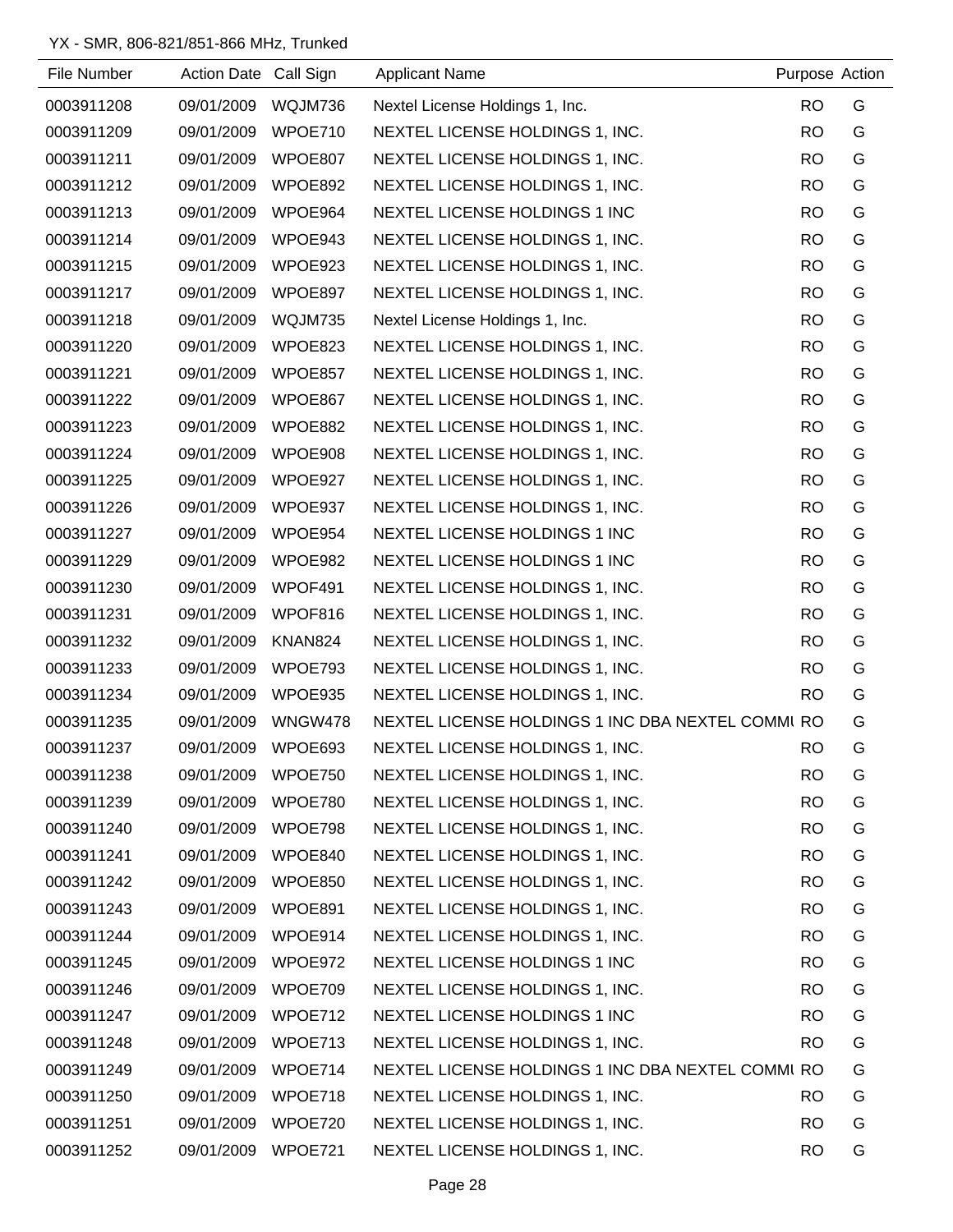| File Number | Action Date Call Sign |         | <b>Applicant Name</b>           | Purpose Action |   |
|-------------|-----------------------|---------|---------------------------------|----------------|---|
| 0003911253  | 09/01/2009            | WPOE723 | NEXTEL LICENSE HOLDINGS 1, INC. | <b>RO</b>      | G |
| 0003911254  | 09/01/2009            | WPOE724 | NEXTEL LICENSE HOLDINGS 1, INC. | <b>RO</b>      | G |
| 0003911255  | 09/01/2009            | WPOE773 | NEXTEL LICENSE HOLDINGS 1, INC. | <b>RO</b>      | G |
| 0003911256  | 09/01/2009            | WPOE775 | NEXTEL LICENSE HOLDINGS 1, INC. | <b>RO</b>      | G |
| 0003911257  | 09/01/2009            | WPOE776 | NEXTEL LICENSE HOLDINGS 1, INC. | <b>RO</b>      | G |
| 0003911258  | 09/01/2009            | WPOE779 | NEXTEL LICENSE HOLDINGS 1, INC. | <b>RO</b>      | G |
| 0003911259  | 09/01/2009            | WPOE722 | NEXTEL LICENSE HOLDINGS 1, INC. | <b>RO</b>      | G |
| 0003911260  | 09/01/2009            | WPOE778 | NEXTEL LICENSE HOLDINGS 1, INC. | <b>RO</b>      | G |
| 0003911261  | 09/01/2009            | WPOE788 | NEXTEL LICENSE HOLDINGS 1, INC. | <b>RO</b>      | G |
| 0003911262  | 09/01/2009            | WPOE818 | NEXTEL LICENSE HOLDINGS 1, INC. | <b>RO</b>      | G |
| 0003911263  | 09/01/2009            | WPOE838 | NEXTEL LICENSE HOLDINGS 1, INC. | <b>RO</b>      | G |
| 0003911264  | 09/01/2009            | WPOE800 | NEXTEL LICENSE HOLDINGS 1, INC. | <b>RO</b>      | G |
| 0003911265  | 09/01/2009            | WPOE851 | NEXTEL LICENSE HOLDINGS 1, INC. | <b>RO</b>      | G |
| 0003911266  | 09/01/2009            | WPOE862 | NEXTEL LICENSE HOLDINGS 1, INC. | <b>RO</b>      | G |
| 0003911267  | 09/01/2009            | WPOE871 | NEXTEL LICENSE HOLDINGS 1, INC. | <b>RO</b>      | G |
| 0003911268  | 09/01/2009            | WPOE881 | NEXTEL LICENSE HOLDINGS 1, INC. | <b>RO</b>      | G |
| 0003911269  | 09/01/2009            | WPOE903 | NEXTEL LICENSE HOLDINGS 1, INC. | <b>RO</b>      | G |
| 0003911270  | 09/01/2009            | WPOE912 | NEXTEL LICENSE HOLDINGS 1, INC. | <b>RO</b>      | G |
| 0003911271  | 09/01/2009            | WPOE922 | NEXTEL LICENSE HOLDINGS 1, INC. | <b>RO</b>      | G |
| 0003911272  | 09/01/2009            | WPOE695 | NEXTEL LICENSE HOLDINGS 1, INC. | <b>RO</b>      | G |
| 0003911273  | 09/01/2009            | WPOE706 | NEXTEL LICENSE HOLDINGS 1, INC. | <b>RO</b>      | G |
| 0003911274  | 09/01/2009            | WPOE719 | NEXTEL LICENSE HOLDINGS 1, INC. | <b>RO</b>      | G |
| 0003911275  | 09/01/2009            | WPOE783 | NEXTEL LICENSE HOLDINGS 1, INC. | <b>RO</b>      | G |
| 0003911276  | 09/01/2009            | WPOE794 | NEXTEL LICENSE HOLDINGS 1, INC. | <b>RO</b>      | G |
| 0003911277  | 09/01/2009            | WPOE815 | NEXTEL LICENSE HOLDINGS 1, INC. | <b>RO</b>      | G |
| 0003911278  | 09/01/2009            | WPOE843 | NEXTEL LICENSE HOLDINGS 1, INC. | <b>RO</b>      | G |
| 0003911279  | 09/01/2009            | WPOE704 | NEXTEL LICENSE HOLDINGS 1, INC. | <b>RO</b>      | G |
| 0003911280  | 09/01/2009            | WPOE707 | NEXTEL LICENSE HOLDINGS 1, INC. | <b>RO</b>      | G |
| 0003911281  | 09/01/2009            | WPOE708 | NEXTEL LICENSE HOLDINGS 1, INC. | <b>RO</b>      | G |
| 0003911282  | 09/01/2009            | WPOE781 | NEXTEL LICENSE HOLDINGS 1, INC. | <b>RO</b>      | G |
| 0003911283  | 09/01/2009            | WPOE784 | NEXTEL LICENSE HOLDINGS 1, INC. | <b>RO</b>      | G |
| 0003911284  | 09/01/2009            | WPOE785 | NEXTEL LICENSE HOLDINGS 1, INC. | <b>RO</b>      | G |
| 0003911285  | 09/01/2009            | WPOE786 | NEXTEL LICENSE HOLDINGS 1, INC. | <b>RO</b>      | G |
| 0003911286  | 09/01/2009            | WPOE787 | NEXTEL LICENSE HOLDINGS 1, INC. | <b>RO</b>      | G |
| 0003911287  | 09/01/2009            | WPOE790 | NEXTEL LICENSE HOLDINGS 1, INC. | <b>RO</b>      | G |
| 0003911288  | 09/01/2009            | WPOE791 | NEXTEL LICENSE HOLDINGS 1, INC. | <b>RO</b>      | G |
| 0003911289  | 09/01/2009            | WPOE792 | NEXTEL LICENSE HOLDINGS 1, INC. | <b>RO</b>      | G |
| 0003911290  | 09/01/2009            | WPOE795 | NEXTEL LICENSE HOLDINGS 1, INC. | <b>RO</b>      | G |
| 0003911291  | 09/01/2009            | WPOE796 | NEXTEL LICENSE HOLDINGS 1, INC. | <b>RO</b>      | G |
| 0003911292  | 09/01/2009            | WPOE797 | NEXTEL LICENSE HOLDINGS 1, INC. | <b>RO</b>      | G |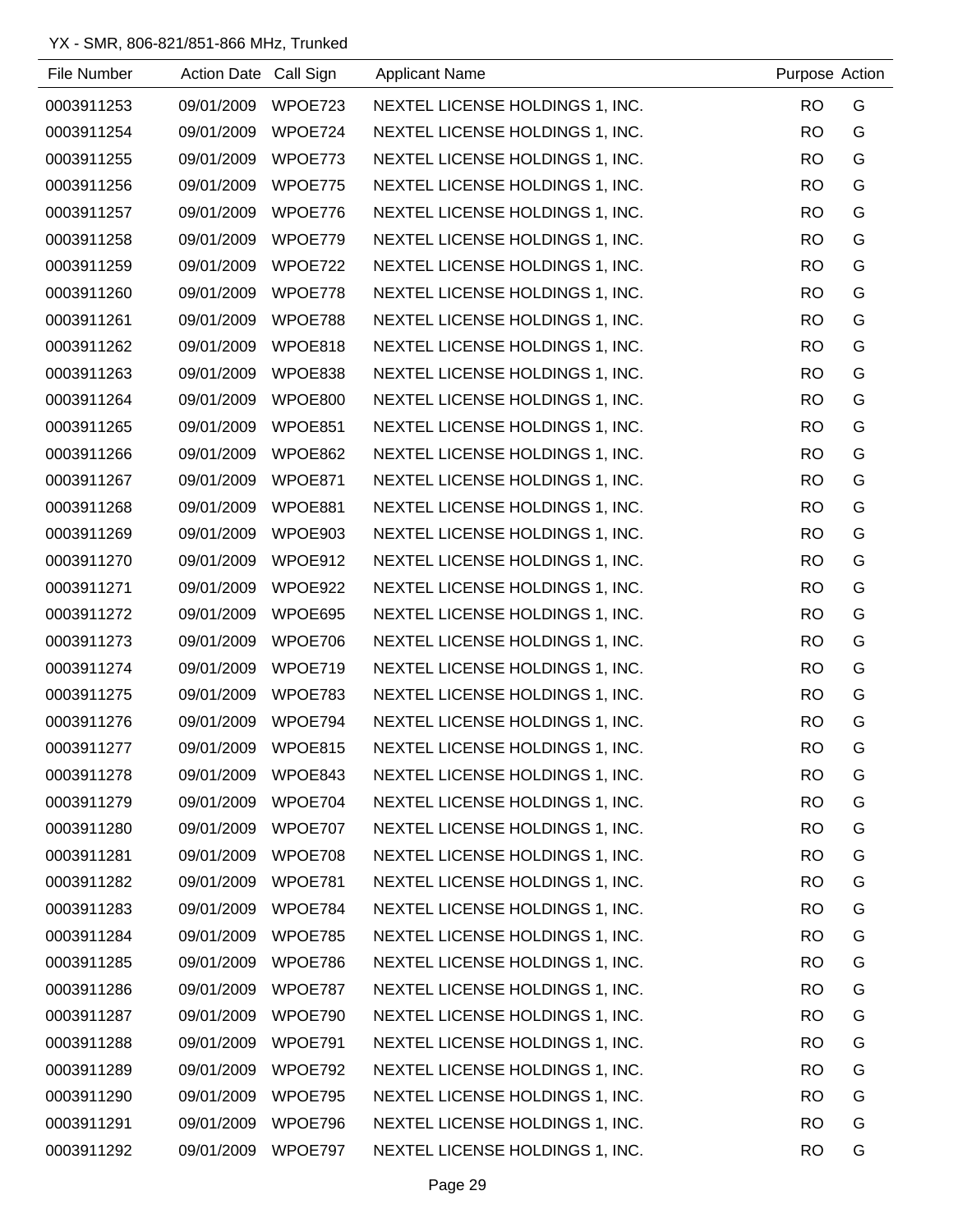| File Number | Action Date Call Sign |         | <b>Applicant Name</b>           | Purpose Action |   |
|-------------|-----------------------|---------|---------------------------------|----------------|---|
| 0003911293  | 09/01/2009            | WPOE808 | NEXTEL LICENSE HOLDINGS 1, INC. | <b>RO</b>      | G |
| 0003911294  | 09/01/2009            | WPOE809 | NEXTEL LICENSE HOLDINGS 1, INC. | <b>RO</b>      | G |
| 0003911295  | 09/01/2009            | WPOE810 | NEXTEL LICENSE HOLDINGS 1, INC. | <b>RO</b>      | G |
| 0003911296  | 09/01/2009            | WPOE814 | NEXTEL LICENSE HOLDINGS 1, INC. | <b>RO</b>      | G |
| 0003911297  | 09/01/2009            | WPOE816 | NEXTEL LICENSE HOLDINGS 1, INC. | <b>RO</b>      | G |
| 0003911298  | 09/01/2009            | WPOE817 | NEXTEL LICENSE HOLDINGS 1, INC. | <b>RO</b>      | G |
| 0003911299  | 09/01/2009            | WPOE819 | NEXTEL LICENSE HOLDINGS 1, INC. | <b>RO</b>      | G |
| 0003911300  | 09/01/2009            | WPOE820 | NEXTEL LICENSE HOLDINGS 1 INC   | <b>RO</b>      | G |
| 0003911301  | 09/01/2009            | WPOE822 | NEXTEL LICENSE HOLDINGS 1, INC. | <b>RO</b>      | G |
| 0003911302  | 09/01/2009            | WPOE824 | NEXTEL LICENSE HOLDINGS 1, INC. | <b>RO</b>      | G |
| 0003911303  | 09/01/2009            | WPOE825 | NEXTEL LICENSE HOLDINGS 1, INC. | <b>RO</b>      | G |
| 0003911304  | 09/01/2009            | WPOE839 | NEXTEL LICENSE HOLDINGS 1, INC. | <b>RO</b>      | G |
| 0003911305  | 09/01/2009            | WPOE841 | NEXTEL LICENSE HOLDINGS 1, INC. | <b>RO</b>      | G |
| 0003911306  | 09/01/2009            | WPOE844 | NEXTEL LICENSE HOLDINGS 1, INC. | <b>RO</b>      | G |
| 0003911307  | 09/01/2009            | WPOE845 | NEXTEL LICENSE HOLDINGS 1, INC. | <b>RO</b>      | G |
| 0003911308  | 09/01/2009            | WPOE846 | NEXTEL LICENSE HOLDINGS 1, INC. | <b>RO</b>      | G |
| 0003911309  | 09/01/2009            | WPOE799 | NEXTEL LICENSE HOLDINGS 1, INC. | <b>RO</b>      | G |
| 0003911310  | 09/01/2009            | WPOE802 | NEXTEL LICENSE HOLDINGS 1, INC. | <b>RO</b>      | G |
| 0003911311  | 09/01/2009            | WPOE803 | NEXTEL LICENSE HOLDINGS 1, INC. | <b>RO</b>      | G |
| 0003911312  | 09/01/2009            | WPOE804 | NEXTEL LICENSE HOLDINGS 1, INC. | <b>RO</b>      | G |
| 0003911313  | 09/01/2009            | WPOE847 | NEXTEL LICENSE HOLDINGS 1, INC. | <b>RO</b>      | G |
| 0003911314  | 09/01/2009            | WPOE848 | NEXTEL LICENSE HOLDINGS 1, INC. | <b>RO</b>      | G |
| 0003911315  | 09/01/2009            | WPOE849 | NEXTEL LICENSE HOLDINGS 1, INC. | <b>RO</b>      | G |
| 0003911316  | 09/01/2009            | WPOE852 | NEXTEL LICENSE HOLDINGS 1, INC. | <b>RO</b>      | G |
| 0003911317  | 09/01/2009            | WPOE853 | NEXTEL LICENSE HOLDINGS 1, INC. | <b>RO</b>      | G |
| 0003911318  | 09/01/2009            | WPOE854 | NEXTEL LICENSE HOLDINGS 1, INC. | <b>RO</b>      | G |
| 0003911319  | 09/01/2009            | WPOE858 | NEXTEL LICENSE HOLDINGS 1, INC. | <b>RO</b>      | G |
| 0003911320  | 09/01/2009            | WPOE860 | NEXTEL LICENSE HOLDINGS 1, INC. | <b>RO</b>      | G |
| 0003911321  | 09/01/2009            | WPOE861 | NEXTEL LICENSE HOLDINGS 1, INC. | <b>RO</b>      | G |
| 0003911322  | 09/01/2009            | WPOE863 | NEXTEL LICENSE HOLDINGS 1, INC. | <b>RO</b>      | G |
| 0003911323  | 09/01/2009            | WPOE864 | NEXTEL LICENSE HOLDINGS 1, INC. | <b>RO</b>      | G |
| 0003911324  | 09/01/2009            | WPOE866 | NEXTEL LICENSE HOLDINGS 1, INC. | <b>RO</b>      | G |
| 0003911325  | 09/01/2009            | WPOE868 | NEXTEL LICENSE HOLDINGS 1, INC. | <b>RO</b>      | G |
| 0003911326  | 09/01/2009            | WPOE869 | NEXTEL LICENSE HOLDINGS 1, INC. | <b>RO</b>      | G |
| 0003911327  | 09/01/2009            | WPOE872 | NEXTEL LICENSE HOLDINGS 1, INC. | <b>RO</b>      | G |
| 0003911328  | 09/01/2009            | WPOE963 | NEXTEL LICENSE HOLDINGS 1, INC. | <b>RO</b>      | G |
| 0003911329  | 09/01/2009            | WPOE874 | NEXTEL LICENSE HOLDINGS 1, INC. | <b>RO</b>      | G |
| 0003911330  | 09/01/2009            | WPOE877 | NEXTEL LICENSE HOLDINGS 1, INC. | <b>RO</b>      | G |
| 0003911331  | 09/01/2009            | WPOE878 | NEXTEL LICENSE HOLDINGS 1, INC. | <b>RO</b>      | G |
| 0003911332  | 09/01/2009            | WPOE879 | NEXTEL LICENSE HOLDINGS 1, INC. | <b>RO</b>      | G |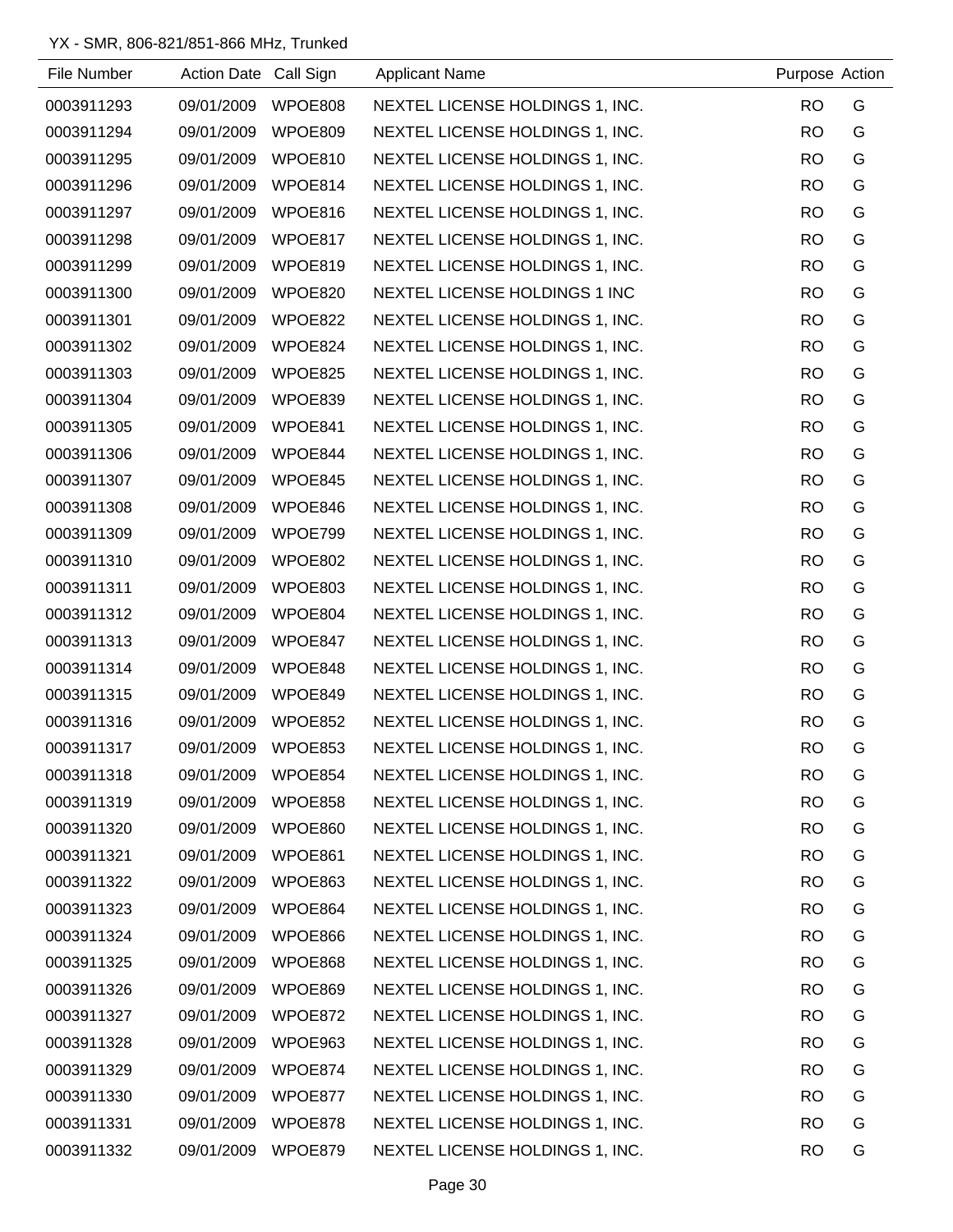| File Number | Action Date Call Sign |         | <b>Applicant Name</b>                             | Purpose Action |   |
|-------------|-----------------------|---------|---------------------------------------------------|----------------|---|
| 0003911333  | 09/01/2009            | WPOE880 | NEXTEL LICENSE HOLDINGS 1, INC.                   | <b>RO</b>      | G |
| 0003911334  | 09/01/2009            | WPOE883 | NEXTEL LICENSE HOLDINGS 1, INC.                   | <b>RO</b>      | G |
| 0003911335  | 09/01/2009            | WPOE884 | NEXTEL LICENSE HOLDINGS 1, INC.                   | <b>RO</b>      | G |
| 0003911336  | 09/01/2009            | WPOE885 | NEXTEL LICENSE HOLDINGS 1, INC.                   | <b>RO</b>      | G |
| 0003911337  | 09/01/2009            | WPOE888 | NEXTEL LICENSE HOLDINGS 1, INC.                   | <b>RO</b>      | G |
| 0003911338  | 09/01/2009            | WPOE889 | NEXTEL LICENSE HOLDINGS 1, INC.                   | <b>RO</b>      | G |
| 0003911339  | 09/01/2009            | WPOE890 | NEXTEL LICENSE HOLDINGS 1, INC.                   | <b>RO</b>      | G |
| 0003911340  | 09/01/2009            | WPOE893 | NEXTEL LICENSE HOLDINGS 1, INC.                   | <b>RO</b>      | G |
| 0003911341  | 09/01/2009            | WPOE894 | NEXTEL LICENSE HOLDINGS 1, INC.                   | <b>RO</b>      | G |
| 0003911342  | 09/01/2009            | WPOE895 | NEXTEL LICENSE HOLDINGS 1, INC.                   | <b>RO</b>      | G |
| 0003911343  | 09/01/2009 WPOE899    |         | NEXTEL LICENSE HOLDINGS 1, INC.                   | <b>RO</b>      | G |
| 0003911344  | 09/01/2009            | WPOE901 | NEXTEL LICENSE HOLDINGS 1, INC.                   | <b>RO</b>      | G |
| 0003911345  | 09/01/2009            | WPOE902 | NEXTEL LICENSE HOLDINGS 1, INC.                   | <b>RO</b>      | G |
| 0003911346  | 09/01/2009            | WPOE904 | NEXTEL LICENSE HOLDINGS 1, INC.                   | <b>RO</b>      | G |
| 0003911347  | 09/01/2009            | WPOE905 | NEXTEL LICENSE HOLDINGS 1, INC.                   | <b>RO</b>      | G |
| 0003911348  | 09/01/2009            | WPOE907 | NEXTEL LICENSE HOLDINGS 1, INC.                   | <b>RO</b>      | G |
| 0003911349  | 09/01/2009 WPOE909    |         | NEXTEL LICENSE HOLDINGS 1, INC.                   | <b>RO</b>      | G |
| 0003911350  | 09/01/2009            | WPOE910 | NEXTEL LICENSE HOLDINGS 1, INC.                   | <b>RO</b>      | G |
| 0003911351  | 09/01/2009 WPOE913    |         | NEXTEL LICENSE HOLDINGS 1, INC.                   | <b>RO</b>      | G |
| 0003911352  | 09/01/2009            | WPOE915 | NEXTEL LICENSE HOLDINGS 1, INC.                   | <b>RO</b>      | G |
| 0003911353  | 09/01/2009            | WPOE918 | NEXTEL LICENSE HOLDINGS 1, INC.                   | <b>RO</b>      | G |
| 0003911354  | 09/01/2009            | WPOE919 | NEXTEL LICENSE HOLDINGS 1, INC.                   | <b>RO</b>      | G |
| 0003911355  | 09/01/2009            | WPOE920 | NEXTEL LICENSE HOLDINGS 1, INC.                   | <b>RO</b>      | G |
| 0003911356  | 09/01/2009            | WPOE921 | NEXTEL LICENSE HOLDINGS 1, INC.                   | <b>RO</b>      | G |
| 0003911357  | 09/01/2009            | WPOE924 | NEXTEL LICENSE HOLDINGS 1, INC.                   | <b>RO</b>      | G |
| 0003911358  | 09/01/2009            | WPOE925 | NEXTEL LICENSE HOLDINGS 1, INC.                   | <b>RO</b>      | G |
| 0003911359  | 09/01/2009            | WPOE926 | NEXTEL LICENSE HOLDINGS 1, INC.                   | <b>RO</b>      | G |
| 0003911360  | 09/01/2009            | WPOE969 | NEXTEL LICENSE HOLDINGS 1 INC                     | <b>RO</b>      | G |
| 0003911361  | 09/01/2009            | WPOE970 | NEXTEL LICENSE HOLDINGS 1 INC                     | <b>RO</b>      | G |
| 0003911362  | 09/01/2009            | WPOE971 | NEXTEL LICENSE HOLDINGS 1 INC                     | <b>RO</b>      | G |
| 0003911363  | 09/01/2009            | WPOE974 | NEXTEL LICENSE HOLDINGS 1 INC                     | <b>RO</b>      | G |
| 0003911364  | 09/01/2009            | WPOE975 | NEXTEL LICENSE HOLDINGS 1, INC.                   | <b>RO</b>      | G |
| 0003911365  | 09/01/2009            | WPOE976 | NEXTEL LICENSE HOLDINGS 1 INC                     | <b>RO</b>      | G |
| 0003911366  | 09/01/2009            | WPOE928 | NEXTEL LICENSE HOLDINGS 1 INC DBA NEXTEL COMMI RO |                | G |
| 0003911367  | 09/01/2009            | WPOE930 | NEXTEL LICENSE HOLDINGS 1, INC.                   | <b>RO</b>      | G |
| 0003911368  | 09/01/2009            | WPOE931 | NEXTEL LICENSE HOLDINGS 1, INC.                   | <b>RO</b>      | G |
| 0003911369  | 09/01/2009            | WPOE933 | NEXTEL LICENSE HOLDINGS 1, INC.                   | <b>RO</b>      | G |
| 0003911370  | 09/01/2009            | WPOE934 | NEXTEL LICENSE HOLDINGS 1 INC                     | <b>RO</b>      | G |
| 0003911371  | 09/01/2009            | WPOE936 | NEXTEL LICENSE HOLDINGS 1, INC.                   | <b>RO</b>      | G |
| 0003911372  | 09/01/2009            | WPOE938 | NEXTEL LICENSE HOLDINGS 1, INC.                   | <b>RO</b>      | G |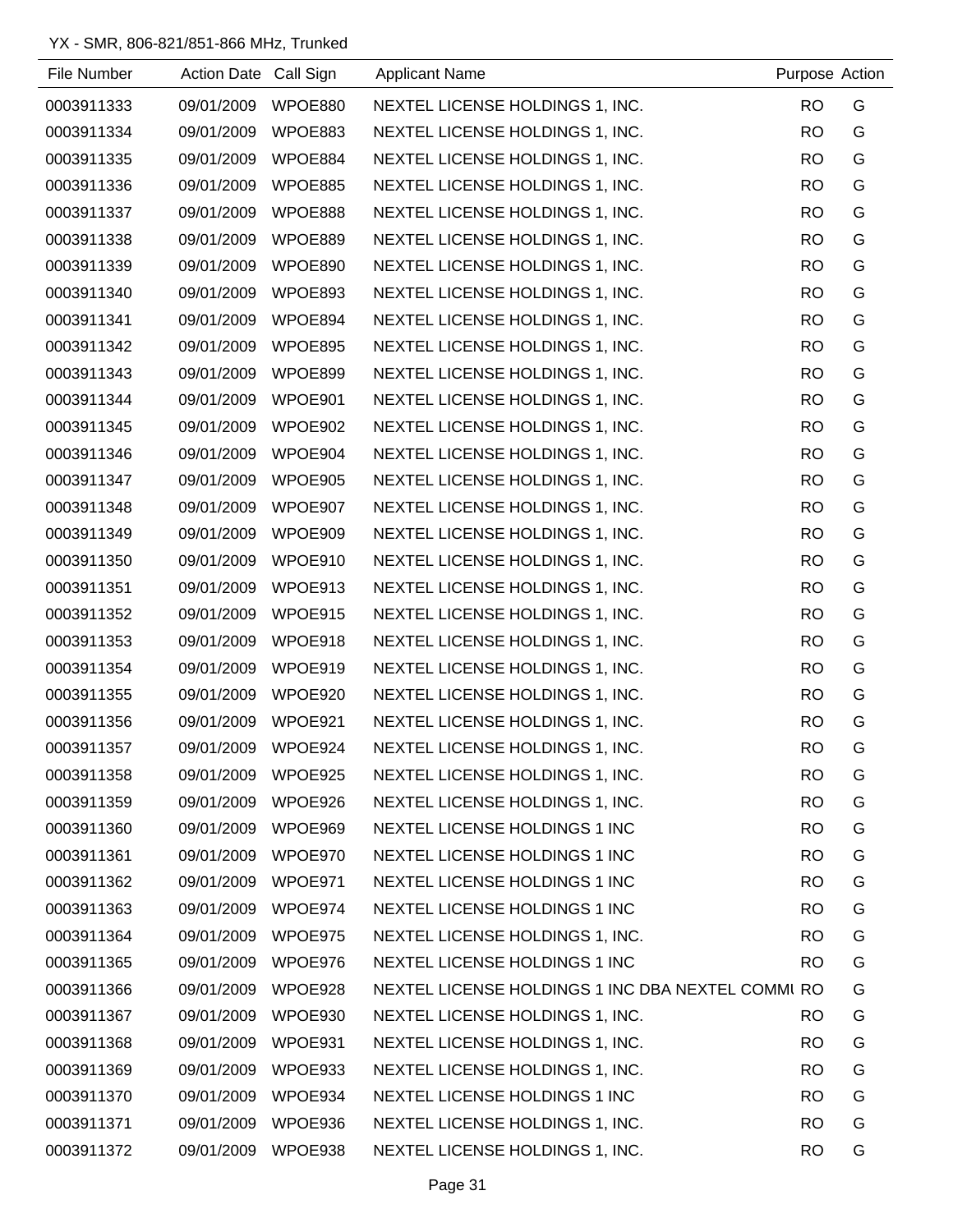| File Number | <b>Action Date</b> | Call Sign | <b>Applicant Name</b>                             |           | Purpose Action |
|-------------|--------------------|-----------|---------------------------------------------------|-----------|----------------|
| 0003911373  | 09/01/2009         | WPOE939   | NEXTEL LICENSE HOLDINGS 1, INC.                   | <b>RO</b> | G              |
| 0003911374  | 09/01/2009         | WPOE942   | NEXTEL LICENSE HOLDINGS 1, INC.                   | <b>RO</b> | G              |
| 0003911375  | 09/01/2009         | WPOE944   | NEXTEL LICENSE HOLDINGS 1, INC.                   | <b>RO</b> | G              |
| 0003911376  | 09/01/2009         | WPOE947   | NEXTEL LICENSE HOLDINGS 1 INC DBA NEXTEL COMMI RO |           | G              |
| 0003911377  | 09/01/2009         | WPOE948   | NEXTEL LICENSE HOLDINGS 1 INC                     | <b>RO</b> | G              |
| 0003911378  | 09/01/2009         | WPOE949   | NEXTEL LICENSE HOLDINGS 1 INC                     | <b>RO</b> | G              |
| 0003911379  | 09/01/2009         | WPOE950   | NEXTEL LICENSE HOLDINGS 1 INC DBA NEXTEL COMMI RO |           | G              |
| 0003911380  | 09/01/2009         | WPOE955   | NEXTEL LICENSE HOLDINGS 1 INC DBA NEXTEL COMMI RO |           | G              |
| 0003911381  | 09/01/2009         | WPOE956   | NEXTEL LICENSE HOLDINGS 1 INC DBA NEXTEL COMMI RO |           | G              |
| 0003911382  | 09/01/2009         | WPOE957   | NEXTEL LICENSE HOLDINGS 1 INC                     | RO.       | G              |
| 0003911383  | 09/01/2009         | WPOE960   | NEXTEL LICENSE HOLDINGS 1, INC.                   | <b>RO</b> | G              |
| 0003911384  | 09/01/2009         | WPOE961   | NEXTEL LICENSE HOLDINGS 1 INC                     | <b>RO</b> | G              |
| 0003911385  | 09/01/2009         | WPOE962   | NEXTEL LICENSE HOLDINGS 1 INC                     | <b>RO</b> | G              |
| 0003911386  | 09/01/2009         | WPOE965   | NEXTEL LICENSE HOLDINGS 1 INC                     | <b>RO</b> | G              |
| 0003911387  | 09/01/2009         | WPOE966   | NEXTEL LICENSE HOLDINGS 1 INC                     | <b>RO</b> | G              |
| 0003911388  | 09/01/2009         | WPOE979   | NEXTEL LICENSE HOLDINGS 1 INC                     | <b>RO</b> | G              |
| 0003911389  | 09/01/2009         | WPOE983   | NEXTEL LICENSE HOLDINGS 1 INC                     | <b>RO</b> | G              |
| 0003911390  | 09/01/2009         | WPOE985   | NEXTEL LICENSE HOLDINGS 1 INC                     | <b>RO</b> | G              |
| 0003911391  | 09/01/2009         | WPOE986   | NEXTEL LICENSE HOLDINGS 1, INC.                   | <b>RO</b> | G              |
| 0003911392  | 09/01/2009         | WPOE988   | NEXTEL LICENSE HOLDINGS 1 INC                     | <b>RO</b> | G              |
| 0003911393  | 09/01/2009         | WPOE989   | NEXTEL LICENSE HOLDINGS 1 INC                     | <b>RO</b> | G              |
| 0003911394  | 09/01/2009         | WPOE991   | <b>NEXTEL LICENSE HOLDINGS 1 INC</b>              | <b>RO</b> | G              |
| 0003911395  | 09/01/2009         | WPOE993   | NEXTEL LICENSE HOLDINGS 1 INC                     | <b>RO</b> | G              |
| 0003911396  | 09/01/2009         | WPOE994   | NEXTEL LICENSE HOLDINGS 1 INC                     | <b>RO</b> | G              |
| 0003911397  | 09/01/2009         | WPOE997   | NEXTEL LICENSE HOLDINGS 1 INC DBA NEXTEL COMMI RO |           | G              |
| 0003911398  | 09/01/2009         | WPOF200   | NEXTEL LICENSE HOLDINGS 1 INC                     | <b>RO</b> | G              |
| 0003911399  | 09/01/2009         | WPOF385   | NEXTEL LICENSE HOLDINGS 1, INC.                   | <b>RO</b> | G              |
| 0003911400  | 09/01/2009         | WPOF386   | NEXTEL LICENSE HOLDINGS 1, INC.                   | <b>RO</b> | G              |
| 0003911401  | 09/01/2009         | WPOF387   | NEXTEL LICENSE HOLDINGS 1, INC.                   | <b>RO</b> | G              |
| 0003911402  | 09/01/2009         | WPOF388   | NEXTEL LICENSE HOLDINGS 1, INC.                   | <b>RO</b> | G              |
| 0003911403  | 09/01/2009         | WPOF391   | NEXTEL LICENSE HOLDINGS 1, INC.                   | <b>RO</b> | G              |
| 0003911404  | 09/01/2009         | WPOF392   | NEXTEL LICENSE HOLDINGS 1, INC.                   | <b>RO</b> | G              |
| 0003911405  | 09/01/2009         | WPOF393   | NEXTEL LICENSE HOLDINGS 1, INC.                   | <b>RO</b> | G              |
| 0003911406  | 09/01/2009         | WPOF396   | NEXTEL LICENSE HOLDINGS 1, INC.                   | <b>RO</b> | G              |
| 0003911407  | 09/01/2009         | WPOF397   | NEXTEL LICENSE HOLDINGS 1, INC.                   | <b>RO</b> | G              |
| 0003911408  | 09/01/2009         | WPOF398   | NEXTEL LICENSE HOLDINGS 1, INC.                   | <b>RO</b> | G              |
| 0003911409  | 09/01/2009         | WPOF407   | NEXTEL LICENSE HOLDINGS 1, INC.                   | <b>RO</b> | G              |
| 0003911410  | 09/01/2009         | WPOF408   | NEXTEL LICENSE HOLDINGS 1, INC.                   | <b>RO</b> | G              |
| 0003911411  | 09/01/2009         | WPOF409   | NEXTEL LICENSE HOLDINGS 1, INC.                   | <b>RO</b> | G              |
| 0003911412  | 09/01/2009         | WPOF492   | NEXTEL LICENSE HOLDINGS 1, INC.                   | <b>RO</b> | G              |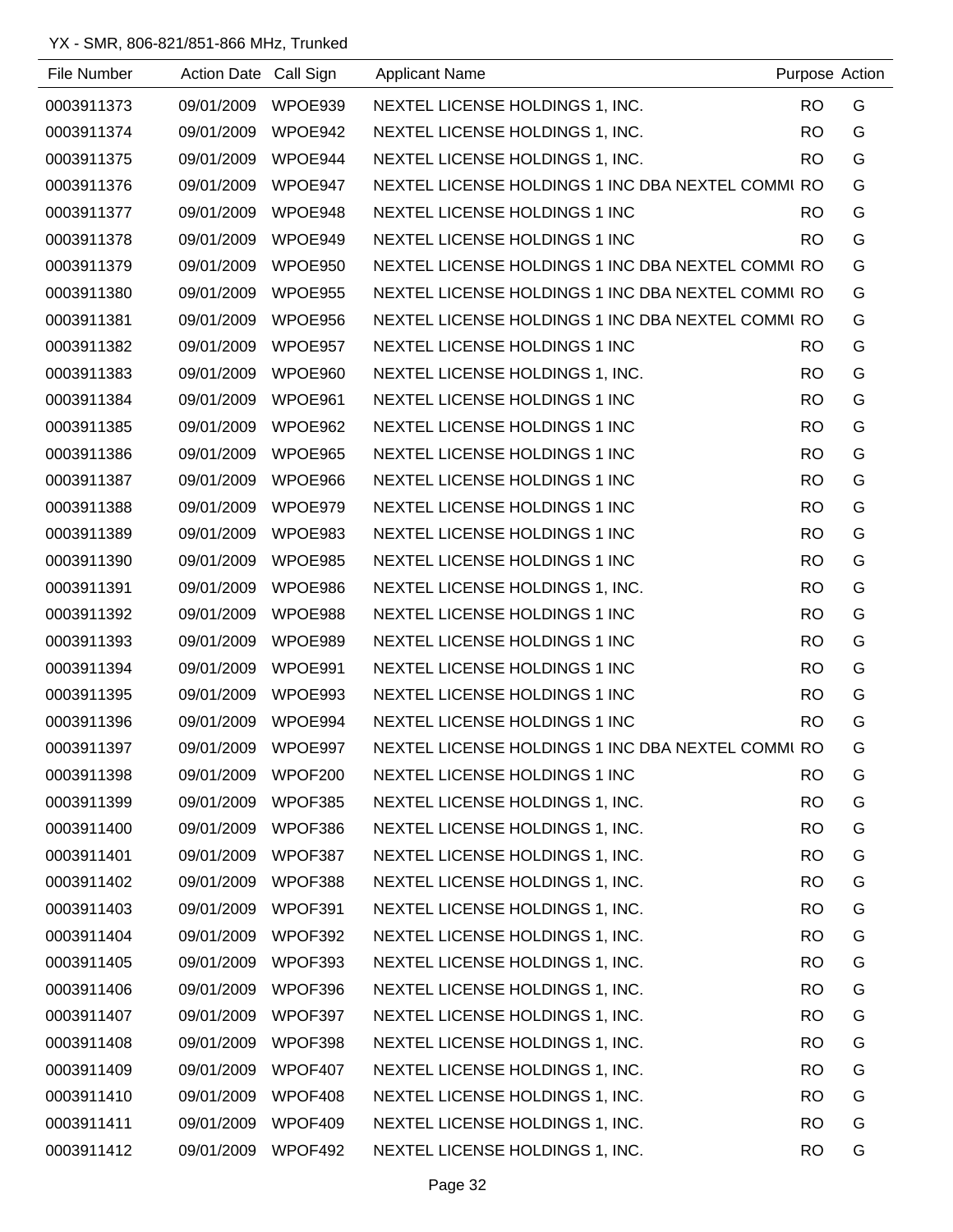| File Number | Action Date Call Sign |                | <b>Applicant Name</b>                             | Purpose Action |   |
|-------------|-----------------------|----------------|---------------------------------------------------|----------------|---|
| 0003911413  | 09/01/2009            | WPOF494        | NEXTEL LICENSE HOLDINGS 1, INC.                   | <b>RO</b>      | G |
| 0003911414  | 09/01/2009            | WPOF495        | NEXTEL LICENSE HOLDINGS 1, INC.                   | <b>RO</b>      | G |
| 0003911415  | 09/01/2009            | WPOF497        | NEXTEL LICENSE HOLDINGS 1, INC.                   | <b>RO</b>      | G |
| 0003911416  | 09/01/2009            | WPOF498        | NEXTEL LICENSE HOLDINGS 1, INC.                   | <b>RO</b>      | G |
| 0003911417  | 09/01/2009            | WPOF506        | NEXTEL LICENSE HOLDINGS 1, INC.                   | <b>RO</b>      | G |
| 0003911418  | 09/01/2009            | WPOF508        | NEXTEL LICENSE HOLDINGS 1, INC.                   | <b>RO</b>      | G |
| 0003911419  | 09/01/2009            | WPOF509        | NEXTEL LICENSE HOLDINGS 1, INC.                   | <b>RO</b>      | G |
| 0003911420  | 09/01/2009            | WPOF512        | NEXTEL LICENSE HOLDINGS 1, INC.                   | <b>RO</b>      | G |
| 0003911421  | 09/01/2009            | WPOF514        | NEXTEL LICENSE HOLDINGS 1, INC.                   | <b>RO</b>      | G |
| 0003911422  | 09/01/2009            | WPOF517        | NEXTEL LICENSE HOLDINGS 1 INC DBA NEXTEL COMMI RO |                | G |
| 0003911423  | 09/01/2009            | WPOF518        | NEXTEL LICENSE HOLDINGS 1 INC DBA NEXTEL COMMI RO |                | G |
| 0003911424  | 09/01/2009            | WPOF812        | NEXTEL LICENSE HOLDINGS 1, INC.                   | <b>RO</b>      | G |
| 0003911425  | 09/01/2009            | WPOF813        | NEXTEL LICENSE HOLDINGS 1, INC.                   | <b>RO</b>      | G |
| 0003911426  | 09/01/2009            | WPOF818        | NEXTEL LICENSE HOLDINGS 1, INC.                   | <b>RO</b>      | G |
| 0003911427  | 09/01/2009            | WPPA734        | NEXTEL LICENSE HOLDINGS 1 INC                     | <b>RO</b>      | G |
| 0003911428  | 09/01/2009            | WPOE725        | NEXTEL LICENSE HOLDINGS 1, INC.                   | <b>RO</b>      | G |
| 0003911429  | 09/01/2009            | WPOF406        | NEXTEL LICENSE HOLDINGS 1, INC.                   | <b>RO</b>      | G |
| 0003911431  | 09/01/2009            | WPYN322        | NEXTEL LICENSE HOLDINGS 1, INC.                   | <b>RO</b>      | G |
| 0003911433  | 09/01/2009            | WQJM694        | Nextel License Holdings 1, Inc.                   | <b>RO</b>      | G |
| 0003911434  | 09/01/2009            | WQJM695        | Nextel License Holdings 1, Inc.                   | <b>RO</b>      | G |
| 0003911435  | 09/01/2009            | WQJM738        | Nextel License Holdings 1, Inc.                   | <b>RO</b>      | G |
| 0003911436  | 09/01/2009            | WQJM742        | Nextel License Holdings 1, Inc.                   | <b>RO</b>      | G |
| 0003911437  | 09/01/2009            | WQJM743        | Nextel License Holdings 1, Inc.                   | <b>RO</b>      | G |
| 0003911438  | 09/01/2009            | WQJM753        | Nextel License Holdings 1, Inc.                   | <b>RO</b>      | G |
| 0003911439  | 09/01/2009            | WQJM764        | Nextel License Holdings 1, Inc.                   | <b>RO</b>      | G |
| 0003911440  | 09/01/2009            | WQJM846        | Nextel License Holdings 1, Inc.                   | <b>RO</b>      | G |
| 0003911441  | 09/01/2009            | WQJM848        | Nextel License Holdings 1, Inc.                   | <b>RO</b>      | G |
| 0003911442  | 09/01/2009            | WQJX342        | Nextel License Holdings 1, Inc.                   | <b>RO</b>      | G |
| 0003911443  | 09/01/2009            | <b>WNIX412</b> | NEXTEL LICENSE HOLDINGS 1 INC                     | <b>RO</b>      | G |
| 0003911446  | 09/01/2009            | WPOE742        | NEXTEL LICENSE HOLDINGS 1, INC.                   | <b>RO</b>      | G |
| 0003911447  | 09/01/2009            | WPOE694        | NEXTEL LICENSE HOLDINGS 1, INC.                   | <b>RO</b>      | G |
| 0003911448  | 09/01/2009            | WPOE705        | NEXTEL LICENSE HOLDINGS 1, INC.                   | <b>RO</b>      | G |
| 0003911449  | 09/01/2009            | WPOE715        | NEXTEL LICENSE HOLDINGS 1, INC.                   | <b>RO</b>      | G |
| 0003911450  | 09/01/2009            | WPOE782        | NEXTEL LICENSE HOLDINGS 1, INC.                   | <b>RO</b>      | G |
| 0003911451  | 09/01/2009            | WPOE811        | NEXTEL LICENSE HOLDINGS 1, INC.                   | <b>RO</b>      | G |
| 0003911452  | 09/01/2009            | WPOE821        | NEXTEL LICENSE HOLDINGS 1, INC.                   | <b>RO</b>      | G |
| 0003911453  | 09/01/2009            | WPOE805        | NEXTEL LICENSE HOLDINGS 1, INC.                   | <b>RO</b>      | G |
| 0003911454  | 09/01/2009            | WPOE855        | NEXTEL LICENSE HOLDINGS 1, INC.                   | <b>RO</b>      | G |
| 0003911455  | 09/01/2009            | WPOE865        | NEXTEL LICENSE HOLDINGS 1, INC.                   | <b>RO</b>      | G |
| 0003911456  | 09/01/2009            | WPOE896        | NEXTEL LICENSE HOLDINGS 1, INC.                   | <b>RO</b>      | G |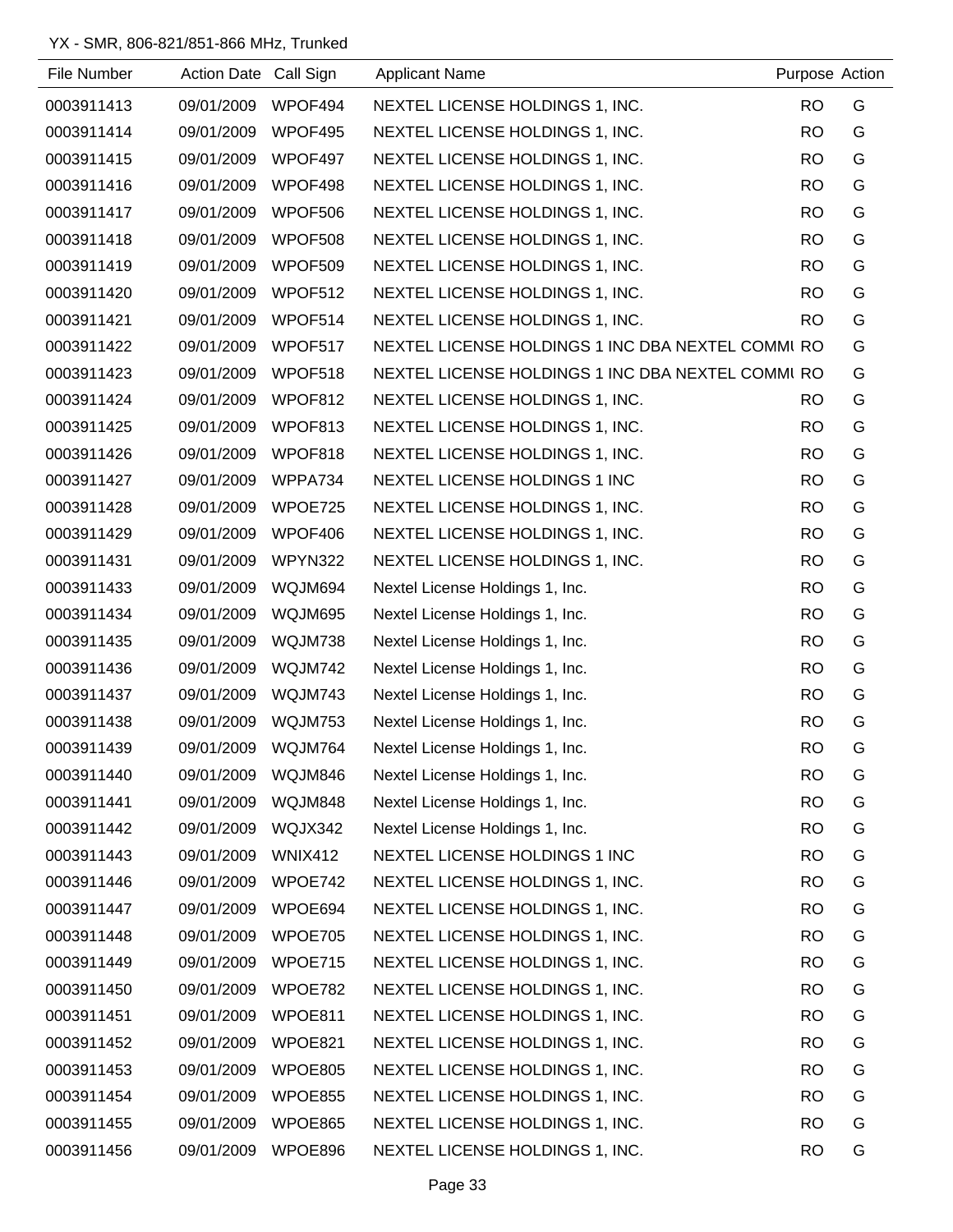| File Number | Action Date Call Sign |         | <b>Applicant Name</b>                             | Purpose Action |   |
|-------------|-----------------------|---------|---------------------------------------------------|----------------|---|
| 0003911457  | 09/01/2009            | WPOE906 | NEXTEL LICENSE HOLDINGS 1, INC.                   | <b>RO</b>      | G |
| 0003911458  | 09/01/2009            | WPOE916 | NEXTEL LICENSE HOLDINGS 1, INC.                   | <b>RO</b>      | G |
| 0003911459  | 09/01/2009            | WPOE967 | NEXTEL LICENSE HOLDINGS 1 INC                     | <b>RO</b>      | G |
| 0003911460  | 09/01/2009            | WPOE958 | NEXTEL LICENSE HOLDINGS 1 INC                     | <b>RO</b>      | G |
| 0003911461  | 09/01/2009            | WPOE980 | NEXTEL LICENSE HOLDINGS 1 INC                     | <b>RO</b>      | G |
| 0003911462  | 09/01/2009            | WPOF394 | NEXTEL LICENSE HOLDINGS 1, INC.                   | <b>RO</b>      | G |
| 0003911463  | 09/01/2009            | WPOF489 | NEXTEL LICENSE HOLDINGS 1, INC.                   | <b>RO</b>      | G |
| 0003911464  | 09/01/2009            | WPOF502 | NEXTEL LICENSE HOLDINGS 1, INC.                   | <b>RO</b>      | G |
| 0003911465  | 09/01/2009            | WPOF515 | NEXTEL LICENSE HOLDINGS 1, INC.                   | <b>RO</b>      | G |
| 0003911466  | 09/01/2009            | WPOE726 | NEXTEL LICENSE HOLDINGS 1 INC DBA NEXTEL COMMI RO |                | G |
| 0003911467  | 09/01/2009            | KNHH615 | NEXTEL LICENSE HOLDINGS 1 INC                     | <b>RO</b>      | G |
| 0003911468  | 09/01/2009            | WNPU578 | NEXTEL LICENSE HOLDINGS 1 INC                     | <b>RO</b>      | G |
| 0003911469  | 09/01/2009            | WPOE734 | NEXTEL LICENSE HOLDINGS 1, INC.                   | <b>RO</b>      | G |
| 0003911470  | 09/01/2009            | WPOE744 | NEXTEL LICENSE HOLDINGS 1, INC.                   | <b>RO</b>      | G |
| 0003911471  | 09/01/2009            | WPOE701 | NEXTEL LICENSE HOLDINGS 1, INC.                   | <b>RO</b>      | G |
| 0003911472  | 09/01/2009            | WPOE717 | NEXTEL LICENSE HOLDINGS 1, INC.                   | <b>RO</b>      | G |
| 0003911473  | 09/01/2009            | WPOE789 | NEXTEL LICENSE HOLDINGS 1, INC.                   | <b>RO</b>      | G |
| 0003911474  | 09/01/2009            | WPOE813 | NEXTEL LICENSE HOLDINGS 1, INC.                   | <b>RO</b>      | G |
| 0003911475  | 09/01/2009            | WPOE999 | NEXTEL LICENSE HOLDINGS 1, INC.                   | <b>RO</b>      | G |
| 0003911476  | 09/01/2009            | WPOF399 | NEXTEL LICENSE HOLDINGS 1, INC.                   | <b>RO</b>      | G |
| 0003911478  | 09/01/2009            | WPCW894 | NEXTEL LICENSE HOLDINGS 1 INC                     | <b>RO</b>      | G |
| 0003911479  | 09/01/2009            | WPOE886 | NEXTEL LICENSE HOLDINGS 1, INC.                   | <b>RO</b>      | G |
| 0003911481  | 09/01/2009            | WNDQ853 | NEXTEL LICENSE HOLDINGS 1 INC                     | <b>RO</b>      | G |
| 0003911483  | 09/01/2009            | WPOE733 | NEXTEL LICENSE HOLDINGS 1, INC.                   | <b>RO</b>      | G |
| 0003911484  | 09/01/2009            | WPOE747 | NEXTEL LICENSE HOLDINGS 1, INC.                   | <b>RO</b>      | G |
| 0003911485  | 09/01/2009            | WPOE716 | NEXTEL LICENSE HOLDINGS 1, INC.                   | <b>RO</b>      | G |
| 0003911486  | 09/01/2009            | WPOE777 | NEXTEL LICENSE HOLDINGS 1, INC.                   | <b>RO</b>      | G |
| 0003911487  | 09/01/2009            | WPOE812 | NEXTEL LICENSE HOLDINGS 1, INC.                   | <b>RO</b>      | G |
| 0003911488  | 09/01/2009            | WPOE837 | NEXTEL LICENSE HOLDINGS 1, INC.                   | <b>RO</b>      | G |
| 0003911489  | 09/01/2009            | WPOE856 | NEXTEL LICENSE HOLDINGS 1, INC.                   | <b>RO</b>      | G |
| 0003911490  | 09/01/2009            | WPOE870 | NEXTEL LICENSE HOLDINGS 1, INC.                   | <b>RO</b>      | G |
| 0003911491  | 09/01/2009            | WPOE911 | NEXTEL LICENSE HOLDINGS 1, INC.                   | <b>RO</b>      | G |
| 0003911492  | 09/01/2009            | WPOE978 | NEXTEL LICENSE HOLDINGS 1 INC                     | <b>RO</b>      | G |
| 0003911493  | 09/01/2009            | WPOE940 | NEXTEL LICENSE HOLDINGS 1, INC.                   | <b>RO</b>      | G |
| 0003911494  | 09/01/2009            | WPOE981 | NEXTEL LICENSE HOLDINGS 1, INC.                   | <b>RO</b>      | G |
| 0003911495  | 09/01/2009            | WPOE995 | NEXTEL LICENSE HOLDINGS 1 INC                     | <b>RO</b>      | G |
| 0003911496  | 09/01/2009            | WPOF510 | NEXTEL LICENSE HOLDINGS 1, INC.                   | <b>RO</b>      | G |
| 0003911498  | 09/01/2009            | WPOF490 | NEXTEL LICENSE HOLDINGS 1, INC.                   | <b>RO</b>      | G |
| 0003911499  | 09/01/2009            | WPOE945 | NEXTEL LICENSE HOLDINGS 1, INC.                   | <b>RO</b>      | G |
| 0003911501  | 09/01/2009            | WPOF390 | NEXTEL LICENSE HOLDINGS 1, INC.                   | <b>RO</b>      | G |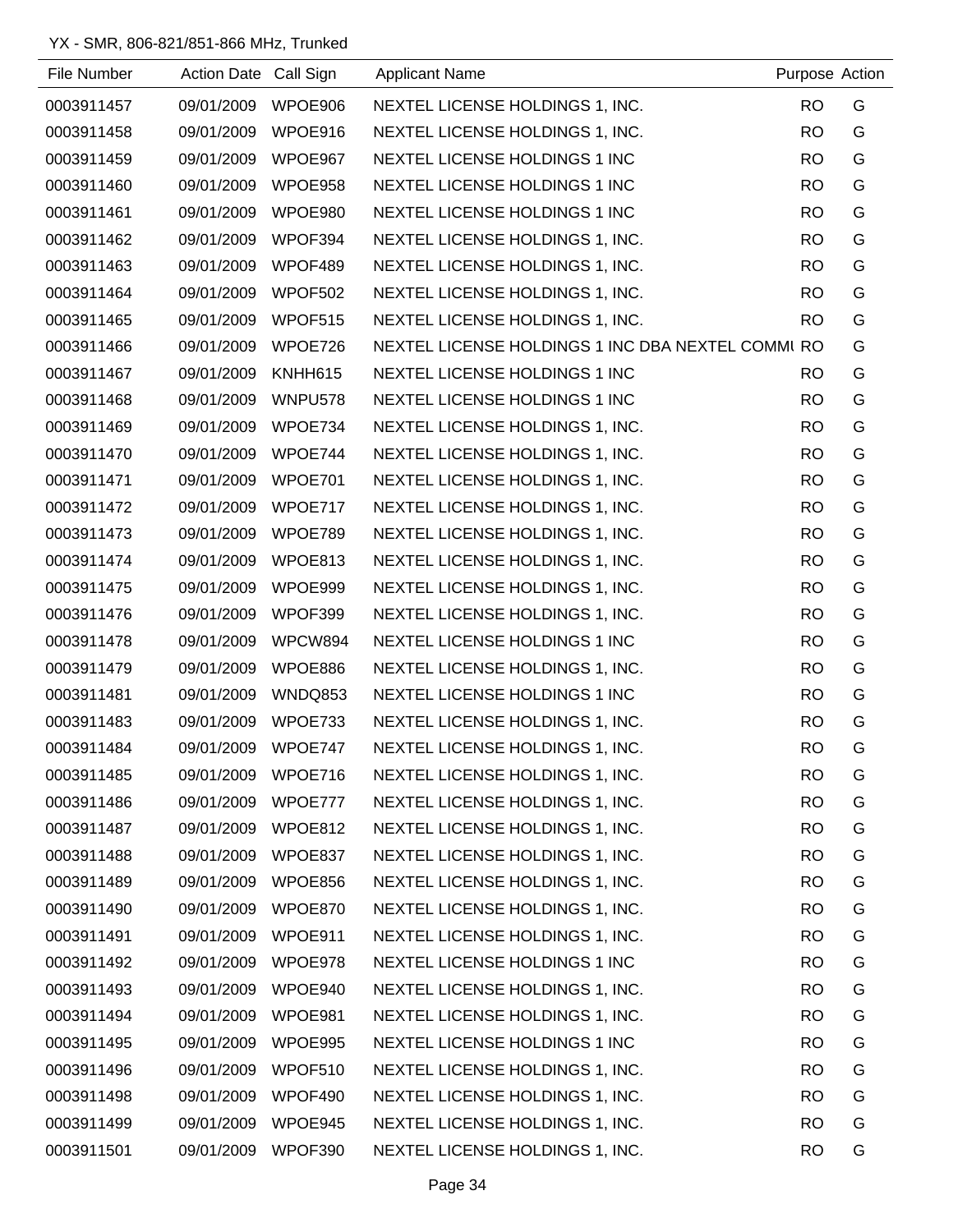| File Number | Action Date Call Sign |                | <b>Applicant Name</b>                             | Purpose Action |   |
|-------------|-----------------------|----------------|---------------------------------------------------|----------------|---|
| 0003911502  | 09/01/2009            | WNGQ700        | NEXTEL LICENSE HOLDINGS 1, INC.                   | <b>RO</b>      | G |
| 0003911503  | 09/01/2009            | WNQQ886        | NEXTEL LICENSE HOLDINGS 1, INC.                   | <b>RO</b>      | G |
| 0003911506  | 09/01/2009            | WPOE728        | NEXTEL LICENSE HOLDINGS 1, INC.                   | <b>RO</b>      | G |
| 0003911507  | 09/01/2009            | WPOE739        | NEXTEL LICENSE HOLDINGS 1, INC.                   | <b>RO</b>      | G |
| 0003911508  | 09/01/2009            | WPOE748        | NEXTEL LICENSE HOLDINGS 1, INC.                   | <b>RO</b>      | G |
| 0003911509  | 09/01/2009            | WPOE700        | NEXTEL LICENSE HOLDINGS 1, INC.                   | <b>RO</b>      | G |
| 0003911510  | 09/01/2009            | WPOE711        | NEXTEL LICENSE HOLDINGS 1, INC.                   | <b>RO</b>      | G |
| 0003911511  | 09/01/2009            | WPOE973        | NEXTEL LICENSE HOLDINGS 1 INC                     | <b>RO</b>      | G |
| 0003911512  | 09/01/2009            | WPOE932        | NEXTEL LICENSE HOLDINGS 1, INC.                   | <b>RO</b>      | G |
| 0003911513  | 09/01/2009            | WPOE941        | NEXTEL LICENSE HOLDINGS 1, INC.                   | <b>RO</b>      | G |
| 0003911514  | 09/01/2009            | WPOE951        | NEXTEL LICENSE HOLDINGS 1 INC DBA NEXTEL COMMI RO |                | G |
| 0003911515  | 09/01/2009            | WPOE987        | NEXTEL LICENSE HOLDINGS 1 INC                     | <b>RO</b>      | G |
| 0003911516  | 09/01/2009            | WPOE996        | NEXTEL LICENSE HOLDINGS 1 INC                     | <b>RO</b>      | G |
| 0003911517  | 09/01/2009            | WPOF389        | NEXTEL LICENSE HOLDINGS 1, INC.                   | <b>RO</b>      | G |
| 0003911518  | 09/01/2009            | WPOF400        | NEXTEL LICENSE HOLDINGS 1, INC.                   | <b>RO</b>      | G |
| 0003911519  | 09/01/2009            | WPOF496        | NEXTEL LICENSE HOLDINGS 1, INC.                   | <b>RO</b>      | G |
| 0003911520  | 09/01/2009            | WPOF511        | NEXTEL LICENSE HOLDINGS 1, INC.                   | <b>RO</b>      | G |
| 0003911521  | 09/01/2009            | WPOF815        | NEXTEL LICENSE HOLDINGS 1, INC.                   | <b>RO</b>      | G |
| 0003911523  | 09/01/2009            | WQJM748        | Nextel License Holdings 1, Inc.                   | <b>RO</b>      | G |
| 0003911525  | 09/01/2009            | WPOE772        | NEXTEL LICENSE HOLDINGS 1, INC.                   | <b>RO</b>      | G |
| 0003911526  | 09/01/2009            | WPOE875        | NEXTEL LICENSE HOLDINGS 1, INC.                   | <b>RO</b>      | G |
| 0003911527  | 09/01/2009            | WPOE990        | NEXTEL LICENSE HOLDINGS 1 INC                     | <b>RO</b>      | G |
| 0003911528  | 09/01/2009            | WQJM697        | Nextel License Holdings 1, Inc.                   | <b>RO</b>      | G |
| 0003911529  | 09/01/2009            | WPOE774        | NEXTEL LICENSE HOLDINGS 1, INC.                   | <b>RO</b>      | G |
| 0003911530  | 09/01/2009            | WPOE898        | NEXTEL LICENSE HOLDINGS 1, INC.                   | <b>RO</b>      | G |
| 0003911531  | 09/01/2009            | WPOF507        | NEXTEL LICENSE HOLDINGS 1, INC.                   | <b>RO</b>      | G |
| 0003911533  | 09/01/2009            | WPOE873        | NEXTEL LICENSE HOLDINGS 1, INC.                   | <b>RO</b>      | G |
| 0003911534  | 09/01/2009            | WPOF513        | NEXTEL LICENSE HOLDINGS 1, INC.                   | <b>RO</b>      | G |
| 0003911535  | 09/01/2009            | <b>WNIX409</b> | NEXTEL LICENSE HOLDINGS 1 INC                     | <b>RO</b>      | G |
| 0003911539  | 09/01/2009            | WPEN618        | NEXTEL LICENSE HOLDINGS 1 INC                     | <b>RO</b>      | G |
| 0003911540  | 09/01/2009            | WPOE736        | NEXTEL LICENSE HOLDINGS 1, INC.                   | <b>RO</b>      | G |
| 0003911551  | 09/01/2009            | <b>WQU759</b>  | NEXTEL LICENSE HOLDINGS 2 INC                     | <b>RO</b>      | G |
| 0003911558  | 09/01/2009            | WPFB622        | NEXTEL LICENSE HOLDINGS 3, INC.                   | <b>RO</b>      | G |
| 0003911560  | 09/01/2009            | WPFB619        | NEXTEL LICENSE HOLDINGS 3 INC                     | <b>RO</b>      | G |
| 0003911569  | 09/01/2009            | WNGC437        | Nextel License Holdings 4, Inc.                   | <b>RO</b>      | G |
| 0003911570  | 09/01/2009            | WNMD377        | NEXTEL LICENSE HOLDINGS 4, INC.                   | <b>RO</b>      | G |
| 0003911571  | 09/01/2009            | <b>WNNG754</b> | Nextel License Holdings 4, Inc.                   | <b>RO</b>      | G |
| 0003911572  | 09/01/2009            | WNPU504        | Nextel License Holdings 4, Inc                    | <b>RO</b>      | G |
| 0003911574  | 09/01/2009            | WNQJ830        | Nextel License Holdings 4, Inc                    | <b>RO</b>      | G |
| 0003911575  | 09/01/2009            | WNRQ887        | Nextel License Holdings 4, Inc                    | <b>RO</b>      | G |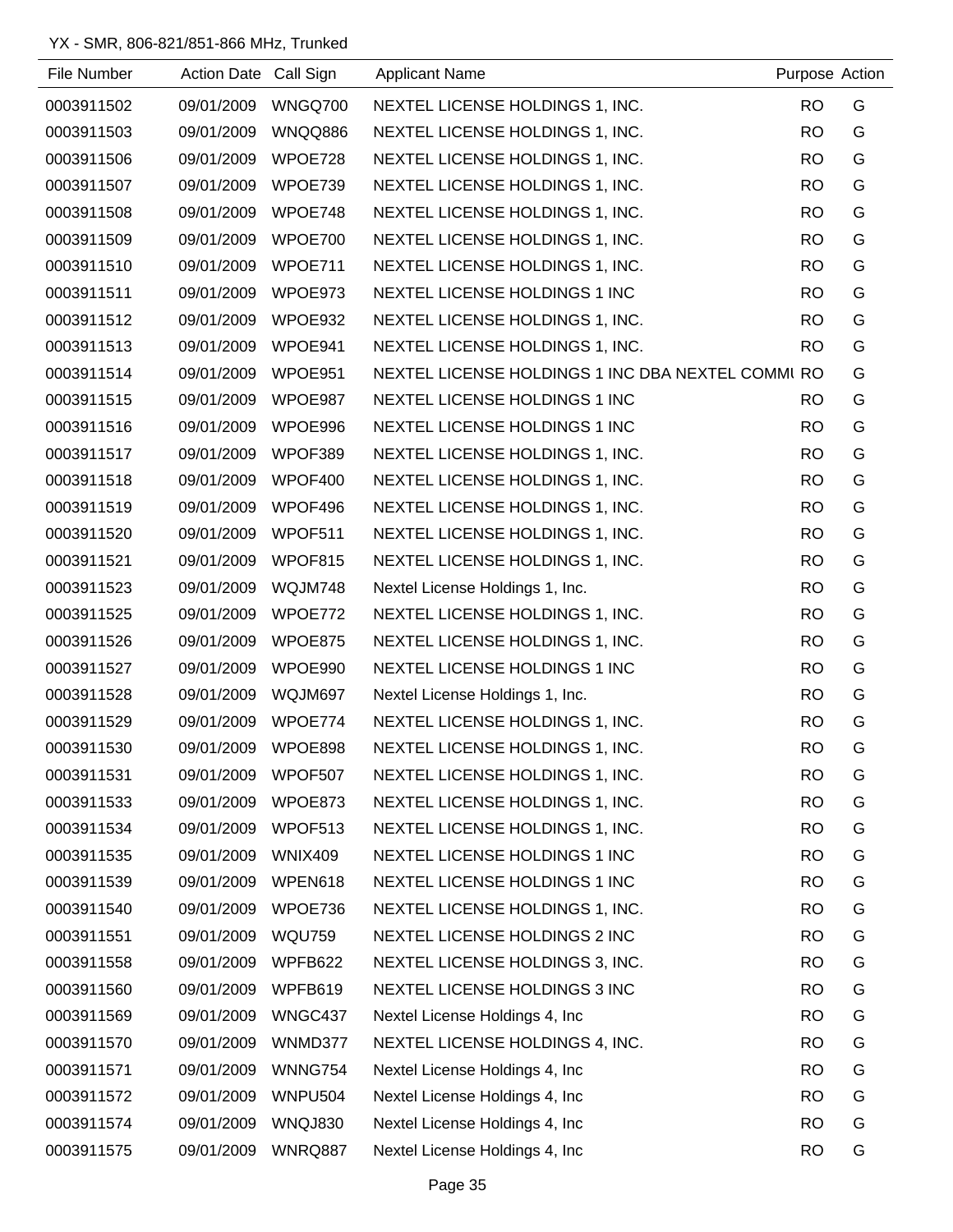| File Number | Action Date Call Sign |                | <b>Applicant Name</b>           | Purpose Action |   |
|-------------|-----------------------|----------------|---------------------------------|----------------|---|
| 0003911581  | 09/01/2009            | WPEU992        | NEXTEL LICENSE HOLDINGS 4, INC. | <b>RO</b>      | G |
| 0003911582  | 09/01/2009            | <b>WPEV589</b> | NEXTEL LICENSE HOLDINGS 4, INC. | <b>RO</b>      | G |
| 0003911583  | 09/01/2009            | WPFF319        | Nextel License Holdings 4, Inc. | <b>RO</b>      | G |
| 0003911584  | 09/01/2009            | WPFS900        | Nextel License Holdings 4, Inc. | <b>RO</b>      | G |
| 0003911585  | 09/01/2009            | WPFS901        | Nextel License Holdings 4, Inc. | <b>RO</b>      | G |
| 0003911586  | 09/01/2009            | WPFS902        | Nextel License Holdings 4, Inc. | <b>RO</b>      | G |
| 0003911587  | 09/01/2009            | WPFT559        | Nextel License Holdings 4, Inc. | <b>RO</b>      | G |
| 0003911588  | 09/01/2009            | WPFT563        | Nextel License Holdings 4, Inc. | <b>RO</b>      | G |
| 0003911589  | 09/01/2009            | <b>WPFU520</b> | Nextel License Holdings 4, Inc. | <b>RO</b>      | G |
| 0003911590  | 09/01/2009            | WPMZ797        | Nextel License Holdings 4, Inc. | <b>RO</b>      | G |
| 0003911591  | 09/01/2009            | WPCP515        | Nextel License Holdings 4, Inc. | <b>RO</b>      | G |
| 0003911592  | 09/01/2009            | WPEU944        | Nextel License Holdings 4, Inc. | <b>RO</b>      | G |
| 0003911593  | 09/01/2009            | WPOE662        | NEXTEL LICENSE HOLDINGS 4, INC. | <b>RO</b>      | G |
| 0003911594  | 09/01/2009            | WPOE663        | NEXTEL LICENSE HOLDINGS 4, INC. | <b>RO</b>      | G |
| 0003911595  | 09/01/2009            | WPOE667        | NEXTEL LICENSE HOLDINGS 4, INC. | <b>RO</b>      | G |
| 0003911596  | 09/01/2009            | WPOE669        | NEXTEL LICENSE HOLDINGS 4, INC. | <b>RO</b>      | G |
| 0003911597  | 09/01/2009            | WPOE670        | NEXTEL LICENSE HOLDINGS 4, INC. | <b>RO</b>      | G |
| 0003911598  | 09/01/2009            | WPOE672        | NEXTEL LICENSE HOLDINGS 4, INC. | <b>RO</b>      | G |
| 0003911599  | 09/01/2009            | WPOE673        | NEXTEL LICENSE HOLDINGS 4, INC. | <b>RO</b>      | G |
| 0003911600  | 09/01/2009            | WPOF334        | NEXTEL LICENSE HOLDINGS 4, INC. | <b>RO</b>      | G |
| 0003911601  | 09/01/2009            | WPOF335        | NEXTEL LICENSE HOLDINGS 4, INC. | <b>RO</b>      | G |
| 0003911602  | 09/01/2009            | WPOF336        | NEXTEL LICENSE HOLDINGS 4, INC. | <b>RO</b>      | G |
| 0003911614  | 09/01/2009            | WPOF330        | NEXTEL LICENSE HOLDINGS 4, INC. | <b>RO</b>      | G |
| 0003911615  | 09/01/2009            | WPOF331        | NEXTEL LICENSE HOLDINGS 4, INC. | <b>RO</b>      | G |
| 0003911616  | 09/01/2009            | <b>KSI606</b>  | Nextel License Holdings 4, Inc. | <b>RO</b>      | G |
| 0003911617  | 09/01/2009            | <b>KUR304</b>  | Nextel License Holdings 4, Inc. | <b>RO</b>      | G |
| 0003911618  | 09/01/2009            | KNEA357        | NEXTEL LICENSE HOLDINGS 4, INC. | <b>RO</b>      | G |
| 0003911621  | 09/01/2009            | WNVH421        | Nextel License Holdings 4, Inc. | <b>RO</b>      | G |
| 0003911622  | 09/01/2009            | WPOE676        | NEXTEL LICENSE HOLDINGS 4, INC. | <b>RO</b>      | G |
| 0003911623  | 09/01/2009            | WPOE678        | NEXTEL LICENSE HOLDINGS 4, INC. | <b>RO</b>      | G |
| 0003911624  | 09/01/2009            | WPOE679        | NEXTEL LICENSE HOLDINGS 4, INC. | <b>RO</b>      | G |
| 0003911625  | 09/01/2009            | WPOE682        | NEXTEL LICENSE HOLDINGS 4, INC. | <b>RO</b>      | G |
| 0003911626  | 09/01/2009            | WPOE684        | NEXTEL LICENSE HOLDINGS 4, INC. | <b>RO</b>      | G |
| 0003911627  | 09/01/2009            | WPOE687        | NEXTEL LICENSE HOLDINGS 4, INC. | <b>RO</b>      | G |
| 0003911628  | 09/01/2009            | WPOE688        | NEXTEL LICENSE HOLDINGS 4, INC. | <b>RO</b>      | G |
| 0003911629  | 09/01/2009            | WPOE689        | NEXTEL LICENSE HOLDINGS 4, INC. | <b>RO</b>      | G |
| 0003911630  | 09/01/2009            | WPOE691        | NEXTEL LICENSE HOLDINGS 4, INC. | <b>RO</b>      | G |
| 0003911631  | 09/01/2009            | WPOF249        | NEXTEL LICENSE HOLDINGS 4, INC. | <b>RO</b>      | G |
| 0003911632  | 09/01/2009            | WPOF250        | NEXTEL LICENSE HOLDINGS 4, INC. | <b>RO</b>      | G |
| 0003911633  | 09/01/2009            | WPOF251        | NEXTEL LICENSE HOLDINGS 4, INC. | <b>RO</b>      | G |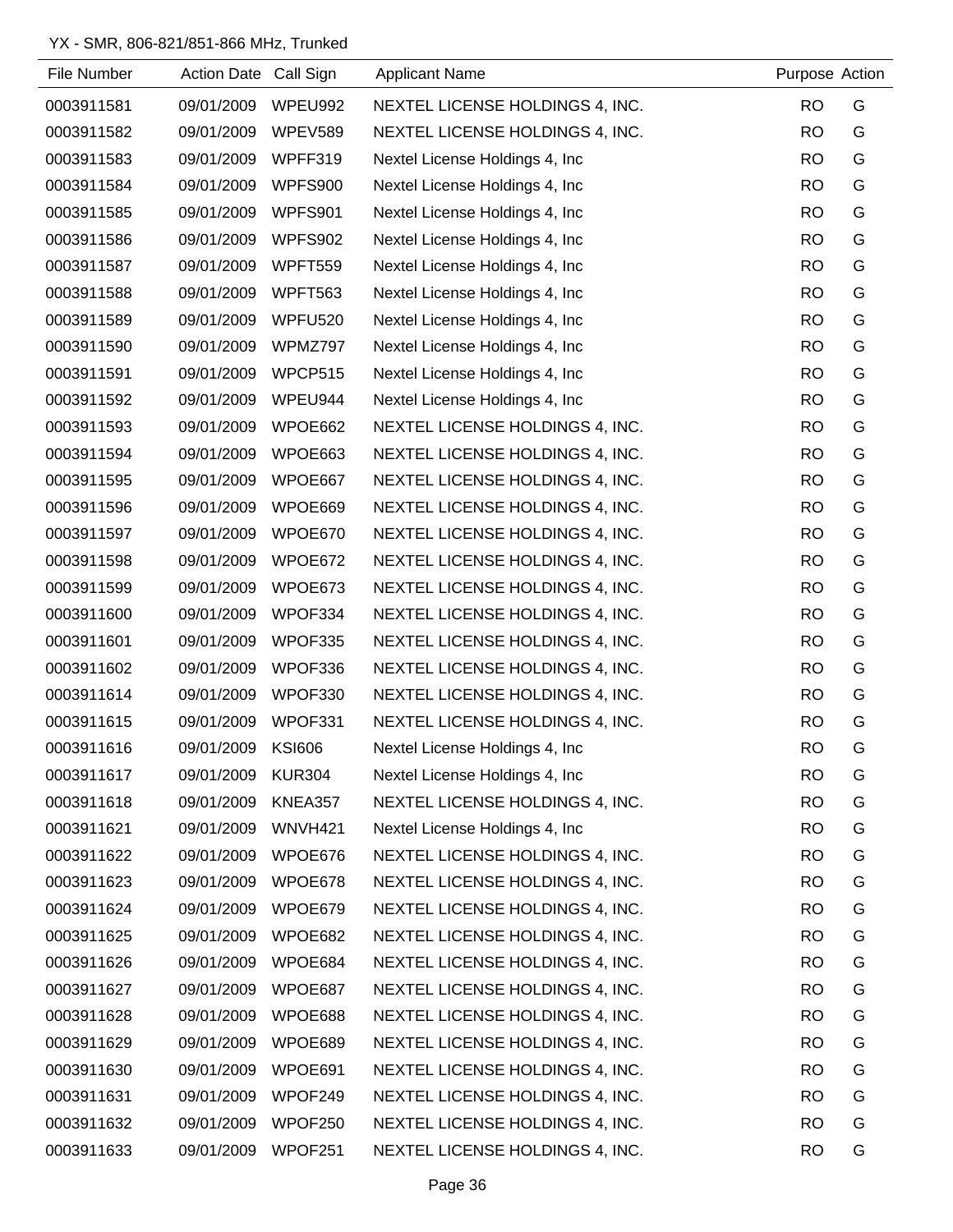| File Number | Action Date Call Sign |         | <b>Applicant Name</b>           | Purpose Action |   |
|-------------|-----------------------|---------|---------------------------------|----------------|---|
| 0003911634  | 09/01/2009            | WPOF254 | NEXTEL LICENSE HOLDINGS 4, INC. | <b>RO</b>      | G |
| 0003911635  | 09/01/2009            | WPOF255 | NEXTEL LICENSE HOLDINGS 4, INC. | <b>RO</b>      | G |
| 0003911636  | 09/01/2009            | WPOF256 | NEXTEL LICENSE HOLDINGS 4, INC. | <b>RO</b>      | G |
| 0003911637  | 09/01/2009            | WPOF260 | NEXTEL LICENSE HOLDINGS 4, INC. | <b>RO</b>      | G |
| 0003911638  | 09/01/2009            | WPOF261 | NEXTEL LICENSE HOLDINGS 4, INC. | <b>RO</b>      | G |
| 0003911639  | 09/01/2009            | WPOF262 | NEXTEL LICENSE HOLDINGS 4, INC. | <b>RO</b>      | G |
| 0003911640  | 09/01/2009            | WPOF266 | NEXTEL LICENSE HOLDINGS 4, INC. | <b>RO</b>      | G |
| 0003911641  | 09/01/2009            | WPOF268 | NEXTEL LICENSE HOLDINGS 4, INC. | <b>RO</b>      | G |
| 0003911642  | 09/01/2009            | WPOF269 | NEXTEL LICENSE HOLDINGS 4, INC. | <b>RO</b>      | G |
| 0003911643  | 09/01/2009            | WPOF271 | Nextel License Holdings 4, Inc. | <b>RO</b>      | G |
| 0003911644  | 09/01/2009            | WPOF272 | NEXTEL LICENSE HOLDINGS 4, INC. | <b>RO</b>      | G |
| 0003911645  | 09/01/2009            | WPOF274 | NEXTEL LICENSE HOLDINGS 4, INC. | <b>RO</b>      | G |
| 0003911646  | 09/01/2009            | WPOF246 | NEXTEL LICENSE HOLDINGS 4, INC. | <b>RO</b>      | G |
| 0003911647  | 09/01/2009            | WPOF279 | NEXTEL LICENSE HOLDINGS 4, INC. | <b>RO</b>      | G |
| 0003911648  | 09/01/2009            | WPOF286 | NEXTEL LICENSE HOLDINGS 4, INC. | <b>RO</b>      | G |
| 0003911649  | 09/01/2009            | WPOF288 | NEXTEL LICENSE HOLDINGS 4, INC. | <b>RO</b>      | G |
| 0003911650  | 09/01/2009            | WPOF328 | NEXTEL LICENSE HOLDINGS 4, INC. | <b>RO</b>      | G |
| 0003911651  | 09/01/2009            | WPOF329 | NEXTEL LICENSE HOLDINGS 4, INC. | <b>RO</b>      | G |
| 0003911652  | 09/01/2009            | WPOF321 | NEXTEL LICENSE HOLDINGS 4, INC. | <b>RO</b>      | G |
| 0003911653  | 09/01/2009            | WPOF322 | NEXTEL LICENSE HOLDINGS 4, INC. | <b>RO</b>      | G |
| 0003911654  | 09/01/2009            | WPOF323 | NEXTEL LICENSE HOLDINGS 4, INC. | <b>RO</b>      | G |
| 0003911655  | 09/01/2009            | WPOF418 | Nextel License Holdings 4, Inc. | <b>RO</b>      | G |
| 0003911656  | 09/01/2009            | WPOF420 | NEXTEL LICENSE HOLDINGS 4, INC. | <b>RO</b>      | G |
| 0003911657  | 09/01/2009            | WPOF421 | NEXTEL LICENSE HOLDINGS 4, INC. | <b>RO</b>      | G |
| 0003911658  | 09/01/2009            | WPOF441 | Nextel License Holdings 4, Inc  | <b>RO</b>      | G |
| 0003911659  | 09/01/2009            | WPOF444 | Nextel License Holdings 4, Inc. | <b>RO</b>      | G |
| 0003911660  | 09/01/2009            | WPOF445 | Nextel License Holdings 4, Inc  | <b>RO</b>      | G |
| 0003911661  | 09/01/2009            | WPOF446 | Nextel License Holdings 4, Inc. | <b>RO</b>      | G |
| 0003911662  | 09/01/2009            | WPOF447 | Nextel License Holdings 4, Inc. | <b>RO</b>      | G |
| 0003911663  | 09/01/2009            | WPOF450 | NEXTEL LICENSE HOLDINGS 4, INC. | <b>RO</b>      | G |
| 0003911664  | 09/01/2009            | WPOF451 | NEXTEL LICENSE HOLDINGS 4, INC. | <b>RO</b>      | G |
| 0003911665  | 09/01/2009            | WPOF452 | NEXTEL LICENSE HOLDINGS 4, INC. | <b>RO</b>      | G |
| 0003911666  | 09/01/2009            | WPOF455 | NEXTEL LICENSE HOLDINGS 4, INC. | <b>RO</b>      | G |
| 0003911667  | 09/01/2009            | WPOF456 | NEXTEL LICENSE HOLDINGS 4, INC. | <b>RO</b>      | G |
| 0003911668  | 09/01/2009            | WPOF457 | NEXTEL LICENSE HOLDINGS 4, INC. | <b>RO</b>      | G |
| 0003911669  | 09/01/2009            | WPOF460 | Nextel License Holdings 4, Inc. | <b>RO</b>      | G |
| 0003911670  | 09/01/2009            | WPOF461 | Nextel License Holdings 4, Inc. | <b>RO</b>      | G |
| 0003911671  | 09/01/2009            | WPOF462 | Nextel License Holdings 4, Inc  | <b>RO</b>      | G |
| 0003911672  | 09/01/2009            | WPOF466 | Nextel License Holdings 4, Inc  | <b>RO</b>      | G |
| 0003911673  | 09/01/2009            | WPOF468 | Nextel License Holdings 4, Inc  | <b>RO</b>      | G |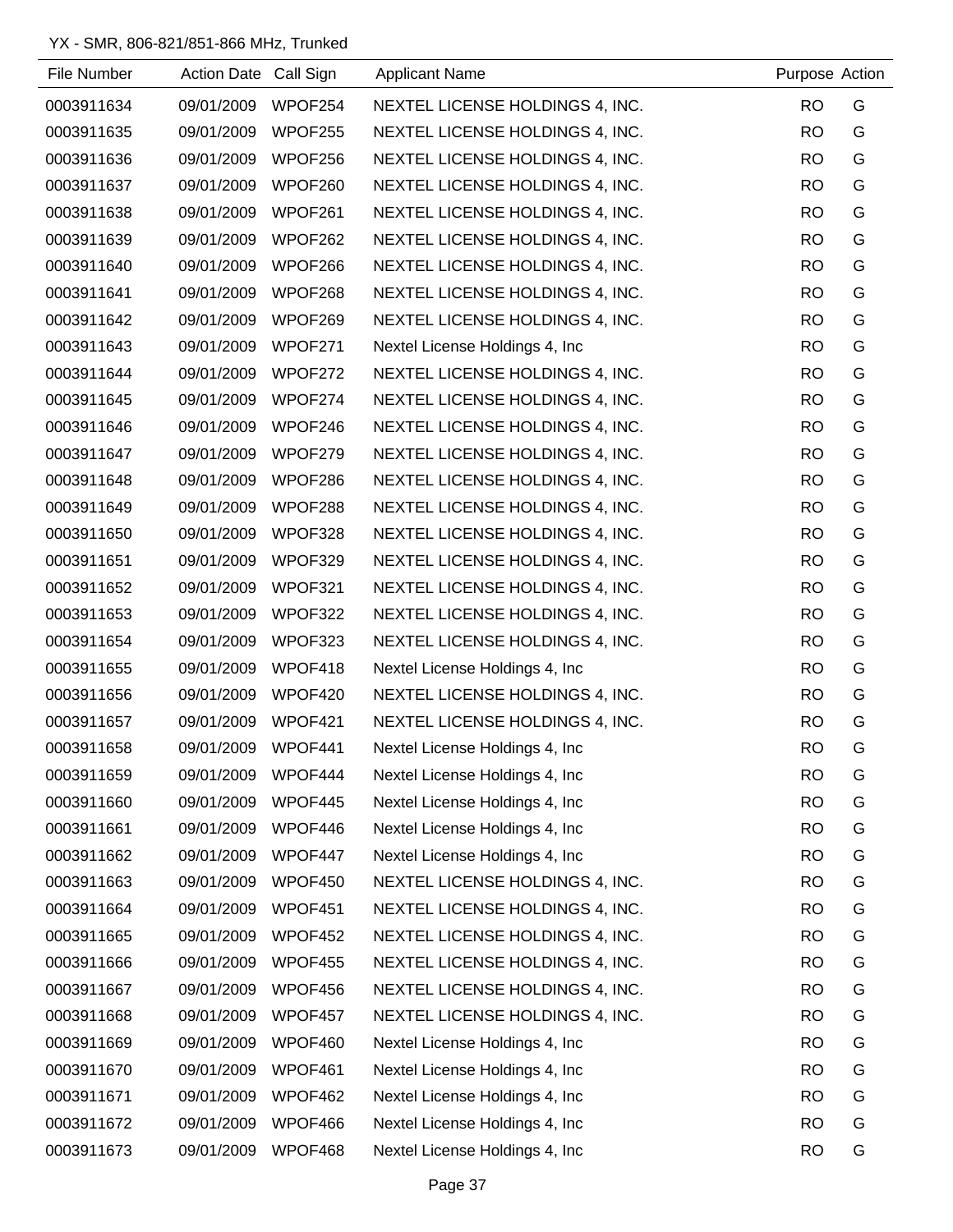| File Number | Action Date Call Sign |                | <b>Applicant Name</b>           | Purpose Action |   |
|-------------|-----------------------|----------------|---------------------------------|----------------|---|
| 0003911674  | 09/01/2009            | WPOF469        | NEXTEL LICENSE HOLDINGS 4, INC. | <b>RO</b>      | G |
| 0003911675  | 09/01/2009            | WPOF471        | NEXTEL LICENSE HOLDINGS 4, INC. | <b>RO</b>      | G |
| 0003911676  | 09/01/2009            | WPOF472        | NEXTEL LICENSE HOLDINGS 4, INC. | <b>RO</b>      | G |
| 0003911677  | 09/01/2009            | WPOF473        | NEXTEL LICENSE HOLDINGS 4, INC. | <b>RO</b>      | G |
| 0003911678  | 09/01/2009            | WPOF474        | NEXTEL LICENSE HOLDINGS 4, INC. | <b>RO</b>      | G |
| 0003911679  | 09/01/2009            | WPOF475        | NEXTEL LICENSE HOLDINGS 4, INC. | <b>RO</b>      | G |
| 0003911680  | 09/01/2009            | WPOF477        | Nextel License Holdings 4, Inc. | <b>RO</b>      | G |
| 0003911681  | 09/01/2009            | WPOF479        | Nextel License Holdings 4, Inc. | <b>RO</b>      | G |
| 0003911682  | 09/01/2009            | WPOF481        | Nextel License Holdings 4, Inc. | <b>RO</b>      | G |
| 0003911683  | 09/01/2009            | WPOF803        | NEXTEL LICENSE HOLDINGS 4, INC. | <b>RO</b>      | G |
| 0003911684  | 09/01/2009            | WPOF806        | NEXTEL LICENSE HOLDINGS 4, INC. | <b>RO</b>      | G |
| 0003911685  | 09/01/2009            | WPOF807        | NEXTEL LICENSE HOLDINGS 4, INC. | <b>RO</b>      | G |
| 0003911686  | 09/01/2009            | WPOF808        | NEXTEL LICENSE HOLDINGS 4, INC. | <b>RO</b>      | G |
| 0003911687  | 09/01/2009            | WPPF535        | NEXTEL LICENSE HOLDINGS 4, INC. | <b>RO</b>      | G |
| 0003911688  | 09/01/2009            | WPOF325        | NEXTEL LICENSE HOLDINGS 4, INC. | <b>RO</b>      | G |
| 0003911689  | 09/01/2009            | WPOF326        | NEXTEL LICENSE HOLDINGS 4, INC. | <b>RO</b>      | G |
| 0003911692  | 09/01/2009            | <b>WNPS559</b> | Nextel License Holdings 4, Inc. | <b>RO</b>      | G |
| 0003911696  | 09/01/2009            | WPOE671        | NEXTEL LICENSE HOLDINGS 4, INC. | <b>RO</b>      | G |
| 0003911697  | 09/01/2009            | WPOF439        | Nextel License Holdings 4, Inc. | <b>RO</b>      | G |
| 0003911698  | 09/01/2009            | WPOF433        | NEXTEL LICENSE HOLDINGS 4, INC. | <b>RO</b>      | G |
| 0003911699  | 09/01/2009            | WPOF435        | Nextel License Holdings 4, Inc  | <b>RO</b>      | G |
| 0003911700  | 09/01/2009            | WPOF436        | Nextel License Holdings 4, Inc. | <b>RO</b>      | G |
| 0003911701  | 09/01/2009            | WPOF431        | NEXTEL LICENSE HOLDINGS 4, INC. | <b>RO</b>      | G |
| 0003911702  | 09/01/2009            | WPOF425        | Nextel License Holdings 4, Inc. | <b>RO</b>      | G |
| 0003911703  | 09/01/2009            | WPOF427        | NEXTEL LICENSE HOLDINGS 4, INC. | <b>RO</b>      | G |
| 0003911704  | 09/01/2009            | WPOF428        | NEXTEL LICENSE HOLDINGS 4, INC. | <b>RO</b>      | G |
| 0003911705  | 09/01/2009            | WPOF430        | NEXTEL LICENSE HOLDINGS 4, INC. | <b>RO</b>      | G |
| 0003911709  | 09/01/2009            | WPOE674        | NEXTEL LICENSE HOLDINGS 4, INC. | <b>RO</b>      | G |
| 0003911710  | 09/01/2009            | WPOE685        | NEXTEL LICENSE HOLDINGS 4, INC. | <b>RO</b>      | G |
| 0003911711  | 09/01/2009            | WPFN333        | Nextel License Holdings 4, Inc. | <b>RO</b>      | G |
| 0003911712  | 09/01/2009            | WPFV947        | NEXTEL LICENSE HOLDINGS 4, INC. | <b>RO</b>      | G |
| 0003911713  | 09/01/2009            | WPOE681        | NEXTEL LICENSE HOLDINGS 4, INC. | <b>RO</b>      | G |
| 0003911714  | 09/01/2009            | WPOF247        | NEXTEL LICENSE HOLDINGS 4, INC. | <b>RO</b>      | G |
| 0003911715  | 09/01/2009            | WPOF258        | NEXTEL LICENSE HOLDINGS 4, INC. | <b>RO</b>      | G |
| 0003911716  | 09/01/2009            | WPOF285        | NEXTEL LICENSE HOLDINGS 4, INC. | <b>RO</b>      | G |
| 0003911717  | 09/01/2009            | WPOF332        | NEXTEL LICENSE HOLDINGS 4, INC. | <b>RO</b>      | G |
| 0003911718  | 09/01/2009            | WPOF383        | NEXTEL LICENSE HOLDINGS 4, INC. | <b>RO</b>      | G |
| 0003911719  | 09/01/2009            | WPOF429        | NEXTEL LICENSE HOLDINGS 4, INC. | <b>RO</b>      | G |
| 0003911720  | 09/01/2009            | WPOF438        | Nextel License Holdings 4, Inc  | <b>RO</b>      | G |
| 0003911721  | 09/01/2009            | WPOF448        | NEXTEL LICENSE HOLDINGS 4, INC. | <b>RO</b>      | G |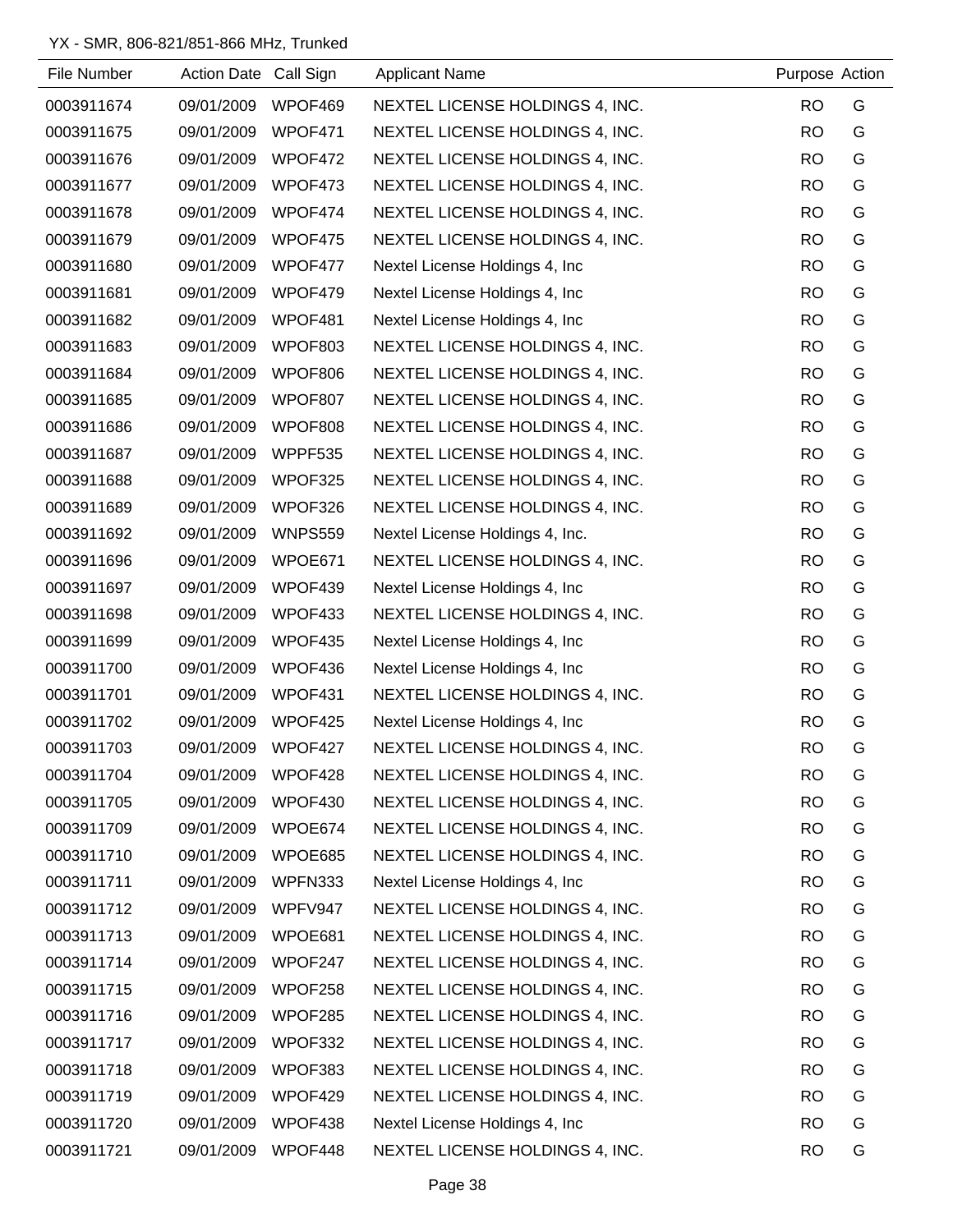| File Number | Action Date Call Sign |                | <b>Applicant Name</b>           | Purpose Action |   |
|-------------|-----------------------|----------------|---------------------------------|----------------|---|
| 0003911722  | 09/01/2009            | WPOF459        | NEXTEL LICENSE HOLDINGS 4, INC. | <b>RO</b>      | G |
| 0003911723  | 09/01/2009            | WPOF478        | Nextel License Holdings 4, Inc. | <b>RO</b>      | G |
| 0003911724  | 09/01/2009            | WPPA492        | Nextel License Holdings 4, Inc. | <b>RO</b>      | G |
| 0003911725  | 09/01/2009            | WNQY305        | Nextel License Holdings 4, Inc. | <b>RO</b>      | G |
| 0003911726  | 09/01/2009            | WPES548        | Nextel License Holdings 4, Inc. | <b>RO</b>      | G |
| 0003911727  | 09/01/2009            | WPFS903        | NEXTEL LICENSE HOLDINGS 4, INC. | <b>RO</b>      | G |
| 0003911728  | 09/01/2009            | WPOF337        | NEXTEL LICENSE HOLDINGS 4, INC. | <b>RO</b>      | G |
| 0003911733  | 09/01/2009            | WPET869        | Nextel License Holdings 4, Inc. | <b>RO</b>      | G |
| 0003911734  | 09/01/2009            | <b>WPFT555</b> | Nextel License Holdings 4, Inc. | <b>RO</b>      | G |
| 0003911735  | 09/01/2009            | WPOE668        | NEXTEL LICENSE HOLDINGS 4, INC. | <b>RO</b>      | G |
| 0003911736  | 09/01/2009            | WPOE686        | NEXTEL LICENSE HOLDINGS 4, INC. | <b>RO</b>      | G |
| 0003911737  | 09/01/2009            | WPOF253        | NEXTEL LICENSE HOLDINGS 4, INC. | <b>RO</b>      | G |
| 0003911738  | 09/01/2009            | WPOF267        | NEXTEL LICENSE HOLDINGS 4, INC. | <b>RO</b>      | G |
| 0003911739  | 09/01/2009            | WPOF327        | NEXTEL LICENSE HOLDINGS 4, INC. | <b>RO</b>      | G |
| 0003911740  | 09/01/2009            | WPOF319        | Nextel License Holdings 4, Inc. | <b>RO</b>      | G |
| 0003911741  | 09/01/2009            | WPOF426        | Nextel License Holdings 4, Inc. | <b>RO</b>      | G |
| 0003911742  | 09/01/2009            | WPOF443        | Nextel License Holdings 4, Inc. | <b>RO</b>      | G |
| 0003911743  | 09/01/2009            | WPOF454        | NEXTEL LICENSE HOLDINGS 4, INC. | <b>RO</b>      | G |
| 0003911744  | 09/01/2009            | WPOF467        | NEXTEL LICENSE HOLDINGS 4, INC. | <b>RO</b>      | G |
| 0003911745  | 09/01/2009            | WPOF801        | NEXTEL LICENSE HOLDINGS 4, INC. | <b>RO</b>      | G |
| 0003911747  | 09/01/2009            | KNFU776        | Nextel License Holdings 4, Inc. | <b>RO</b>      | G |
| 0003911748  | 09/01/2009            | WPOE664        | NEXTEL LICENSE HOLDINGS 4, INC. | <b>RO</b>      | G |
| 0003911749  | 09/01/2009            | WPOF453        | Nextel License Holdings 4, Inc. | <b>RO</b>      | G |
| 0003911751  | 09/01/2009            | WPOF800        | NEXTEL LICENSE HOLDINGS 4, INC. | <b>RO</b>      | G |
| 0003911752  | 09/01/2009            | WPOF284        | NEXTEL LICENSE HOLDINGS 4, INC. | <b>RO</b>      | G |
| 0003911754  | 09/01/2009            | WPOF270        | NEXTEL LICENSE HOLDINGS 4, INC. | <b>RO</b>      | G |
| 0003911755  | 09/01/2009            | WPOF248        | NEXTEL LICENSE HOLDINGS 4, INC. | <b>RO</b>      | G |
| 0003911756  | 09/01/2009            | <b>WQU852</b>  | Nextel License Holdings 4, Inc. | <b>RO</b>      | G |
| 0003911757  | 09/01/2009            | WPOF470        | NEXTEL LICENSE HOLDINGS 4, INC. | <b>RO</b>      | G |
| 0003911758  | 09/01/2009            | WPOF424        | NEXTEL LICENSE HOLDINGS 4, INC. | <b>RO</b>      | G |
| 0003911759  | 09/01/2009            | WPOF252        | NEXTEL LICENSE HOLDINGS 4, INC. | <b>RO</b>      | G |
| 0003911760  | 09/01/2009            | WPOF263        | NEXTEL LICENSE HOLDINGS 4, INC. | <b>RO</b>      | G |
| 0003911761  | 09/01/2009            | WPOF273        | NEXTEL LICENSE HOLDINGS 4, INC. | <b>RO</b>      | G |
| 0003911762  | 09/01/2009            | WPOF289        | NEXTEL LICENSE HOLDINGS 4, INC. | <b>RO</b>      | G |
| 0003911763  | 09/01/2009            | WPOF422        | NEXTEL LICENSE HOLDINGS 4, INC. | <b>RO</b>      | G |
| 0003911764  | 09/01/2009            | WPOF432        | NEXTEL LICENSE HOLDINGS 4, INC. | <b>RO</b>      | G |
| 0003911765  | 09/01/2009            | WPOF463        | Nextel License Holdings 4, Inc. | <b>RO</b>      | G |
| 0003911769  | 09/01/2009            | WPFS896        | Nextel License Holdings 4, Inc. | <b>RO</b>      | G |
| 0003911770  | 09/01/2009            | WPOE666        | NEXTEL LICENSE HOLDINGS 4, INC. | <b>RO</b>      | G |
| 0003911771  | 09/01/2009            | WPOE677        | NEXTEL LICENSE HOLDINGS 4, INC. | <b>RO</b>      | G |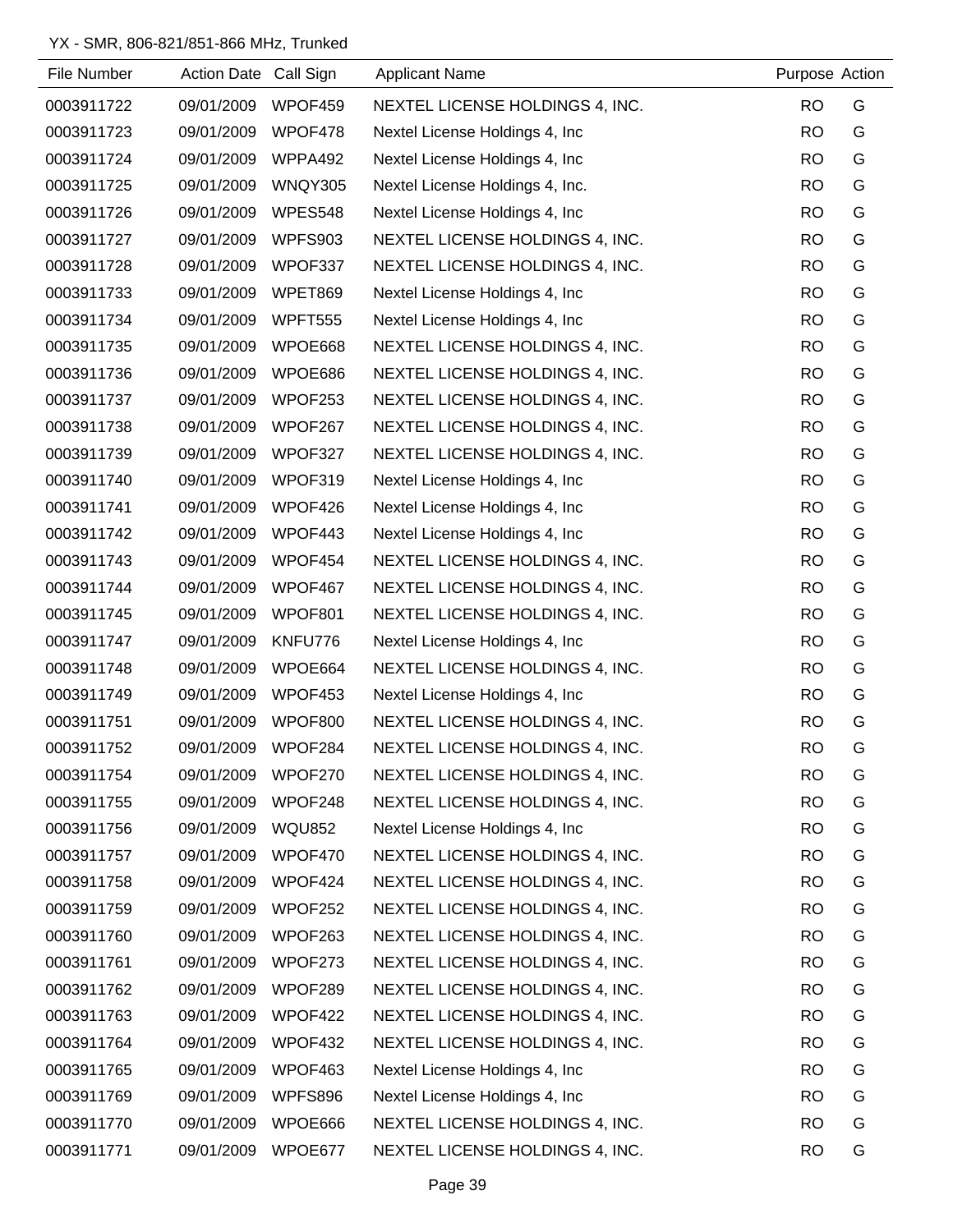| File Number | Action Date Call Sign |                | <b>Applicant Name</b>           | Purpose Action |   |
|-------------|-----------------------|----------------|---------------------------------|----------------|---|
| 0003911772  | 09/01/2009            | WPOF265        | Nextel License Holdings 4, Inc. | <b>RO</b>      | G |
| 0003911773  | 09/01/2009            | WPOF275        | NEXTEL LICENSE HOLDINGS 4, INC. | <b>RO</b>      | G |
| 0003911774  | 09/01/2009            | WPOF333        | NEXTEL LICENSE HOLDINGS 4, INC. | <b>RO</b>      | G |
| 0003911775  | 09/01/2009            | WPOF434        | NEXTEL LICENSE HOLDINGS 4, INC. | <b>RO</b>      | G |
| 0003911776  | 09/01/2009            | WPOF449        | NEXTEL LICENSE HOLDINGS 4, INC. | <b>RO</b>      | G |
| 0003911777  | 09/01/2009            | WPOF465        | Nextel License Holdings 4, Inc. | <b>RO</b>      | G |
| 0003911778  | 09/01/2009            | WPOF476        | Nextel License Holdings 4, Inc. | <b>RO</b>      | G |
| 0003911780  | 09/01/2009            | <b>WNNH921</b> | Nextel License Holdings 4, Inc. | <b>RO</b>      | G |
| 0003911781  | 09/01/2009            | <b>WNVW876</b> | Nextel License Holdings 4, Inc  | <b>RO</b>      | G |
| 0003911782  | 09/01/2009            | WPFV928        | Nextel License Holdings 4, Inc. | <b>RO</b>      | G |
| 0003911783  | 09/01/2009            | WPOE683        | NEXTEL LICENSE HOLDINGS 4, INC. | <b>RO</b>      | G |
| 0003911784  | 09/01/2009            | WPOF257        | NEXTEL LICENSE HOLDINGS 4, INC. | <b>RO</b>      | G |
| 0003911785  | 09/01/2009            | WPOF287        | NEXTEL LICENSE HOLDINGS 4, INC. | <b>RO</b>      | G |
| 0003911786  | 09/01/2009            | WPOF324        | NEXTEL LICENSE HOLDINGS 4, INC. | <b>RO</b>      | G |
| 0003911787  | 09/01/2009            | WPOF440        | NEXTEL LICENSE HOLDINGS 4, INC. | <b>RO</b>      | G |
| 0003911788  | 09/01/2009            | WPOF458        | NEXTEL LICENSE HOLDINGS 4, INC. | <b>RO</b>      | G |
| 0003911790  | 09/01/2009            | <b>WNMI948</b> | Nextel License Holdings 4, Inc. | <b>RO</b>      | G |
| 0003911793  | 09/01/2009            | WPOE665        | NEXTEL LICENSE HOLDINGS 4, INC. | <b>RO</b>      | G |
| 0003911794  | 09/01/2009            | WPOE680        | NEXTEL LICENSE HOLDINGS 4, INC. | <b>RO</b>      | G |
| 0003911795  | 09/01/2009            | WPOF264        | NEXTEL LICENSE HOLDINGS 4, INC. | <b>RO</b>      | G |
| 0003911796  | 09/01/2009            | WPOF423        | NEXTEL LICENSE HOLDINGS 4, INC. | <b>RO</b>      | G |
| 0003911797  | 09/01/2009            | WPOF437        | Nextel License Holdings 4, Inc. | <b>RO</b>      | G |
| 0003911798  | 09/01/2009            | WPOF464        | Nextel License Holdings 4, Inc. | <b>RO</b>      | G |
| 0003911799  | 09/01/2009            | WPOF480        | Nextel License Holdings 4, Inc. | <b>RO</b>      | G |
| 0003911801  | 09/01/2009            | WPOF442        | Nextel License Holdings 4, Inc  | <b>RO</b>      | G |
| 0003911802  | 09/01/2009            | WNNG749        | Nextel License Holdings 4, Inc. | <b>RO</b>      | G |
| 0003911854  | 09/01/2009            | WNJA832        | NEXTEL OF CALIFORNIA INC        | <b>RO</b>      | G |
| 0003911859  | 09/01/2009            | WPOF824        | NEXTEL OF CALIFORNIA INC        | <b>RO</b>      | G |
| 0003911860  | 09/01/2009            | WPOF828        | NEXTEL OF CALIFORNIA, INC.      | <b>RO</b>      | G |
| 0003911861  | 09/01/2009            | WPOF829        | NEXTEL OF CALIFORNIA, INC.      | <b>RO</b>      | G |
| 0003911862  | 09/01/2009            | WPOF830        | NEXTEL OF CALIFORNIA, INC.      | <b>RO</b>      | G |
| 0003911863  | 09/01/2009            | WPOF831        | NEXTEL OF CALIFORNIA, INC.      | <b>RO</b>      | G |
| 0003911864  | 09/01/2009            | WPOF832        | NEXTEL OF CALIFORNIA, INC.      | <b>RO</b>      | G |
| 0003911865  | 09/01/2009            | WPOF835        | NEXTEL OF CALIFORNIA INC        | <b>RO</b>      | G |
| 0003911866  | 09/01/2009            | WPOF836        | NEXTEL OF CALIFORNIA, INC.      | <b>RO</b>      | G |
| 0003911867  | 09/01/2009            | WPOF839        | NEXTEL OF CALIFORNIA, INC.      | <b>RO</b>      | G |
| 0003911868  | 09/01/2009            | WPOF840        | NEXTEL OF CALIFORNIA INC        | <b>RO</b>      | G |
| 0003911869  | 09/01/2009            | WPOF841        | NEXTEL OF CALIFORNIA INC        | <b>RO</b>      | G |
| 0003911870  | 09/01/2009            | WPOF842        | NEXTEL OF CALIFORNIA, INC.      | <b>RO</b>      | G |
| 0003911871  | 09/01/2009            | WPOF901        | NEXTEL OF CALIFORNIA INC        | <b>RO</b>      | G |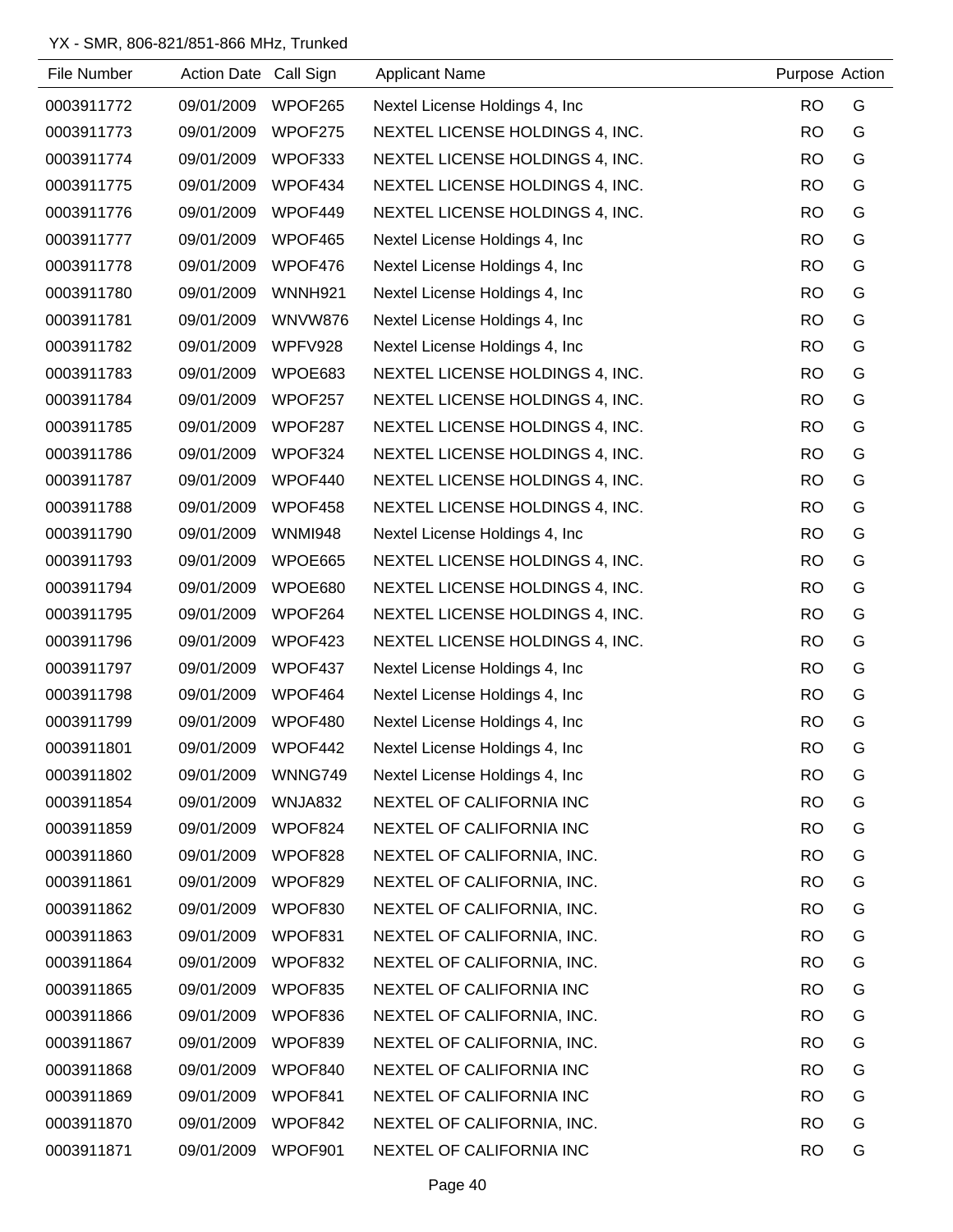| File Number | Action Date Call Sign |         | <b>Applicant Name</b>      | Purpose Action |   |
|-------------|-----------------------|---------|----------------------------|----------------|---|
| 0003911872  | 09/01/2009            | WPOF902 | NEXTEL OF CALIFORNIA INC   | <b>RO</b>      | G |
| 0003911873  | 09/01/2009            | WPOF903 | NEXTEL OF CALIFORNIA INC   | <b>RO</b>      | G |
| 0003911874  | 09/01/2009            | WPOG204 | NEXTEL OF CALIFORNIA, INC. | <b>RO</b>      | G |
| 0003911875  | 09/01/2009            | WPOG206 | NEXTEL OF CALIFORNIA, INC. | <b>RO</b>      | G |
| 0003911876  | 09/01/2009            | WPOG209 | NEXTEL OF CALIFORNIA, INC. | <b>RO</b>      | G |
| 0003911877  | 09/01/2009            | WPOG210 | NEXTEL OF CALIFORNIA, INC. | <b>RO</b>      | G |
| 0003911878  | 09/01/2009            | WPOG211 | NEXTEL OF CALIFORNIA, INC. | <b>RO</b>      | G |
| 0003911879  | 09/01/2009            | WPOG212 | NEXTEL OF CALIFORNIA INC   | <b>RO</b>      | G |
| 0003911880  | 09/01/2009            | WPOG216 | NEXTEL OF CALIFORNIA, INC. | <b>RO</b>      | G |
| 0003911881  | 09/01/2009            | WPOG217 | NEXTEL OF CALIFORNIA, INC. | <b>RO</b>      | G |
| 0003911882  | 09/01/2009            | WPOG220 | NEXTEL OF CALIFORNIA INC   | <b>RO</b>      | G |
| 0003911883  | 09/01/2009            | WPOG221 | NEXTEL OF CALIFORNIA INC   | <b>RO</b>      | G |
| 0003911884  | 09/01/2009            | WPOG222 | NEXTEL OF CALIFORNIA, INC. | <b>RO</b>      | G |
| 0003911885  | 09/01/2009            | WPOG225 | NEXTEL OF CALIFORNIA, INC. | <b>RO</b>      | G |
| 0003911886  | 09/01/2009            | WPOG226 | NEXTEL OF CALIFORNIA, INC. | <b>RO</b>      | G |
| 0003911887  | 09/01/2009            | WPOG227 | NEXTEL OF CALIFORNIA INC   | <b>RO</b>      | G |
| 0003911888  | 09/01/2009            | WPOG231 | NEXTEL OF CALIFORNIA INC   | <b>RO</b>      | G |
| 0003911889  | 09/01/2009            | WPOG233 | NEXTEL OF CALIFORNIA INC   | <b>RO</b>      | G |
| 0003911890  | 09/01/2009            | WPOG234 | NEXTEL OF CALIFORNIA INC   | <b>RO</b>      | G |
| 0003911891  | 09/01/2009            | WPOG236 | NEXTEL OF CALIFORNIA INC   | <b>RO</b>      | G |
| 0003911892  | 09/01/2009            | WPOG322 | NEXTEL OF CALIFORNIA INC   | <b>RO</b>      | G |
| 0003911893  | 09/01/2009            | WPOG324 | NEXTEL OF CALIFORNIA INC   | <b>RO</b>      | G |
| 0003911894  | 09/01/2009            | WPOG326 | NEXTEL OF CALIFORNIA, INC. | <b>RO</b>      | G |
| 0003911895  | 09/01/2009            | WPOG328 | NEXTEL OF CALIFORNIA INC   | <b>RO</b>      | G |
| 0003911896  | 09/01/2009            | WPOG331 | NEXTEL OF CALIFORNIA, INC. | <b>RO</b>      | G |
| 0003911897  | 09/01/2009            | WPOG332 | NEXTEL OF CALIFORNIA INC   | <b>RO</b>      | G |
| 0003911898  | 09/01/2009            | WPQE566 | Nextel of California, Inc. | <b>RO</b>      | G |
| 0003911899  | 09/01/2009            | WPOF925 | NEXTEL OF CALIFORNIA INC   | <b>RO</b>      | G |
| 0003911901  | 09/01/2009            | WPOF827 | NEXTEL OF CALIFORNIA, INC. | <b>RO</b>      | G |
| 0003911902  | 09/01/2009            | WPOF837 | NEXTEL OF CALIFORNIA, INC. | <b>RO</b>      | G |
| 0003911903  | 09/01/2009            | WPOF935 | NEXTEL OF CALIFORNIA INC   | <b>RO</b>      | G |
| 0003911904  | 09/01/2009            | WPOF945 | NEXTEL OF CALIFORNIA INC   | <b>RO</b>      | G |
| 0003911905  | 09/01/2009            | WPOF956 | NEXTEL OF CALIFORNIA INC   | <b>RO</b>      | G |
| 0003911906  | 09/01/2009            | WPOF924 | NEXTEL OF CALIFORNIA INC   | <b>RO</b>      | G |
| 0003911907  | 09/01/2009            | WPOF977 | NEXTEL OF CALIFORNIA, INC. | <b>RO</b>      | G |
| 0003911908  | 09/01/2009            | WPOF987 | NEXTEL OF CALIFORNIA INC   | <b>RO</b>      | G |
| 0003911909  | 09/01/2009            | WPOF997 | NEXTEL OF CALIFORNIA, INC. | <b>RO</b>      | G |
| 0003911910  | 09/01/2009            | WPOG238 | NEXTEL OF CALIFORNIA INC   | <b>RO</b>      | G |
| 0003911911  | 09/01/2009            | WPOG248 | NEXTEL OF CALIFORNIA, INC. | <b>RO</b>      | G |
| 0003911912  | 09/01/2009            | WPOG243 | NEXTEL OF CALIFORNIA INC   | <b>RO</b>      | G |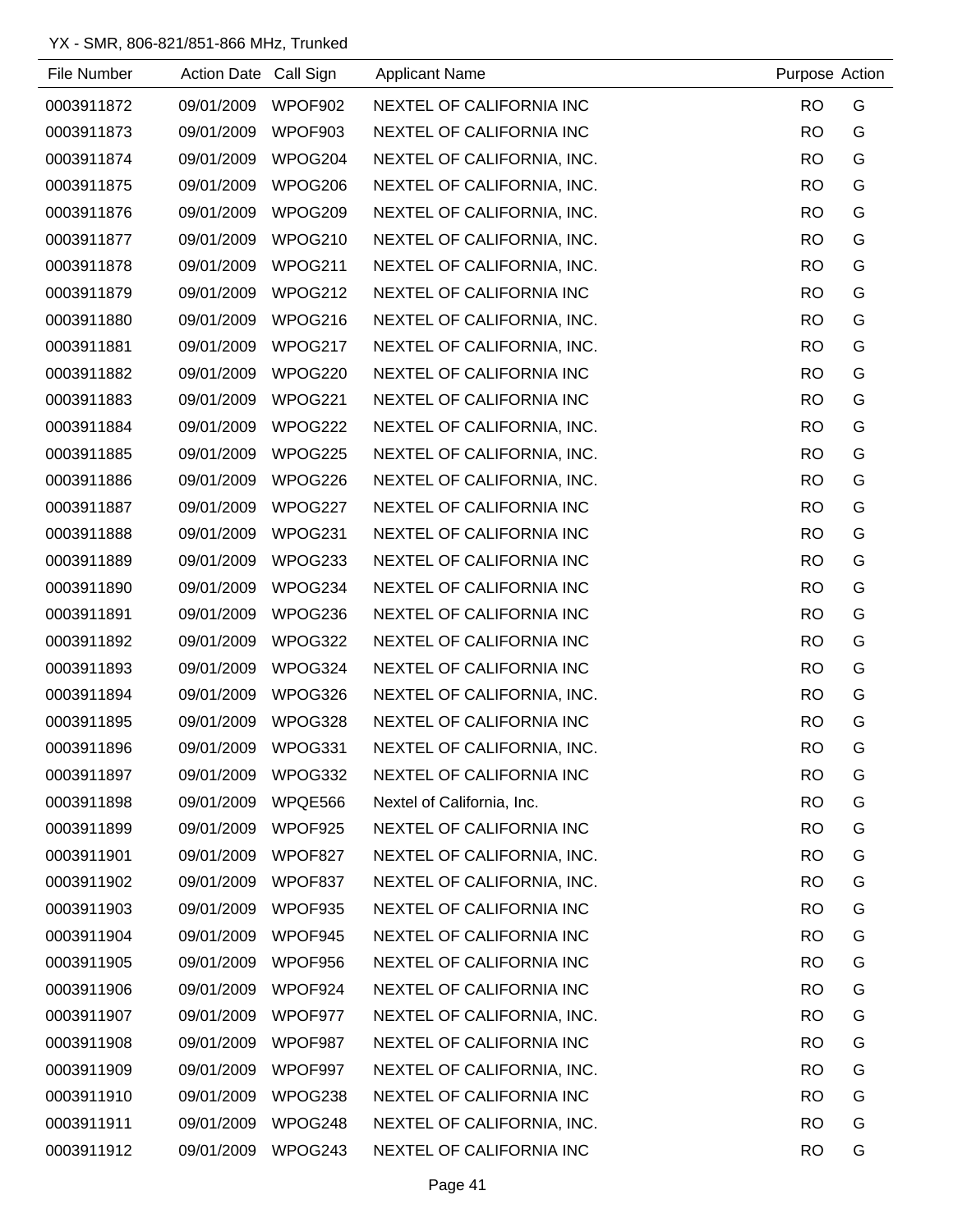| File Number | Action Date Call Sign |         | <b>Applicant Name</b>      | Purpose Action |   |
|-------------|-----------------------|---------|----------------------------|----------------|---|
| 0003911913  | 09/01/2009            | WPOG270 | NEXTEL OF CALIFORNIA INC   | <b>RO</b>      | G |
| 0003911914  | 09/01/2009            | WPOG311 | NEXTEL OF CALIFORNIA INC   | <b>RO</b>      | G |
| 0003911915  | 09/01/2009            | WPOG327 | NEXTEL OF CALIFORNIA INC   | <b>RO</b>      | G |
| 0003911916  | 09/01/2009            | WPOG228 | NEXTEL OF CALIFORNIA, INC. | <b>RO</b>      | G |
| 0003911917  | 09/01/2009            | WPOF906 | NEXTEL OF CALIFORNIA INC   | <b>RO</b>      | G |
| 0003911918  | 09/01/2009            | WPOG269 | NEXTEL OF CALIFORNIA INC   | <b>RO</b>      | G |
| 0003911919  | 09/01/2009            | WPOG289 | NEXTEL OF CALIFORNIA INC   | <b>RO</b>      | G |
| 0003911920  | 09/01/2009            | WPOG300 | NEXTEL OF CALIFORNIA INC   | <b>RO</b>      | G |
| 0003911921  | 09/01/2009            | WPOG310 | NEXTEL OF CALIFORNIA INC   | <b>RO</b>      | G |
| 0003911923  | 09/01/2009            | WPOF834 | NEXTEL OF CALIFORNIA, INC. | <b>RO</b>      | G |
| 0003911924  | 09/01/2009            | WPOF937 | NEXTEL OF CALIFORNIA INC   | <b>RO</b>      | G |
| 0003911925  | 09/01/2009            | WPOF952 | NEXTEL OF CALIFORNIA INC   | <b>RO</b>      | G |
| 0003911926  | 09/01/2009            | WPOF973 | NEXTEL OF CALIFORNIA, INC. | <b>RO</b>      | G |
| 0003911927  | 09/01/2009            | WPOF989 | NEXTEL OF CALIFORNIA INC   | <b>RO</b>      | G |
| 0003911928  | 09/01/2009            | WPOF999 | NEXTEL OF CALIFORNIA, INC. | <b>RO</b>      | G |
| 0003911929  | 09/01/2009            | WPOG214 | NEXTEL OF CALIFORNIA, INC. | <b>RO</b>      | G |
| 0003911930  | 09/01/2009            | WPOG240 | NEXTEL OF CALIFORNIA INC   | <b>RO</b>      | G |
| 0003911931  | 09/01/2009            | WPOG255 | NEXTEL OF CALIFORNIA INC   | <b>RO</b>      | G |
| 0003911932  | 09/01/2009            | WPOG271 | NEXTEL OF CALIFORNIA INC   | <b>RO</b>      | G |
| 0003911933  | 09/01/2009            | WPOG296 | NEXTEL OF CALIFORNIA INC   | <b>RO</b>      | G |
| 0003911935  | 09/01/2009            | WPOG312 | NEXTEL OF CALIFORNIA INC   | <b>RO</b>      | G |
| 0003911936  | 09/01/2009            | WPOG323 | NEXTEL OF CALIFORNIA INC   | <b>RO</b>      | G |
| 0003911937  | 09/01/2009            | WPOG218 | NEXTEL OF CALIFORNIA, INC. | <b>RO</b>      | G |
| 0003911938  | 09/01/2009            | WPOF825 | NEXTEL OF CALIFORNIA, INC. | <b>RO</b>      | G |
| 0003911939  | 09/01/2009            | WPOF899 | NEXTEL OF CALIFORNIA, INC. | <b>RO</b>      | G |
| 0003911940  | 09/01/2009            | WPOF943 | NEXTEL OF CALIFORNIA INC   | <b>RO</b>      | G |
| 0003911941  | 09/01/2009            | WPOF922 | NEXTEL OF CALIFORNIA INC   | <b>RO</b>      | G |
| 0003911942  | 09/01/2009            | WPOG205 | NEXTEL OF CALIFORNIA, INC. | <b>RO</b>      | G |
| 0003911943  | 09/01/2009            | WPOG246 | NEXTEL OF CALIFORNIA INC   | <b>RO</b>      | G |
| 0003911944  | 09/01/2009            | WPOG264 | NEXTEL OF CALIFORNIA INC   | <b>RO</b>      | G |
| 0003911945  | 09/01/2009            | WPOG287 | NEXTEL OF CALIFORNIA INC   | <b>RO</b>      | G |
| 0003911946  | 09/01/2009            | WPOG305 | NEXTEL OF CALIFORNIA INC   | <b>RO</b>      | G |
| 0003911947  | 09/01/2009            | WPOG329 | NEXTEL OF CALIFORNIA, INC. | <b>RO</b>      | G |
| 0003911948  | 09/01/2009            | WPOF914 | NEXTEL OF CALIFORNIA INC   | <b>RO</b>      | G |
| 0003911950  | 09/01/2009            | WPOF927 | NEXTEL OF CALIFORNIA INC   | <b>RO</b>      | G |
| 0003911951  | 09/01/2009            | WPOF905 | NEXTEL OF CALIFORNIA INC   | <b>RO</b>      | G |
| 0003911952  | 09/01/2009            | WPOF919 | NEXTEL OF CALIFORNIA INC   | <b>RO</b>      | G |
| 0003911953  | 09/01/2009            | WPOF988 | NEXTEL OF CALIFORNIA INC   | <b>RO</b>      | G |
| 0003911954  | 09/01/2009            | WPOG202 | NEXTEL OF CALIFORNIA INC   | <b>RO</b>      | G |
| 0003911955  | 09/01/2009            | WPOG229 | NEXTEL OF CALIFORNIA, INC. | <b>RO</b>      | G |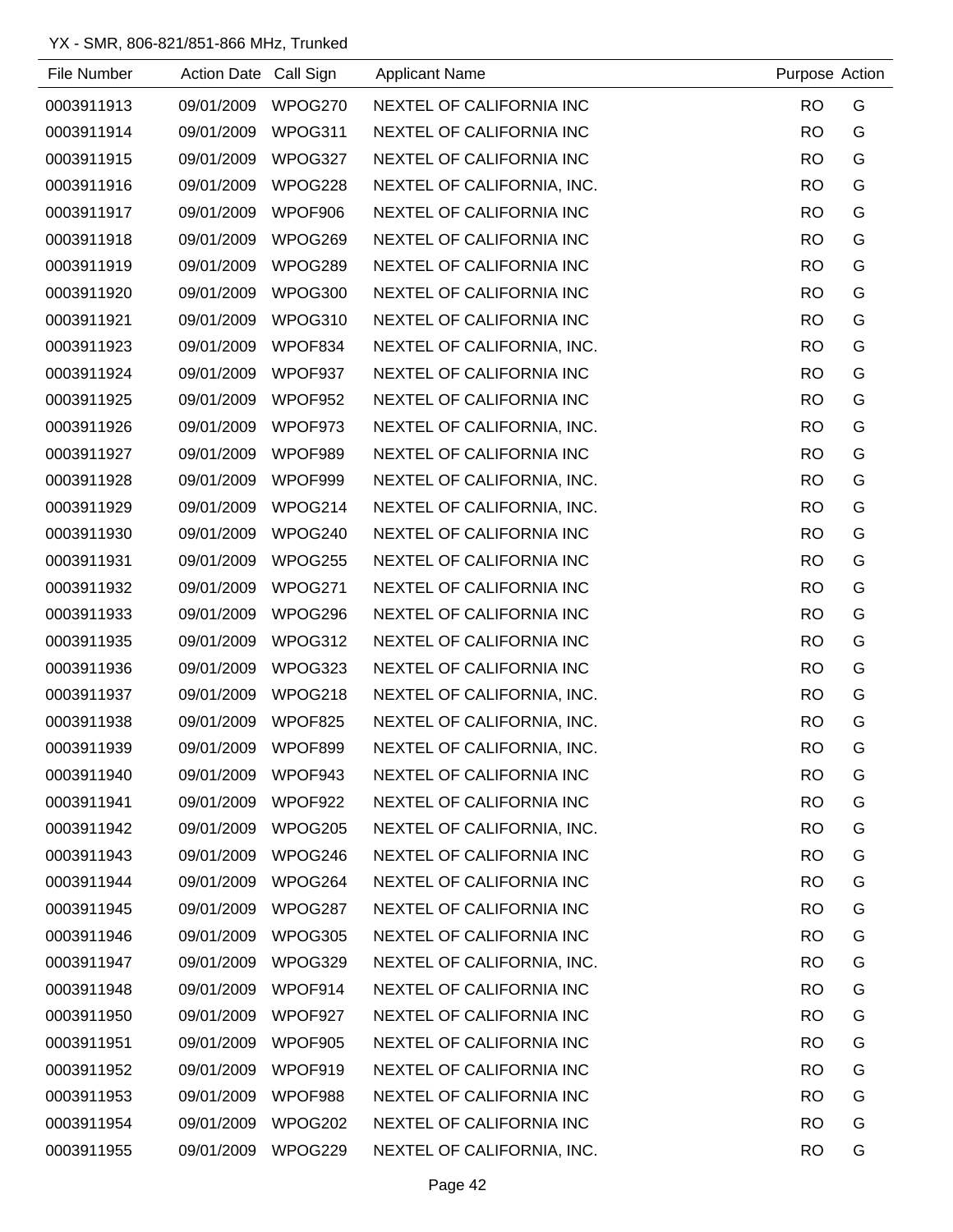| File Number | Action Date Call Sign |         | <b>Applicant Name</b>      | Purpose Action |   |
|-------------|-----------------------|---------|----------------------------|----------------|---|
| 0003911956  | 09/01/2009            | WPOG241 | NEXTEL OF CALIFORNIA INC   | <b>RO</b>      | G |
| 0003911957  | 09/01/2009            | WPOG242 | NEXTEL OF CALIFORNIA INC   | <b>RO</b>      | G |
| 0003911958  | 09/01/2009            | WPOG245 | NEXTEL OF CALIFORNIA INC   | <b>RO</b>      | G |
| 0003911959  | 09/01/2009            | WPOG247 | NEXTEL OF CALIFORNIA INC   | <b>RO</b>      | G |
| 0003911960  | 09/01/2009            | WPOG250 | NEXTEL OF CALIFORNIA INC   | <b>RO</b>      | G |
| 0003911961  | 09/01/2009            | WPOG251 | NEXTEL OF CALIFORNIA INC   | <b>RO</b>      | G |
| 0003911962  | 09/01/2009            | WPOG252 | NEXTEL OF CALIFORNIA INC   | <b>RO</b>      | G |
| 0003911963  | 09/01/2009            | WPOG253 | NEXTEL OF CALIFORNIA INC   | <b>RO</b>      | G |
| 0003911964  | 09/01/2009            | WPOG256 | NEXTEL OF CALIFORNIA, INC. | <b>RO</b>      | G |
| 0003911965  | 09/01/2009            | WPOG257 | NEXTEL OF CALIFORNIA INC   | <b>RO</b>      | G |
| 0003911966  | 09/01/2009            | WPOG258 | NEXTEL OF CALIFORNIA INC   | <b>RO</b>      | G |
| 0003911967  | 09/01/2009            | WPOG261 | NEXTEL OF CALIFORNIA INC   | <b>RO</b>      | G |
| 0003911968  | 09/01/2009            | WPOG262 | NEXTEL OF CALIFORNIA INC   | <b>RO</b>      | G |
| 0003911969  | 09/01/2009            | WPOG263 | NEXTEL OF CALIFORNIA INC   | <b>RO</b>      | G |
| 0003911970  | 09/01/2009            | WPOG266 | NEXTEL OF CALIFORNIA INC   | <b>RO</b>      | G |
| 0003911971  | 09/01/2009            | WPOG267 | NEXTEL OF CALIFORNIA INC   | <b>RO</b>      | G |
| 0003911972  | 09/01/2009            | WPOG268 | NEXTEL OF CALIFORNIA, INC. | <b>RO</b>      | G |
| 0003911973  | 09/01/2009            | WPOG272 | NEXTEL OF CALIFORNIA INC   | <b>RO</b>      | G |
| 0003911974  | 09/01/2009            | WPOG274 | NEXTEL OF CALIFORNIA INC   | <b>RO</b>      | G |
| 0003911975  | 09/01/2009            | WPOG275 | NEXTEL OF CALIFORNIA INC   | <b>RO</b>      | G |
| 0003911976  | 09/01/2009            | WPOG277 | NEXTEL OF CALIFORNIA, INC. | <b>RO</b>      | G |
| 0003911977  | 09/01/2009            | WPOG278 | NEXTEL OF CALIFORNIA, INC. | <b>RO</b>      | G |
| 0003911978  | 09/01/2009            | WPOG280 | NEXTEL OF CALIFORNIA, INC. | <b>RO</b>      | G |
| 0003911979  | 09/01/2009            | WPOG282 | NEXTEL OF CALIFORNIA INC   | <b>RO</b>      | G |
| 0003911980  | 09/01/2009            | WPOG283 | NEXTEL OF CALIFORNIA, INC. | <b>RO</b>      | G |
| 0003911981  | 09/01/2009            | WPOG286 | NEXTEL OF CALIFORNIA INC   | <b>RO</b>      | G |
| 0003911982  | 09/01/2009            | WPOG288 | NEXTEL OF CALIFORNIA, INC. | <b>RO</b>      | G |
| 0003911983  | 09/01/2009            | WPOG291 | NEXTEL OF CALIFORNIA INC   | <b>RO</b>      | G |
| 0003911984  | 09/01/2009            | WPOG292 | NEXTEL OF CALIFORNIA, INC. | <b>RO</b>      | G |
| 0003911985  | 09/01/2009            | WPOG293 | NEXTEL OF CALIFORNIA INC   | <b>RO</b>      | G |
| 0003911986  | 09/01/2009            | WPOG294 | NEXTEL OF CALIFORNIA INC   | <b>RO</b>      | G |
| 0003911987  | 09/01/2009            | WPOG297 | NEXTEL OF CALIFORNIA INC   | <b>RO</b>      | G |
| 0003911988  | 09/01/2009            | WPOG298 | NEXTEL OF CALIFORNIA INC   | <b>RO</b>      | G |
| 0003911989  | 09/01/2009            | WPOF929 | NEXTEL OF CALIFORNIA INC   | <b>RO</b>      | G |
| 0003911990  | 09/01/2009            | WPOF931 | NEXTEL OF CALIFORNIA INC   | <b>RO</b>      | G |
| 0003911991  | 09/01/2009            | WPOF932 | NEXTEL OF CALIFORNIA INC   | <b>RO</b>      | G |
| 0003911992  | 09/01/2009            | WPOF934 | NEXTEL OF CALIFORNIA INC   | <b>RO</b>      | G |
| 0003911993  | 09/01/2009            | WPOF936 | NEXTEL OF CALIFORNIA INC   | <b>RO</b>      | G |
| 0003911994  | 09/01/2009            | WPOF938 | NEXTEL OF CALIFORNIA INC   | <b>RO</b>      | G |
| 0003911995  | 09/01/2009            | WPOF939 | NEXTEL OF CALIFORNIA INC   | <b>RO</b>      | G |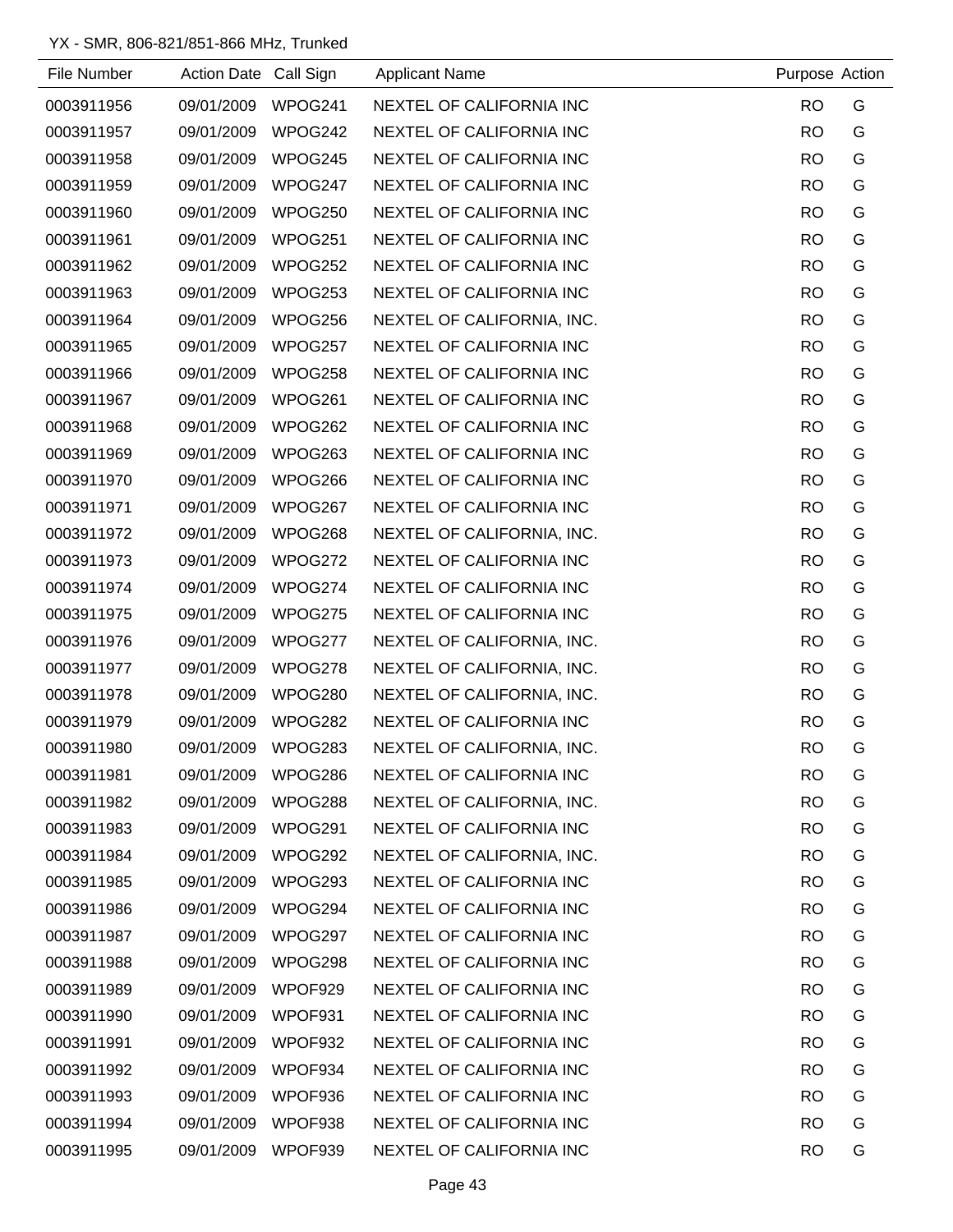| File Number | Action Date Call Sign |         | <b>Applicant Name</b>      | Purpose Action |   |
|-------------|-----------------------|---------|----------------------------|----------------|---|
| 0003911996  | 09/01/2009            | WPOF942 | NEXTEL OF CALIFORNIA INC   | <b>RO</b>      | G |
| 0003911997  | 09/01/2009            | WPOF944 | NEXTEL OF CALIFORNIA, INC. | <b>RO</b>      | G |
| 0003911998  | 09/01/2009            | WPOF947 | NEXTEL OF CALIFORNIA INC   | <b>RO</b>      | G |
| 0003911999  | 09/01/2009            | WPOF948 | NEXTEL OF CALIFORNIA INC   | <b>RO</b>      | G |
| 0003912000  | 09/01/2009            | WPOF949 | NEXTEL OF CALIFORNIA INC   | <b>RO</b>      | G |
| 0003912001  | 09/01/2009            | WPOF950 | NEXTEL OF CALIFORNIA INC   | <b>RO</b>      | G |
| 0003912002  | 09/01/2009            | WPOF953 | NEXTEL OF CALIFORNIA INC   | <b>RO</b>      | G |
| 0003912003  | 09/01/2009            | WPOF954 | NEXTEL OF CALIFORNIA INC   | <b>RO</b>      | G |
| 0003912004  | 09/01/2009            | WPOF955 | NEXTEL OF CALIFORNIA INC   | <b>RO</b>      | G |
| 0003912005  | 09/01/2009            | WPOF958 | NEXTEL OF CALIFORNIA INC   | <b>RO</b>      | G |
| 0003912006  | 09/01/2009            | WPOF959 | NEXTEL OF CALIFORNIA INC   | <b>RO</b>      | G |
| 0003912007  | 09/01/2009            | WPOF960 | NEXTEL OF CALIFORNIA INC   | <b>RO</b>      | G |
| 0003912008  | 09/01/2009            | WPOF963 | NEXTEL OF CALIFORNIA INC   | <b>RO</b>      | G |
| 0003912009  | 09/01/2009            | WPOF964 | NEXTEL OF CALIFORNIA INC   | <b>RO</b>      | G |
| 0003912010  | 09/01/2009            | WPOF965 | NEXTEL OF CALIFORNIA INC   | <b>RO</b>      | G |
| 0003912011  | 09/01/2009            | WPOF907 | NEXTEL OF CALIFORNIA INC   | <b>RO</b>      | G |
| 0003912012  | 09/01/2009            | WPOF909 | NEXTEL OF CALIFORNIA INC   | <b>RO</b>      | G |
| 0003912013  | 09/01/2009            | WPOF910 | NEXTEL OF CALIFORNIA INC   | <b>RO</b>      | G |
| 0003912014  | 09/01/2009            | WPOF912 | NEXTEL OF CALIFORNIA INC   | <b>RO</b>      | G |
| 0003912016  | 09/01/2009            | WPOF913 | NEXTEL OF CALIFORNIA INC   | <b>RO</b>      | G |
| 0003912017  | 09/01/2009            | WPOF915 | NEXTEL OF CALIFORNIA INC   | <b>RO</b>      | G |
| 0003912018  | 09/01/2009            | WPOF917 | NEXTEL OF CALIFORNIA INC   | <b>RO</b>      | G |
| 0003912019  | 09/01/2009            | WPOF918 | NEXTEL OF CALIFORNIA INC   | <b>RO</b>      | G |
| 0003912020  | 09/01/2009            | WPOF921 | NEXTEL OF CALIFORNIA INC   | <b>RO</b>      | G |
| 0003912021  | 09/01/2009            | WPOF923 | NEXTEL OF CALIFORNIA INC   | <b>RO</b>      | G |
| 0003912022  | 09/01/2009            | WPOF968 | NEXTEL OF CALIFORNIA INC   | <b>RO</b>      | G |
| 0003912023  | 09/01/2009            | WPOF969 | NEXTEL OF CALIFORNIA, INC. | <b>RO</b>      | G |
| 0003912024  | 09/01/2009            | WPOF970 | NEXTEL OF CALIFORNIA, INC. | <b>RO</b>      | G |
| 0003912025  | 09/01/2009            | WPOF971 | NEXTEL OF CALIFORNIA, INC. | <b>RO</b>      | G |
| 0003912026  | 09/01/2009            | WPOF974 | NEXTEL OF CALIFORNIA, INC. | <b>RO</b>      | G |
| 0003912027  | 09/01/2009            | WPOF975 | NEXTEL OF CALIFORNIA, INC. | <b>RO</b>      | G |
| 0003912028  | 09/01/2009            | WPOF976 | NEXTEL OF CALIFORNIA, INC. | <b>RO</b>      | G |
| 0003912029  | 09/01/2009            | WPOF979 | NEXTEL OF CALIFORNIA, INC. | <b>RO</b>      | G |
| 0003912030  | 09/01/2009            | WPOF980 | NEXTEL OF CALIFORNIA, INC. | <b>RO</b>      | G |
| 0003912031  | 09/01/2009            | WPOF981 | NEXTEL OF CALIFORNIA, INC. | <b>RO</b>      | G |
| 0003912032  | 09/01/2009            | WPOF984 | NEXTEL OF CALIFORNIA, INC. | <b>RO</b>      | G |
| 0003912033  | 09/01/2009            | WPOF985 | NEXTEL OF CALIFORNIA, INC. | <b>RO</b>      | G |
| 0003912034  | 09/01/2009            | WPOF986 | NEXTEL OF CALIFORNIA INC   | <b>RO</b>      | G |
| 0003912035  | 09/01/2009            | WPOF990 | NEXTEL OF CALIFORNIA INC   | <b>RO</b>      | G |
| 0003912036  | 09/01/2009            | WPOF992 | NEXTEL OF CALIFORNIA, INC. | <b>RO</b>      | G |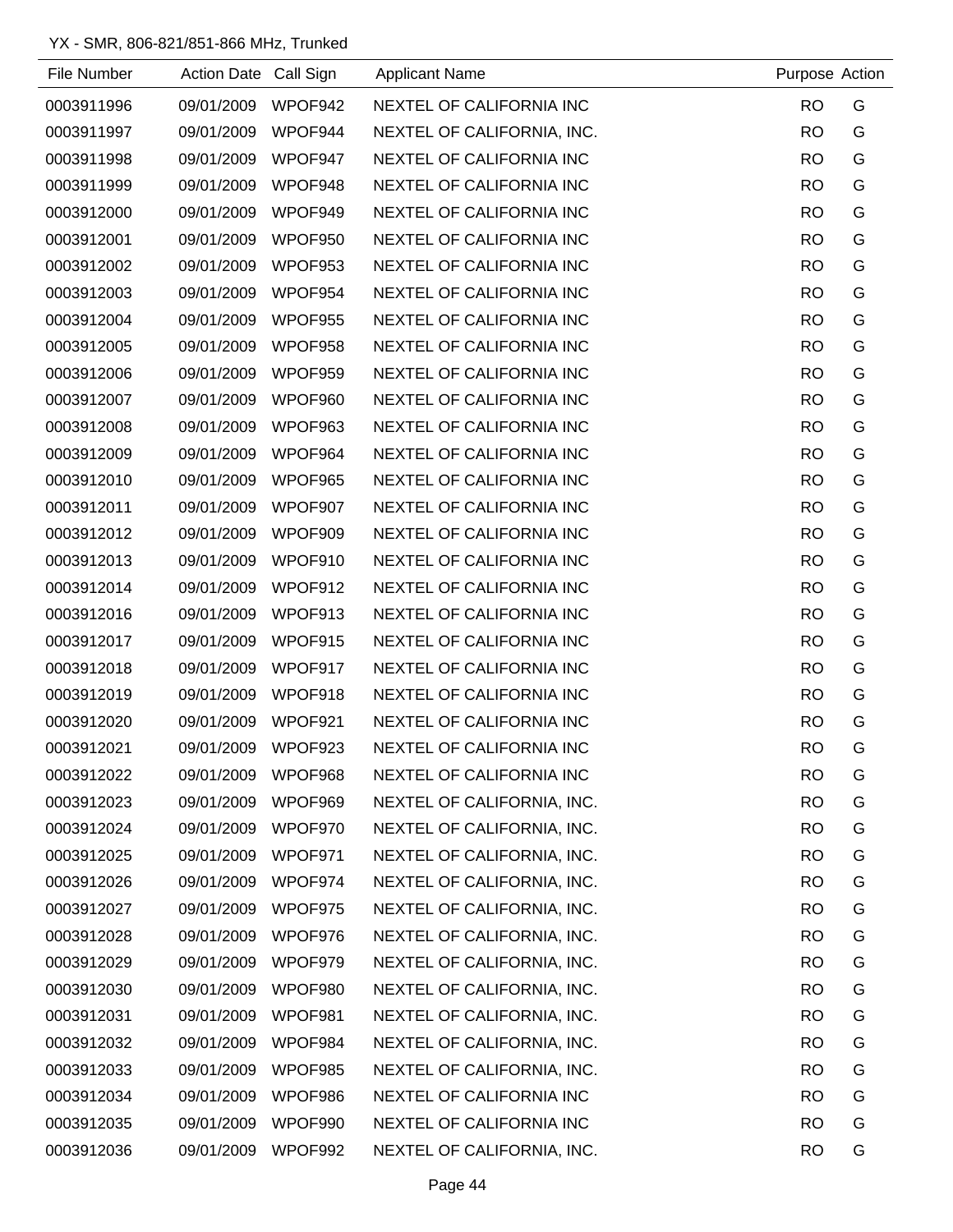| File Number | Action Date Call Sign |         | <b>Applicant Name</b>      | Purpose Action |   |
|-------------|-----------------------|---------|----------------------------|----------------|---|
| 0003912037  | 09/01/2009            | WPOF993 | NEXTEL OF CALIFORNIA, INC. | <b>RO</b>      | G |
| 0003912038  | 09/01/2009            | WPOF995 | NEXTEL OF CALIFORNIA, INC. | <b>RO</b>      | G |
| 0003912039  | 09/01/2009            | WPOF996 | NEXTEL OF CALIFORNIA, INC. | <b>RO</b>      | G |
| 0003912040  | 09/01/2009            | WPOF998 | NEXTEL OF CALIFORNIA, INC. | <b>RO</b>      | G |
| 0003912041  | 09/01/2009            | WPOG200 | NEXTEL OF CALIFORNIA, INC. | <b>RO</b>      | G |
| 0003912042  | 09/01/2009            | WPOG201 | NEXTEL OF CALIFORNIA, INC. | <b>RO</b>      | G |
| 0003912043  | 09/01/2009            | WPOG215 | NEXTEL OF CALIFORNIA INC   | <b>RO</b>      | G |
| 0003912044  | 09/01/2009            | WPOG299 | NEXTEL OF CALIFORNIA INC   | <b>RO</b>      | G |
| 0003912045  | 09/01/2009            | WPOG302 | NEXTEL OF CALIFORNIA INC   | <b>RO</b>      | G |
| 0003912046  | 09/01/2009            | WPOG303 | NEXTEL OF CALIFORNIA INC   | <b>RO</b>      | G |
| 0003912047  | 09/01/2009            | WPOG304 | NEXTEL OF CALIFORNIA INC   | <b>RO</b>      | G |
| 0003912048  | 09/01/2009            | WPOG307 | NEXTEL OF CALIFORNIA INC   | <b>RO</b>      | G |
| 0003912049  | 09/01/2009            | WPOG308 | NEXTEL OF CALIFORNIA INC   | <b>RO</b>      | G |
| 0003912050  | 09/01/2009            | WPOG309 | NEXTEL OF CALIFORNIA INC   | <b>RO</b>      | G |
| 0003912051  | 09/01/2009            | WPOG313 | NEXTEL OF CALIFORNIA INC   | <b>RO</b>      | G |
| 0003912052  | 09/01/2009            | WPOG315 | NEXTEL OF CALIFORNIA INC   | <b>RO</b>      | G |
| 0003912053  | 09/01/2009            | WPOG316 | NEXTEL OF CALIFORNIA INC   | <b>RO</b>      | G |
| 0003912054  | 09/01/2009            | WPOG318 | NEXTEL OF CALIFORNIA INC   | <b>RO</b>      | G |
| 0003912055  | 09/01/2009            | WPOG319 | NEXTEL OF CALIFORNIA INC   | <b>RO</b>      | G |
| 0003912056  | 09/01/2009            | WPOG320 | NEXTEL OF CALIFORNIA INC   | <b>RO</b>      | G |
| 0003912057  | 09/01/2009            | WPOG321 | NEXTEL OF CALIFORNIA INC   | <b>RO</b>      | G |
| 0003912058  | 09/01/2009            | WPOF982 | NEXTEL OF CALIFORNIA, INC. | <b>RO</b>      | G |
| 0003912059  | 09/01/2009            | WPOE661 | NEXTEL OF CALIFORNIA, INC. | <b>RO</b>      | G |
| 0003912060  | 09/01/2009            | WPOF833 | NEXTEL OF CALIFORNIA, INC. | <b>RO</b>      | G |
| 0003912061  | 09/01/2009            | WPOF933 | NEXTEL OF CALIFORNIA INC   | <b>RO</b>      | G |
| 0003912062  | 09/01/2009            | WPOF951 | NEXTEL OF CALIFORNIA INC   | <b>RO</b>      | G |
| 0003912063  | 09/01/2009            | WPOF962 | NEXTEL OF CALIFORNIA INC   | <b>RO</b>      | G |
| 0003912064  | 09/01/2009            | WPOF911 | NEXTEL OF CALIFORNIA INC   | <b>RO</b>      | G |
| 0003912065  | 09/01/2009            | WPOF920 | NEXTEL OF CALIFORNIA INC   | <b>RO</b>      | G |
| 0003912066  | 09/01/2009            | WPOF972 | NEXTEL OF CALIFORNIA, INC. | <b>RO</b>      | G |
| 0003912067  | 09/01/2009            | WPOF983 | NEXTEL OF CALIFORNIA, INC. | <b>RO</b>      | G |
| 0003912068  | 09/01/2009            | WPOF994 | NEXTEL OF CALIFORNIA, INC. | <b>RO</b>      | G |
| 0003912069  | 09/01/2009            | WPOG203 | NEXTEL OF CALIFORNIA, INC. | <b>RO</b>      | G |
| 0003912070  | 09/01/2009            | WPOG224 | NEXTEL OF CALIFORNIA, INC. | <b>RO</b>      | G |
| 0003912071  | 09/01/2009            | WPOG235 | NEXTEL OF CALIFORNIA INC   | <b>RO</b>      | G |
| 0003912072  | 09/01/2009            | WPOG244 | NEXTEL OF CALIFORNIA INC   | <b>RO</b>      | G |
| 0003912073  | 09/01/2009            | WPOG254 | NEXTEL OF CALIFORNIA INC   | <b>RO</b>      | G |
| 0003912074  | 09/01/2009            | WPOG265 | NEXTEL OF CALIFORNIA INC   | <b>RO</b>      | G |
| 0003912075  | 09/01/2009            | WPOG276 | NEXTEL OF CALIFORNIA INC   | <b>RO</b>      | G |
| 0003912076  | 09/01/2009            | WPOG285 | NEXTEL OF CALIFORNIA INC   | <b>RO</b>      | G |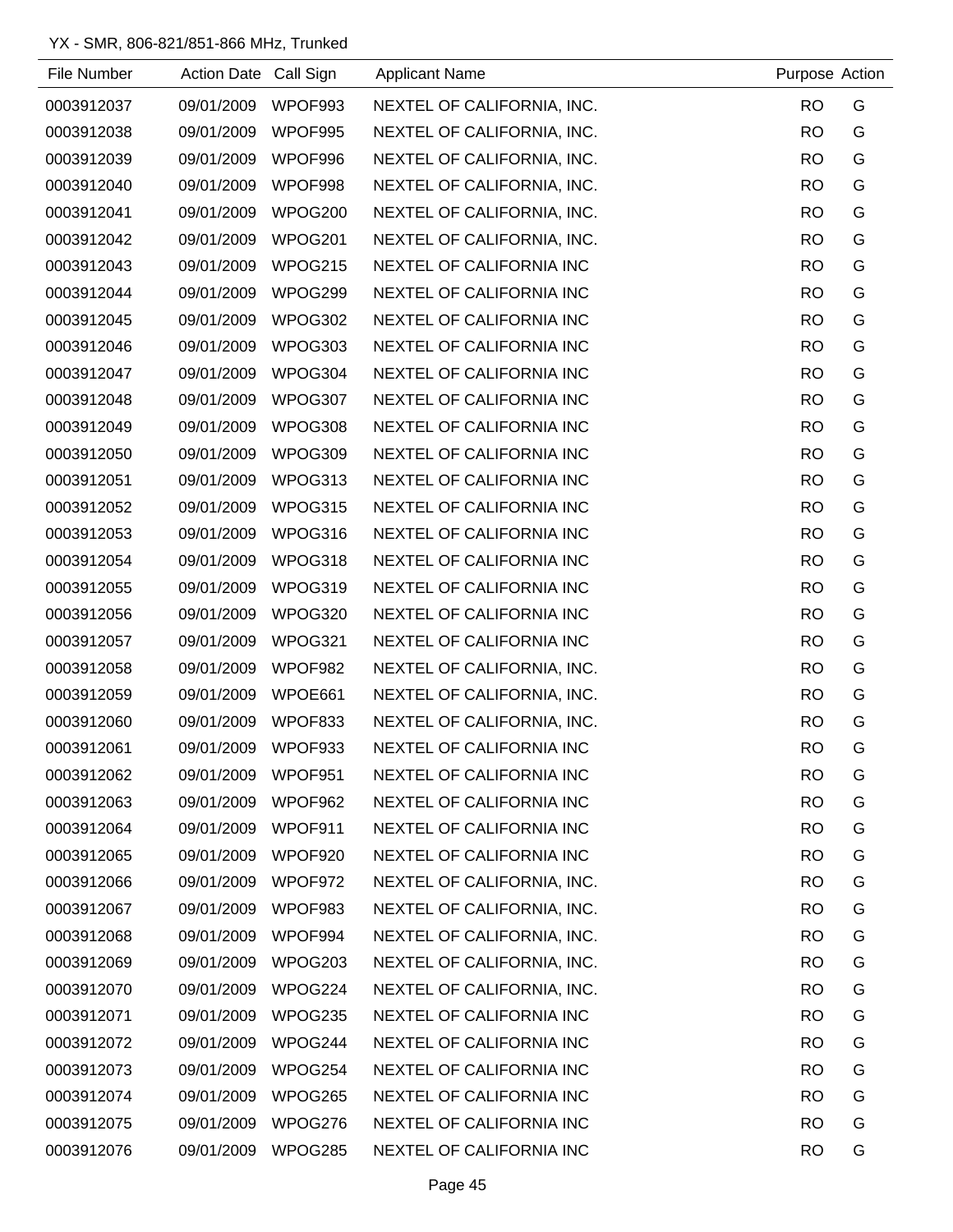| File Number | Action Date Call Sign |         | <b>Applicant Name</b>      | Purpose Action |   |
|-------------|-----------------------|---------|----------------------------|----------------|---|
| 0003912077  | 09/01/2009            | WPOG306 | NEXTEL OF CALIFORNIA INC   | <b>RO</b>      | G |
| 0003912078  | 09/01/2009            | WPOG317 | NEXTEL OF CALIFORNIA INC   | <b>RO</b>      | G |
| 0003912079  | 09/01/2009            | WPOG325 | NEXTEL OF CALIFORNIA INC   | <b>RO</b>      | G |
| 0003912080  | 09/01/2009            | WPOF926 | NEXTEL OF CALIFORNIA INC   | <b>RO</b>      | G |
| 0003912081  | 09/01/2009            | WPOF966 | NEXTEL OF CALIFORNIA, INC. | <b>RO</b>      | G |
| 0003912082  | 09/01/2009            | WPOG259 | NEXTEL OF CALIFORNIA INC   | <b>RO</b>      | G |
| 0003912083  | 09/01/2009            | WPOF928 | NEXTEL OF CALIFORNIA INC   | <b>RO</b>      | G |
| 0003912085  | 09/01/2009            | WPOF826 | NEXTEL OF CALIFORNIA, INC. | <b>RO</b>      | G |
| 0003912086  | 09/01/2009            | WPOF838 | NEXTEL OF CALIFORNIA INC   | <b>RO</b>      | G |
| 0003912087  | 09/01/2009            | WPOF930 | NEXTEL OF CALIFORNIA INC   | <b>RO</b>      | G |
| 0003912088  | 09/01/2009            | WPOF946 | NEXTEL OF CALIFORNIA, INC. | <b>RO</b>      | G |
| 0003912089  | 09/01/2009            | WPOF957 | NEXTEL OF CALIFORNIA INC   | <b>RO</b>      | G |
| 0003912090  | 09/01/2009            | WPOF908 | NEXTEL OF CALIFORNIA INC   | <b>RO</b>      | G |
| 0003912091  | 09/01/2009            | WPOF967 | NEXTEL OF CALIFORNIA INC   | <b>RO</b>      | G |
| 0003912092  | 09/01/2009            | WPOF978 | NEXTEL OF CALIFORNIA, INC. | <b>RO</b>      | G |
| 0003912093  | 09/01/2009            | WPOF991 | NEXTEL OF CALIFORNIA, INC. | <b>RO</b>      | G |
| 0003912094  | 09/01/2009            | WPOG208 | NEXTEL OF CALIFORNIA, INC. | <b>RO</b>      | G |
| 0003912095  | 09/01/2009            | WPOG219 | NEXTEL OF CALIFORNIA INC   | <b>RO</b>      | G |
| 0003912096  | 09/01/2009            | WPOG232 | NEXTEL OF CALIFORNIA INC   | <b>RO</b>      | G |
| 0003912097  | 09/01/2009            | WPOG249 | NEXTEL OF CALIFORNIA INC   | <b>RO</b>      | G |
| 0003912098  | 09/01/2009            | WPOG260 | NEXTEL OF CALIFORNIA, INC. | <b>RO</b>      | G |
| 0003912099  | 09/01/2009            | WPOG273 | NEXTEL OF CALIFORNIA INC   | <b>RO</b>      | G |
| 0003912100  | 09/01/2009            | WPOG290 | NEXTEL OF CALIFORNIA, INC. | <b>RO</b>      | G |
| 0003912101  | 09/01/2009            | WPOG301 | NEXTEL OF CALIFORNIA INC   | <b>RO</b>      | G |
| 0003912102  | 09/01/2009            | WPOG314 | NEXTEL OF CALIFORNIA INC   | <b>RO</b>      | G |
| 0003912103  | 09/01/2009            | WPOG330 | NEXTEL OF CALIFORNIA, INC. | <b>RO</b>      | G |
| 0003912104  | 09/01/2009            | WPOF904 | NEXTEL OF CALIFORNIA INC   | <b>RO</b>      | G |
| 0003912105  | 09/01/2009            | WPOG207 | NEXTEL OF CALIFORNIA, INC. | <b>RO</b>      | G |
| 0003912106  | 09/01/2009            | WPOG279 | NEXTEL OF CALIFORNIA INC   | <b>RO</b>      | G |
| 0003912107  | 09/01/2009            | WPOF916 | NEXTEL OF CALIFORNIA INC   | <b>RO</b>      | G |
| 0003912108  | 09/01/2009            | WPOG281 | NEXTEL OF CALIFORNIA INC   | <b>RO</b>      | G |
| 0003912109  | 09/01/2009            | WPOF961 | NEXTEL OF CALIFORNIA INC   | <b>RO</b>      | G |
| 0003912110  | 09/01/2009            | WPOG223 | NEXTEL OF CALIFORNIA, INC. | <b>RO</b>      | G |
| 0003912111  | 09/01/2009            | WPOF940 | NEXTEL OF CALIFORNIA INC   | <b>RO</b>      | G |
| 0003912112  | 09/01/2009            | WPOG284 | NEXTEL OF CALIFORNIA INC   | <b>RO</b>      | G |
| 0003912113  | 09/01/2009            | WPOF900 | NEXTEL OF CALIFORNIA, INC. | <b>RO</b>      | G |
| 0003912114  | 09/01/2009            | WPOF941 | NEXTEL OF CALIFORNIA INC   | <b>RO</b>      | G |
| 0003912115  | 09/01/2009            | WPOG213 | NEXTEL OF CALIFORNIA, INC. | <b>RO</b>      | G |
| 0003912117  | 09/01/2009            | WPOG295 | NEXTEL OF CALIFORNIA INC   | <b>RO</b>      | G |
| 0003912118  | 09/01/2009            | WPOG230 | NEXTEL OF CALIFORNIA INC   | <b>RO</b>      | G |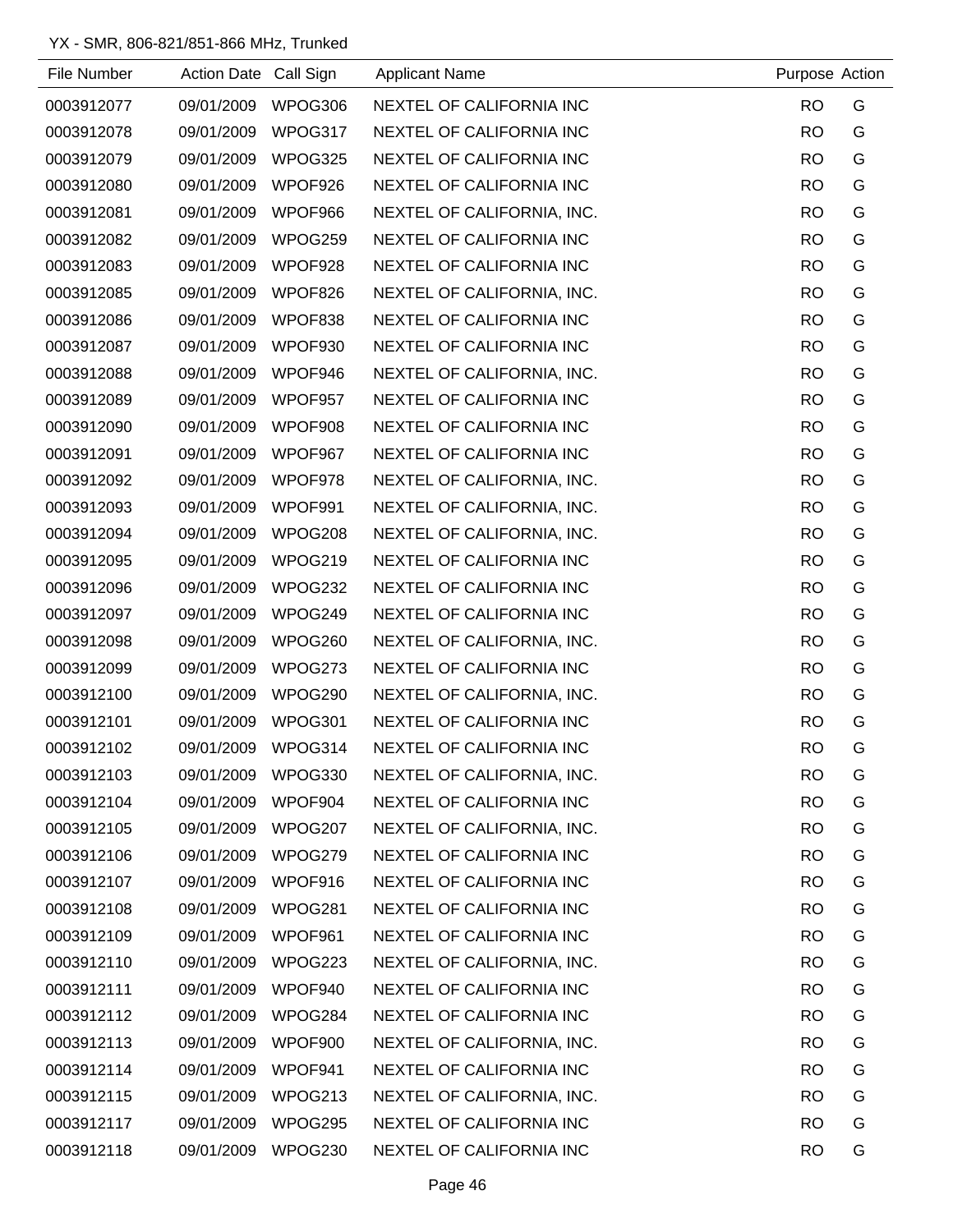| File Number | Action Date Call Sign |               | <b>Applicant Name</b>                             |           | Purpose Action |
|-------------|-----------------------|---------------|---------------------------------------------------|-----------|----------------|
| 0003912119  | 09/01/2009            | WPOG237       | NEXTEL OF CALIFORNIA INC                          | <b>RO</b> | G              |
| 0003912120  | 09/01/2009            | WPOG239       | NEXTEL OF CALIFORNIA INC                          | <b>RO</b> | G              |
| 0003912132  | 09/01/2009            | <b>WZC792</b> | NEXTEL OF NEW YORK, INC.                          | <b>RO</b> | G              |
| 0003912133  | 09/01/2009            | <b>WYA664</b> | NEXTEL OF NEW YORK INC                            | <b>RO</b> | G              |
| 0003912134  | 09/01/2009            | <b>WYA671</b> | NEXTEL OF NEW YORK INC                            | <b>RO</b> | G              |
| 0003912145  | 09/01/2009            | WPOF625       | NEXTEL OF TEXAS INC DBA NEXTEL COMMUNICATIONS RO  |           | G              |
| 0003912146  | 09/01/2009            | WPOF627       | NEXTEL OF TEXAS INC DBA NEXTEL COMMUNICATIONS RO  |           | G              |
| 0003912147  | 09/01/2009            | WPOF586       | NEXTEL OF TEXAS, INC.                             | <b>RO</b> | G              |
| 0003912148  | 09/01/2009            | WPOF587       | NEXTEL OF TEXAS, INC.                             | <b>RO</b> | G              |
| 0003912149  | 09/01/2009            | WPOF588       | NEXTEL OF TEXAS, INC.                             | <b>RO</b> | G              |
| 0003912150  | 09/01/2009            | WPOF591       | NEXTEL OF TEXAS, INC.                             | <b>RO</b> | G              |
| 0003912151  | 09/01/2009            | WPOF592       | NEXTEL OF TEXAS, INC.                             | <b>RO</b> | G              |
| 0003912152  | 09/01/2009            | WPOF593       | NEXTEL OF TEXAS, INC.                             | <b>RO</b> | G              |
| 0003912153  | 09/01/2009            | WPOF596       | NEXTEL OF TEXAS, INC.                             | <b>RO</b> | G              |
| 0003912154  | 09/01/2009            | WPOF597       | NEXTEL OF TEXAS, INC.                             | <b>RO</b> | G              |
| 0003912155  | 09/01/2009            | WPOF598       | NEXTEL OF TEXAS, INC.                             | <b>RO</b> | G              |
| 0003912156  | 09/01/2009            | WPOF601       | NEXTEL OF TEXAS, INC.                             | <b>RO</b> | G              |
| 0003912157  | 09/01/2009            | WPOF602       | NEXTEL OF TEXAS, INC.                             | <b>RO</b> | G              |
| 0003912158  | 09/01/2009            | WPOF607       | NEXTEL OF TEXAS INC DBA NEXTEL COMMUNICATIONS RO  |           | G              |
| 0003912159  | 09/01/2009            | WPOF611       | NEXTEL OF TEXAS, INC.                             | <b>RO</b> | G              |
| 0003912160  | 09/01/2009            | WPOF613       | NEXTEL OF TEXAS, INC.                             | <b>RO</b> | G              |
| 0003912161  | 09/01/2009            | WPOF614       | NEXTEL OF TEXAS, INC.                             | <b>RO</b> | G              |
| 0003912162  | 09/01/2009            | WPOF616       | NEXTEL OF TEXAS, INC.                             | <b>RO</b> | G              |
| 0003912163  | 09/01/2009            | WPOF617       | NEXTEL OF TEXAS, INC.                             | <b>RO</b> | G              |
| 0003912164  | 09/01/2009            | WPOF619       | NEXTEL OF TEXAS INC DBA NEXTEL COMMUNICATIONS RO  |           | G              |
| 0003912165  | 09/01/2009            | WPOF621       | NEXTEL OF TEXAS, INC.                             | <b>RO</b> | G              |
| 0003912166  | 09/01/2009            | WPOF532       | NEXTEL OF TEXAS INC DBA NEXTEL COMMUNICATIONS RO  |           | G              |
| 0003912167  | 09/01/2009            | WPOF639       | NEXTEL OF TEXAS, INC.                             | <b>RO</b> | G              |
| 0003912168  | 09/01/2009            | WPOF647       | NEXTEL OF TEXAS, INC.                             | <b>RO</b> | G              |
| 0003912169  | 09/01/2009            | WPOF657       | NEXTEL OF TEXAS, INC.                             | <b>RO</b> | G              |
| 0003912170  | 09/01/2009            | WPOF667       | NEXTEL OF TEXAS, INC.                             | <b>RO</b> | G              |
| 0003912171  | 09/01/2009            | WPOF679       | NEXTEL OF TEXAS, INC.                             | <b>RO</b> | G              |
| 0003912172  | 09/01/2009            | WPOF699       | NEXTEL OF TEXAS, INC.                             | <b>RO</b> | G              |
| 0003912173  | 09/01/2009            | WPOF709       | NEXTEL OF TEXAS, INC. DBA NEXTEL COMMUNICATION RO |           | G              |
| 0003912174  | 09/01/2009            | WPOF733       | NEXTEL OF TEXAS, INC.                             | <b>RO</b> | G              |
| 0003912175  | 09/01/2009            | WPOF744       | NEXTEL OF TEXAS, INC. DBA NEXTEL COMMUNICATION RO |           | G              |
| 0003912176  | 09/01/2009            | WPOF683       | NEXTEL OF TEXAS, INC.                             | <b>RO</b> | G              |
| 0003912177  | 09/01/2009            | WPOF686       | NEXTEL OF TEXAS, INC.                             | <b>RO</b> | G              |
| 0003912178  | 09/01/2009            | WPOF687       | NEXTEL OF TEXAS, INC.                             | <b>RO</b> | G              |
| 0003912179  | 09/01/2009            | WPOF688       | NEXTEL OF TEXAS, INC.                             | <b>RO</b> | G              |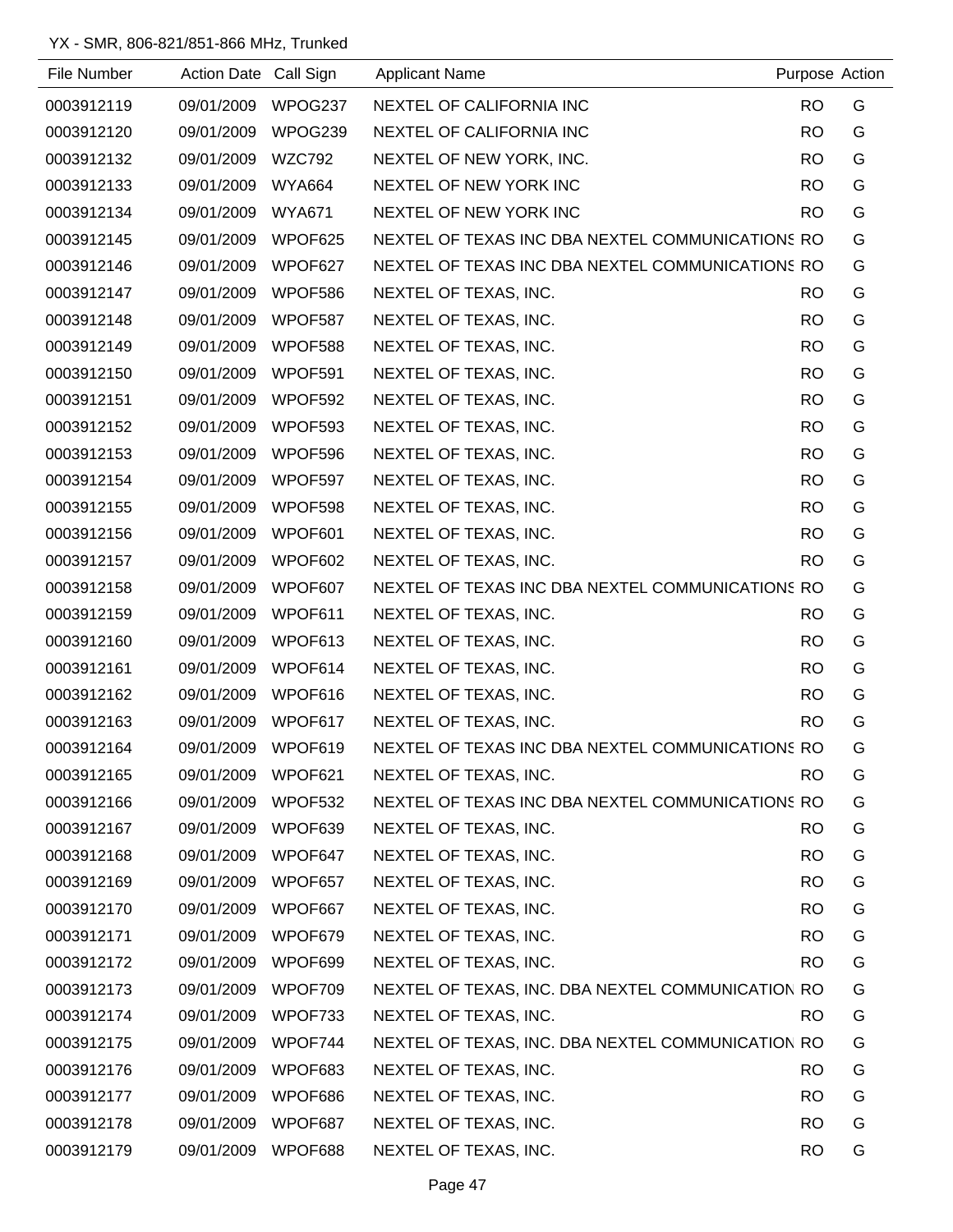| File Number | Action Date Call Sign |         | <b>Applicant Name</b>                             | Purpose Action |   |
|-------------|-----------------------|---------|---------------------------------------------------|----------------|---|
| 0003912180  | 09/01/2009            | WPOF692 | NEXTEL OF TEXAS, INC.                             | <b>RO</b>      | G |
| 0003912181  | 09/01/2009            | WPOF694 | NEXTEL OF TEXAS, INC.                             | RO.            | G |
| 0003912182  | 09/01/2009            | WPOF695 | NEXTEL OF TEXAS, INC.                             | RO.            | G |
| 0003912183  | 09/01/2009            | WPOF697 | NEXTEL OF TEXAS, INC.                             | <b>RO</b>      | G |
| 0003912184  | 09/01/2009            | WPOF698 | NEXTEL OF TEXAS, INC.                             | RO.            | G |
| 0003912185  | 09/01/2009            | WPOF700 | NEXTEL OF TEXAS, INC.                             | RO.            | G |
| 0003912186  | 09/01/2009            | WPOF702 | NEXTEL OF TEXAS, INC.                             | <b>RO</b>      | G |
| 0003912187  | 09/01/2009            | WPOF703 | NEXTEL OF TEXAS, INC.                             | <b>RO</b>      | G |
| 0003912188  | 09/01/2009            | WPOF544 | NEXTEL OF TEXAS INC DBA NEXTEL COMMUNICATIONS RO  |                | G |
| 0003912189  | 09/01/2009            | WPOF546 | NEXTEL OF TEXAS, INC.                             | RO.            | G |
| 0003912190  | 09/01/2009            | WPOF549 | NEXTEL OF TEXAS, INC.                             | <b>RO</b>      | G |
| 0003912191  | 09/01/2009            | WPOF550 | NEXTEL OF TEXAS, INC.                             | RO.            | G |
| 0003912192  | 09/01/2009            | WPOF551 | NEXTEL OF TEXAS INC DBA NEXTEL COMMUNICATIONS RO  |                | G |
| 0003912193  | 09/01/2009            | WPOF552 | NEXTEL OF TEXAS INC DBA NEXTEL COMMUNICATIONS RO  |                | G |
| 0003912194  | 09/01/2009            | WPOF555 | NEXTEL OF TEXAS INC DBA NEXTEL COMMUNICATIONS RO  |                | G |
| 0003912195  | 09/01/2009            | WPOF556 | NEXTEL OF TEXAS INC DBA NEXTEL COMMUNICATIONS RO  |                | G |
| 0003912196  | 09/01/2009            | WPOF557 | NEXTEL OF TEXAS INC DBA NEXTEL COMMUNICATIONS RO  |                | G |
| 0003912197  | 09/01/2009            | WPOF560 | NEXTEL OF TEXAS INC DBA NEXTEL COMMUNICATIONS RO  |                | G |
| 0003912198  | 09/01/2009            | WPOF561 | NEXTEL OF TEXAS, INC.                             | RO.            | G |
| 0003912199  | 09/01/2009            | WPOF562 | NEXTEL OF TEXAS, INC.                             | RO.            | G |
| 0003912200  | 09/01/2009            | WPOF565 | NEXTEL OF TEXAS, INC.                             | RO.            | G |
| 0003912201  | 09/01/2009            | WPOF566 | NEXTEL OF TEXAS, INC.                             | <b>RO</b>      | G |
| 0003912202  | 09/01/2009            | WPOF519 | NEXTEL OF TEXAS, INC.                             | <b>RO</b>      | G |
| 0003912203  | 09/01/2009            | WPOF523 | NEXTEL OF TEXAS, INC.                             | RO.            | G |
| 0003912204  | 09/01/2009 WPOF525    |         | NEXTEL OF TEXAS INC DBA NEXTEL COMMUNICATIONS RO  |                | G |
| 0003912205  | 09/01/2009            | WPOF526 | NEXTEL OF TEXAS INC DBA NEXTEL COMMUNICATIONS RO  |                | G |
| 0003912206  | 09/01/2009            | WPOF568 | NEXTEL OF TEXAS, INC.                             | RO.            | G |
| 0003912207  | 09/01/2009            | WPOF569 | NEXTEL OF TEXAS, INC.                             | RO.            | G |
| 0003912208  | 09/01/2009            | WPOF571 | NEXTEL OF TEXAS, INC.                             | RO.            | G |
| 0003912209  | 09/01/2009            | WPOF576 | NEXTEL OF TEXAS, INC.                             | RO.            | G |
| 0003912210  | 09/01/2009            | WPOF577 | NEXTEL OF TEXAS INC DBA NEXTEL COMMUNICATIONS RO  |                | G |
| 0003912211  | 09/01/2009            | WPOF580 | NEXTEL OF TEXAS, INC.                             | RO.            | G |
| 0003912212  | 09/01/2009            | WPOF582 | NEXTEL OF TEXAS, INC.                             | RO.            | G |
| 0003912213  | 09/01/2009            | WPOF585 | NEXTEL OF TEXAS INC DBA NEXTEL COMMUNICATIONS RO  |                | G |
| 0003912214  | 09/01/2009            | WPOF728 | NEXTEL OF TEXAS, INC.                             | RO.            | G |
| 0003912215  | 09/01/2009            | WPOF755 | NEXTEL OF TEXAS, INC. DBA NEXTEL COMMUNICATION RO |                | G |
| 0003912216  | 09/01/2009            | WPOF787 | NEXTEL OF TEXAS, INC. DBA NEXTEL COMMUNICATION RO |                | G |
| 0003912217  | 09/01/2009            | WPOF677 | NEXTEL OF TEXAS, INC.                             | <b>RO</b>      | G |
| 0003912218  | 09/01/2009            | WPOF678 | NEXTEL OF TEXAS, INC.                             | <b>RO</b>      | G |
| 0003912219  | 09/01/2009            | WPOF681 | NEXTEL OF TEXAS, INC.                             | <b>RO</b>      | G |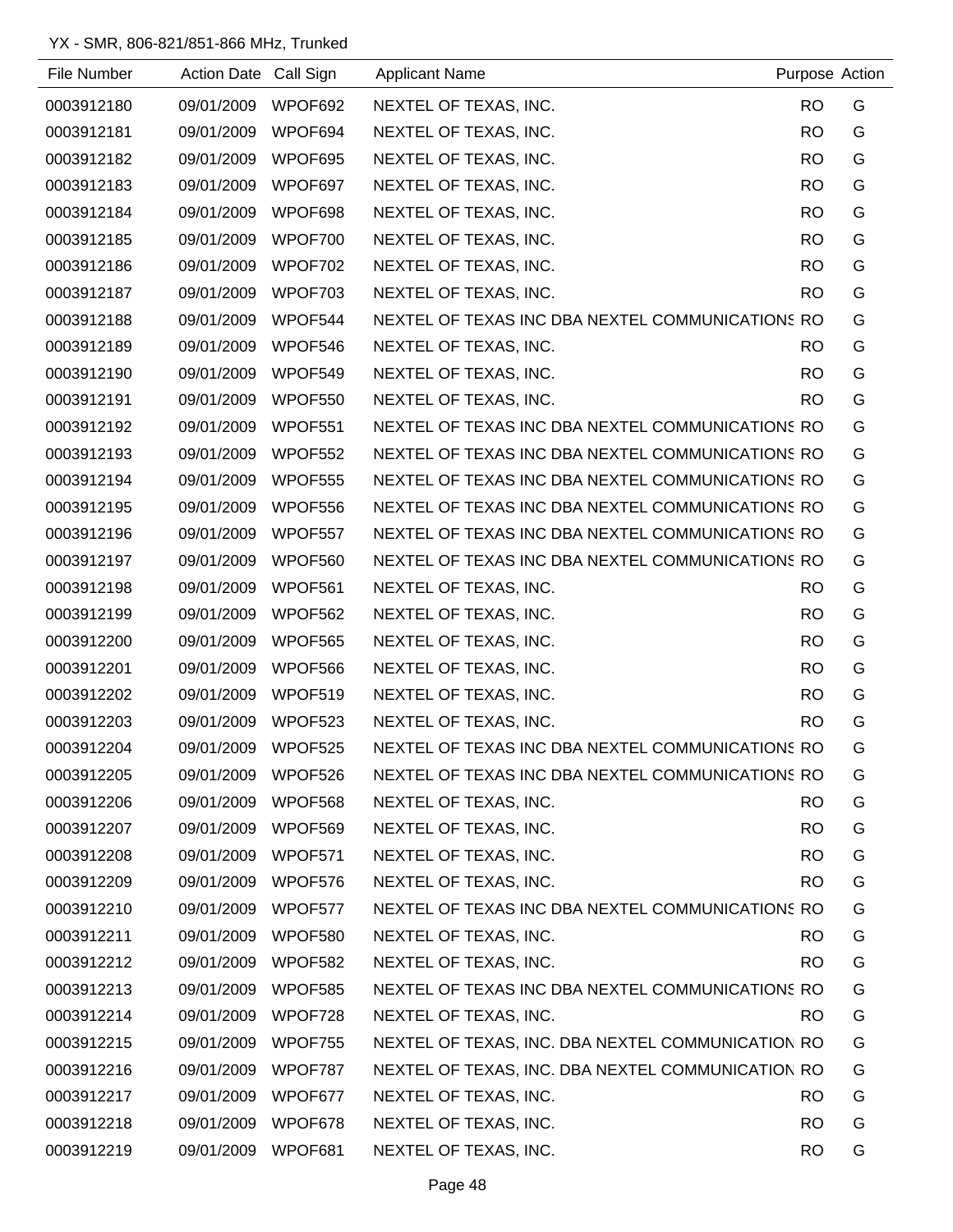| File Number | Action Date Call Sign |         | <b>Applicant Name</b>                             |           | Purpose Action |
|-------------|-----------------------|---------|---------------------------------------------------|-----------|----------------|
| 0003912220  | 09/01/2009            | WPOF682 | NEXTEL OF TEXAS, INC.                             | RO.       | G              |
| 0003912221  | 09/01/2009            | WPOF746 | NEXTEL OF TEXAS, INC. DBA NEXTEL COMMUNICATION RO |           | G              |
| 0003912222  | 09/01/2009            | WPOF747 | NEXTEL OF TEXAS, INC. DBA NEXTEL COMMUNICATION RO |           | G              |
| 0003912223  | 09/01/2009            | WPOF748 | NEXTEL OF TEXAS, INC. DBA NEXTEL COMMUNICATION RO |           | G              |
| 0003912224  | 09/01/2009            | WPOF751 | NEXTEL OF TEXAS, INC. DBA NEXTEL COMMUNICATION RO |           | G              |
| 0003912225  | 09/01/2009            | WPOF752 | NEXTEL OF TEXAS, INC. DBA NEXTEL COMMUNICATION RO |           | G              |
| 0003912226  | 09/01/2009            | WPOF753 | NEXTEL OF TEXAS, INC. DBA NEXTEL COMMUNICATION RO |           | G              |
| 0003912227  | 09/01/2009            | WPOF757 | NEXTEL OF TEXAS, INC.                             | RO.       | G              |
| 0003912228  | 09/01/2009            | WPOF759 | NEXTEL OF TEXAS, INC.                             | <b>RO</b> | G              |
| 0003912229  | 09/01/2009            | WPOF760 | NEXTEL OF TEXAS, INC.                             | RO.       | G              |
| 0003912230  | 09/01/2009            | WPOF762 | NEXTEL OF TEXAS, INC.                             | RO.       | G              |
| 0003912231  | 09/01/2009            | WPOF763 | NEXTEL OF TEXAS, INC.                             | <b>RO</b> | G              |
| 0003912232  | 09/01/2009            | WPOF765 | NEXTEL OF TEXAS, INC.                             | RO.       | G              |
| 0003912233  | 09/01/2009            | WPOF785 | NEXTEL OF TEXAS, INC. DBA NEXTEL COMMUNICATION RO |           | G              |
| 0003912234  | 09/01/2009            | WPOF786 | NEXTEL OF TEXAS, INC. DBA NEXTEL COMMUNICATION RO |           | G              |
| 0003912235  | 09/01/2009            | WPOF789 | NEXTEL OF TEXAS, INC. DBA NEXTEL COMMUNICATION RO |           | G              |
| 0003912236  | 09/01/2009            | WPOF791 | NEXTEL OF TEXAS INC DBA NEXTEL COMMUNICATIONS RO  |           | G              |
| 0003912237  | 09/01/2009            | WPOF849 | NEXTEL OF TEXAS, INC.                             | RO.       | G              |
| 0003912238  | 09/01/2009            | WPOF850 | NEXTEL OF TEXAS, INC.                             | <b>RO</b> | G              |
| 0003912239  | 09/01/2009            | WPOF851 | NEXTEL OF TEXAS, INC.                             | <b>RO</b> | G              |
| 0003912240  | 09/01/2009            | WPOF852 | NEXTEL OF TEXAS, INC.                             | <b>RO</b> | G              |
| 0003912241  | 09/01/2009            | WPOF855 | NEXTEL OF TEXAS, INC.                             | <b>RO</b> | G              |
| 0003912242  | 09/01/2009            | WPOF856 | NEXTEL OF TEXAS, INC.                             | <b>RO</b> | G              |
| 0003912243  | 09/01/2009            | WPOF857 | NEXTEL OF TEXAS, INC.                             | <b>RO</b> | G              |
| 0003912244  | 09/01/2009            | WPOF860 | NEXTEL OF TEXAS, INC.                             | <b>RO</b> | G              |
| 0003912245  | 09/01/2009 WPOF861    |         | NEXTEL OF TEXAS, INC.                             | <b>RO</b> | G              |
| 0003912246  | 09/01/2009            | WPOF862 | NEXTEL OF TEXAS, INC.                             | <b>RO</b> | G              |
| 0003912247  | 09/01/2009            | WPOF865 | NEXTEL OF TEXAS, INC.                             | <b>RO</b> | G              |
| 0003912248  | 09/01/2009            | WPOF866 | NEXTEL OF TEXAS, INC.                             | <b>RO</b> | G              |
| 0003912249  | 09/01/2009            | WPOF867 | NEXTEL OF TEXAS, INC.                             | <b>RO</b> | G              |
| 0003912250  | 09/01/2009            | WPOF871 | NEXTEL OF TEXAS, INC.                             | <b>RO</b> | G              |
| 0003912251  | 09/01/2009            | WPOF873 | NEXTEL OF TEXAS, INC.                             | <b>RO</b> | G              |
| 0003912252  | 09/01/2009            | WPOF874 | NEXTEL OF TEXAS, INC.                             | <b>RO</b> | G              |
| 0003912253  | 09/01/2009            | WPOF738 | NEXTEL OF TEXAS, INC. DBA NEXTEL COMMUNICATION RO |           | G              |
| 0003912254  | 09/01/2009            | WPOF741 | NEXTEL OF TEXAS, INC. DBA NEXTEL COMMUNICATION RO |           | G              |
| 0003912255  | 09/01/2009            | WPOF742 | NEXTEL OF TEXAS, INC. DBA NEXTEL COMMUNICATION RO |           | G              |
| 0003912256  | 09/01/2009            | WPOF743 | NEXTEL OF TEXAS, INC. DBA NEXTEL COMMUNICATION RO |           | G              |
| 0003912257  | 09/01/2009            | WPOF876 | NEXTEL OF TEXAS, INC.                             | <b>RO</b> | G              |
| 0003912258  | 09/01/2009            | WPOF877 | NEXTEL OF TEXAS, INC.                             | <b>RO</b> | G              |
| 0003912259  | 09/01/2009            | WPOF878 | NEXTEL OF TEXAS, INC.                             | <b>RO</b> | G              |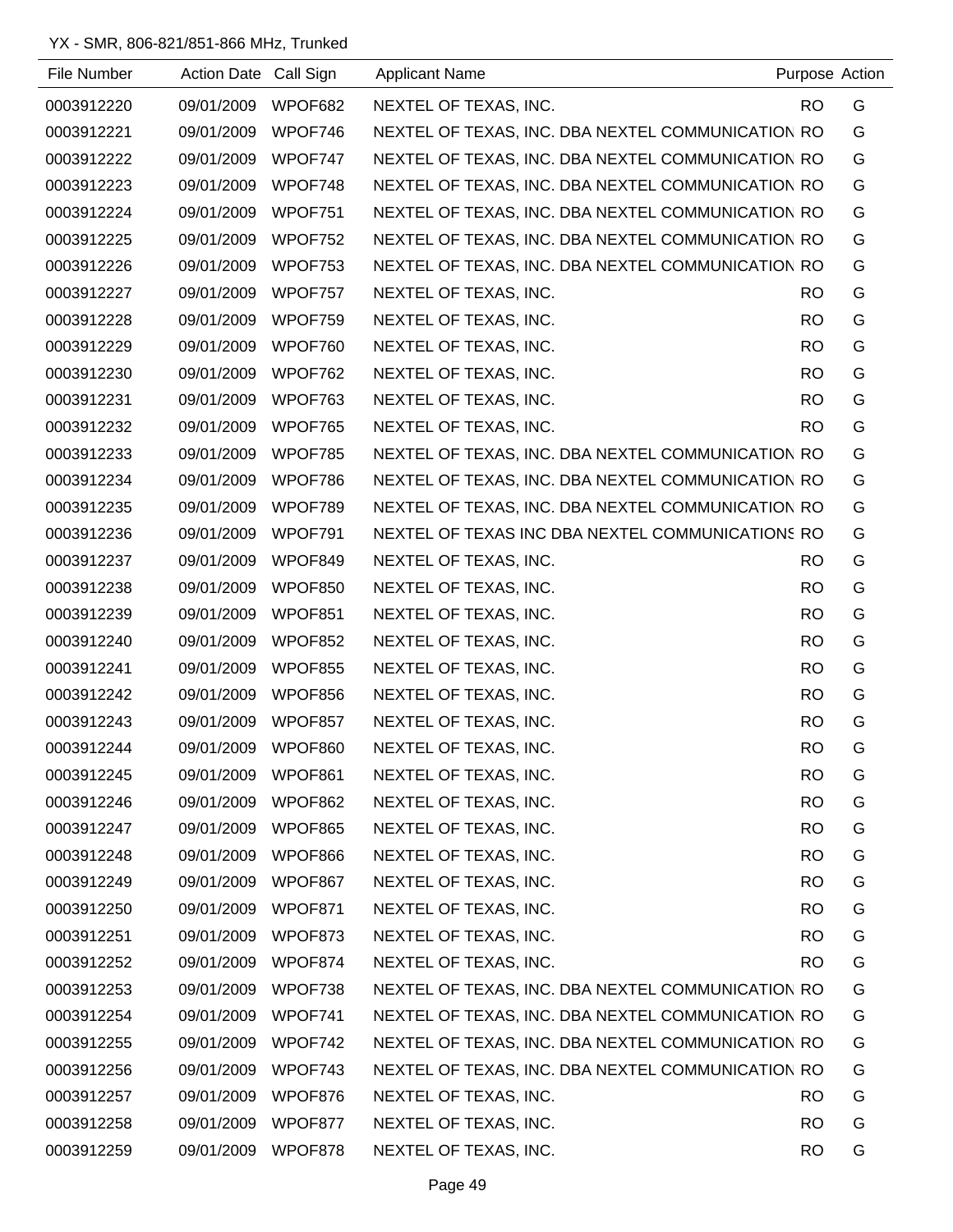| File Number | Action Date Call Sign |         | <b>Applicant Name</b>                             |           | Purpose Action |
|-------------|-----------------------|---------|---------------------------------------------------|-----------|----------------|
| 0003912260  | 09/01/2009            | WPOF706 | NEXTEL OF TEXAS, INC. DBA NEXTEL COMMUNICATION RO |           | G              |
| 0003912261  | 09/01/2009            | WPOF708 | NEXTEL OF TEXAS INC DBA NEXTEL COMMUNICATIONS RO  |           | G              |
| 0003912262  | 09/01/2009            | WPOF711 | NEXTEL OF TEXAS, INC. DBA NEXTEL COMMUNICATION RO |           | G              |
| 0003912263  | 09/01/2009            | WPOF712 | NEXTEL OF TEXAS, INC. DBA NEXTEL COMMUNICATION RO |           | G              |
| 0003912264  | 09/01/2009            | WPOF713 | NEXTEL OF TEXAS, INC. DBA NEXTEL COMMUNICATION RO |           | G              |
| 0003912265  | 09/01/2009            | WPOF714 | NEXTEL OF TEXAS INC DBA NEXTEL COMMUNICATIONS RO  |           | G              |
| 0003912266  | 09/01/2009            | WPOF717 | NEXTEL OF TEXAS, INC.                             | RO.       | G              |
| 0003912267  | 09/01/2009            | WPOF718 | NEXTEL OF TEXAS, INC.                             | RO.       | G              |
| 0003912268  | 09/01/2009            | WPOF719 | NEXTEL OF TEXAS, INC.                             | RO.       | G              |
| 0003912269  | 09/01/2009            | WPOF722 | NEXTEL OF TEXAS, INC.                             | RO.       | G              |
| 0003912270  | 09/01/2009            | WPOF723 | NEXTEL OF TEXAS, INC. DBA NEXTEL COMMUNICATION RO |           | G              |
| 0003912271  | 09/01/2009            | WPOF725 | NEXTEL OF TEXAS, INC.                             | RO.       | G              |
| 0003912272  | 09/01/2009            | WPOF768 | NEXTEL OF TEXAS, INC.                             | RO.       | G              |
| 0003912273  | 09/01/2009            | WPOF769 | NEXTEL OF TEXAS, INC.                             | <b>RO</b> | G              |
| 0003912274  | 09/01/2009            | WPOF770 | NEXTEL OF TEXAS, INC.                             | RO.       | G              |
| 0003912275  | 09/01/2009            | WPOF774 | NEXTEL OF TEXAS, INC. DBA NEXTEL COMMUNICATION RO |           | G              |
| 0003912276  | 09/01/2009            | WPOF776 | NEXTEL OF TEXAS, INC. DBA NEXTEL COMMUNICATION RO |           | G              |
| 0003912277  | 09/01/2009            | WPOF777 | NEXTEL OF TEXAS, INC. DBA NEXTEL COMMUNICATION RO |           | G              |
| 0003912278  | 09/01/2009            | WPOF779 | NEXTEL OF TEXAS, INC. DBA NEXTEL COMMUNICATION RO |           | G              |
| 0003912279  | 09/01/2009            | WPOF780 | NEXTEL OF TEXAS, INC. DBA NEXTEL COMMUNICATION RO |           | G              |
| 0003912280  | 09/01/2009            | WPOF782 | NEXTEL OF TEXAS, INC. DBA NEXTEL COMMUNICATION RO |           | G              |
| 0003912281  | 09/01/2009            | WPOF784 | NEXTEL OF TEXAS, INC. DBA NEXTEL COMMUNICATION RO |           | G              |
| 0003912282  | 09/01/2009            | WPOF727 | NEXTEL OF TEXAS, INC.                             | RO.       | G              |
| 0003912283  | 09/01/2009            | WPOF730 | NEXTEL OF TEXAS, INC.                             | <b>RO</b> | G              |
| 0003912284  | 09/01/2009            | WPOF732 | NEXTEL OF TEXAS, INC.                             | <b>RO</b> | G              |
| 0003912285  | 09/01/2009            | WPOF735 | NEXTEL OF TEXAS, INC.                             | <b>RO</b> | G              |
| 0003912286  | 09/01/2009            | WPOF736 | NEXTEL OF TEXAS, INC.                             | <b>RO</b> | G              |
| 0003912287  | 09/01/2009            | WPOF737 | NEXTEL OF TEXAS, INC.                             | <b>RO</b> | G              |
| 0003912288  | 09/01/2009            | WPOF879 | NEXTEL OF TEXAS, INC.                             | <b>RO</b> | G              |
| 0003912289  | 09/01/2009            | WPOF880 | NEXTEL OF TEXAS, INC.                             | <b>RO</b> | G              |
| 0003912290  | 09/01/2009            | WPOF882 | NEXTEL OF TEXAS, INC.                             | <b>RO</b> | G              |
| 0003912291  | 09/01/2009            | WPOF884 | NEXTEL OF TEXAS, INC.                             | <b>RO</b> | G              |
| 0003912292  | 09/01/2009            | WPOF844 | NEXTEL OF TEXAS, INC.                             | <b>RO</b> | G              |
| 0003912293  | 09/01/2009            | WPOF885 | NEXTEL OF TEXAS, INC.                             | <b>RO</b> | G              |
| 0003912294  | 09/01/2009            | WPOF886 | NEXTEL OF TEXAS, INC.                             | <b>RO</b> | G              |
| 0003912295  | 09/01/2009            | WPOF630 | NEXTEL OF TEXAS, INC.                             | <b>RO</b> | G              |
| 0003912296  | 09/01/2009            | WPOF631 | NEXTEL OF TEXAS INC DBA NEXTEL COMMUNICATIONS RO  |           | G              |
| 0003912297  | 09/01/2009            | WPOF632 | NEXTEL OF TEXAS, INC.                             | <b>RO</b> | G              |
| 0003912298  | 09/01/2009            | WPOF633 | NEXTEL OF TEXAS, INC.                             | RO.       | G              |
| 0003912299  | 09/01/2009            | WPOF636 | NEXTEL OF TEXAS INC DBA NEXTEL COMMUNICATIONS RO  |           | G              |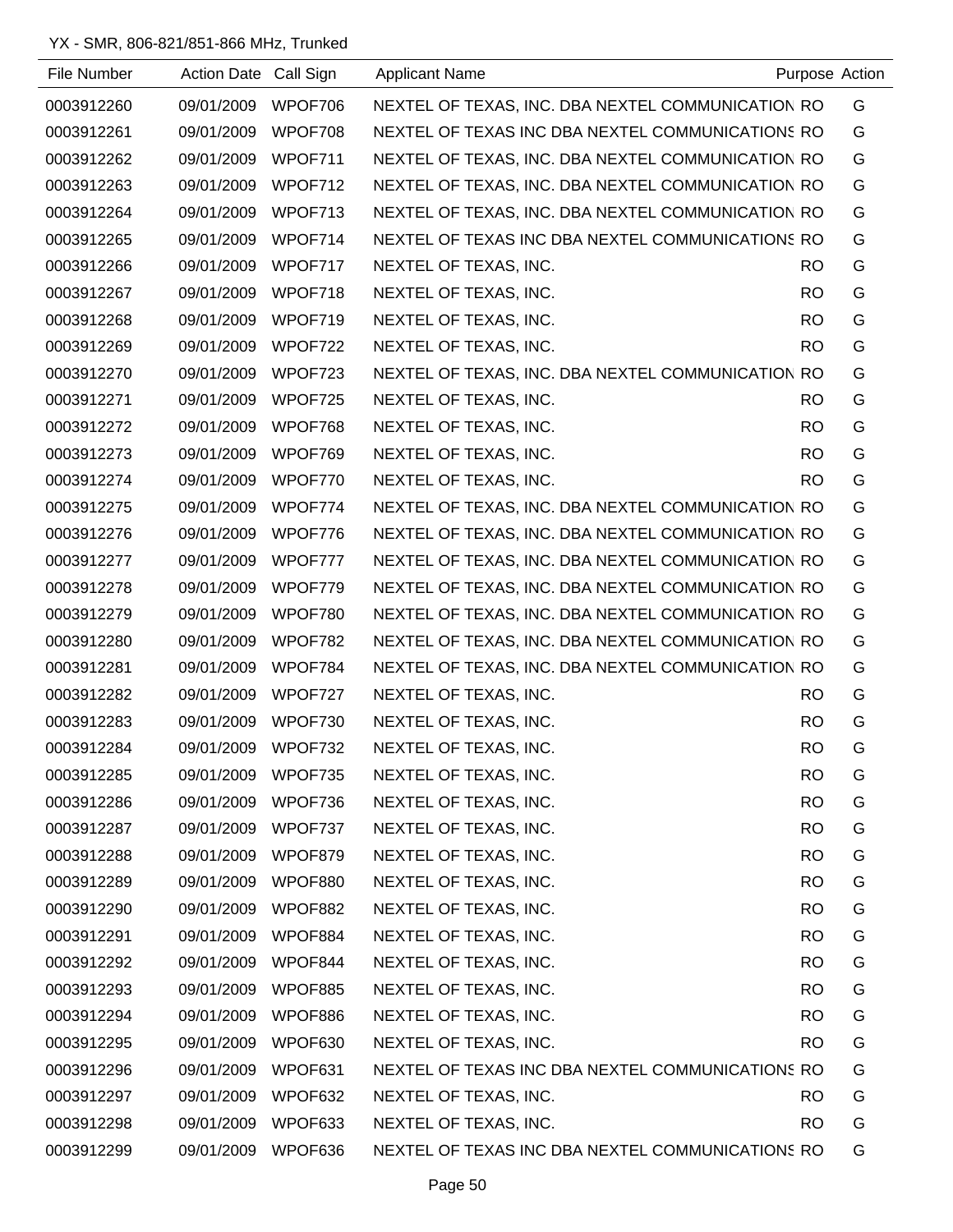| File Number | Action Date Call Sign |         | <b>Applicant Name</b>                             |           | Purpose Action |
|-------------|-----------------------|---------|---------------------------------------------------|-----------|----------------|
| 0003912300  | 09/01/2009            | WPOF637 | NEXTEL OF TEXAS INC DBA NEXTEL COMMUNICATIONS RO  |           | G              |
| 0003912301  | 09/01/2009            | WPOF638 | NEXTEL OF TEXAS, INC.                             | <b>RO</b> | G              |
| 0003912302  | 09/01/2009            | WPOF641 | NEXTEL OF TEXAS, INC.                             | RO.       | G              |
| 0003912303  | 09/01/2009            | WPOF642 | NEXTEL OF TEXAS, INC.                             | RO.       | G              |
| 0003912304  | 09/01/2009            | WPOF643 | NEXTEL OF TEXAS, INC.                             | <b>RO</b> | G              |
| 0003912305  | 09/01/2009            | WPOF646 | NEXTEL OF TEXAS, INC.                             | <b>RO</b> | G              |
| 0003912306  | 09/01/2009            | WPOF603 | NEXTEL OF TEXAS, INC.                             | <b>RO</b> | G              |
| 0003912307  | 09/01/2009            | WPOF604 | NEXTEL OF TEXAS, INC.                             | <b>RO</b> | G              |
| 0003912308  | 09/01/2009            | WPOF650 | NEXTEL OF TEXAS, INC.                             | <b>RO</b> | G              |
| 0003912309  | 09/01/2009            | WPOF652 | NEXTEL OF TEXAS, INC.                             | <b>RO</b> | G              |
| 0003912310  | 09/01/2009            | WPOF653 | NEXTEL OF TEXAS, INC.                             | <b>RO</b> | G              |
| 0003912311  | 09/01/2009            | WPOF655 | NEXTEL OF TEXAS, INC.                             | <b>RO</b> | G              |
| 0003912312  | 09/01/2009            | WPOF656 | NEXTEL OF TEXAS, INC.                             | <b>RO</b> | G              |
| 0003912313  | 09/01/2009            | WPOF658 | NEXTEL OF TEXAS, INC.                             | <b>RO</b> | G              |
| 0003912314  | 09/01/2009            | WPOF660 | NEXTEL OF TEXAS, INC.                             | <b>RO</b> | G              |
| 0003912315  | 09/01/2009            | WPOF661 | NEXTEL OF TEXAS, INC.                             | <b>RO</b> | G              |
| 0003912316  | 09/01/2009            | WPOF664 | NEXTEL OF TEXAS, INC.                             | <b>RO</b> | G              |
| 0003912317  | 09/01/2009            | WPOF666 | NEXTEL OF TEXAS, INC.                             | <b>RO</b> | G              |
| 0003912318  | 09/01/2009            | WPOF669 | NEXTEL OF TEXAS, INC.                             | <b>RO</b> | G              |
| 0003912319  | 09/01/2009            | WPOF670 | NEXTEL OF TEXAS, INC.                             | <b>RO</b> | G              |
| 0003912320  | 09/01/2009            | WPOF671 | NEXTEL OF TEXAS, INC.                             | <b>RO</b> | G              |
| 0003912321  | 09/01/2009            | WPOF672 | NEXTEL OF TEXAS, INC.                             | <b>RO</b> | G              |
| 0003912322  | 09/01/2009            | WPOF676 | NEXTEL OF TEXAS, INC.                             | <b>RO</b> | G              |
| 0003912323  | 09/01/2009            | KNER540 | NEXTEL OF TEXAS INC DBA NEXTEL COMMUNICATIONS RO  |           | G              |
| 0003912324  | 09/01/2009            | WNCT435 | NEXTEL OF TEXAS, INC.                             | <b>RO</b> | G              |
| 0003912325  | 09/01/2009            | WNKL365 | NEXTEL OF TEXAS INC DBA NEXTEL COMMUNICATIONS RO  |           | G              |
| 0003912326  | 09/01/2009            | WNKX656 | NEXTEL OF TEXAS INC DBA NEXTEL COMMUNICATIONS RO  |           | G              |
| 0003912328  | 09/01/2009            | WNPQ787 | NEXTEL OF TEXAS INC DBA NEXTEL COMMUNICATIONS RO  |           | G              |
| 0003912329  | 09/01/2009            | WNPQ795 | NEXTEL OF TEXAS INC DBA NEXTEL COMMUNICATIONS RO  |           | G              |
| 0003912342  | 09/01/2009            | WNXR241 | NEXTEL OF TEXAS INC DBA NEXTEL COMMUNICATIONS RO  |           | G              |
| 0003912343  | 09/01/2009            | WPOF528 | NEXTEL OF TEXAS INC DBA NEXTEL COMMUNICATIONS RO  |           | G              |
| 0003912344  | 09/01/2009            | WPOF529 | NEXTEL OF TEXAS INC DBA NEXTEL COMMUNICATIONS RO  |           | G              |
| 0003912345  | 09/01/2009            | WPOF531 | NEXTEL OF TEXAS, INC.                             | <b>RO</b> | G              |
| 0003912346  | 09/01/2009            | WPOF538 | NEXTEL OF TEXAS INC DBA NEXTEL COMMUNICATIONS RO  |           | G              |
| 0003912347  | 09/01/2009            | WPOF540 | NEXTEL OF TEXAS INC DBA NEXTEL COMMUNICATIONS RO  |           | G              |
| 0003912348  | 09/01/2009            | WPOF541 | NEXTEL OF TEXAS, INC.                             | RO.       | G              |
| 0003912349  | 09/01/2009            | WPOF707 | NEXTEL OF TEXAS, INC. DBA NEXTEL COMMUNICATION RO |           | G              |
| 0003912350  | 09/01/2009            | WPOF726 | NEXTEL OF TEXAS, INC.                             | RO.       | G              |
| 0003912351  | 09/01/2009            | WPOF749 | NEXTEL OF TEXAS, INC. DBA NEXTEL COMMUNICATION RO |           | G              |
| 0003912352  | 09/01/2009            | WPOF790 | NEXTEL OF TEXAS, INC. DBA NEXTEL COMMUNICATION RO |           | G              |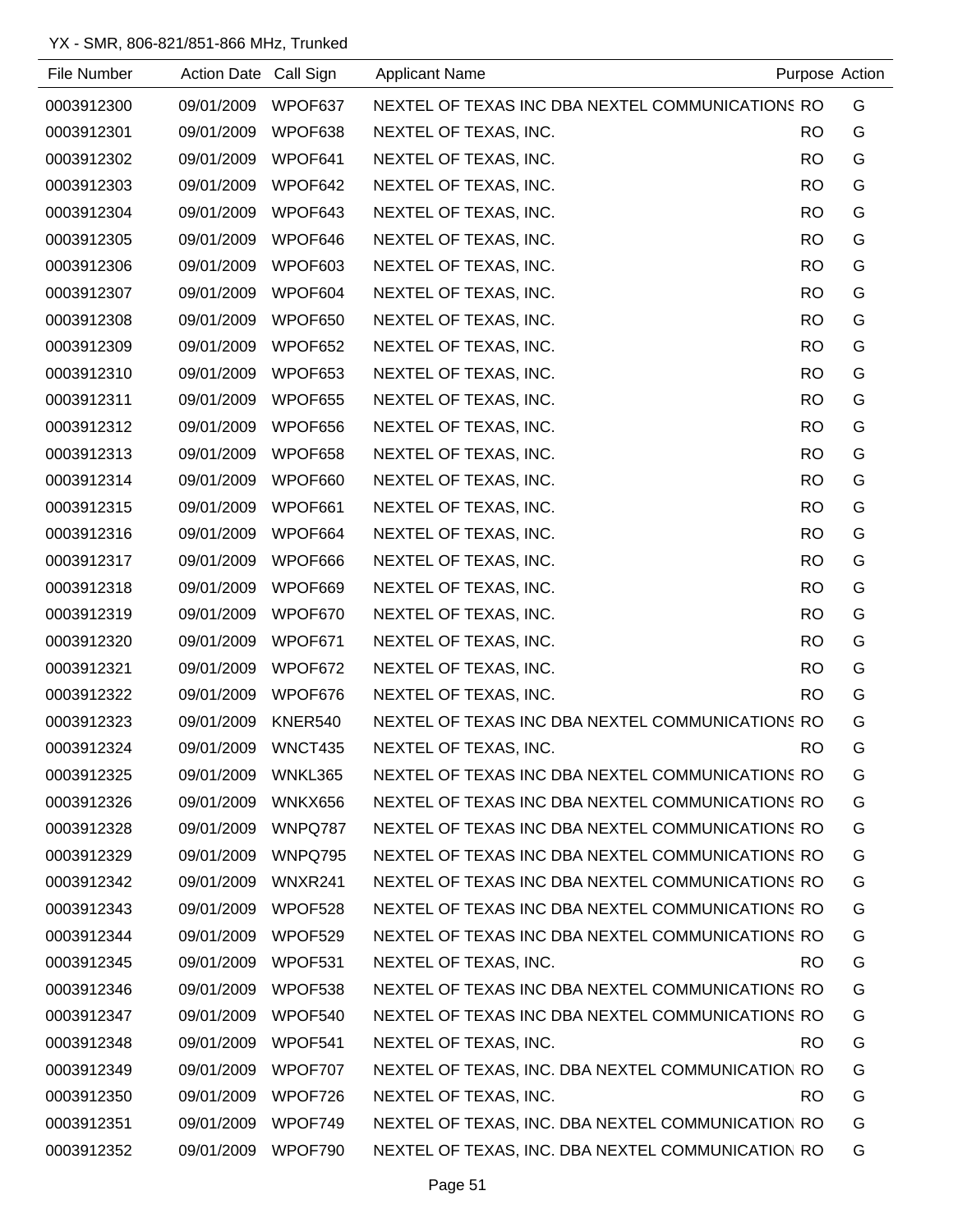| File Number | Action Date Call Sign |                | <b>Applicant Name</b>                             | Purpose Action |   |
|-------------|-----------------------|----------------|---------------------------------------------------|----------------|---|
| 0003912353  | 09/01/2009            | WPOF887        | NEXTEL OF TEXAS, INC.                             | RO.            | G |
| 0003912354  | 09/01/2009            | WPOF895        | NEXTEL OF TEXAS INC DBA NEXTEL COMMUNICATIONS RO  |                | G |
| 0003912355  | 09/01/2009            | WPOF898        | NEXTEL OF TEXAS INC DBA NEXTEL COMMUNICATIONS RO  |                | G |
| 0003912356  | 09/01/2009            | WPOF888        | NEXTEL OF TEXAS, INC.                             | RO.            | G |
| 0003912357  | 09/01/2009            | <b>WQS990</b>  | NEXTEL OF TEXAS INC DBA NEXTEL COMMUNICATIONS RO  |                | G |
| 0003912358  | 09/01/2009            | WPOF605        | NEXTEL OF TEXAS, INC.                             | RO.            | G |
| 0003912359  | 09/01/2009            | WPOF606        | NEXTEL OF TEXAS, INC.                             | <b>RO</b>      | G |
| 0003912360  | 09/01/2009            | KNJY846        | NEXTEL OF TEXAS INC DBA NEXTEL COMMUNICATIONS RO  |                | G |
| 0003912361  | 09/01/2009            | <b>WNSX932</b> | NEXTEL OF TEXAS INC DBA NEXTEL COMMUNICATIONS RO  |                | G |
| 0003912362  | 09/01/2009            | WPOF533        | NEXTEL OF TEXAS INC DBA NEXTEL COMMUNICATIONS RO  |                | G |
| 0003912363  | 09/01/2009            | WPOF547        | NEXTEL OF TEXAS INC DBA NEXTEL COMMUNICATIONS RO  |                | G |
| 0003912364  | 09/01/2009            | WPOF558        | NEXTEL OF TEXAS INC DBA NEXTEL COMMUNICATIONS RO  |                | G |
| 0003912365  | 09/01/2009            | WPOF594        | NEXTEL OF TEXAS, INC.                             | RO.            | G |
| 0003912366  | 09/01/2009            | WPOF608        | NEXTEL OF TEXAS INC DBA NEXTEL COMMUNICATIONS RO  |                | G |
| 0003912367  | 09/01/2009            | WPOF843        | NEXTEL OF TEXAS, INC.                             | RO.            | G |
| 0003912368  | 09/01/2009            | WPOF869        | NEXTEL OF TEXAS, INC.                             | <b>RO</b>      | G |
| 0003912369  | 09/01/2009            | WPOF583        | NEXTEL OF TEXAS, INC.                             | RO.            | G |
| 0003912370  | 09/01/2009            | WPOF675        | NEXTEL OF TEXAS, INC.                             | <b>RO</b>      | G |
| 0003912371  | 09/01/2009            | WPOF896        | NEXTEL OF TEXAS INC DBA NEXTEL COMMUNICATIONS RO  |                | G |
| 0003912372  | 09/01/2009            | WPOF590        | NEXTEL OF TEXAS, INC.                             | RO.            | G |
| 0003912373  | 09/01/2009            | WNPN631        | NEXTEL OF TEXAS INC DBA NEXTEL COMMUNICATIONS RO  |                | G |
| 0003912376  | 09/01/2009            | WPOF530        | NEXTEL OF TEXAS, INC.                             | RO.            | G |
| 0003912377  | 09/01/2009            | WPOF553        | NEXTEL OF TEXAS INC DBA NEXTEL COMMUNICATIONS RO  |                | G |
| 0003912378  | 09/01/2009            | WPOF567        | NEXTEL OF TEXAS, INC.                             | <b>RO</b>      | G |
| 0003912379  | 09/01/2009            | WPOF579        | NEXTEL OF TEXAS INC DBA NEXTEL COMMUNICATIONS RO  |                | G |
| 0003912380  | 09/01/2009            | WPOF589        | NEXTEL OF TEXAS, INC.                             | <b>RO</b>      | G |
| 0003912381  | 09/01/2009            | WPOF600        | NEXTEL OF TEXAS, INC.                             | <b>RO</b>      | G |
| 0003912382  | 09/01/2009            | WPOF615        | NEXTEL OF TEXAS, INC.                             | <b>RO</b>      | G |
| 0003912383  | 09/01/2009            | WPOF624        | NEXTEL OF TEXAS, INC.                             | <b>RO</b>      | G |
| 0003912384  | 09/01/2009            | WPOF634        | NEXTEL OF TEXAS, INC.                             | <b>RO</b>      | G |
| 0003912385  | 09/01/2009            | WPOF645        | NEXTEL OF TEXAS, INC.                             | <b>RO</b>      | G |
| 0003912386  | 09/01/2009            | WPOF663        | NEXTEL OF TEXAS, INC.                             | <b>RO</b>      | G |
| 0003912387  | 09/01/2009            | WPOF673        | NEXTEL OF TEXAS, INC.                             | <b>RO</b>      | G |
| 0003912388  | 09/01/2009            | WPOF685        | NEXTEL OF TEXAS, INC.                             | <b>RO</b>      | G |
| 0003912389  | 09/01/2009            | WPOF696        | NEXTEL OF TEXAS, INC.                             | RO.            | G |
| 0003912390  | 09/01/2009            | WPOF705        | NEXTEL OF TEXAS, INC. DBA NEXTEL COMMUNICATION RO |                | G |
| 0003912391  | 09/01/2009            | WPOF715        | NEXTEL OF TEXAS, INC.                             | <b>RO</b>      | G |
| 0003912392  | 09/01/2009            | WPOF767        | NEXTEL OF TEXAS, INC.                             | <b>RO</b>      | G |
| 0003912393  | 09/01/2009            | WPOF729        | NEXTEL OF TEXAS, INC.                             | RO.            | G |
| 0003912394  | 09/01/2009            | WPOF739        | NEXTEL OF TEXAS, INC. DBA NEXTEL COMMUNICATION RO |                | G |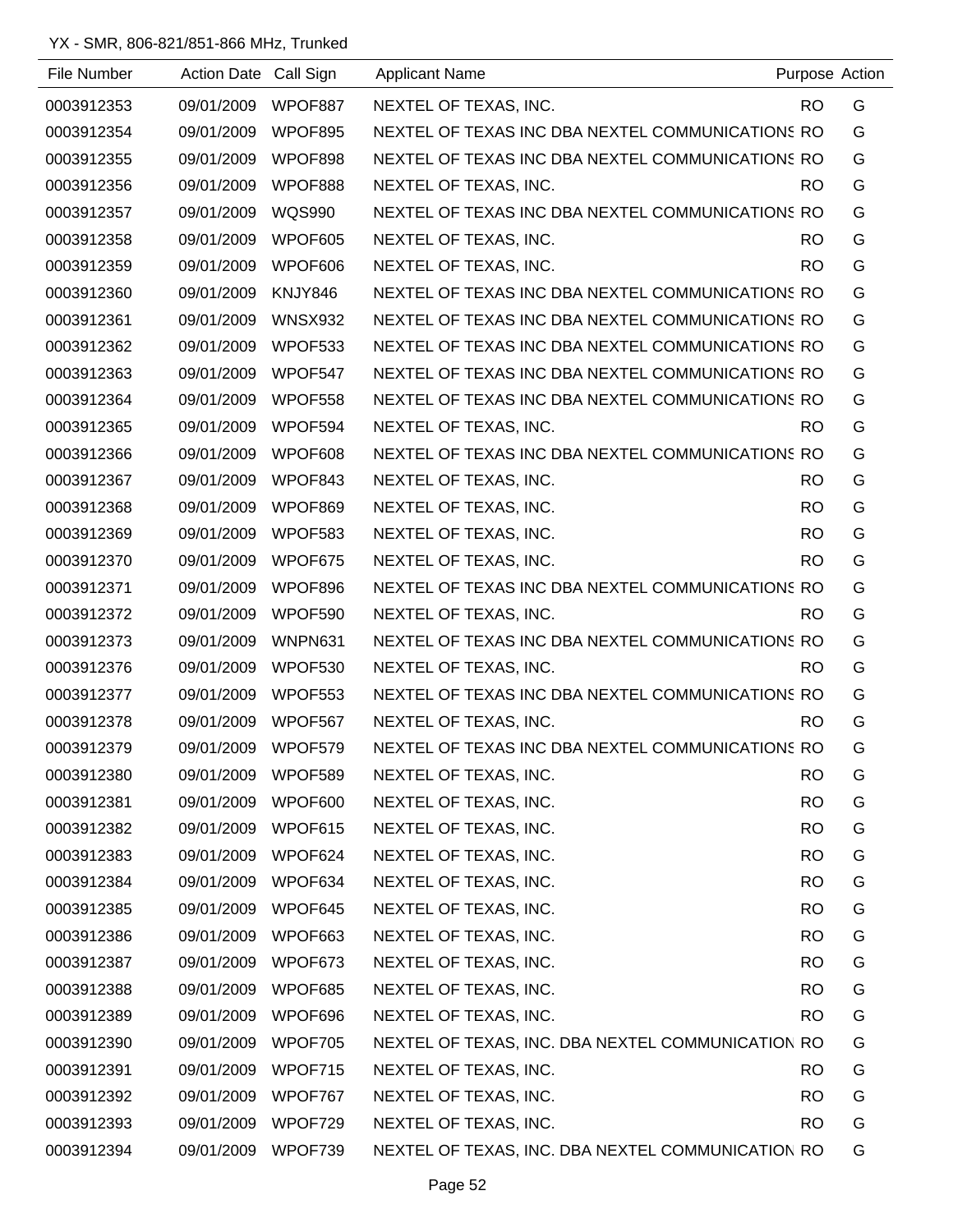| File Number | Action Date Call Sign |                | <b>Applicant Name</b>                             |           | Purpose Action |
|-------------|-----------------------|----------------|---------------------------------------------------|-----------|----------------|
| 0003912395  | 09/01/2009            | WPOF750        | NEXTEL OF TEXAS, INC. DBA NEXTEL COMMUNICATION RO |           | G              |
| 0003912396  | 09/01/2009            | WPOF761        | NEXTEL OF TEXAS, INC.                             | RO.       | G              |
| 0003912397  | 09/01/2009            | WPOF788        | NEXTEL OF TEXAS, INC. DBA NEXTEL COMMUNICATION RO |           | G              |
| 0003912398  | 09/01/2009            | WPOF853        | NEXTEL OF TEXAS, INC.                             | RO.       | G              |
| 0003912399  | 09/01/2009            | WPOF864        | NEXTEL OF TEXAS, INC.                             | RO.       | G              |
| 0003912400  | 09/01/2009            | WPOF883        | NEXTEL OF TEXAS, INC.                             | RO.       | G              |
| 0003912401  | 09/01/2009            | WPOF889        | NEXTEL OF TEXAS, INC.                             | RO.       | G              |
| 0003912402  | 09/01/2009            | WNPW377        | NEXTEL OF TEXAS INC DBA NEXTEL COMMUNICATIONS RO  |           | G              |
| 0003912403  | 09/01/2009            | WPOF618        | NEXTEL OF TEXAS, INC.                             | RO.       | G              |
| 0003912404  | 09/01/2009            | WPOF754        | NEXTEL OF TEXAS, INC. DBA NEXTEL COMMUNICATION RO |           | G              |
| 0003912405  | 09/01/2009            | WPOF764        | NEXTEL OF TEXAS, INC.                             | RO.       | G              |
| 0003912406  | 09/01/2009            | WPOF858        | NEXTEL OF TEXAS, INC.                             | RO.       | G              |
| 0003912407  | 09/01/2009            | WPOF868        | NEXTEL OF TEXAS, INC.                             | RO.       | G              |
| 0003912408  | 09/01/2009            | WNJF771        | NEXTEL OF TEXAS INC DBA NEXTEL COMMUNICATIONS RO  |           | G              |
| 0003912409  | 09/01/2009            | <b>WNWJ593</b> | NEXTEL OF TEXAS INC DBA NEXTEL COMMUNICATIONS RO  |           | G              |
| 0003912410  | 09/01/2009            | WPOF539        | NEXTEL OF TEXAS INC DBA NEXTEL COMMUNICATIONS RO  |           | G              |
| 0003912411  | 09/01/2009            | WPOF554        | NEXTEL OF TEXAS INC DBA NEXTEL COMMUNICATIONS RO  |           | G              |
| 0003912412  | 09/01/2009            | WPOF572        | NEXTEL OF TEXAS, INC.                             | RO.       | G              |
| 0003912413  | 09/01/2009            | WPOF610        | NEXTEL OF TEXAS, INC.                             | RO.       | G              |
| 0003912414  | 09/01/2009            | WPOF620        | NEXTEL OF TEXAS INC DBA NEXTEL COMMUNICATIONS RO  |           | G              |
| 0003912415  | 09/01/2009            | WPOF635        | NEXTEL OF TEXAS, INC.                             | RO.       | G              |
| 0003912416  | 09/01/2009            | WPOF649        | NEXTEL OF TEXAS, INC.                             | RO.       | G              |
| 0003912417  | 09/01/2009            | WPOF691        | NEXTEL OF TEXAS, INC.                             | RO.       | G              |
| 0003912418  | 09/01/2009            | WPOF701        | NEXTEL OF TEXAS INC DBA NEXTEL COMMUNICATIONS RO  |           | G              |
| 0003912419  | 09/01/2009            | WPOF773        | NEXTEL OF TEXAS, INC. DBA NEXTEL COMMUNICATION RO |           | G              |
| 0003912420  | 09/01/2009            | WPOF783        | NEXTEL OF TEXAS, INC. DBA NEXTEL COMMUNICATION RO |           | G              |
| 0003912421  | 09/01/2009            | WPOF740        | NEXTEL OF TEXAS, INC. DBA NEXTEL COMMUNICATION RO |           | G              |
| 0003912422  | 09/01/2009            | WPOF756        | NEXTEL OF TEXAS, INC. DBA NEXTEL COMMUNICATION RO |           | G              |
| 0003912423  | 09/01/2009            | WPOF766        | NEXTEL OF TEXAS, INC.                             | RO.       | G              |
| 0003912424  | 09/01/2009            | WPOF870        | NEXTEL OF TEXAS, INC.                             | <b>RO</b> | G              |
| 0003912425  | 09/01/2009            | WPOF881        | NEXTEL OF TEXAS, INC.                             | RO.       | G              |
| 0003912426  | 09/01/2009            | WNPQ791        | NEXTEL OF TEXAS, INC.                             | <b>RO</b> | G              |
| 0003912428  | 09/01/2009            | WPOF545        | NEXTEL OF TEXAS, INC.                             | <b>RO</b> | G              |
| 0003912429  | 09/01/2009            | WPOF563        | NEXTEL OF TEXAS, INC.                             | <b>RO</b> | G              |
| 0003912430  | 09/01/2009            | WPOF599        | NEXTEL OF TEXAS INC DBA NEXTEL COMMUNICATIONS RO  |           | G              |
| 0003912431  | 09/01/2009            | WPOF626        | NEXTEL OF TEXAS INC DBA NEXTEL COMMUNICATIONS RO  |           | G              |
| 0003912432  | 09/01/2009            | WPOF644        | NEXTEL OF TEXAS, INC.                             | RO.       | G              |
| 0003912433  | 09/01/2009            | WPOF684        | NEXTEL OF TEXAS, INC.                             | <b>RO</b> | G              |
| 0003912434  | 09/01/2009            | WPOF863        | NEXTEL OF TEXAS, INC.                             | <b>RO</b> | G              |
| 0003912435  | 09/01/2009            | WPOF845        | NEXTEL OF TEXAS, INC.                             | <b>RO</b> | G              |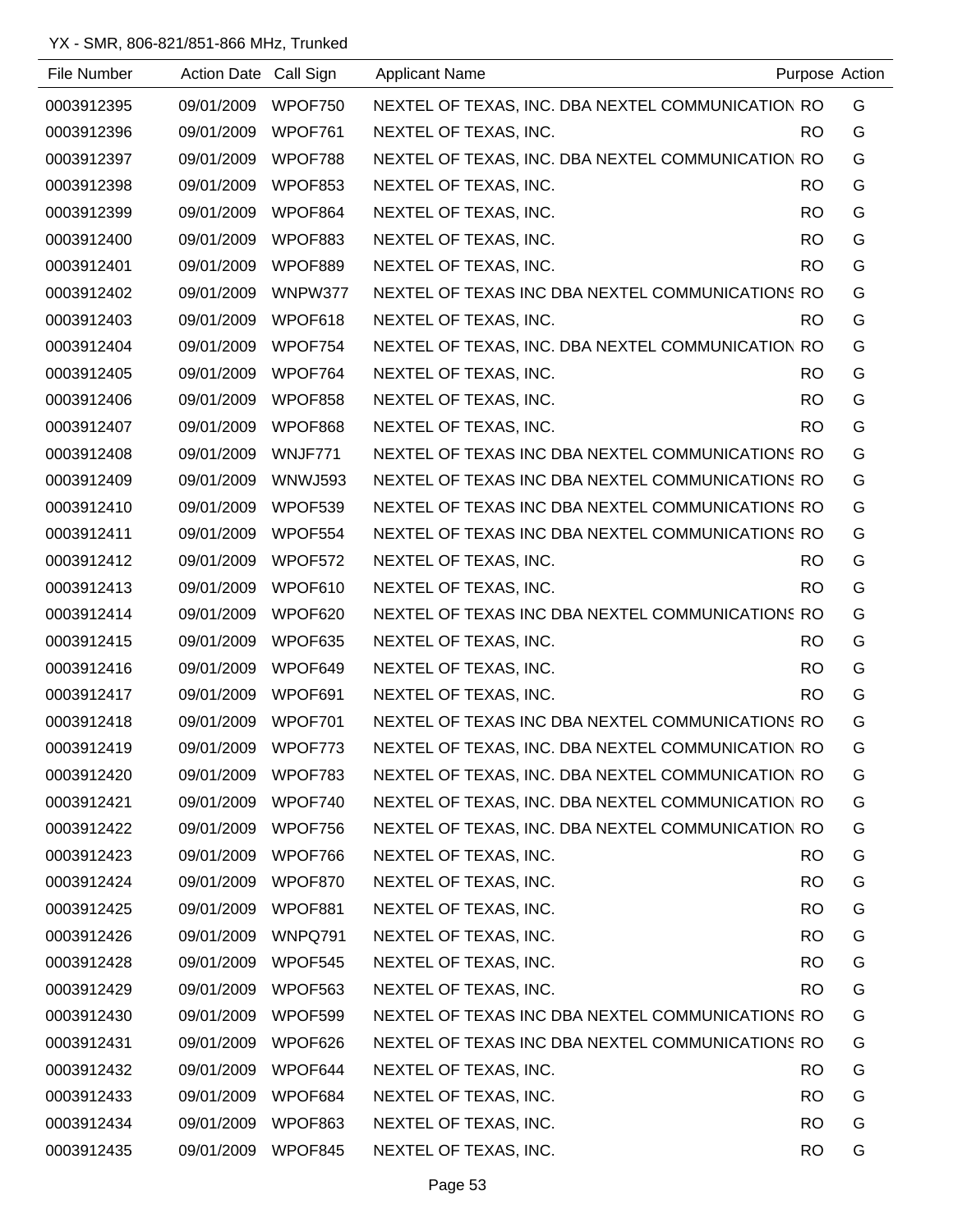| File Number | Action Date Call Sign |                | <b>Applicant Name</b>                             |           | Purpose Action |
|-------------|-----------------------|----------------|---------------------------------------------------|-----------|----------------|
| 0003912436  | 09/01/2009            | WPOF781        | NEXTEL OF TEXAS, INC. DBA NEXTEL COMMUNICATION RO |           | G              |
| 0003912437  | 09/01/2009            | <b>WNMW293</b> | NEXTEL OF TEXAS INC DBA NEXTEL COMMUNICATIONS RO  |           | G              |
| 0003912438  | 09/01/2009            | WPOF542        | NEXTEL OF TEXAS INC DBA NEXTEL COMMUNICATIONS RO  |           | G              |
| 0003912439  | 09/01/2009            | WPOF521        | NEXTEL OF TEXAS, INC.                             | RO.       | G              |
| 0003912440  | 09/01/2009            | WPOF578        | NEXTEL OF TEXAS, INC.                             | RO.       | G              |
| 0003912441  | 09/01/2009            | WPOF609        | NEXTEL OF TEXAS, INC.                             | <b>RO</b> | G              |
| 0003912442  | 09/01/2009            | WPOF623        | NEXTEL OF TEXAS, INC.                             | <b>RO</b> | G              |
| 0003912443  | 09/01/2009            | WPOF648        | NEXTEL OF TEXAS, INC.                             | <b>RO</b> | G              |
| 0003912444  | 09/01/2009            | WPOF662        | NEXTEL OF TEXAS, INC.                             | <b>RO</b> | G              |
| 0003912445  | 09/01/2009            | WPOF690        | NEXTEL OF TEXAS, INC.                             | RO.       | G              |
| 0003912446  | 09/01/2009            | WPOF772        | NEXTEL OF TEXAS, INC.                             | RO.       | G              |
| 0003912447  | 09/01/2009            | WPOF689        | NEXTEL OF TEXAS, INC.                             | RO.       | G              |
| 0003912448  | 09/01/2009            | WPOF847        | NEXTEL OF TEXAS, INC.                             | RO.       | G              |
| 0003912449  | 09/01/2009            | WPOF522        | NEXTEL OF TEXAS INC DBA NEXTEL COMMUNICATIONS RO  |           | G              |
| 0003912450  | 09/01/2009            | WPOF854        | NEXTEL OF TEXAS, INC.                             | <b>RO</b> | G              |
| 0003912451  | 09/01/2009            | WPOF581        | NEXTEL OF TEXAS, INC.                             | RO.       | G              |
| 0003912452  | 09/01/2009            | WPOF731        | NEXTEL OF TEXAS, INC.                             | <b>RO</b> | G              |
| 0003912453  | 09/01/2009            | WNRQ872        | NEXTEL OF TEXAS INC DBA NEXTEL COMMUNICATIONS RO  |           | G              |
| 0003912455  | 09/01/2009            | WPOF527        | NEXTEL OF TEXAS, INC.                             | RO.       | G              |
| 0003912456  | 09/01/2009            | WPOF548        | NEXTEL OF TEXAS, INC.                             | <b>RO</b> | G              |
| 0003912457  | 09/01/2009            | WPOF559        | NEXTEL OF TEXAS INC DBA NEXTEL COMMUNICATIONS RO  |           | G              |
| 0003912458  | 09/01/2009            | WPOF524        | NEXTEL OF TEXAS INC DBA NEXTEL COMMUNICATIONS RO  |           | G              |
| 0003912459  | 09/01/2009            | WPOF584        | NEXTEL OF TEXAS INC DBA NEXTEL COMMUNICATIONS RO  |           | G              |
| 0003912460  | 09/01/2009            | WPOF595        | NEXTEL OF TEXAS, INC.                             | <b>RO</b> | G              |
| 0003912461  | 09/01/2009            | WPOF612        | NEXTEL OF TEXAS, INC.                             | <b>RO</b> | G              |
| 0003912462  | 09/01/2009            | WPOF629        | NEXTEL OF TEXAS, INC.                             | <b>RO</b> | G              |
| 0003912463  | 09/01/2009 WPOF640    |                | NEXTEL OF TEXAS, INC.                             | <b>RO</b> | G              |
| 0003912464  | 09/01/2009            | WPOF651        | NEXTEL OF TEXAS, INC.                             | <b>RO</b> | G              |
| 0003912466  | 09/01/2009            | WPOF668        | NEXTEL OF TEXAS, INC.                             | <b>RO</b> | G              |
| 0003912467  | 09/01/2009            | WPOF680        | NEXTEL OF TEXAS, INC.                             | <b>RO</b> | G              |
| 0003912468  | 09/01/2009            | WPOF693        | NEXTEL OF TEXAS, INC.                             | RO.       | G              |
| 0003912469  | 09/01/2009            | WPOF710        | NEXTEL OF TEXAS, INC. DBA NEXTEL COMMUNICATION RO |           | G              |
| 0003912470  | 09/01/2009            | WPOF721        | NEXTEL OF TEXAS, INC.                             | <b>RO</b> | G              |
| 0003912471  | 09/01/2009            | WPOF775        | NEXTEL OF TEXAS, INC. DBA NEXTEL COMMUNICATION RO |           | G              |
| 0003912472  | 09/01/2009            | WPOF734        | NEXTEL OF TEXAS, INC.                             | <b>RO</b> | G              |
| 0003912473  | 09/01/2009            | WPOF745        | NEXTEL OF TEXAS INC DBA NEXTEL COMMUNICATIONS RO  |           | G              |
| 0003912474  | 09/01/2009            | WPOF758        | NEXTEL OF TEXAS, INC.                             | RO.       | G              |
| 0003912475  | 09/01/2009            | WPOF848        | NEXTEL OF TEXAS, INC.                             | <b>RO</b> | G              |
| 0003912476  | 09/01/2009            | WPOF859        | NEXTEL OF TEXAS, INC.                             | <b>RO</b> | G              |
| 0003912477  | 09/01/2009            | WPOF872        | NEXTEL OF TEXAS, INC.                             | <b>RO</b> | G              |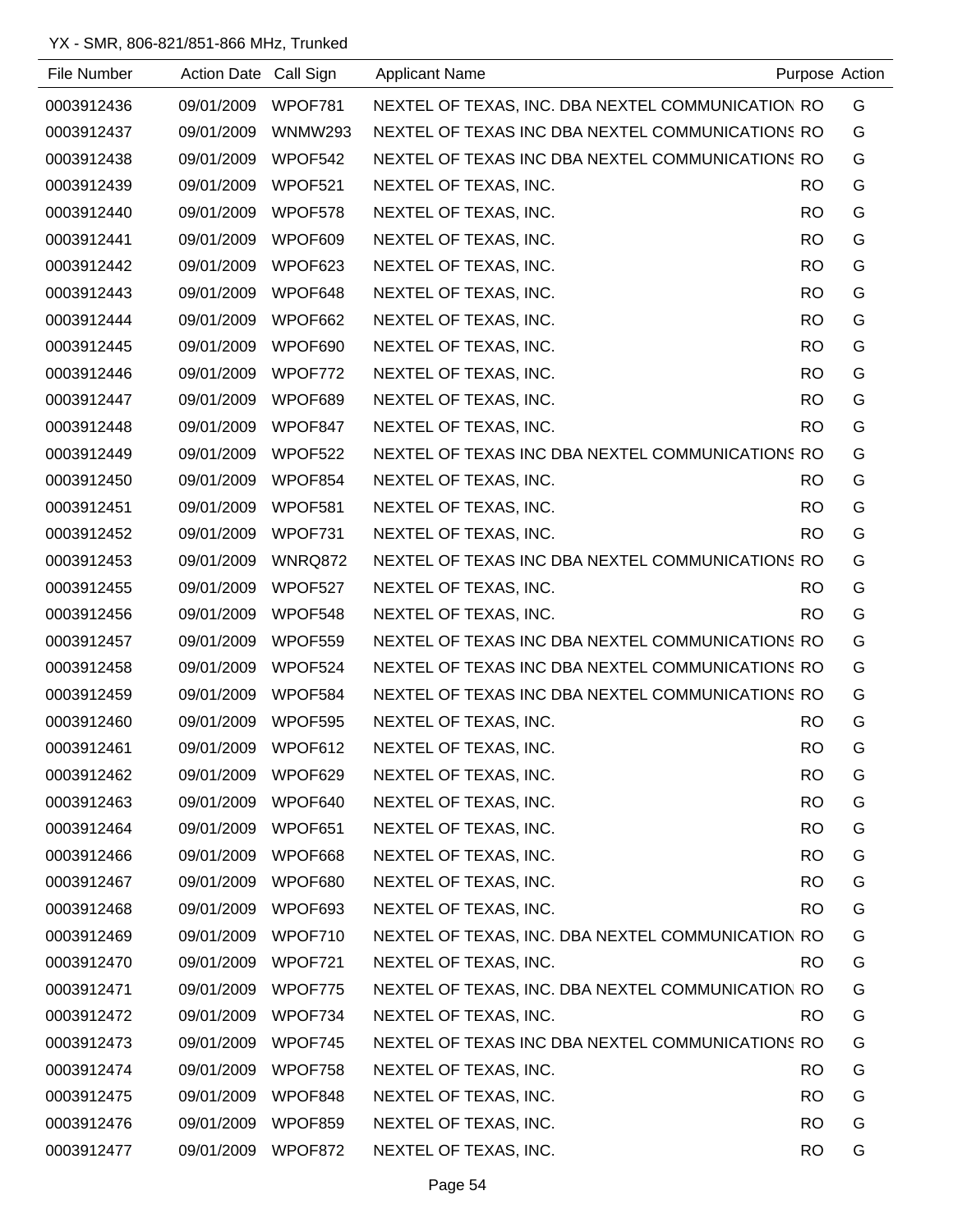| File Number | Action Date Call Sign |                | <b>Applicant Name</b>                             |           | Purpose Action |
|-------------|-----------------------|----------------|---------------------------------------------------|-----------|----------------|
| 0003912478  | 09/01/2009            | WPOF846        | NEXTEL OF TEXAS, INC.                             | <b>RO</b> | G              |
| 0003912479  | 09/01/2009            | <b>WNSX900</b> | NEXTEL OF TEXAS INC DBA NEXTEL COMMUNICATIONS RO  |           | G              |
| 0003912480  | 09/01/2009            | WPOF520        | NEXTEL OF TEXAS, INC.                             | <b>RO</b> | G              |
| 0003912481  | 09/01/2009            | WPOF628        | NEXTEL OF TEXAS, INC.                             | <b>RO</b> | G              |
| 0003912482  | 09/01/2009            | WPOF771        | NEXTEL OF TEXAS, INC.                             | <b>RO</b> | G              |
| 0003912484  | 09/01/2009            | WPOF659        | NEXTEL OF TEXAS, INC.                             | <b>RO</b> | G              |
| 0003912485  | 09/01/2009            | WPOF716        | NEXTEL OF TEXAS, INC.                             | <b>RO</b> | G              |
| 0003912486  | 09/01/2009            | WPOF570        | NEXTEL OF TEXAS INC DBA NEXTEL COMMUNICATIONS RO  |           | G              |
| 0003912487  | 09/01/2009            | WPOF665        | NEXTEL OF TEXAS, INC.                             | <b>RO</b> | G              |
| 0003912489  | 09/01/2009            | WNVL284        | NEXTEL OF TEXAS INC DBA NEXTEL COMMUNICATIONS RO  |           | G              |
| 0003912490  | 09/01/2009            | WPOF704        | NEXTEL OF TEXAS, INC.                             | <b>RO</b> | G              |
| 0003912491  | 09/01/2009            | WPOF720        | NEXTEL OF TEXAS, INC.                             | <b>RO</b> | G              |
| 0003912492  | 09/01/2009            | WPOF543        | NEXTEL OF TEXAS, INC.                             | <b>RO</b> | G              |
| 0003912493  | 09/01/2009            | WPOF564        | NEXTEL OF TEXAS, INC.                             | <b>RO</b> | G              |
| 0003912494  | 09/01/2009            | WPOF654        | NEXTEL OF TEXAS, INC.                             | <b>RO</b> | G              |
| 0003912495  | 09/01/2009            | WPOF778        | NEXTEL OF TEXAS, INC. DBA NEXTEL COMMUNICATION RO |           | G              |
| 0003912496  | 09/01/2009            | WPOF875        | NEXTEL OF TEXAS, INC.                             | <b>RO</b> | G              |
| 0003912497  | 09/01/2009            | WPOF622        | NEXTEL OF TEXAS, INC.                             | <b>RO</b> | G              |
| 0003912505  | 09/01/2009            | WPEU933        | NEXTEL WIP LICENSE CORP.                          | <b>RO</b> | G              |
| 0003912506  | 09/01/2009            | KNGY766        | NEXTEL WIP LICENSE CORP.                          | <b>RO</b> | G              |
| 0003912507  | 09/01/2009            | WNPS547        | NEXTEL WIP LICENSE CORP.                          | <b>RO</b> | G              |
| 0003912514  | 09/01/2009            | <b>WNNP560</b> | NEXTEL WIP LICENSE CORP.                          | <b>RO</b> | G              |
| 0003912516  | 09/01/2009            | WPOF245        | NEXTEL WIP LICENSE CORP.                          | <b>RO</b> | G              |
| 0003912517  | 09/01/2009            | WPOF890        | NEXTEL WIP LICENSE CORP.                          | <b>RO</b> | G              |
| 0003912521  | 09/01/2009            | WPOF227        | NEXTEL WIP LICENSE CORP.                          | <b>RO</b> | G              |
| 0003912522  | 09/01/2009            | WNUR315        | NEXTEL WIP LICENSE CORP.                          | <b>RO</b> | G              |
| 0003912523  | 09/01/2009            | WNXR239        | NEXTEL WIP LICENSE CORP.                          | <b>RO</b> | G              |
| 0003912524  | 09/01/2009            | WPEV200        | NEXTEL WIP LICENSE CORP.                          | <b>RO</b> | G              |
| 0003912525  | 09/01/2009            | WPFK398        | NEXTEL WIP LICENSE CORP.                          | RO.       | G              |
| 0003912526  | 09/01/2009            | WPFV944        | Nextel WIP License Corp.                          | <b>RO</b> | G              |
| 0003912527  | 09/01/2009            | WPOF228        | NEXTEL WIP LICENSE CORP.                          | <b>RO</b> | G              |
| 0003912528  | 09/01/2009            | WPOF229        | NEXTEL WIP LICENSE CORP.                          | <b>RO</b> | G              |
| 0003912529  | 09/01/2009            | WPOF230        | NEXTEL WIP LICENSE CORP.                          | <b>RO</b> | G              |
| 0003912530  | 09/01/2009            | WPOF233        | NEXTEL WIP LICENSE CORP.                          | <b>RO</b> | G              |
| 0003912531  | 09/01/2009            | WPOF234        | NEXTEL WIP LICENSE CORP.                          | <b>RO</b> | G              |
| 0003912532  | 09/01/2009            | WPOF235        | NEXTEL WIP LICENSE CORP.                          | <b>RO</b> | G              |
| 0003912533  | 09/01/2009            | WPOF239        | NEXTEL WIP LICENSE CORP.                          | <b>RO</b> | G              |
| 0003912534  | 09/01/2009            | WPOF241        | NEXTEL WIP LICENSE CORP.                          | <b>RO</b> | G              |
| 0003912535  | 09/01/2009            | WPOF242        | NEXTEL WIP LICENSE CORP.                          | <b>RO</b> | G              |
| 0003912536  | 09/01/2009            | WPOF244        | NEXTEL WIP LICENSE CORP.                          | <b>RO</b> | G              |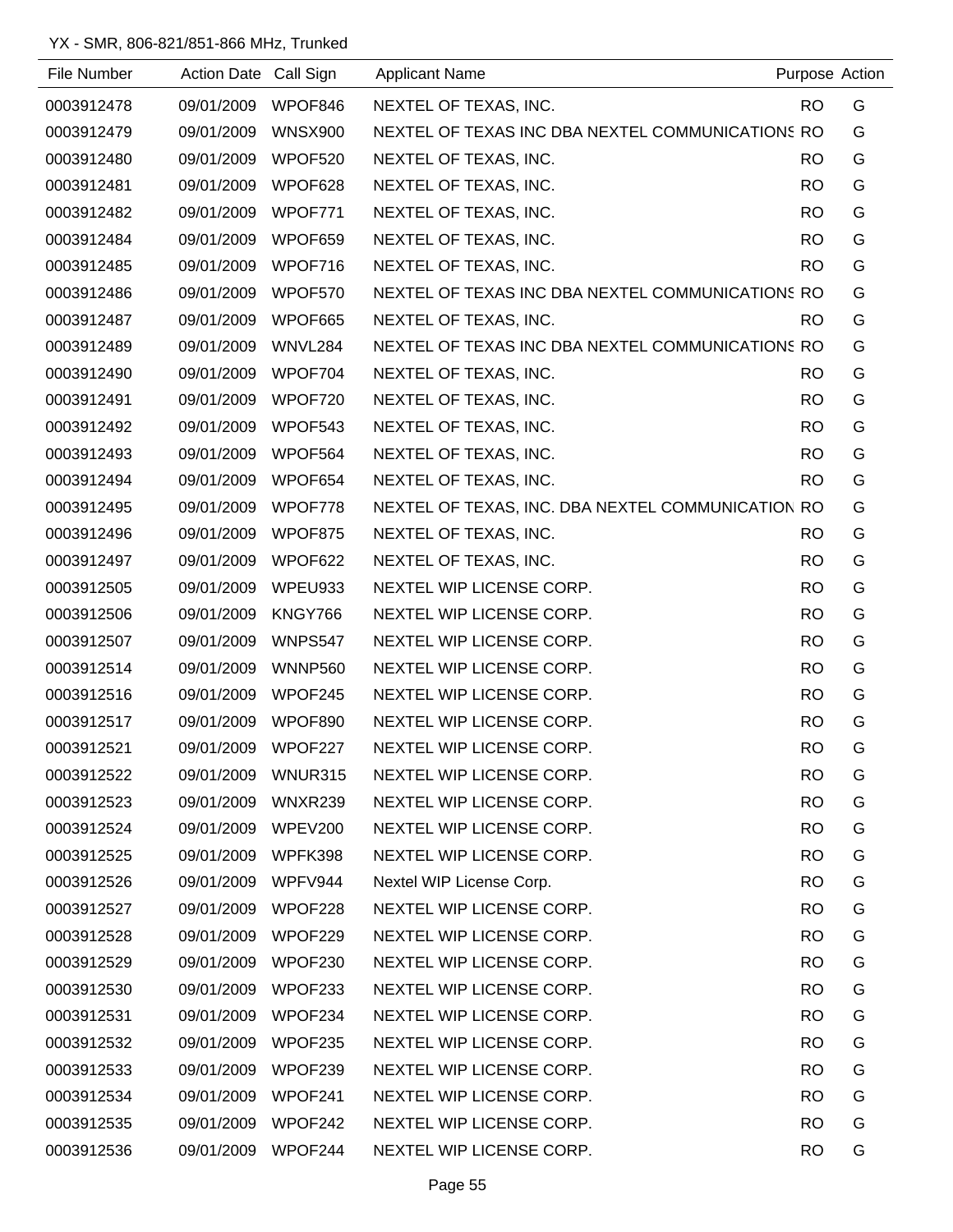| File Number | Action Date Call Sign |                | <b>Applicant Name</b>          | Purpose Action |   |
|-------------|-----------------------|----------------|--------------------------------|----------------|---|
| 0003912537  | 09/01/2009            | WPOF419        | NEXTEL WIP LICENSE CORP.       | <b>RO</b>      | G |
| 0003912538  | 09/01/2009            | WPOF575        | NEXTEL WIP LICENSE CORP.       | <b>RO</b>      | G |
| 0003912539  | 09/01/2009            | WPOF674        | NEXTEL WIP LICENSE CORP.       | <b>RO</b>      | G |
| 0003912540  | 09/01/2009            | WPOF724        | NEXTEL WIP LICENSE CORP.       | <b>RO</b>      | G |
| 0003912541  | 09/01/2009            | WPOF792        | NEXTEL WIP LICENSE CORP.       | <b>RO</b>      | G |
| 0003912542  | 09/01/2009            | WPOF793        | NEXTEL WIP LICENSE CORP.       | <b>RO</b>      | G |
| 0003912543  | 09/01/2009            | WPOF891        | NEXTEL WIP LICENSE CORP.       | <b>RO</b>      | G |
| 0003912544  | 09/01/2009            | WPOF892        | NEXTEL WIP LICENSE CORP.       | <b>RO</b>      | G |
| 0003912545  | 09/01/2009            | WPOF894        | NEXTEL WIP LICENSE CORP.       | <b>RO</b>      | G |
| 0003912553  | 09/01/2009            | WPOF226        | NEXTEL WIP LICENSE CORP.       | <b>RO</b>      | G |
| 0003912554  | 09/01/2009            | WPOF236        | NEXTEL WIP LICENSE CORP.       | <b>RO</b>      | G |
| 0003912555  | 09/01/2009            | WPOF238        | NEXTEL WIP LICENSE CORP.       | <b>RO</b>      | G |
| 0003912557  | 09/01/2009            | WPOF231        | NEXTEL WIP LICENSE CORP.       | <b>RO</b>      | G |
| 0003912558  | 09/01/2009            | WPOF237        | NEXTEL WIP LICENSE CORP.       | <b>RO</b>      | G |
| 0003912560  | 09/01/2009            | WNXR240        | NEXTEL WIP LICENSE CORP.       | <b>RO</b>      | G |
| 0003912561  | 09/01/2009            | WPOF232        | NEXTEL WIP LICENSE CORP.       | <b>RO</b>      | G |
| 0003912562  | 09/01/2009            | WPOF243        | NEXTEL WIP LICENSE CORP.       | <b>RO</b>      | G |
| 0003912563  | 09/01/2009            | WPOF240        | NEXTEL WIP LICENSE CORP.       | <b>RO</b>      | G |
| 0003912564  | 09/01/2009            | WPOF573        | NEXTEL WIP LICENSE CORP.       | <b>RO</b>      | G |
| 0003912565  | 09/01/2009            | WPOF893        | NEXTEL WIP LICENSE CORP.       | <b>RO</b>      | G |
| 0003912570  | 09/01/2009            | KNBT326        | Nextel WIP Expansion Two Corp. | <b>RO</b>      | G |
| 0003912571  | 09/01/2009            | WNGF362        | Nextel WIP Expansion Two Corp. | <b>RO</b>      | G |
| 0003912572  | 09/01/2009            | WNJI691        | Nextel WIP Expansion Two Corp. | <b>RO</b>      | G |
| 0003912573  | 09/01/2009            | <b>WNYU465</b> | Nextel WIP Expansion Two Corp. | <b>RO</b>      | G |
| 0003912574  | 09/01/2009            | WPQW797        | Nextel WIP Expansion Two Corp. | <b>RO</b>      | G |
| 0003912575  | 09/01/2009            | <b>WPQW810</b> | Nextel WIP Expansion Two Corp. | <b>RO</b>      | G |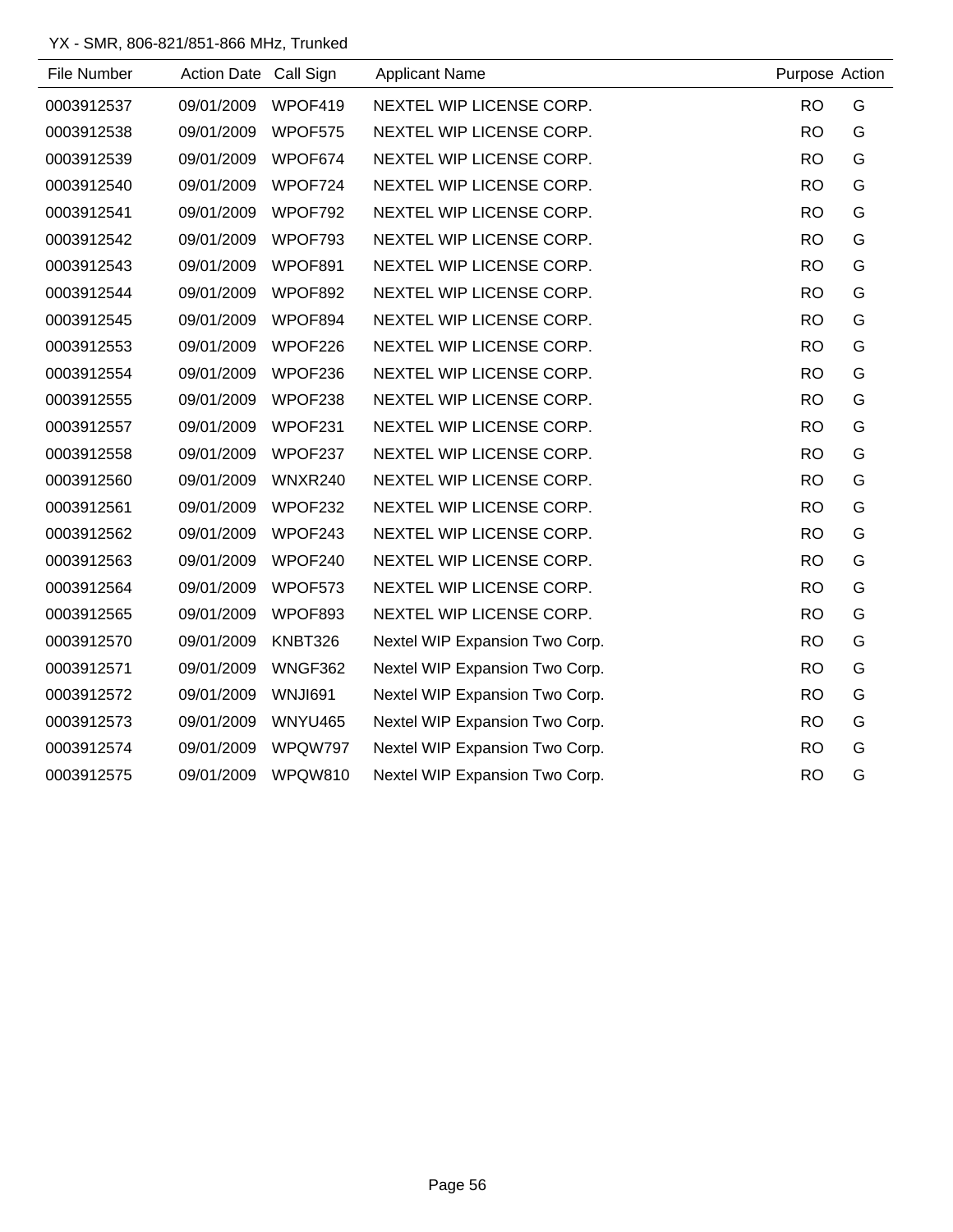#### **Below is a listing of licenses that have been acted upon by the Commission.**

AS - Aural Studio Transmitter Link

| Licensee Name                        | <b>Action Date</b> | Call Sign     | Act. |
|--------------------------------------|--------------------|---------------|------|
| ALPHA BROADCASTING, LLC              | 09/03/2009         | KTZ87         | м    |
| ALPHA BROADCASTING, LLC              | 09/03/2009         | <b>WBX233</b> | M    |
| ALPHA BROADCASTING, LLC              | 09/03/2009         | <b>WCG755</b> | M    |
| CENTRAL MICHIGAN COMMUNICATIONS, INC | 09/02/2009         | <b>WLE343</b> | M    |
| CITICASTERS LICENSES, INC.           | 09/01/2009         | <b>WFD582</b> | M    |
| CITICASTERS LICENSES, INC.           | 09/01/2009         | WQJI877       | M    |
| FOXFUR COMMUNICATIONS, LLC           | 09/02/2009         | <b>WME756</b> | M    |
| FOXFUR COMMUNICATIONS, LLC           | 09/02/2009         | WHE40         | M    |
| FOXFUR COMMUNICATIONS, LLC           | 09/02/2009         | WQHS366       | M    |
| PRC DENVER-I, LLC                    | 09/04/2009         | WQGY310       | M    |
| <b>PRC TULSA I-LLC</b>               | 09/04/2009         | WPNF772       | M    |
| SEEHAFER BROADCASTING CORP           | 09/03/2009         | <b>WLD940</b> | M    |
| SUPERIOR BROADCASTING OF DENVER, LLC | 09/01/2009         | <b>WMG552</b> | M    |
| SUPERIOR BROADCASTING OF DENVER, LLC | 09/01/2009         | <b>WLO375</b> | M    |
| SUPERIOR BROADCASTING OF DENVER, LLC | 09/01/2009         | <b>WBB466</b> | M    |
| SUPERIOR BROADCASTING OF DENVER, LLC | 09/01/2009         | <b>WLO393</b> | M    |
| UNIVERSITY OF MINNESOTA, MORRIS      | 09/04/2009         | WPXU998       | M    |

LP - Broadcast Auxiliary Low Power

| Licensee Name                                          | <b>Action Date</b> | Call Sign      | Act. |
|--------------------------------------------------------|--------------------|----------------|------|
| <b>GRIFFIN LICENSING, L.L.C.</b>                       | 09/01/2009         | BLP00148       | M    |
| <b>GRIFFIN LICENSING, L.L.C.</b>                       | 09/01/2009         | BLP01456       | M    |
| TRIBUNE BROADCAST HOLDINGS, INC., DEBTOR-IN-POSSESSION | 09/04/2009         | BLP01134       | M    |
| TRIBUNE TELEVISION COMPANY, DEBTOR-IN-POSSESSION       | 09/04/2009         | BLP00930       | M    |
| TRIBUNE TELEVISION COMPANY, DEBTOR-IN-POSSESSION       | 09/04/2009         | <b>WOJZ532</b> | М    |

#### RP - Broadcast Auxiliary Remote Pickup

| Licensee Name                        | <b>Action Date</b> | Call Sign      | Act. |
|--------------------------------------|--------------------|----------------|------|
| ALPHA BROADCASTING, LLC              | 09/03/2009         | <b>WHS473</b>  | M    |
| ALPHA BROADCASTING, LLC              | 09/03/2009         | <b>KPE681</b>  | M    |
| ALPHA BROADCASTING, LLC              | 09/03/2009         | <b>KOS358</b>  | M    |
| CENTRAL MICHIGAN COMMUNICATIONS, INC | 09/02/2009         | KB96380        | M    |
| <b>GRIFFIN LICENSING, L.L.C.</b>     | 09/01/2009         | <b>KPF322</b>  | M    |
| <b>GRIFFIN LICENSING, L.L.C.</b>     | 09/01/2009         | <b>KKU558</b>  | M    |
| <b>PRC TACOMA -- I LLC</b>           | 09/04/2009         | KL4050         | M    |
| SEEHAFER BROADCASTING CORP           | 09/03/2009         | <b>KC27777</b> | M    |
| SUPERIOR BROADCASTING OF DENVER, LLC | 09/01/2009         | <b>KPK276</b>  | M    |
| SUPERIOR BROADCASTING OF DENVER, LLC | 09/01/2009         | <b>KPK275</b>  | M    |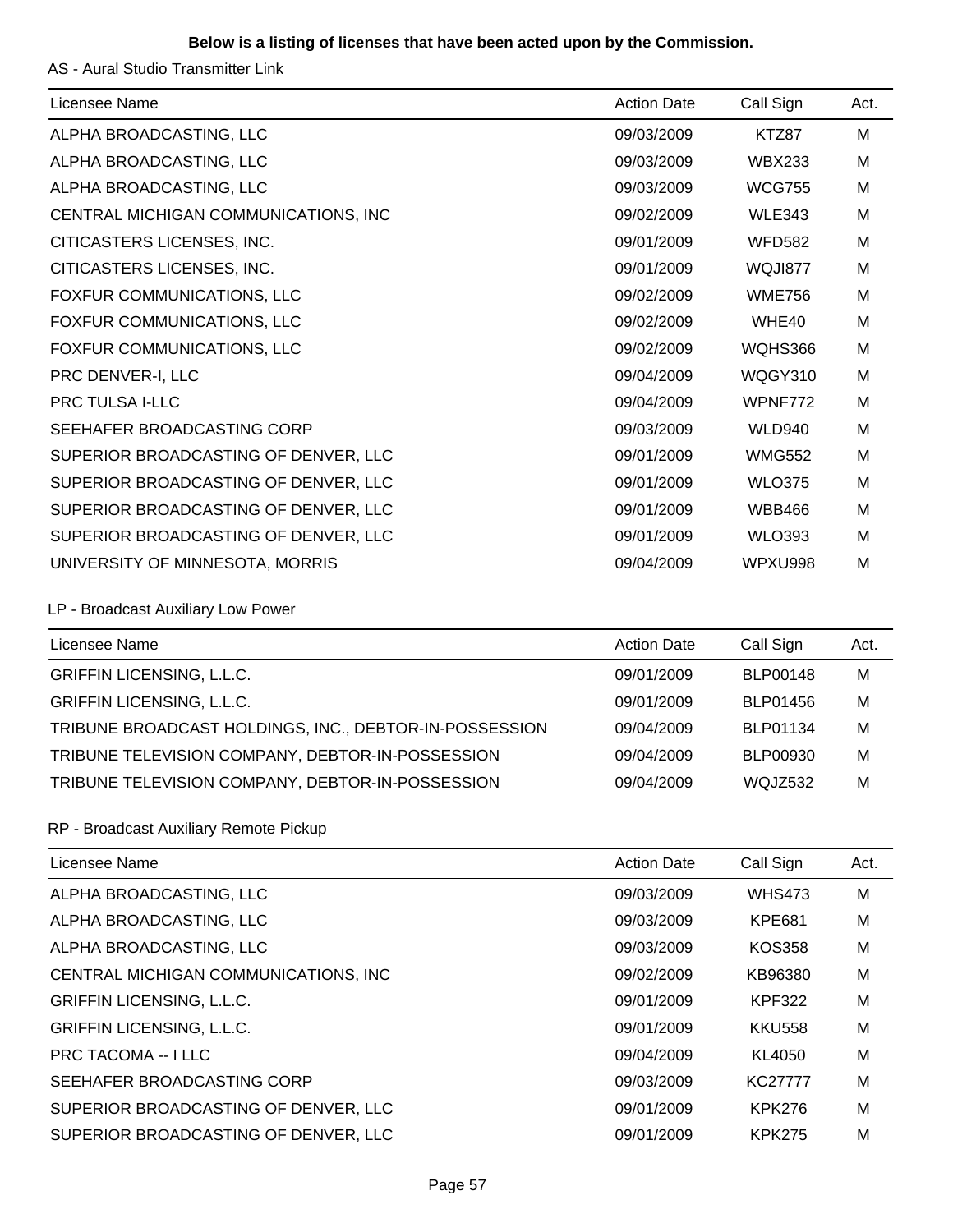RP - Broadcast Auxiliary Remote Pickup

| Licensee Name                                          | <b>Action Date</b> | Call Sign     | Act. |
|--------------------------------------------------------|--------------------|---------------|------|
| SUPERIOR BROADCASTING OF DENVER, LLC                   | 09/01/2009         | KB97002       | M    |
| TRIBUNE BROADCAST HOLDINGS, INC., DEBTOR-IN-POSSESSION | 09/04/2009         | <b>KPM533</b> | M    |
| TRIBUNE TELEVISION COMPANY, DEBTOR-IN-POSSESSION       | 09/04/2009         | <b>KPF262</b> | M    |
| TRIBUNE TELEVISION COMPANY, DEBTOR-IN-POSSESSION       | 09/04/2009         | <b>KPG760</b> | M    |
| TRIBUNE TELEVISION COMPANY, DEBTOR-IN-POSSESSION       | 09/04/2009         | KPG663        | M    |
| TRIBUNE TELEVISION COMPANY, DEBTOR-IN-POSSESSION       | 09/04/2009         | <b>KPF266</b> | M    |
| TRIBUNE TELEVISION COMPANY, DEBTOR-IN-POSSESSION       | 09/04/2009         | WPXX439       | M    |
| TRIBUNE TELEVISION COMPANY, DEBTOR-IN-POSSESSION       | 09/04/2009         | KPE563        | M    |
| TRIBUNE TELEVISION COMPANY, DEBTOR-IN-POSSESSION       | 09/04/2009         | <b>KPK848</b> | M    |
| TRIBUNE TELEVISION COMPANY, DEBTOR-IN-POSSESSION       | 09/04/2009         | <b>KPK847</b> | M    |
| TRIBUNE TELEVISION COMPANY, DEBTOR-IN-POSSESSION       | 09/04/2009         | <b>KPG747</b> | M    |
| TRIBUNE TELEVISION COMPANY, DEBTOR-IN-POSSESSION       | 09/04/2009         | <b>KPG739</b> | M    |

## TI - TV Intercity Relay

| Licensee Name                                           | <b>Action Date</b> | Call Sign      | Act. |
|---------------------------------------------------------|--------------------|----------------|------|
| GREATER DAYTON PUBLIC TELEVISION, INC.                  | 09/05/2009         | <b>WLJ631</b>  | M    |
| GREATER DAYTON PUBLIC TELEVISION, INC.                  | 09/05/2009         | <b>WLJ629</b>  | M    |
| GREATER DAYTON PUBLIC TELEVISION, INC.                  | 09/05/2009         | <b>WLJ632</b>  | M    |
| GREATER DAYTON PUBLIC TELEVISION, INC.                  | 09/05/2009         | <b>WLJ637</b>  | M    |
| <b>GRIFFIN LICENSING, L.L.C.</b>                        | 09/01/2009         | <b>WHA825</b>  | M    |
| TRIBUNE BROADCAST HOLDINGS, INC., DEBTOR-IN-POSSESSION  | 09/04/2009         | <b>WMV468</b>  | M    |
| TRIBUNE BROADCAST HOLDINGS, INC., DEBTOR-IN-POSSESSION  | 09/04/2009         | KRN42          | M    |
| TRIBUNE BROADCAST HOLDINGS, INC., DEBTOR-IN-POSSESSION  | 09/04/2009         | WPYR577        | M    |
| TRIBUNE BROADCAST HOLDINGS, INC., DEBTOR-IN-POSSESSION  | 09/04/2009         | WPYR576        | M    |
| TRIBUNE TELEVISION COMPANY, DEBTOR-IN-POSSESSION        | 09/04/2009         | <b>WLG696</b>  | M    |
| TRIBUNE TELEVISION COMPANY, DEBTOR-IN-POSSESSION        | 09/04/2009         | <b>WLF496</b>  | M    |
| TRIBUNE TELEVISION COMPANY, DEBTOR-IN-POSSESSION        | 09/04/2009         | <b>WLE726</b>  | M    |
| TRIBUNE TELEVISION COMPANY, DEBTOR-IN-POSSESSION        | 09/04/2009         | <b>WHY644</b>  | M    |
| TRIBUNE TELEVISION COMPANY, DEBTOR-IN-POSSESSION        | 09/04/2009         | <b>WMV206</b>  | M    |
| TRIBUNE TELEVISION COMPANY, DEBTOR-IN-POSSESSION        | 09/04/2009         | <b>WMV205</b>  | M    |
| TRIBUNE TELEVISION COMPANY, DEBTOR-IN-POSSESSION        | 09/04/2009         | WQAL323        | M    |
| TRIBUNE TELEVISION COMPANY, DEBTOR-IN-POSSESSION        | 09/04/2009         | WPVM767        | M    |
| TRIBUNE TELEVISION COMPANY, DEBTOR-IN-POSSESSION        | 09/04/2009         | <b>WPVM505</b> | M    |
| TRIBUNE TELEVISION COMPANY, DEBTOR-IN-POSSESSION        | 09/04/2009         | <b>WHY344</b>  | M    |
| TRIBUNE TELEVISION COMPANY, DEBTOR-IN-POSSESSION        | 09/04/2009         | <b>WLF326</b>  | M    |
| TRIBUNE TELEVISION HOLDINGS, INC., DEBTOR-IN-POSSESSION | 09/01/2009         | <b>WLF640</b>  | M    |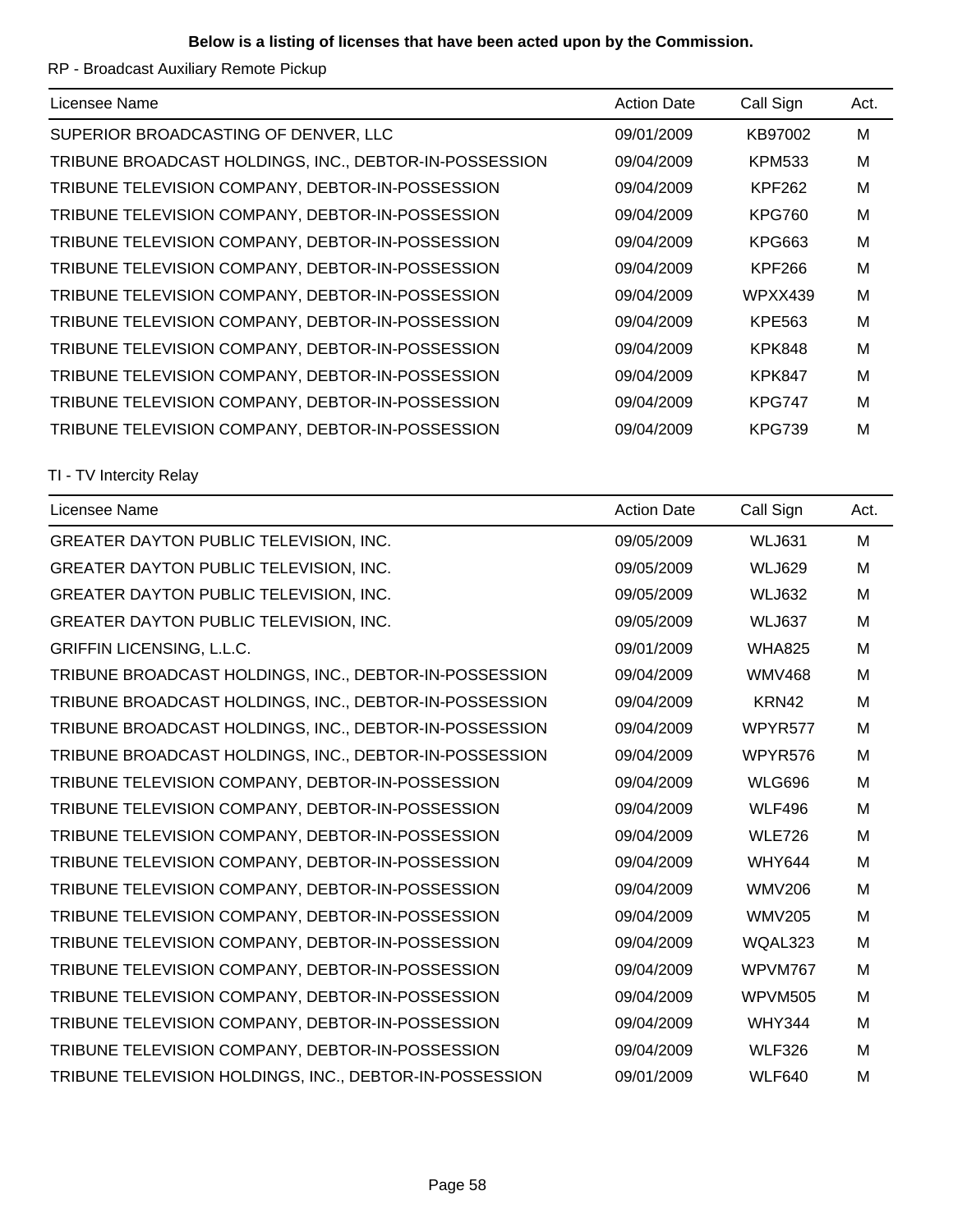TP - TV Pickup

| Licensee Name                                           | <b>Action Date</b> | Call Sign | Act. |
|---------------------------------------------------------|--------------------|-----------|------|
| <b>GREATER DAYTON PUBLIC TELEVISION, INC.</b>           | 09/05/2009         | KX7953    | M    |
| <b>GRIFFIN LICENSING, L.L.C.</b>                        | 09/01/2009         | WPOM400   | M    |
| <b>GRIFFIN LICENSING, L.L.C.</b>                        | 09/01/2009         | KW8610    | M    |
| <b>GRIFFIN LICENSING, L.L.C.</b>                        | 09/01/2009         | KW8609    | M    |
| <b>GRIFFIN LICENSING, L.L.C.</b>                        | 09/01/2009         | KW2589    | M    |
| <b>GRIFFIN LICENSING, L.L.C.</b>                        | 09/01/2009         | KW2588    | M    |
| <b>GRIFFIN LICENSING, L.L.C.</b>                        | 09/01/2009         | KT6541    | M    |
| <b>GRIFFIN LICENSING, L.L.C.</b>                        | 09/01/2009         | KT6467    | M    |
| TRIBUNE BROADCAST HOLDINGS, INC., DEBTOR-IN-POSSESSION  | 09/04/2009         | KD6763    | M    |
| TRIBUNE TELEVISION COMPANY, DEBTOR-IN-POSSESSION        | 09/04/2009         | KB55971   | M    |
| TRIBUNE TELEVISION COMPANY, DEBTOR-IN-POSSESSION        | 09/04/2009         | KC26127   | M    |
| TRIBUNE TELEVISION COMPANY, DEBTOR-IN-POSSESSION        | 09/04/2009         | KA95352   | M    |
| TRIBUNE TELEVISION COMPANY, DEBTOR-IN-POSSESSION        | 09/04/2009         | KB55924   | M    |
| TRIBUNE TELEVISION COMPANY, DEBTOR-IN-POSSESSION        | 09/04/2009         | KB55920   | M    |
| TRIBUNE TELEVISION HOLDINGS, INC., DEBTOR-IN-POSSESSION | 09/01/2009         | KA88540   | M    |
| TRIBUNE TELEVISION HOLDINGS, INC., DEBTOR-IN-POSSESSION | 09/01/2009         | KA88518   | M    |

#### TS - TV Studio Transmitter Link

| Licensee Name                                           | <b>Action Date</b> | Call Sign     | Act. |
|---------------------------------------------------------|--------------------|---------------|------|
| <b>GREATER DAYTON PUBLIC TELEVISION, INC.</b>           | 09/05/2009         | <b>WLJ636</b> | M    |
| <b>GREATER DAYTON PUBLIC TELEVISION, INC.</b>           | 09/05/2009         | <b>WLJ635</b> | M    |
| SALISH KOOTENAI COLLEGE                                 | 09/02/2009         | WQGY633       | C    |
| TRIBUNE BROADCAST HOLDINGS, INC., DEBTOR-IN-POSSESSION  | 09/04/2009         | <b>WLL470</b> | M    |
| TRIBUNE BROADCAST HOLDINGS, INC., DEBTOR-IN-POSSESSION  | 09/04/2009         | <b>WLL468</b> | M    |
| TRIBUNE BROADCAST HOLDINGS, INC., DEBTOR-IN-POSSESSION  | 09/04/2009         | <b>WMV476</b> | M    |
| TRIBUNE BROADCAST HOLDINGS, INC., DEBTOR-IN-POSSESSION  | 09/04/2009         | <b>WMV467</b> | M    |
| TRIBUNE BROADCAST HOLDINGS, INC., DEBTOR-IN-POSSESSION  | 09/04/2009         | KSG42         | M    |
| TRIBUNE TELEVISION COMPANY, DEBTOR-IN-POSSESSION        | 09/04/2009         | WHY643        | M    |
| TRIBUNE TELEVISION COMPANY, DEBTOR-IN-POSSESSION        | 09/04/2009         | WHS23         | M    |
| TRIBUNE TELEVISION COMPANY, DEBTOR-IN-POSSESSION        | 09/04/2009         | <b>WHN363</b> | M    |
| TRIBUNE TELEVISION COMPANY, DEBTOR-IN-POSSESSION        | 09/04/2009         | <b>WHS682</b> | M    |
| TRIBUNE TELEVISION HOLDINGS, INC., DEBTOR-IN-POSSESSION | 09/01/2009         | <b>WHB288</b> | M    |